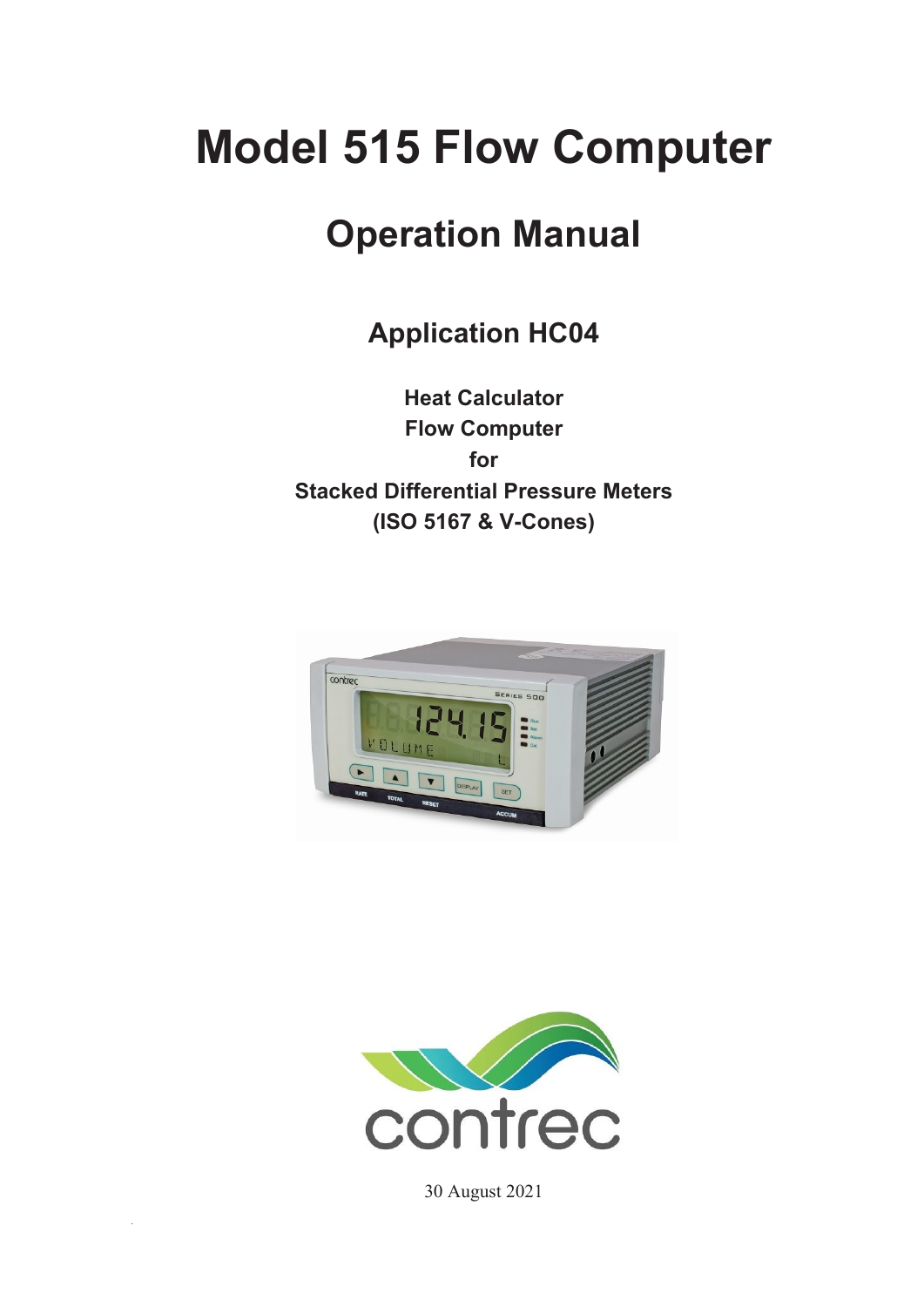### **Model 515 Flow Computer - Operation Manual**

#### © Contrec Limited 2021

The instructions given herein cover the general description, installation, operation and maintenance of the subject equipment. Contrec Limited. reserves the right, without prior notice, to make engineering refinements that may not be reflected in this manual.

Should any questions arise which cannot be answered specifically by this manual, they should be directed to Contrec Limited for further detailed information and technical assistance.

Contrec Limited will not accept any liability for either direct or consequential damages resulting from the use or misapplication of the contents of this manual.

Part of the software embedded in this product is eCos - Embedded Configurable Operating System, a trademark of Red Hat. Portions created by Red Hat are Copyright © 1998, 1999, 2000 Red Hat, Inc. (http://www.redhat.com). All rights reserved

The software in this product was in part provided by Red Hat and any express or implied warranties, including, but not limited to, the implied warranties of merchantability and fitness for a particular purpose are disclaimed. In no event shall the author be liable for any direct, indirect, incidental, special, exemplary, or consequential damages (including, but not limited to, procurement of substitute goods or services; loss of use, data, or profits; or business interruption) however caused and on any theory of liability, whether in contract, strict liability, or tort (including negligence or otherwise) arising in any way out of the use of this software, even if advised of the possibility of such damage.

#### **Contrec Limited**

Riverside, Canal Road, Sowerby Bridge, West Yorkshire HX6 2AY UNITED KINGDOM Tel: +44 1422 829944 Email: sales@contrec.co.uk

#### **Website: www.contrec.co.uk**

**Contrec Systems Pty Ltd** 5 Norfolk Avenue Ringwood, Melbourne 3134 AUSTRALIA Tel: +61 4 413 505 114 Email: info@contrec.com.au

#### **Contrec - USA, LLC**

916 Belcher Drive Pelham AL 35124 USA Tel: +1 (205) 685 3000 Fax: +1 (205) 685 3001 Email: contrec@contrec-usa.com



**Publication No: 515-HC04-OM - 30 August 2021**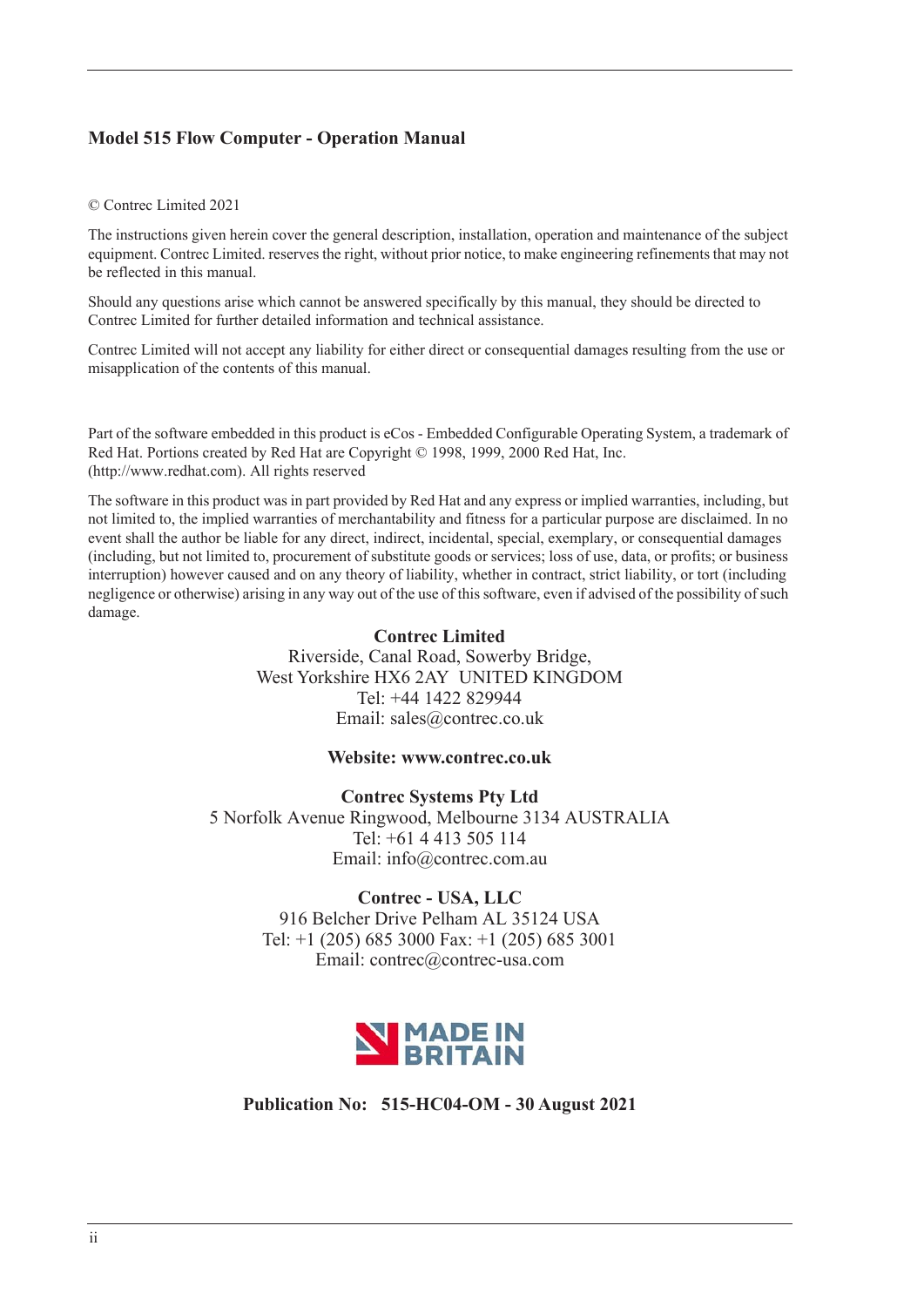

### **The information in this safety notice is for the prevention of injury to personnel and damage to the instrument.**

### **The manufacturer assumes no liability for injury or damage caused by misuse of the instrument or for modifications made to the instrument.**

This document must be consulted in all cases where the following "Caution" safety symbol is used :  $\bigwedge$ 

### **Qualified Personnel**

The instrument must be installed, operated and serviced by persons who have been properly trained and authorised. Personnel must read and understand this manual prior to installation and operation of the instrument. Refer to section 3 for further information regarding permitted maintenance operations. The safety of any system incorporating the equipment is the responsibility of the assembler of the system.

### **Static Hazard**

The 500 series flow computer uses high speed CMOS circuitry which is sensitive to static damage. The user should observe accepted safety practices for handling electronic devices, especially during servicing. Once the unit is installed, grounded and interconnected, the chances of static damage are greatly reduced.

### **Voltage Hazard**

Before connecting power to the instrument, ensure that the supply voltage for the AC or DC input is suitable. The AC voltage rating is as stated on the instrument rating plate. Personnel should take all due care to avoid electric shock. **For safe operation it is essential to connect a mains safety earth to the A.C. power inlet.** Do not operate at altitudes above 2000m.

### **Welding Hazard**

Do not perform electric welding in close proximity to the instrument or its interconnecting cables. If welding in these areas must be performed, disconnect all cables from the instrument. Failure to do so may result in damage to the unit.

### **Moisture Hazard**

To avoid electrical faults and corrosion of the instrument, do not allow moisture to remain in contact with the instrument. Operate only in a clean, dry and pollutant-free environment.

### **Operating & Storage Temperature**

Operating: If a heater is being used, **DO NOT** isolate the instrument in temperatures below  $-20^{\circ}$ C.

Storage: **DO NOT** store the equipment below -20°C.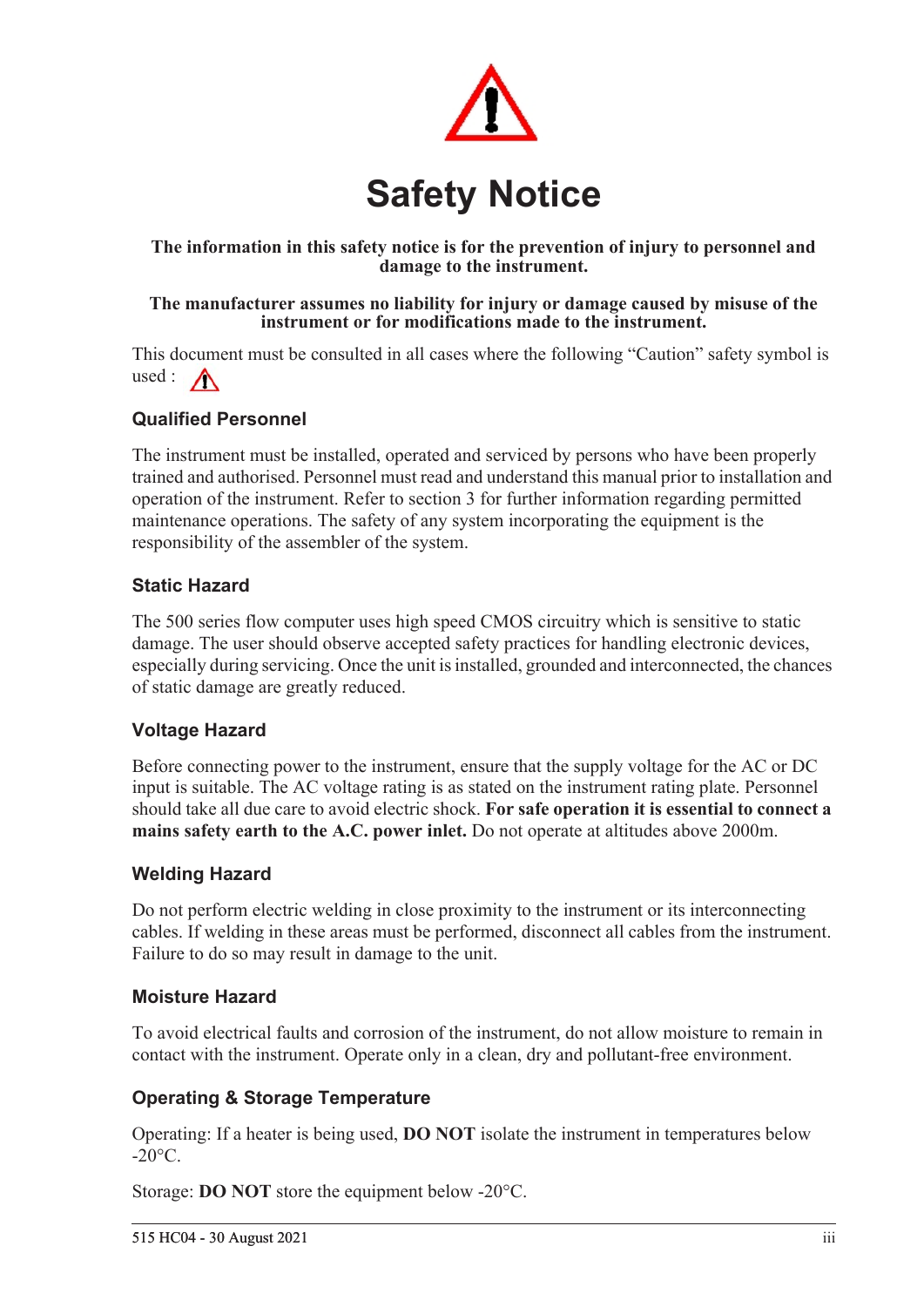### **Disconnection Device**

When powered from a mains supply this unit requires the provision of a suitable mains isolation device, capable of interrupting both poles of the supply and meeting your local wiring regulations, to be suitably located and easily accessible near to the installed instrument. It must be marked as the disconnecting device for the equipment. It must be suitably rated with respect to the cross sectional area of the supply conductors.

### **Instrument Disposal**

Contrec instrumentation should not be thrown into the general waste system.

If within EU member states, this instrument should be disposed of according to the guidelines set by the WEEE (Waste Electrical and Electronic Equipment) directive 2012/19/EU. If outside of the EU, this equipment should be responsibly disposed of according to local and national regulations for EEE (Electrical and Electronic Equipment).

By not discarding of this product along with other house hold waste you are preserving natural resources and reducing waste sent to landfill and incinerators.

Remove batteries and dispose of separately (see *Disposal of Batteries*) before disposal of Contrec instrumentation.

### **Disposal of Batteries**

Batteries have an environmental impact. Safe and responsible disposal should be undertaken.

In all EU member states, as per Directive 2006/66/EC, batteries must not be thrown away with general waste. Contact your local environmental authority for information regarding disposal or recycling of used batteries, alternatively they can be returned directly to Contrec Ltd. for disposal.

Please Contact Contrec Ltd before returning batteries for disposal.

# **Explanation of IEC Symbols Used**

You should familiarise yourself with the following symbols which are used both within this manual and on the instrument itself.



 This document must be consulted in all cases where the following "Caution" safety symbol is used.



AC Input (AC).



Protective Earth Terminal.



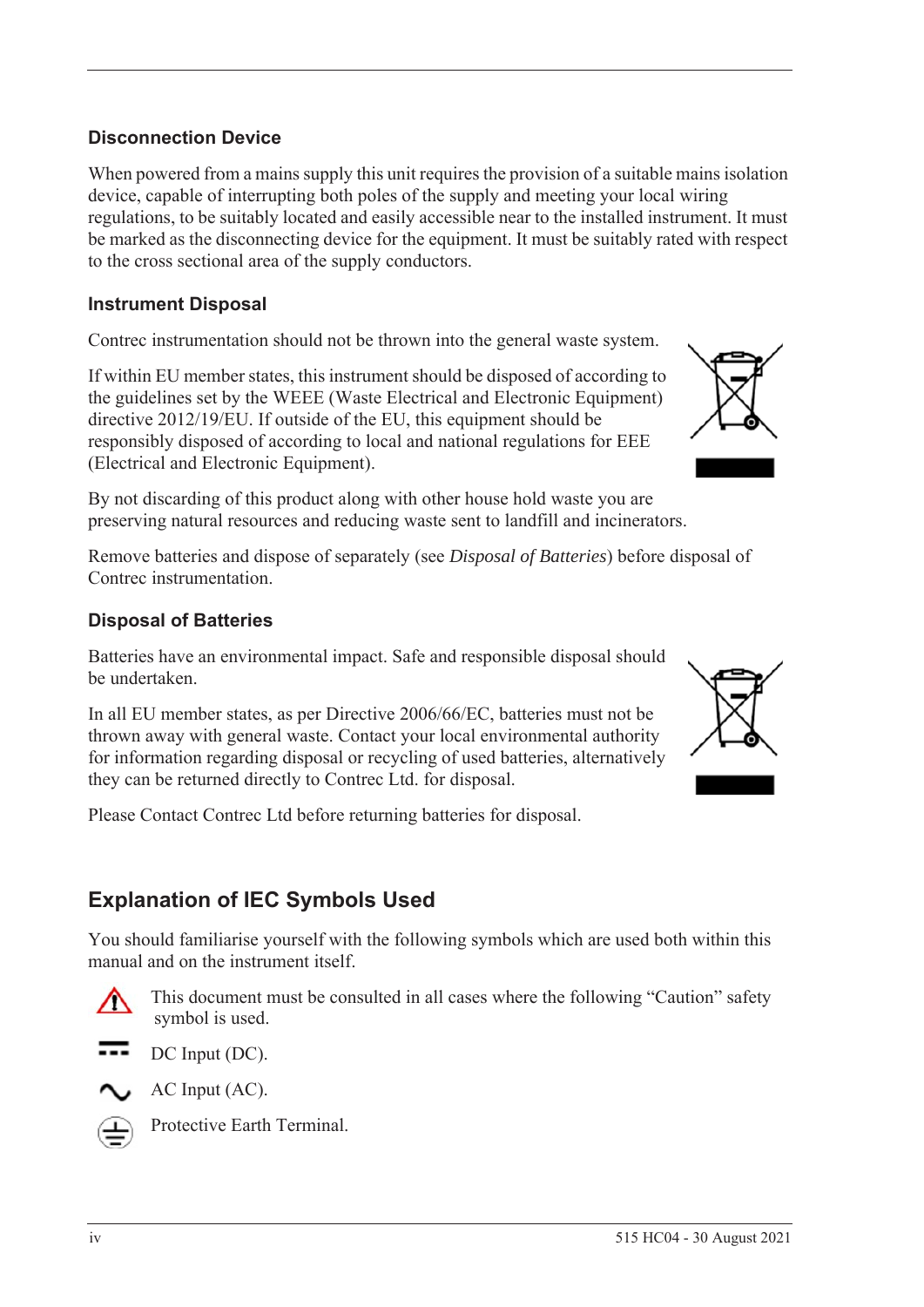### **[1 Introduction](#page-10-0)**

|   | Calculations de la communication de la communication de la communication de la communication de la communication                                                                                                               |    |
|---|--------------------------------------------------------------------------------------------------------------------------------------------------------------------------------------------------------------------------------|----|
|   |                                                                                                                                                                                                                                |    |
|   | Displayed Information and the contract of the contract of the contract of the contract of the 4                                                                                                                                |    |
|   |                                                                                                                                                                                                                                |    |
|   | Communications research resources and contract the contract of the contract of the 4                                                                                                                                           |    |
|   | Isolated Outputs and a contract the contract of the contract of the contract of the S                                                                                                                                          |    |
|   | Relay Outputs des des des deux des deux des deux des deux des deux des deux 3                                                                                                                                                  |    |
|   |                                                                                                                                                                                                                                |    |
|   |                                                                                                                                                                                                                                |    |
|   | Limitations of Use the community of the community of the community of the community of the community of the community of the community of the community of the community of the community of the community of the community of |    |
|   | Approvals the contract of the contract of the contract of the contract of the contract of the contract of the $\tau$                                                                                                           |    |
|   |                                                                                                                                                                                                                                |    |
|   | 2 Specifications                                                                                                                                                                                                               |    |
|   |                                                                                                                                                                                                                                |    |
|   |                                                                                                                                                                                                                                |    |
| 3 | <b>Installation &amp; Maintenance</b>                                                                                                                                                                                          |    |
|   | Installation Instructions and a contract the contract of the contract of the contract of the contract of the contract of the contract of the contract of the contract of the contract of the contract of the contract of the c |    |
|   | Cleaning and Decontamination and the contract of the contract of the contract of the contract of the contract of the contract of the contract of the contract of the contract of the contract of the contract of the contract  |    |
|   | Panel Mounting research and contract the contract of the contract of the contract of the 11                                                                                                                                    |    |
|   | Electrical Connection and a constant of the contract of the contract of the contract of the contract of the contract of the contract of the contract of the contract of the contract of the contract of the contract of the co |    |
|   | Rear Panel Connections and the contract of the contract of the contract of the contract of the contract of the contract of the contract of the contract of the contract of the contract of the contract of the contract of the | 12 |
|   | Terminal Designations and a contract the contract of the contract of the contract of the contract of the contract of the contract of the contract of the contract of the contract of the contract of the contract of the contr | 13 |
|   | Terminal Wiring Insulation and a contract of the contract of the contract of the 14                                                                                                                                            |    |
|   | Relay Wiring Theorem 2014 Communication of the Communication of the Communication of the Relay of the Communication of the Communication of the Communication of the Communication of the Communication of the Communication o |    |
|   | Mains Power Wiring Mathews Allen and Allen and Allen and Allen and Allen and Allen and Allen and Allen and Allen                                                                                                               | 14 |
|   | . The contract of the contract of the contract of the contract of the contract $\sim 15$<br>Inputs                                                                                                                             |    |
|   | Analog Input Connections and a contract the contract of the contract of the state of the 15                                                                                                                                    |    |
|   | Logic Input Connection and a construction of the contract of the contract of the 17                                                                                                                                            |    |
|   | Outputs a communication of the communication of the communication of the communication                                                                                                                                         | 18 |
|   | 4-20 mA Output Connection and the contract of the contract of the contract of the contract of the contract of the contract of the contract of the contract of the contract of the contract of the contract of the contract of  | 18 |
|   | Pulse Output Connection entry the contract of the contract of the contract of the connection of the connection                                                                                                                 | 19 |
|   | Control Relays (Alarms) and a control of the control of the control of the control of the control of the control of the control of the control of the control of the control of the control of the control of the control of t | 20 |
|   | RC Network for Interference Suppression and a contract to the contract of the set of the set of the set of the                                                                                                                 | 21 |
|   | Communications<br>.<br>In the second complete the second complete service in the second complete service in the second complete servic                                                                                         | 22 |
|   | COM-1 RS-232 Port<br>.<br>The contract of the contract of the contract of the contract of the contract of the contract of the contract of                                                                                      | 22 |
|   | COM-2 RS-485 Port Option                                                                                                                                                                                                       | 22 |
|   | COM-2 Ethernet Port Option                                                                                                                                                                                                     | 23 |
|   | <b>Mains Connection</b><br>.<br>In the company of the company of the company of the company of the company of the company of the company of th                                                                                 | 23 |
|   | Earthing and Shielding Theorem 2014 Contract of the Contract of the Contract of the Contract of the Contract of the Contract of the Contract of the Contract of the Contract of the Contract of the Contract of the Contract o | 23 |
|   | Disconnection Device<br>.<br>In the second contract of the second contract of the second contract of the second contract of the second cont                                                                                    | 23 |
|   | Maintenance Instructions                                                                                                                                                                                                       | 23 |
|   | Battery Replacement and the contract of the contract of the contract of the contract of the contract of the contract of the contract of the contract of the contract of the contract of the contract of the contract of the co | 24 |
|   | Battery Type and a contract the contract of the contract of the contract of the contract of the contract of the                                                                                                                | 24 |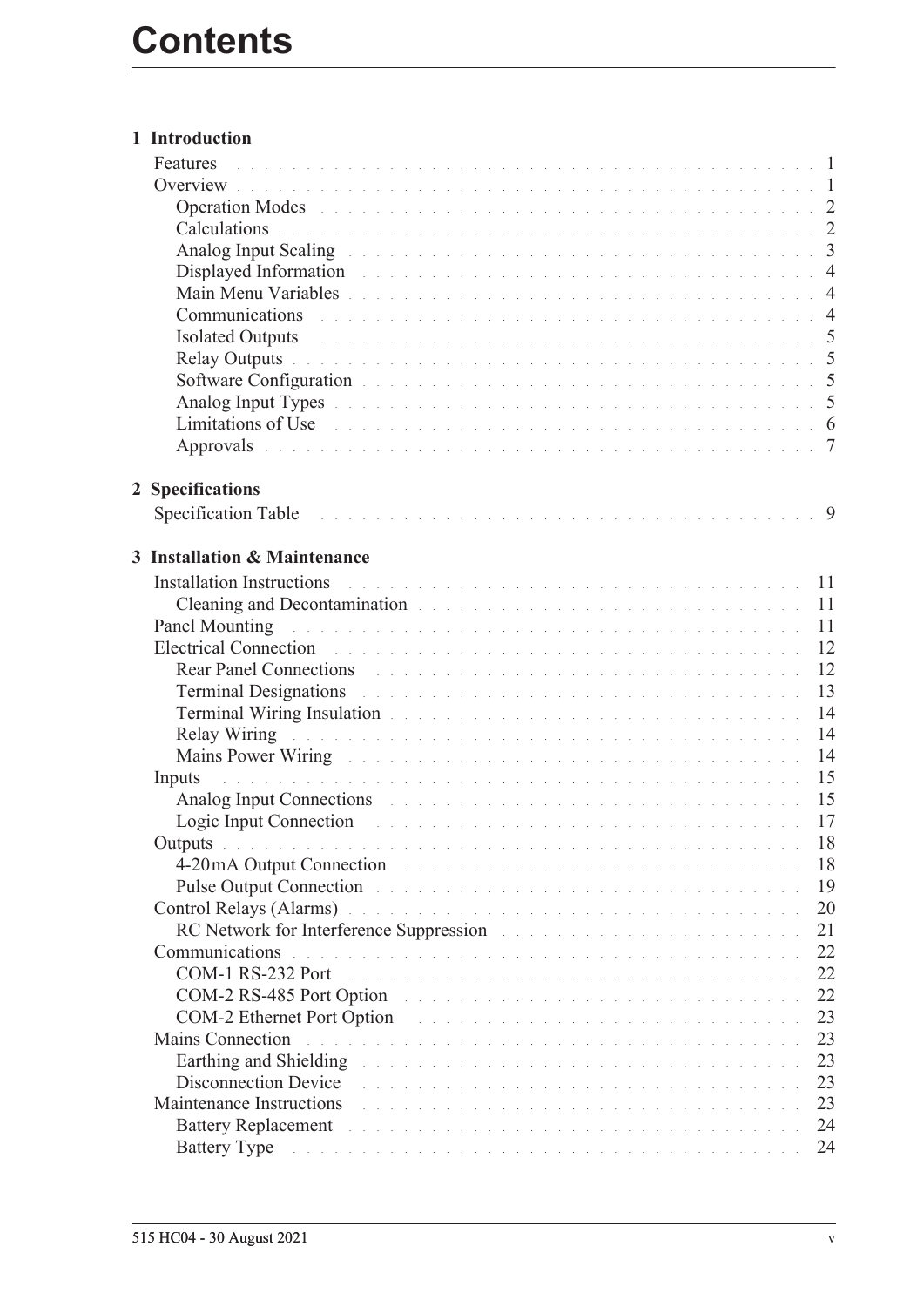# **[4 Operation](#page-34-0)**

| Normal Operation and a contract the contract of the contract of the contract of the 25                                                                                                                                         |  |  |  |  |  |  |  |  |    |
|--------------------------------------------------------------------------------------------------------------------------------------------------------------------------------------------------------------------------------|--|--|--|--|--|--|--|--|----|
| Default Total de la commune de la commune de la commune de la commune de la commune de 25                                                                                                                                      |  |  |  |  |  |  |  |  |    |
| Status LEDs <b>Election Community 25</b> Status Leader Community 25                                                                                                                                                            |  |  |  |  |  |  |  |  |    |
| Front Panel Keys and a construction of the construction of the construction of 26                                                                                                                                              |  |  |  |  |  |  |  |  |    |
|                                                                                                                                                                                                                                |  |  |  |  |  |  |  |  |    |
| Main Menu Items received and contract the contract of the contract of the contract of the contract of the contract of the contract of the contract of the contract of the contract of the contract of the contract of the cont |  |  |  |  |  |  |  |  | 27 |
|                                                                                                                                                                                                                                |  |  |  |  |  |  |  |  |    |
|                                                                                                                                                                                                                                |  |  |  |  |  |  |  |  |    |
| Data Logs de la component de la component de la component de la component de 28                                                                                                                                                |  |  |  |  |  |  |  |  |    |
|                                                                                                                                                                                                                                |  |  |  |  |  |  |  |  |    |
|                                                                                                                                                                                                                                |  |  |  |  |  |  |  |  |    |
| <b>5 Instrument Calibration</b>                                                                                                                                                                                                |  |  |  |  |  |  |  |  |    |
| Introduction                                                                                                                                                                                                                   |  |  |  |  |  |  |  |  |    |
|                                                                                                                                                                                                                                |  |  |  |  |  |  |  |  |    |
|                                                                                                                                                                                                                                |  |  |  |  |  |  |  |  |    |
| Changing the Instrument Settings and a contract of the contract of the state of the 34                                                                                                                                         |  |  |  |  |  |  |  |  |    |
| Program Backup & Reports and a contract the contract of the contract of the state of the 35                                                                                                                                    |  |  |  |  |  |  |  |  |    |
|                                                                                                                                                                                                                                |  |  |  |  |  |  |  |  |    |
|                                                                                                                                                                                                                                |  |  |  |  |  |  |  |  |    |
| Upload and Clone of Application Software and a substitution of the Software and a substitution of Application Software                                                                                                         |  |  |  |  |  |  |  |  |    |
| Calibration Menu Tree Albert and Albert and Albert and Albert and Albert and Albert 36                                                                                                                                         |  |  |  |  |  |  |  |  |    |
|                                                                                                                                                                                                                                |  |  |  |  |  |  |  |  |    |
| Units of Measurement entering the contract of the contract of the contract of the 28                                                                                                                                           |  |  |  |  |  |  |  |  |    |
| Parameters and a construction of the construction of the construction of the 39                                                                                                                                                |  |  |  |  |  |  |  |  |    |
| Inputs and a construction of the construction of the construction of the construction of the construction of the construction of the construction of the construction of the construction of the construction of the construct |  |  |  |  |  |  |  |  | 41 |
| Outputs and a construction of the construction of the construction of the construction of the construction of                                                                                                                  |  |  |  |  |  |  |  |  | 45 |
| Alarms<br>de la caractería de la caractería de la caractería de la caractería de la caractería de la caractería de la ca                                                                                                       |  |  |  |  |  |  |  |  | 47 |
| Communications des contracts and contracts are a series and contract and the 50                                                                                                                                                |  |  |  |  |  |  |  |  |    |
| Time Settings and Data Logging The Contract of the Contract of the Settings and Data Logging                                                                                                                                   |  |  |  |  |  |  |  |  | 51 |
| General Setup Parameters and a construction of the construction of the state of the 54                                                                                                                                         |  |  |  |  |  |  |  |  |    |
| Test Menu barramente de la construcción de la construcción de la construcción de la construcción de 56                                                                                                                         |  |  |  |  |  |  |  |  |    |
|                                                                                                                                                                                                                                |  |  |  |  |  |  |  |  |    |
| <b>Error Messages</b>                                                                                                                                                                                                          |  |  |  |  |  |  |  |  | 57 |
| Warning Messages and a contract the contract of the contract of the contract of the contract of the contract of the contract of the contract of the contract of the contract of the contract of the contract of the contract o |  |  |  |  |  |  |  |  | 59 |
| <b>6 Communications</b>                                                                                                                                                                                                        |  |  |  |  |  |  |  |  |    |
| Overview<br>.<br>In the second contract of the second contract of the second contract of the second contract of the second contr                                                                                               |  |  |  |  |  |  |  |  | 61 |
| Hardware Interconnection<br>.<br>The contract of the contract of the contract of the contract of the contract of the contract of the contract o                                                                                |  |  |  |  |  |  |  |  | 61 |
| Protocols<br>a construction and a construction of a construction of a construction of a construction of a construction of                                                                                                      |  |  |  |  |  |  |  |  | 63 |
| Simple ASCII Protocol<br>.<br>The second complete state of the complete state of the second complete state of the complete state of the second                                                                                 |  |  |  |  |  |  |  |  | 63 |
| <b>Requests Format</b>                                                                                                                                                                                                         |  |  |  |  |  |  |  |  | 63 |
| Instrument Responses and a construction of the construction of the construction of the construction of the construction of the construction of the construction of the construction of the construction of the construction of |  |  |  |  |  |  |  |  | 65 |
| Corrupted or Invalid Requests and a contract the contract of the contract of the contract of the contract of the contract of the contract of the contract of the contract of the contract of the contract of the contract of t |  |  |  |  |  |  |  |  | 68 |
| Modbus RTU Protocol<br>.<br>The second complete state of the second complete state of the second complete state of the second complete state of                                                                                |  |  |  |  |  |  |  |  | 69 |
| List of Data Registers and a conservation of the conservation of the conservation of the conservation of the conservation of the conservation of the conservation of the conservation of the conservation of the conservation  |  |  |  |  |  |  |  |  | 71 |
| Printer Protocol<br>.<br>In the second complete the second complete second complete the second complete second complete second complete                                                                                        |  |  |  |  |  |  |  |  | 75 |
| Types of Printouts and a contract of the contract of the contract of the contract of the contract of the contract of the contract of the contract of the contract of the contract of the contract of the contract of the contr |  |  |  |  |  |  |  |  | 76 |
|                                                                                                                                                                                                                                |  |  |  |  |  |  |  |  |    |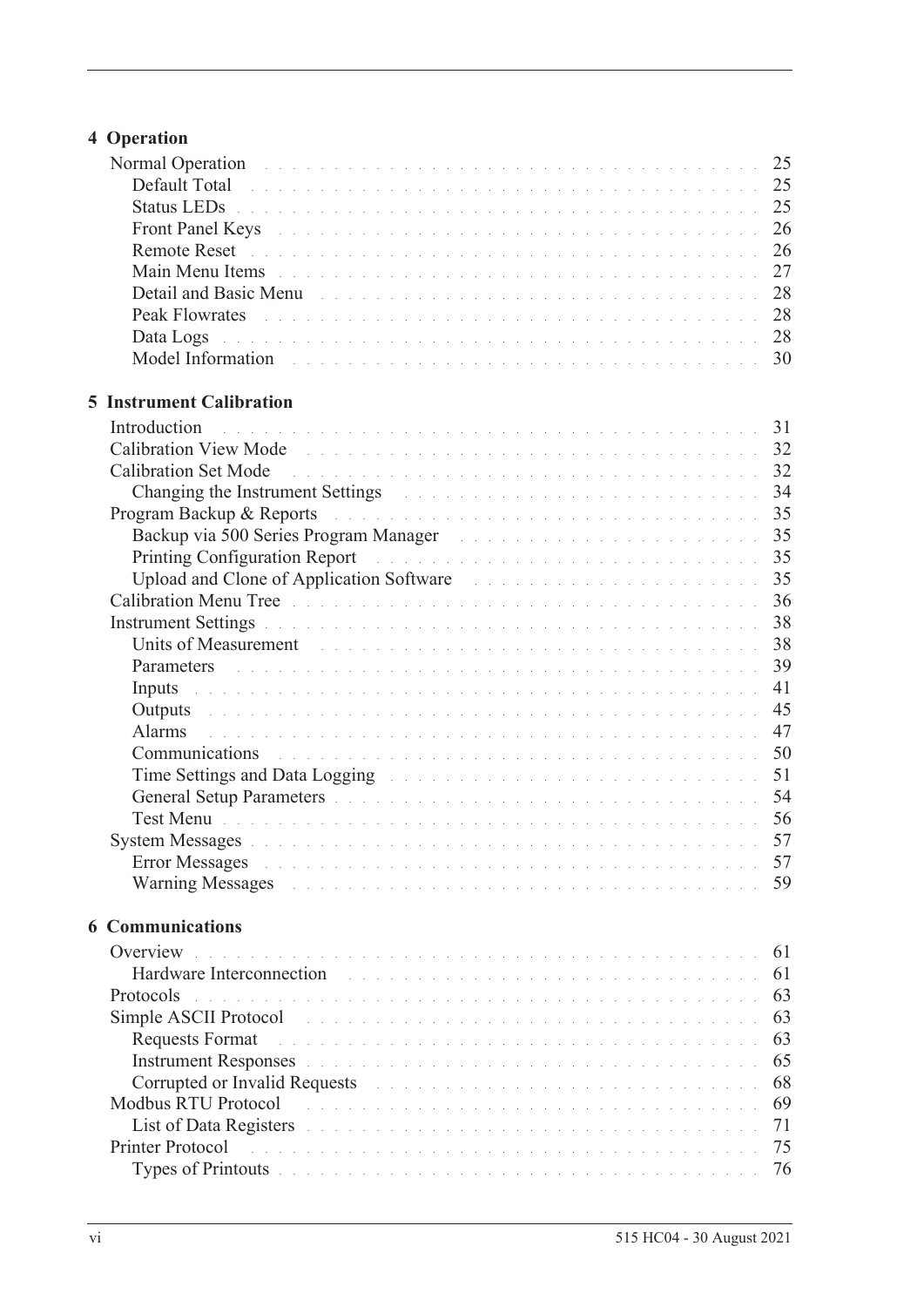| Printer Data Control and a control of the contract of the contract of the contract of the control of the control of the control of the control of the control of the control of the control of the control of the control of t |  |
|--------------------------------------------------------------------------------------------------------------------------------------------------------------------------------------------------------------------------------|--|
| <b>Appendix A Glossary</b>                                                                                                                                                                                                     |  |
| Glossary and the contract of the contract of the contract of the contract of the contract of the contract of the contract of the contract of the contract of the contract of the contract of the contract of the contract of t |  |
| <b>Appendix B Model Numbers</b>                                                                                                                                                                                                |  |
|                                                                                                                                                                                                                                |  |
|                                                                                                                                                                                                                                |  |
| Application Information Code entrances and the service contract the service of the service of the service of the service of the service of the service of the service of the service of the service of the service of the serv |  |
| Appendix C Ethernet Port & Setup                                                                                                                                                                                               |  |
| Ethernet Port and a communication of the communication of the communication of the S6                                                                                                                                          |  |
| Connecting 515 Ethernet to Networks/Routers and a connection of the state of the 86                                                                                                                                            |  |
|                                                                                                                                                                                                                                |  |
| <b>Appendix D Reference Tables</b>                                                                                                                                                                                             |  |
| Properties of Commonly Used Materials and a contract the contract of Commonly Used Materials                                                                                                                                   |  |
| Index <b>Executive Contract Constitution</b> in the construction of the construction of the <b>89</b>                                                                                                                          |  |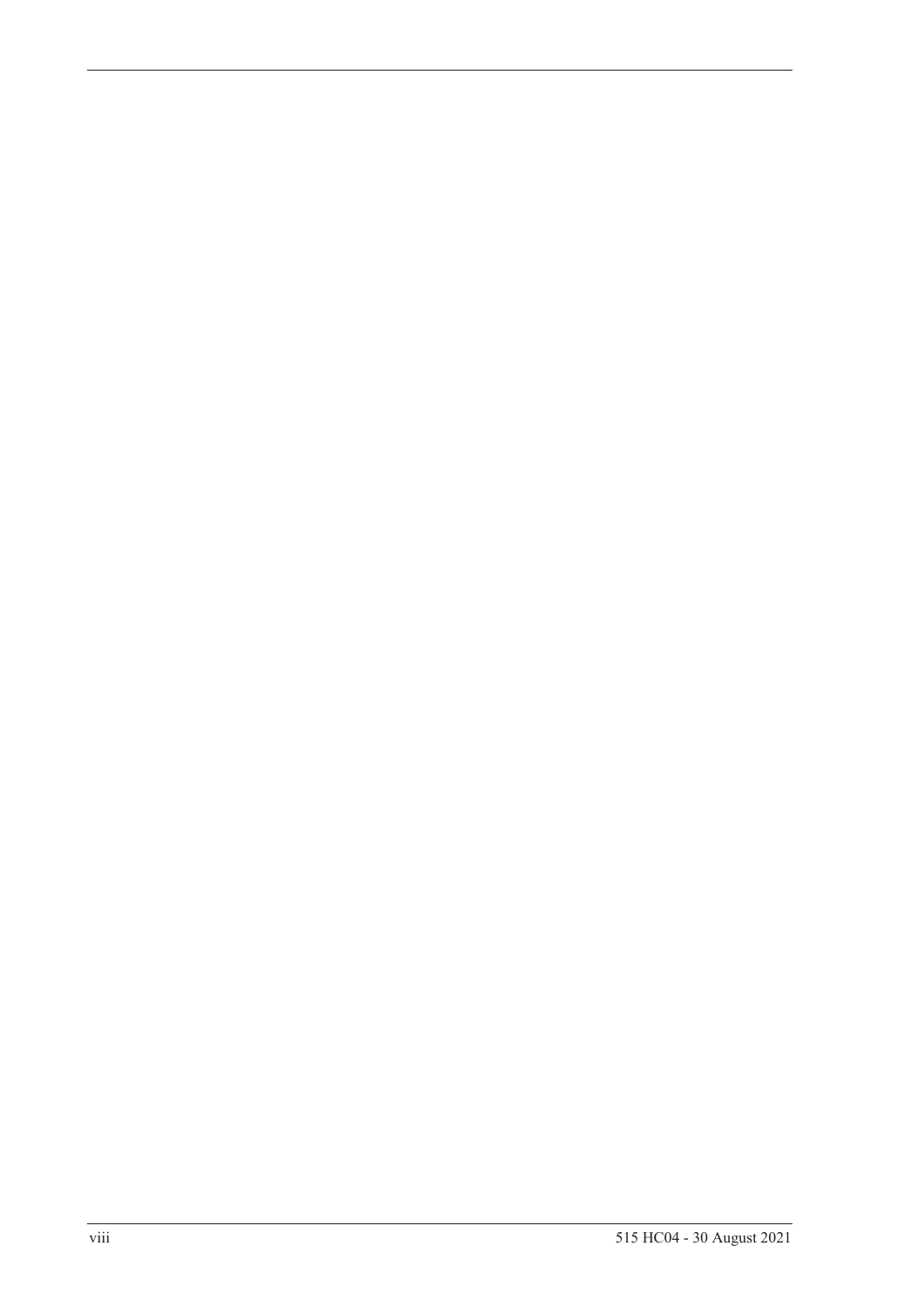# **List of Figures**

| 1  | Typical Application Diagram and a contract of the contract of the contract of the following of the C                                                                                                                           |    |
|----|--------------------------------------------------------------------------------------------------------------------------------------------------------------------------------------------------------------------------------|----|
| 2  | 500 Series Instrument Panel Mounting and a contract of the series of the 11                                                                                                                                                    |    |
| 3  | Rear Panel Connections - Original and the contract of the connection of the connection of the connection of the connection of the connection of the connection of the connection of the connection of the connection of the co |    |
| 4  | Rear Panel Connections - New RS485 Version                                                                                                                                                                                     | 12 |
| 5  | Rear Panel Connections - New Ethernet Version                                                                                                                                                                                  | 13 |
| 6  | Externally Powered Voltage Transmitter Marshall and Alexandre and Alexandre and Alexandre and Alexandre and Alexandre and Alexandre and Alexandre and Alexandre and Alexandre and Alexandre and Alexandre and Alexandre and Al | 15 |
| 7  | Internally Powered Voltage Transmitter March 2014 and State and State and State and                                                                                                                                            | 15 |
| 8  |                                                                                                                                                                                                                                | 16 |
| 9  | Internally Powered Current Loops and a contract to the contract of the contract of the contract of the contract of the contract of the contract of the contract of the contract of the contract of the contract of the contrac | 16 |
| 10 |                                                                                                                                                                                                                                | 17 |
|    |                                                                                                                                                                                                                                |    |
| 11 | Logic Inputs Connection Diagram and a connection of the Connection of the Connection of the Connection of the Connection of the Connection of the Connection of the Connection of the Connection of the Connection of the Conn | 18 |
| 12 |                                                                                                                                                                                                                                | 19 |
| 13 | Output Pulse Connection Diagram and a connection of the Connection of the Connection of the Connection of the Connection of the Connection of the Connection of the Connection of the Connection of the Connection of the Conn | 19 |
| 14 | Relay Connection Diagram and a connection of the connection of the Connection of the Connection of the Connection of the Connection of the Connection of the Connection of the Connection of the Connection of the Connection  | 20 |
| 15 |                                                                                                                                                                                                                                | 22 |
| 16 | Logged Data Display Methods and a contract the contract of the contract of the contract of the contract of the                                                                                                                 | 29 |
| 17 |                                                                                                                                                                                                                                | 36 |
| 18 | Calibration Menu Tree Sheet 2 and the contract of the contract of the contract of the Contract of the Contract of the Contract of the Contract of the Contract of the Contract of the Contract of the Contract of the Contract | 37 |
| 19 |                                                                                                                                                                                                                                | 61 |
| 20 |                                                                                                                                                                                                                                | 62 |
| 21 | DataMod - Modbus Connection Settings and the connection of the connection of the connection of the connection of the connection of the connection of the connection of the connection of the connection of the connection of t | 87 |
|    |                                                                                                                                                                                                                                |    |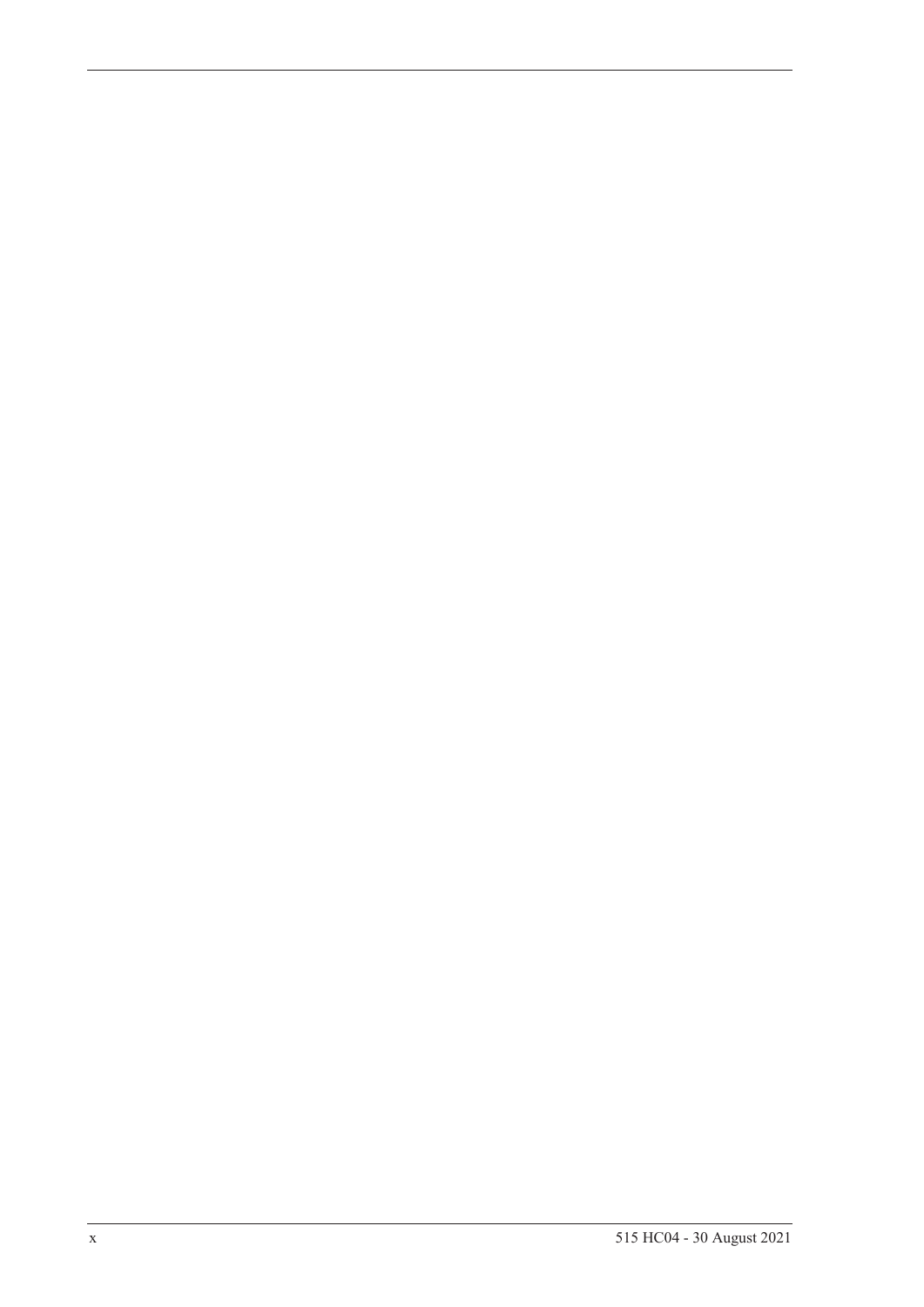# <span id="page-10-0"></span>**Chapter 1 Introduction**

# <span id="page-10-1"></span>**Features**

- **•** Suited for heating and/or cooling operation
- **•** Uses IAPWS-IF97 to determine water properties
- **•** Tailored for differential pressure meters with single or stacked transmitters
- **•** ISO 5167 (2003) DP flow calculations, 9 meter types
- **•** V-Cone DP flow calculations, 2 cone types
- **•** Flow meter can be located in feed or return line
- **•** Selection of Detail or Basic main menu to suit operator and application
- **•** Selection of second language and user tags
- **•** RTC logging with over 1000 entries
- **•** Programmable pulse width and scaling of pulse output
- **•** 4-20 mA retransmission
- **•** RS232 and RS485 or Ethernet (optional) serial ports
- **•** Modbus RTU, Printer and other serial port protocols
- **•** Front panel adjustment of 8-24 V DC output voltage
- **•** Backlit display

# <span id="page-10-2"></span>**Overview**

The 515 HC04 application measures the volume, mass and energy content of fluid in a heating or cooling system by using single or stacked differential pressure flow inputs in conjunction with feed and return temperature inputs.

A selection of operation modes makes it suitable for various heating/cooling applications. Flow is calculated according to equations for ISO 5167 or V-Cone meters and accurately accounts for thermal expansion.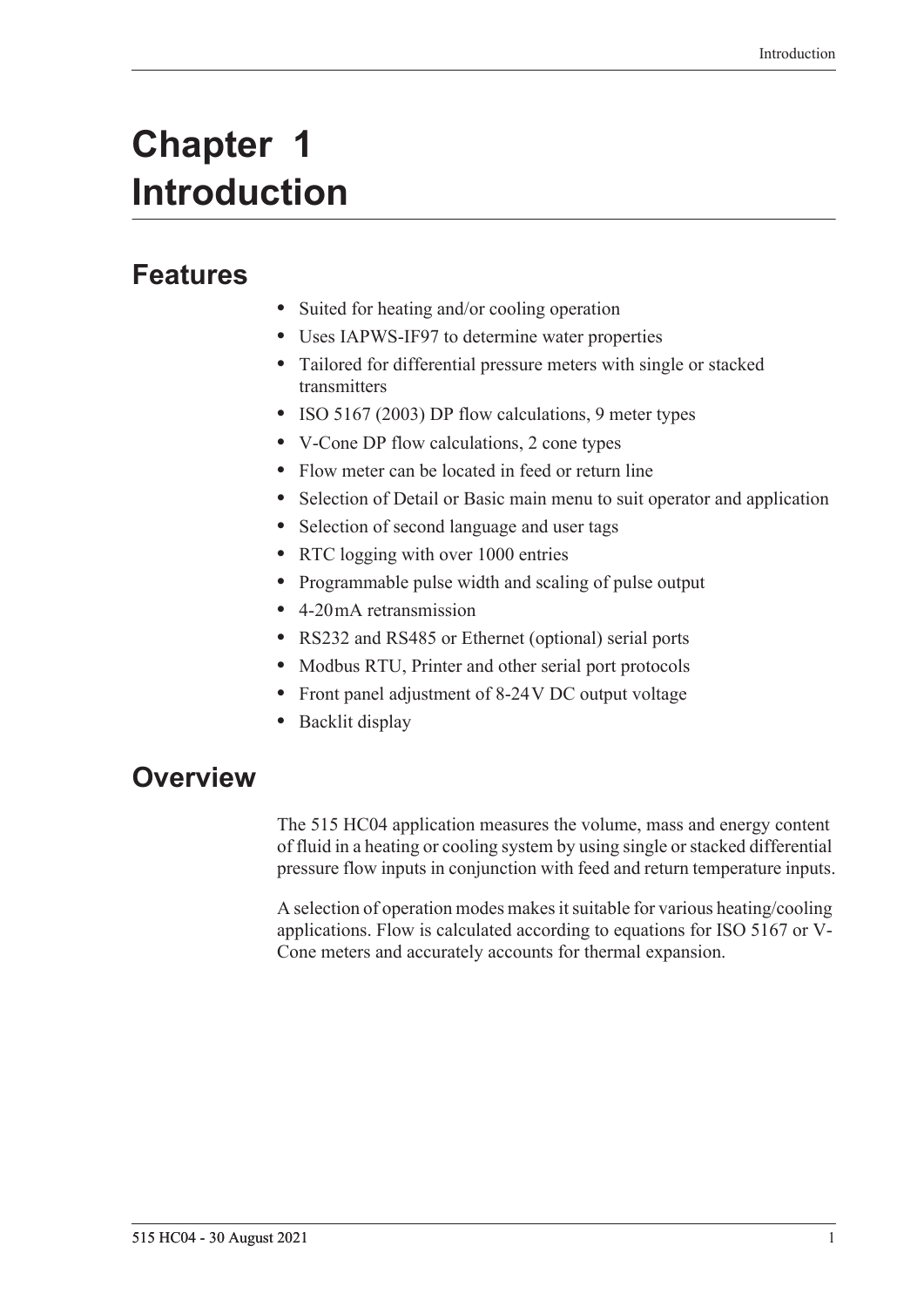The energy calculations are based on the IAPWS Industrial Formulation (1997) for the thermodynamic properties of steam. The temperature values are used to determine the density and specific enthalpy. The instrument also calculates the isentropic exponent and absolute viscosity which are required for the differential pressure calculations.

### <span id="page-11-0"></span>**Operation Modes**

This instrument can be used for various heating and cooling energy delivery systems by selection one of the following operation modes in calibration:

- **HEAT** Heating mode is used when the application is for heating only and assumes that the Feed Temperature will always be higher than the Return Temperature (positive  $\Delta t$ ). If the Feed Temperature is lower than the Return Temperature (negative  $\Delta t$ ), then no Energy is totalised however Volumetric Flow is still calculated.
- **COOL** Cooling mode is used when the application is for cooling only and assumes that the Feed Temperature will always be lower than the Return Temperature (negative  $\Delta t$ ). If the Feed Temperature is higher than the Return Temperature (positive  $\Delta t$ ), then no Energy is totalised however Volumetric Flow is still calculated.
- **• BOTH** This mode caters for applications where the flow of Energy may be for Heating or Cooling. In this mode Energy is increased regardless of whether the  $\Delta t$  is positive or negative.

## <span id="page-11-1"></span>**Calculations**

The following equations identify the derivation of some of the displayed variables. If your interest is more in the operation of the instrument, you can skip this section and allow the instrument to take care of the calculations.

The energy calculations are based on the IAPWS Industrial Formulation (1997). The temperature limits are dependent on the system pressure:

 $0^{\circ}$ C < t < t<sub>saturation</sub> at system pressure  $32^{\circ}$ F < t < t<sub>saturation</sub> at system pressure

#### **Formulas**

*Volume flow = Mass flow / flow*

*Power = Mass flow x (* $h_{TF}$  *-*  $h_{TR}$ *)*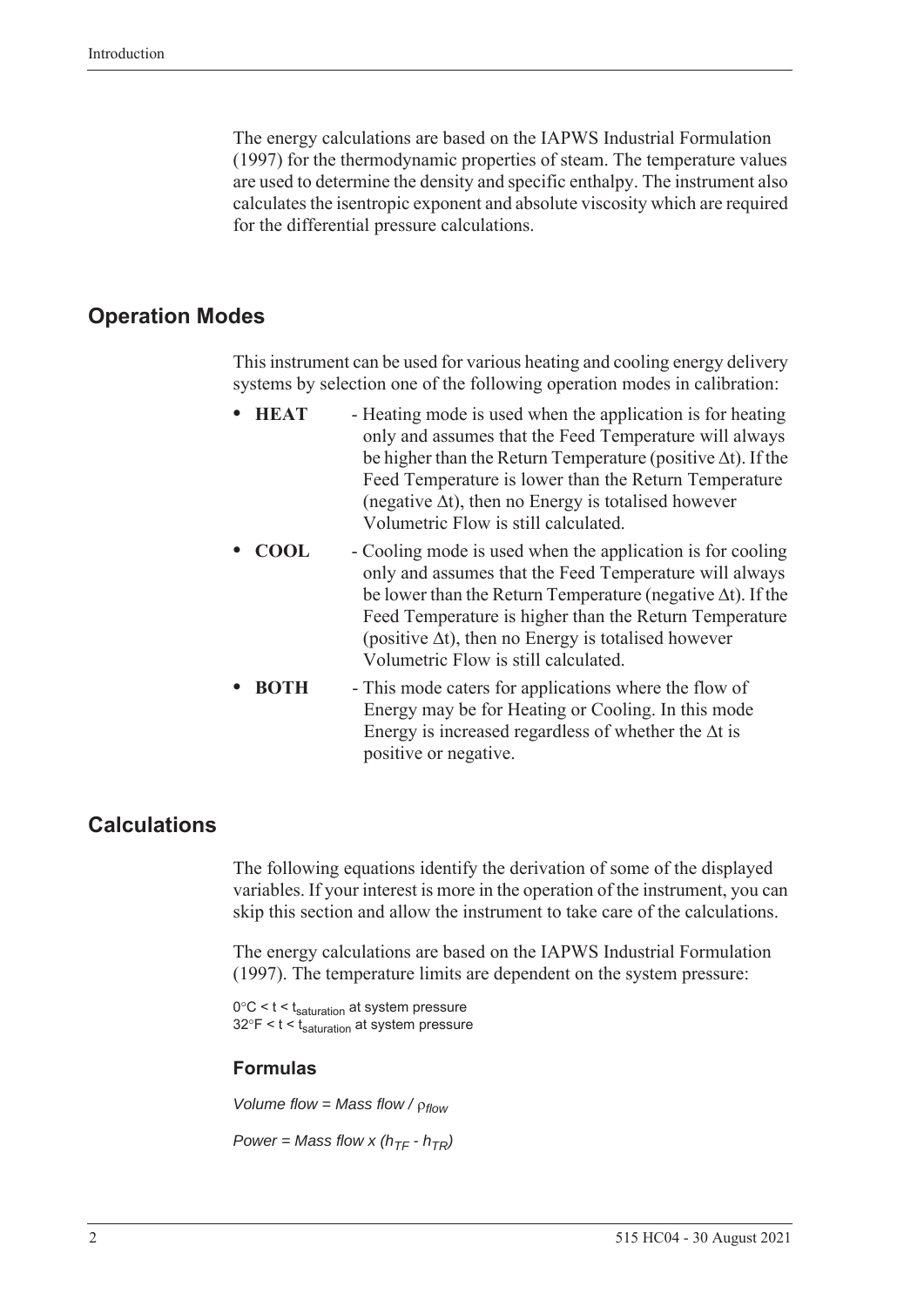where:

| Pflow           | $=$ density at flow conditions             |
|-----------------|--------------------------------------------|
| $h_{\text{TF}}$ | = Specific enthalpy at feed<br>temperature |
| $h_{TR}$        | $=$ Specific enthalpy at return            |

temperature

**Differential Pressure Equations**

This application uses the following general formula for mass flow as per the ISO 5167 (2003) standard:

$$
q_m = \frac{C}{\sqrt{1 - \beta^4}} \varepsilon \frac{\pi}{4} d^2 \sqrt{2\Delta P \rho}
$$

where:

| $q_m$         | $=$ mass flow                                                                           |
|---------------|-----------------------------------------------------------------------------------------|
| C.            | = coefficient of discharge                                                              |
| β             | $=$ diameter ratio of orifice to pipe                                                   |
| $\varepsilon$ | = fluid expansion factor (for water $\varepsilon$ = 1.0)                                |
| π             | $=$ universal constant (3.14159)                                                        |
| d             | = diameter of orifice (bore) (for cone type meters substitute $d^2$ with $D^2\beta^2$ ) |
| D             | $=$ diameter of pipe                                                                    |
| ΔP            | = differential pressure                                                                 |
| ρ             | $=$ density at flow conditions                                                          |
|               |                                                                                         |

For further details of these equations or restrictions of use please refer to the appropriate standard or relevant documents.

## <span id="page-12-0"></span>**Analog Input Scaling**

The analog inputs in this instrument are scaled by the following general formula:

$$
f(A) = P_{min} + (P_{max} - P_{min}) \cdot A^*
$$

where:

 $P_{min}$  = minimum point (equivalent to offset)

 $P_{max}$  = maximum point ( $P_{max} - P_{min}$  is equivalent to span)

*A\** = normalised signal (0 to 1) with correction applied for a flow input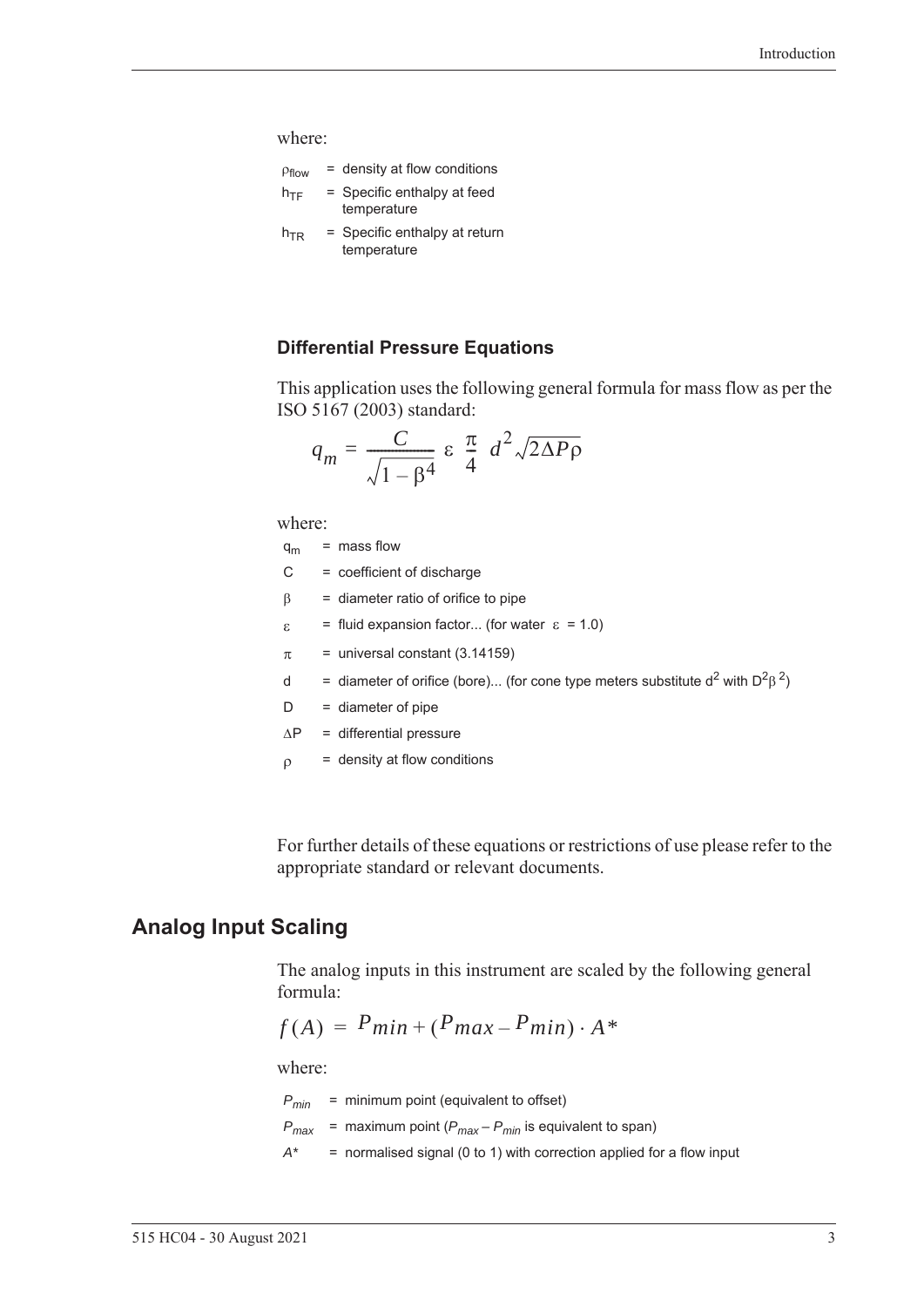### **Correction Type**

- LINEAR:  $A^* = A$  when the instrument is not required to apply correction
- NON-LINEAR:  $A^* = A_c$  when the instrument applies correction from the points in the correction table

### <span id="page-13-0"></span>**Displayed Information**

The front panel display shows the current values of the input variables and the results of the calculations.

The instrument can be supplied with a real-time clock for data logging of over 1000 entries of the variables as displayed on the main menu.

### <span id="page-13-1"></span>**Main Menu Variables**

| <b>Main Menu</b><br><b>Variables</b> | <b>Default</b><br><b>Units</b> | Variable<br><b>Type</b> |
|--------------------------------------|--------------------------------|-------------------------|
| Energy                               | <b>MWh</b>                     | Total                   |
| Power                                | <b>MW</b>                      | Rate                    |
| Volume                               | m <sup>3</sup>                 | Total                   |
| <b>Volume Flowrate</b>               | $m^3/m$ in                     | Rate                    |
| Mass                                 | kq                             | Total                   |
| <b>Mass Flowrate</b>                 | kg/min                         | Rate                    |
| <b>Feed Temperature</b>              | Deg C                          | Rate                    |
| <b>Return Temperature</b>            | Deg C                          | Rate                    |
| <b>Differential Temperature</b>      | Deg C                          | Rate                    |
| <b>Differential Pressure</b>         | kPa                            | Rate                    |
| <b>Reynolds Number</b>               | $E+3$                          | Rate                    |

#### **Units of Measurement**

In the 500 Series instruments there is a wide range of available units of measurement to be selected from. These can be viewed and selected either during initial Software Configuration via the 500 Series Program Manager (see below) or from within the instrument's calibration settings (if access has been granted) as per **[Units of Measurement](#page-47-2)** on page 38.

### <span id="page-13-2"></span>**Communications**

There are two communication ports available as follows:

- **•** COM-1 RS-232 port
- **•** COM-2 RS-485 port (optional) or Ethernet (optional)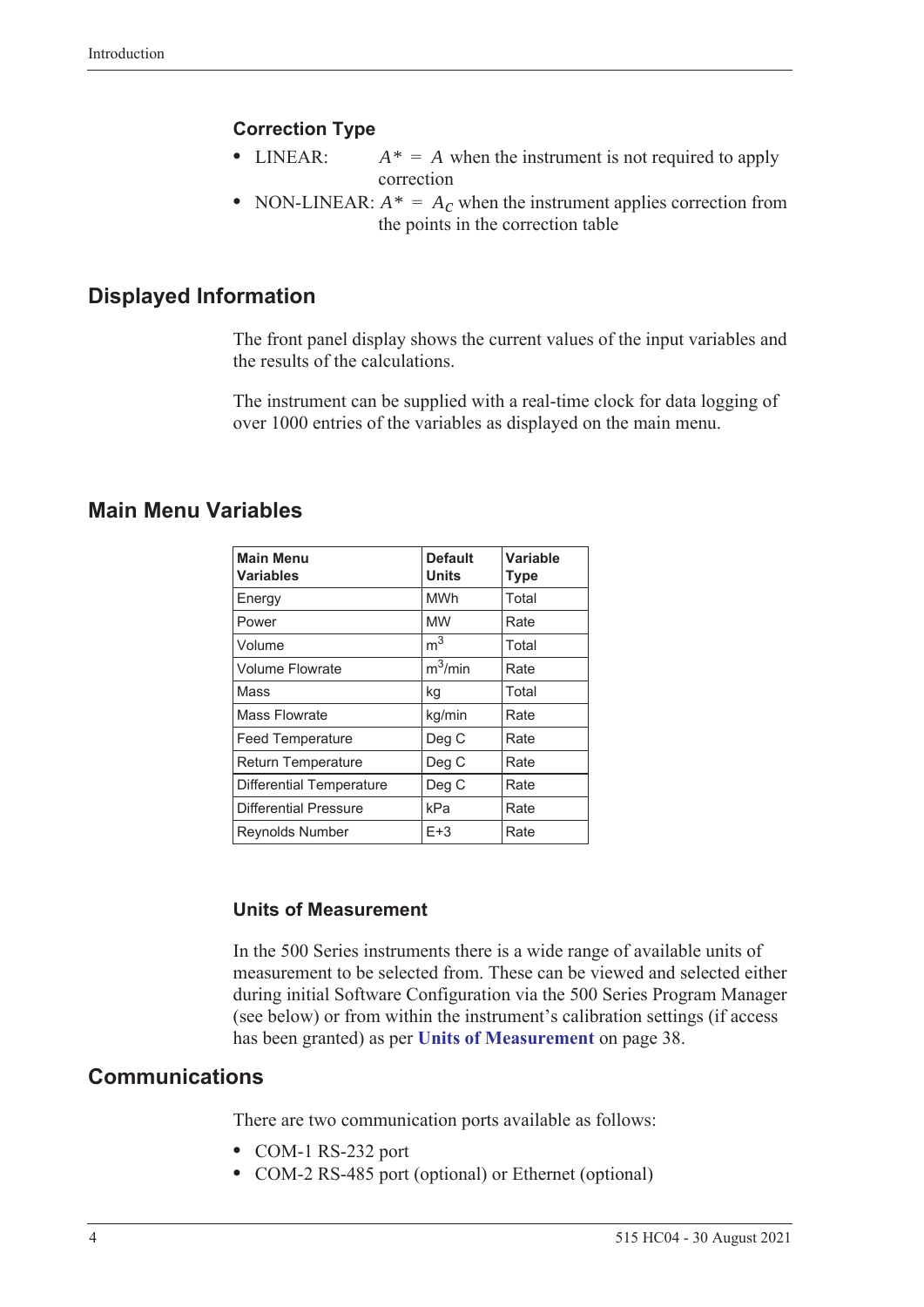All types of ports can be used for remote data reading, while RS-232 and RS-485 serial ports can be used for printouts and for uploading and downloading of the application software to the instrument.

### <span id="page-14-0"></span>**Isolated Outputs**

The opto-isolated outputs can re-transmit any main menu variable. The type of output is determined by the nature of the assigned variable. Totals are output as pulses and rates are output as 4-20 mA signals. One output is standard, a second output is available as an option.

### <span id="page-14-1"></span>**Relay Outputs**

The relay alarms can be assigned to any of the main menu variables of a rate type. The alarms can be fully configured including hysteresis. Two relays are standard with two additional relays available as an option.

### <span id="page-14-2"></span>**Software Configuration**

The instrument can be programmed to suit the particular application needs and the flexible I/O can be assigned as required. Program settings can be changed either via the front panel (depending on assigned access levels) or via the 500 Series Program Manager (500-PM software).

The 500-PM software is a free comprehensive configuration tool and resource centre that can be used to further tailor an instrument to suit specific application needs including units of measurement, custom tags and text, access levels and more.

The software is a Windows based program that is freely available from the download section of the Contrec website. The program can be used to create a custom version of an existing application to be saved for backup purposes and/or to generate a PDF of configuration report for record keeping.

The instrument stores all set-up parameters, totals and logged data in nonvolatile memory with at least 30 years retention.

## <span id="page-14-3"></span>**Analog Input Types**

Any analog input can be set to accept a 4-20 mA, 0-5 V or 1-5 V signal, while any inputs assigned to a temperature sensor can also be set to accept a PT100 or PT500 signal.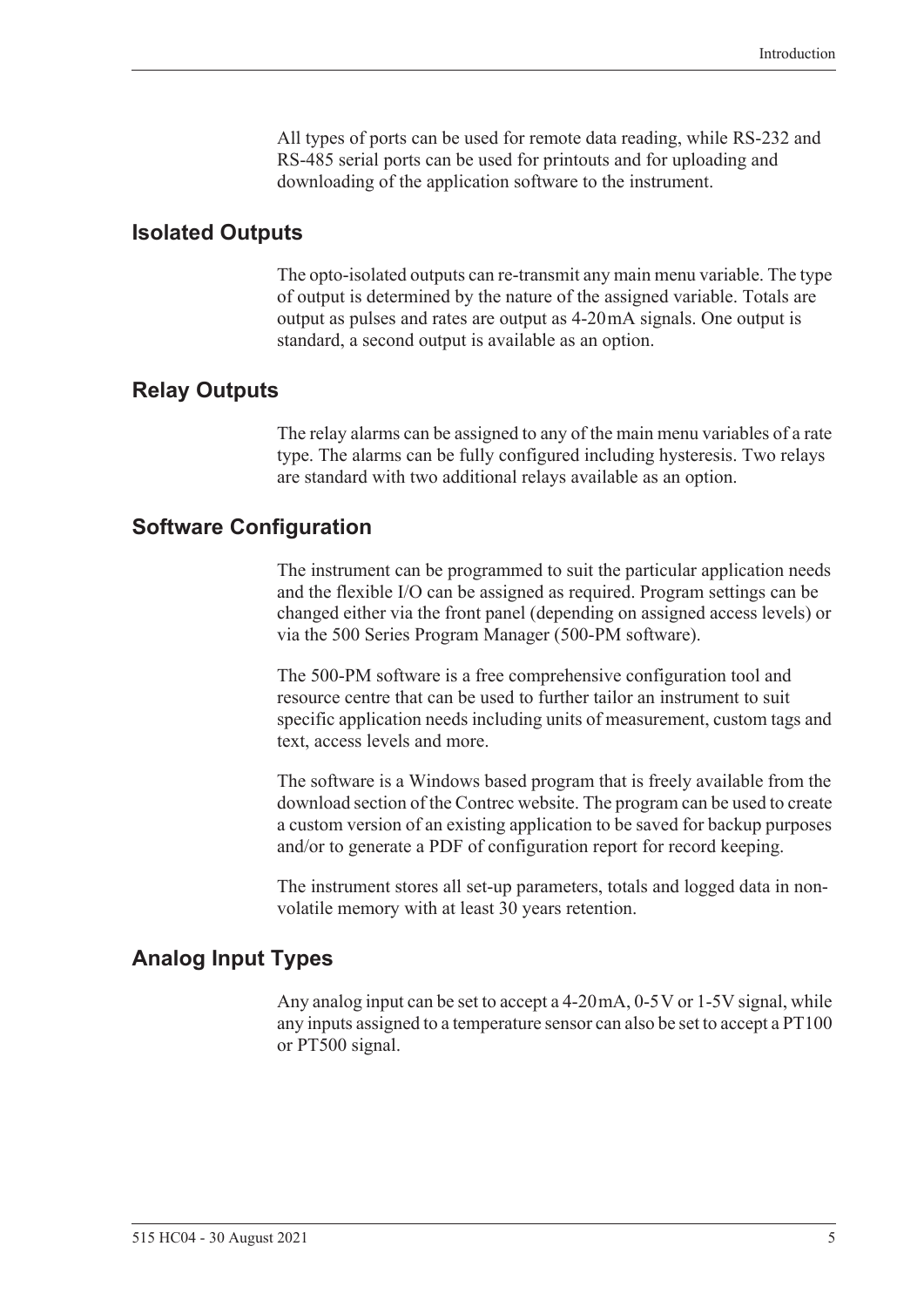

*Figure 1 Typical Application Diagram*

## <span id="page-15-0"></span>**Limitations of Use**

### <span id="page-15-1"></span>**ISO 5167 Limits**

The formulae in ISO 5167 can be applied only when the quantities lie within the limits shown in the table below.

The ISO standard applies only to pressure differential devices in which the flow remains subsonic throughout the measuring section and is steady or varies only slowly with time and where the fluid can be considered as single phase. In addition, each of these devices can only be used within specified limits of pipe bore size (D) and Reynolds number  $(Re<sub>D</sub>)$ .

The calculations are based on upstream temperature and pressure values. However, the ISO standard assumes that the downstream temperature is the same as the upstream temperature, therefore a downstream temperature probe is permissible except where very accurate measurements are required.

| <b>Type of device</b>                      | $d$ (mm)<br>(in)          | $D$ (mm)<br>(in)                        | β                           | Re <sub>D</sub>                                                                                                                      |
|--------------------------------------------|---------------------------|-----------------------------------------|-----------------------------|--------------------------------------------------------------------------------------------------------------------------------------|
| Orifice plate, corner<br>or D-D/2 tappings | $\geq 12.5$<br>$\geq 0.5$ | $50 \le D \le 1000$<br>$2 \le D \le 40$ | $0.10 \leq \beta \leq 0.75$ | $Re_D \ge 5000$ for $0.10 \le \beta \le 0.56$<br>$\text{Re}_{\text{D}} \ge 16000 \ \beta^2 \text{ for } \beta > 0.56$                |
| Orifice plate flange<br>tappings           | $\geq 12.5$<br>$\geq 0.5$ | $50 \le D \le 1000$<br>$2 \le D \le 40$ | $0.10 \leq \beta \leq 0.75$ | $Re_D \ge 5000$ and<br>$Re_D \ge 170 \times \beta^2D$<br>(D in millimetres)                                                          |
| ISA 1932 nozzle                            |                           | $50 \le D \le 500$<br>$2 \le D \le 20$  | $0.30 \leq \beta \leq 0.80$ | $7.0e+04 \leq Re_D \leq 1.0e+07$ for $0.30 \leq \beta \leq 0.44$<br>$2.0e+04 \leq Re_D \leq 1.0e+07$ for $0.44 \leq \beta \leq 0.80$ |
| Long radius nozzle                         |                           | $50 \le D \le 630$<br>$2 \le D \le 25$  | $0.20 \le \beta \le 0.80$   | $1.0e+04 \leq Re_D \leq 1.0e+07$                                                                                                     |

If the fluid is a gas, the pressure ratio shall be  $\geq 0.75$ .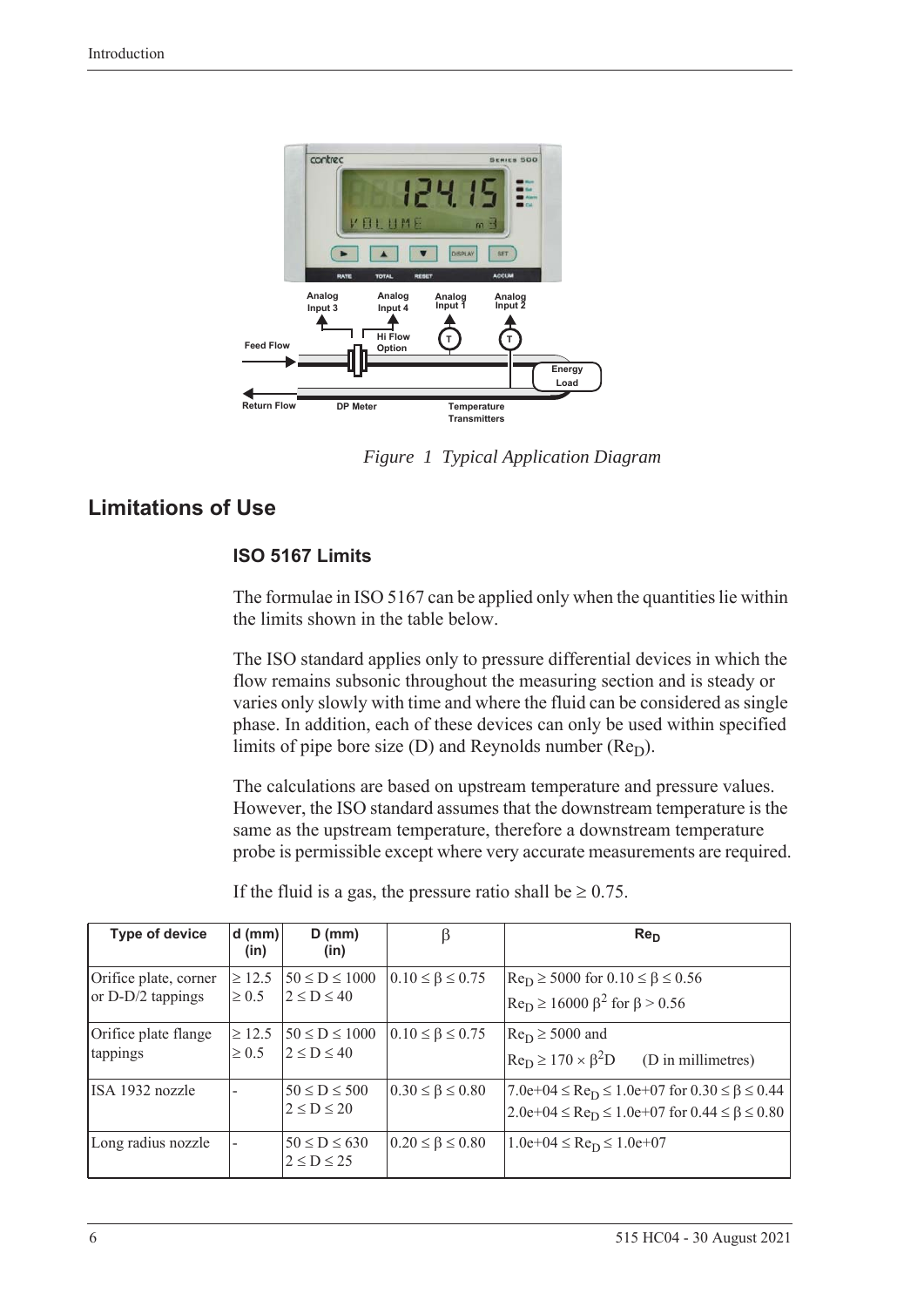| <b>Type of device</b>            | $d$ (mm)<br>(in)      | $D$ (mm)<br>(in)                                                   | β                           | Re <sub>D</sub>                                                                     |
|----------------------------------|-----------------------|--------------------------------------------------------------------|-----------------------------|-------------------------------------------------------------------------------------|
| Venturi tube as cast             |                       | $100 \le D \le 800$<br>$4 \le D \le 32$                            | $0.30 \leq \beta \leq 0.75$ | $2.0e+05 \leq Re_D \leq 2.0e+06$                                                    |
| Venturi tube<br><b>Imachined</b> |                       | $50 \le D \le 250$<br>$2 \le D \le 10$                             | $0.40 \leq \beta \leq 0.75$ | $2.0e+05 \leq Re_D \leq 1.0e+06$                                                    |
| Venturi tube welded              |                       | $200 \le D \le 1200   0.40 \le \beta \le 0.70$<br>$8 \le D \le 48$ |                             | $2.0 e+05 \leq Re_D \leq 2.0 e+06$                                                  |
| Venturi nozzle                   | $\geq 50$<br>$\geq$ 2 | $65 \le D \le 500$<br>$2.5 \le D \le 20$                           |                             | $0.316 \le \beta \le 0.775 \mid 1.5e+0.5 \le \text{Re}$ <sub>D</sub> $\le 2.0e+0.6$ |

### **V-Cone Limits**

The formulae used, when either of the cone types (V-Cone or Wafer-Cone) are selected, have been supplied by McCrometer. The accuracy and applicability of the use of these differential pressure flowmeters should be confirmed by referring to the manufactures documentation.

Some applicable ranges of lines sizes and beta values are as follows:

| <b>Type of Cone</b>                 | Line sizes(mm)<br>(in)                    |                             |
|-------------------------------------|-------------------------------------------|-----------------------------|
| McCrometer<br>Precision tube V-Cone | $12 \le D \le 1830$<br>$0.5 \le D \le 72$ | $0.45 \leq \beta \leq 0.80$ |
| <b>McCrometer</b><br>Wafer-Cone     | $12 \le D \le 152$<br>$0.5 \le D \le 6$   | $0.45 \leq \beta \leq 0.80$ |

## <span id="page-16-0"></span>**Approvals**

This instrument conforms to the EMC-Directive of the Council of European Communities 2014/30/EU, the LVD safety directive 2014/35/EU and the following standards:

- **•** *EN61326:2013* Electrical equipment for measurement, control and laboratory use – EMC requirements: Industrial Environment.
- **•** *EN61010:2010* Safety requirements for electrical equipment for measurement, control, and laboratory use.

In order to comply with these standards, the wiring instructions in **[Chapter](#page-20-5)  [3 - Installation & Maintenance](#page-20-5)** must be followed.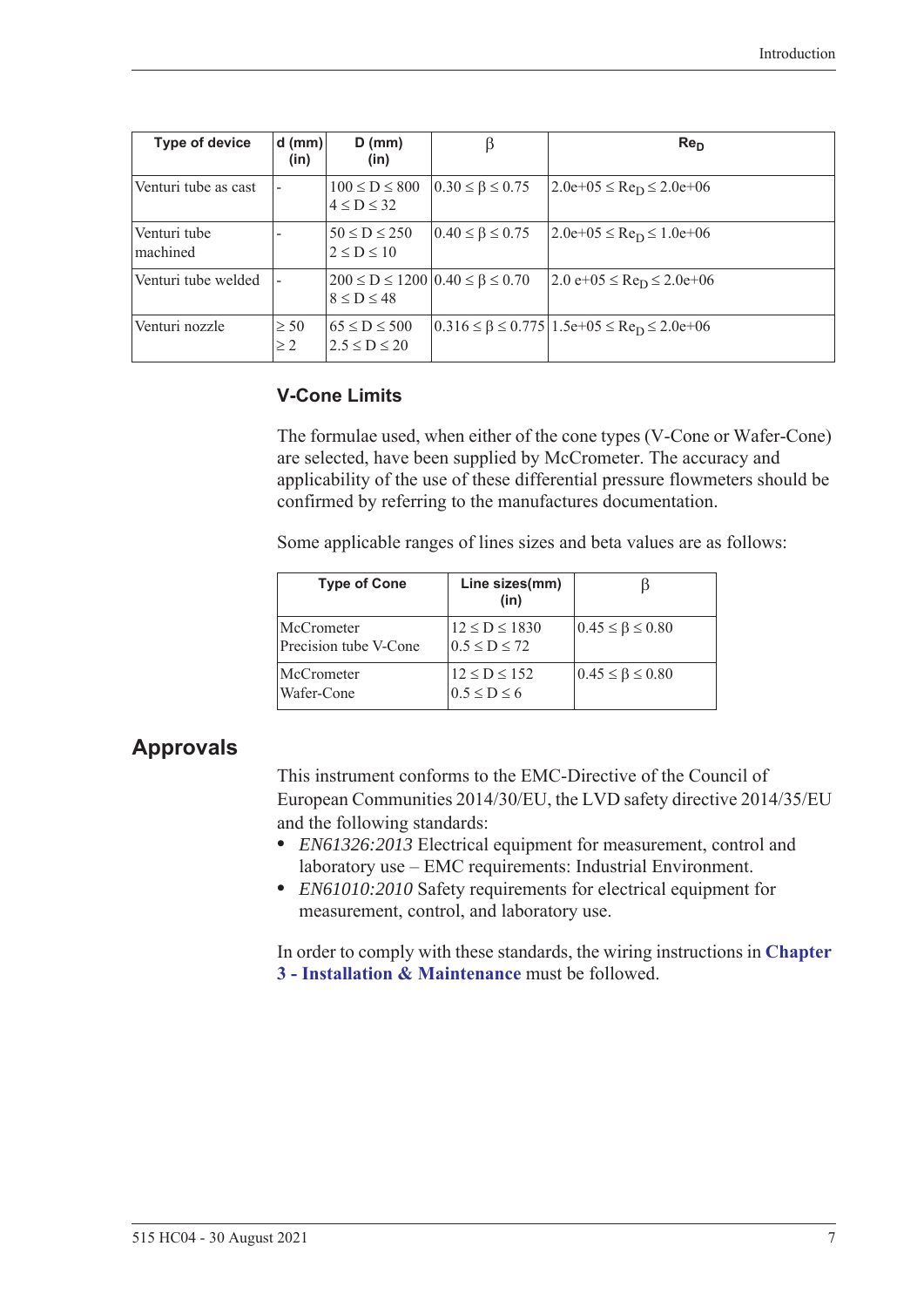### **FCC Declaration**

This equipment has been tested and found to comply with the limits for a Class A digital device, pursuant to Part 15 of the FCC Rules. These limits are designed to provide reasonable protection against harmful interference when the equipment is operated in a commercial environment. This equipment generates, uses, and can radiate radio frequency energy and, if not installed and used in accordance with the instruction manual, might cause harmful interference to radio communications. Operation of this equipment in a residential area is likely to cause harmful interference, in which case the user will be required to correct the interference at his own expense.

Properly shielded and grounded cables and connectors must be used in order to meet FCC emission limits. Contrec Ltd is not responsible for any radio or television interference caused by using other than recommended cables and connectors or by unauthorized changes or modifications to this equipment. Unauthorized changes or modifications could void the user's authority to operate the equipment.

This device complies with Part 15 of the FCC Rules. Operation is subject to the following two conditions: (1) this device might not cause harmful interference, and (2) this device must accept any interference received, including interference that might cause undesired operation.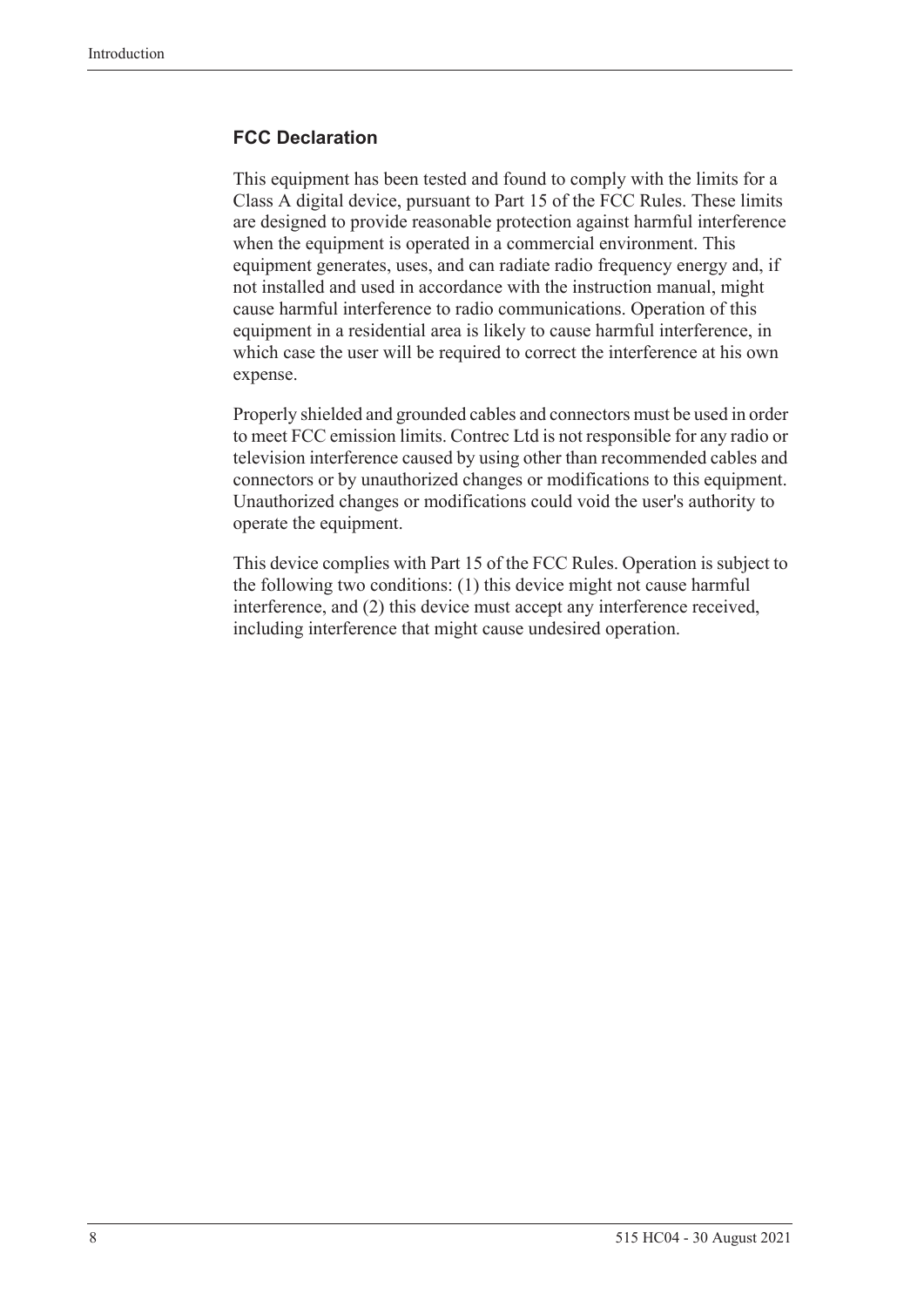# <span id="page-18-0"></span>**Chapter 2 Specifications**

# <span id="page-18-1"></span>**Specification Table**

| <b>Operating Environment</b>      |                                                                                                                                                                                                                                                                                                   | <b>Analog Input (General)</b> |                                                                               |  |  |
|-----------------------------------|---------------------------------------------------------------------------------------------------------------------------------------------------------------------------------------------------------------------------------------------------------------------------------------------------|-------------------------------|-------------------------------------------------------------------------------|--|--|
| <b>Temperature</b>                | +5°C to +40°C (standard - no coating)<br>-20°C to +60°C (with conformal coating)<br>-30°C to +60°C (ExD housing with heater)                                                                                                                                                                      | <b>Overcurrent</b>            | 100mA absolute maximum rating<br>(30mA for 4-20mA inputs)                     |  |  |
|                                   |                                                                                                                                                                                                                                                                                                   | <b>Update Time</b>            | $< 1.0$ sec                                                                   |  |  |
| <b>Humidity</b>                   | 0 to 95% non condensing (conformal<br>coating)                                                                                                                                                                                                                                                    | Configuration                 | RTD, 4-20mA, 0-5V and 1-5V input                                              |  |  |
|                                   | 5% to 85% non condensing (no coating)                                                                                                                                                                                                                                                             | <b>Non-linearity</b>          | Up to 20 correction points (some inputs)                                      |  |  |
| <b>Power Supply</b>               | 100-240 V AC (+/-10%) 50-60 Hz (+/-<br>10%) or 12-28 V DC                                                                                                                                                                                                                                         | <b>RTD Input</b>              |                                                                               |  |  |
| <b>Consumption</b>                | 10W (max) Overvoltage category II                                                                                                                                                                                                                                                                 | <b>Sensor Type</b>            | PT100 & PT500 to IEC 751                                                      |  |  |
| <b>Protection</b>                 | Sealed to IP65 (Nema 4X) when panel                                                                                                                                                                                                                                                               | <b>Connection</b>             | <b>Four Wire</b>                                                              |  |  |
| <b>Dimensions</b>                 | mounted<br>147mm (5.8") width                                                                                                                                                                                                                                                                     | Range                         | -200 $\degree$ C to 350 $\degree$ C<br>-200°C to 800°C (PT100 extended range) |  |  |
| (panel option)                    | 74mm (2.9") height<br>170mm (6.6") depth (behind the panel)                                                                                                                                                                                                                                       | <b>Accuracy</b>               | 0.1°C typical<br>0.2°C typical (PT100 extended range)                         |  |  |
| <b>Display</b>                    |                                                                                                                                                                                                                                                                                                   | 4-20mA Input                  |                                                                               |  |  |
| <b>Type</b>                       | Backlit LCD with 7-digit numeric display                                                                                                                                                                                                                                                          | Impedance                     | 100 Ohms (to common signal ground)                                            |  |  |
|                                   | and 11-character alphanumeric display                                                                                                                                                                                                                                                             | <b>Accuracy</b>               | 0.05% full scale $(20^{\circ}C)$                                              |  |  |
| <b>Digits</b>                     | 15.5mm (0.6") high                                                                                                                                                                                                                                                                                |                               | 0.1% (full temperature range, typical)                                        |  |  |
| <b>Characters</b>                 | 6mm (0.24") high                                                                                                                                                                                                                                                                                  |                               |                                                                               |  |  |
| <b>LCD Backup</b>                 | Last data visible for 15min after power                                                                                                                                                                                                                                                           | 0-5 or 1-5 Volts Input        |                                                                               |  |  |
|                                   | down                                                                                                                                                                                                                                                                                              | Impedance                     | 10 MOhms (to common signal ground)                                            |  |  |
| <b>Update Rate</b>                | 0.3 second                                                                                                                                                                                                                                                                                        | <b>Accuracy</b>               | 0.05% full scale $(20^{\circ}C)$<br>0.1% (full temperature range, typical)    |  |  |
|                                   |                                                                                                                                                                                                                                                                                                   |                               |                                                                               |  |  |
| <b>Non-volatile Memory</b>        |                                                                                                                                                                                                                                                                                                   | <b>Logic Inputs</b>           |                                                                               |  |  |
| <b>Retention</b>                  | > 30 years                                                                                                                                                                                                                                                                                        | <b>Signal Type</b>            | CMOS, TTL, open collector, reed switch                                        |  |  |
| <b>Data Stored</b>                | Setup, Totals and Logs                                                                                                                                                                                                                                                                            | Overvoltage                   | 30V maximum                                                                   |  |  |
| <b>Approvals</b>                  |                                                                                                                                                                                                                                                                                                   | <b>Relay Output</b>           |                                                                               |  |  |
| Interference                      | $C \in \mathbb{C}$ compliance                                                                                                                                                                                                                                                                     | No. of Outputs                | 2 relays plus 2 optional relays                                               |  |  |
| <b>Enclosure</b>                  | IECEx, ATEX and CSA approved                                                                                                                                                                                                                                                                      | Voltage                       | 250 volts AC, 30 volts DC maximum                                             |  |  |
|                                   | enclosures available for hazardous areas                                                                                                                                                                                                                                                          |                               | (solid state relays use AC only)                                              |  |  |
| <b>Real Time Clock (Optional)</b> |                                                                                                                                                                                                                                                                                                   | <b>Current</b>                | 3A maximum - mechanical relays<br>1.5A maximum - solid state relays           |  |  |
| <b>Battery Type</b>               | 3 volts Lithium button cell<br>- For Issue 7 option card, type CR2450N<br>manufactured by Renata only<br>- For conformal coated 'C' version, type<br>BR2032 manufactured by Panasonic only<br>- For non-conformal coated versions, type<br>BR2032 and CR2032 manufactured by<br>Panasonic or Sony |                               |                                                                               |  |  |

**Battery Life** 5 years (typical)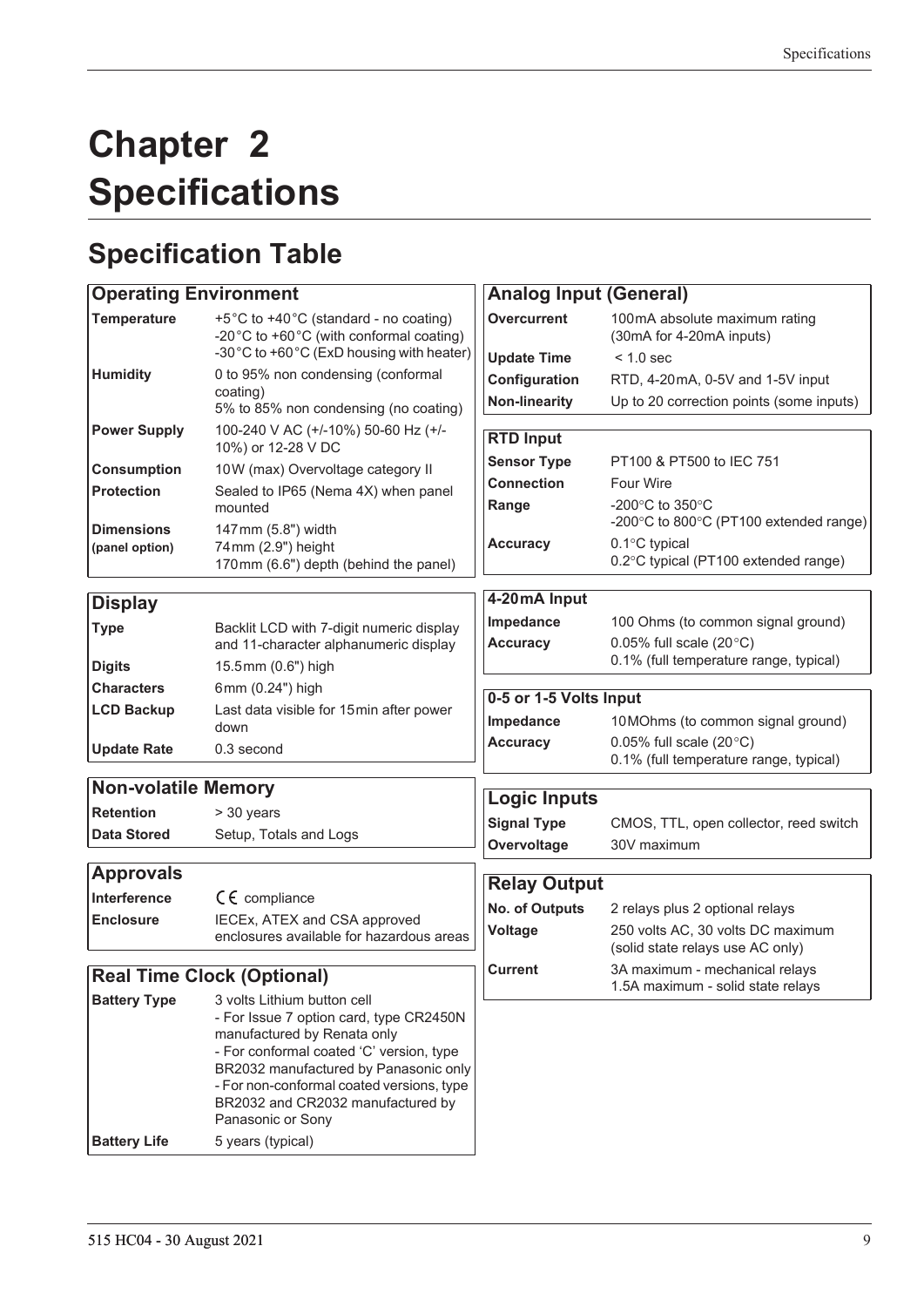### **Communication Ports**

| <b>Ports</b>     | COM-1 RS-232 port<br>COM-2 RS-485 or Ethernet port (optional) |
|------------------|---------------------------------------------------------------|
| <b>Baud Rate</b> | 2400 to 19200 baud                                            |
| <b>Parity</b>    | Odd, even or none                                             |
| <b>Stop Bits</b> | 1 or 2                                                        |
| Data Bits        | 8                                                             |
| <b>Protocols</b> | ASCII, Modbus RTU, Modbus TCP/IP<br>(Ethernet Port), Printer  |

# **Transducer Supply**

| <b>Voltage</b>    | 8 to 24 volts DC, programmable  |
|-------------------|---------------------------------|
| Current           | 70mA @ 24V, 120mA @ 12V maximum |
| <b>Protection</b> | Power limited output            |

# **Isolated Output**

| <b>No. of Outputs</b> | 2 configurable outputs         |  |  |  |
|-----------------------|--------------------------------|--|--|--|
| Configuration         | Pulse/Digital or 4-20mA output |  |  |  |

### **Pulse/Digital Output Signal Type** Open collector **Switching** 200mA, 30 volts DC maximum **Saturation** 0.8 volts maximum **Pulse Width** Programmable: 10 , 20, 50, 100, 200 or 500ms

| 4-20 mA Output    |                                        |
|-------------------|----------------------------------------|
| Supply            | 9 to 30 volts DC external              |
| <b>Resolution</b> | 0.05% full scale                       |
| <b>Accuracy</b>   | $0.05\%$ full scale (20 $\degree$ C)   |
|                   | 0.1% (full temperature range, typical) |

*Important: Specifications are subject to change without notice.*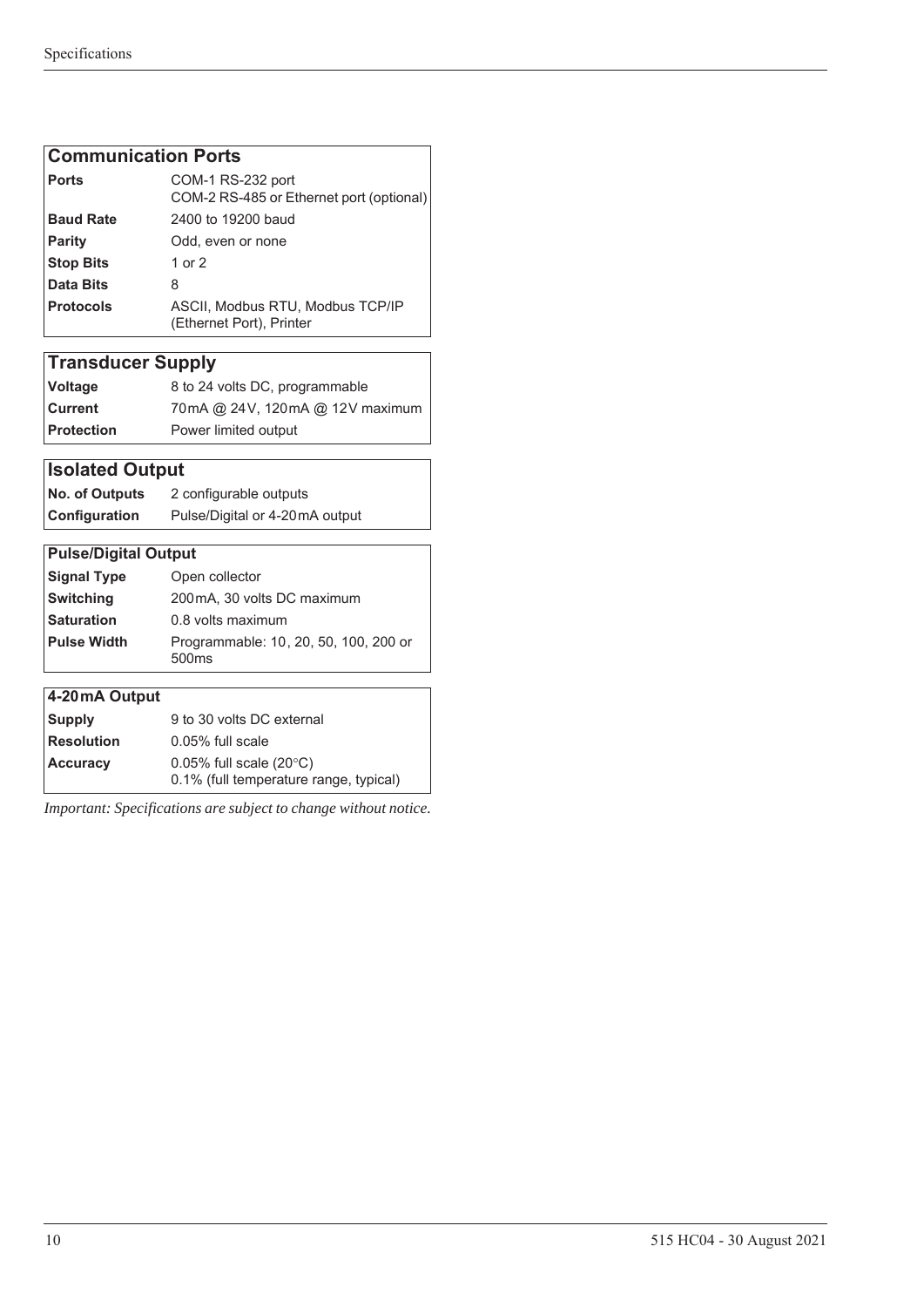# <span id="page-20-5"></span><span id="page-20-0"></span>**Chapter 3 Installation & Maintenance**

# <span id="page-20-1"></span>**Installation Instructions**



The safety of any system incorporating the equipment is the responsibility of the assembler of the system and should be installed such that there is no risk of impact damage.

This instrument is intended for fixed installation only, e.g. within a panel or cabinet, and is not intended for desktop use. It is not suitable for outdoor use unless fitted into an appropriate outdoor enclosure with a minimum type 3, IP54, rating. The instrument has a 'Pollution degree II' rating.

# <span id="page-20-2"></span>**Cleaning and Decontamination**

For general maintenance or to clean an instrument suitable for return to a service centre for repair or inspection, use only a damp cloth and mild detergent. Do not use abrasive cleaners or high pressure water jets. An instrument must be decontaminated before returning.

# <span id="page-20-3"></span>**Panel Mounting**

The instrument should be located in an area with a clean, dry atmosphere that is also relatively free of shock and vibration.

The standard mounting procedure is panel mounting in a cutout that is 139 mm wide by 67 mm high. Two side clips secure the unit into the panel.

[Figure 2](#page-20-4) shows the panel mounting requirements for the 500 Series Instrument.



<span id="page-20-4"></span>*Figure 2 500 Series Instrument Panel Mounting*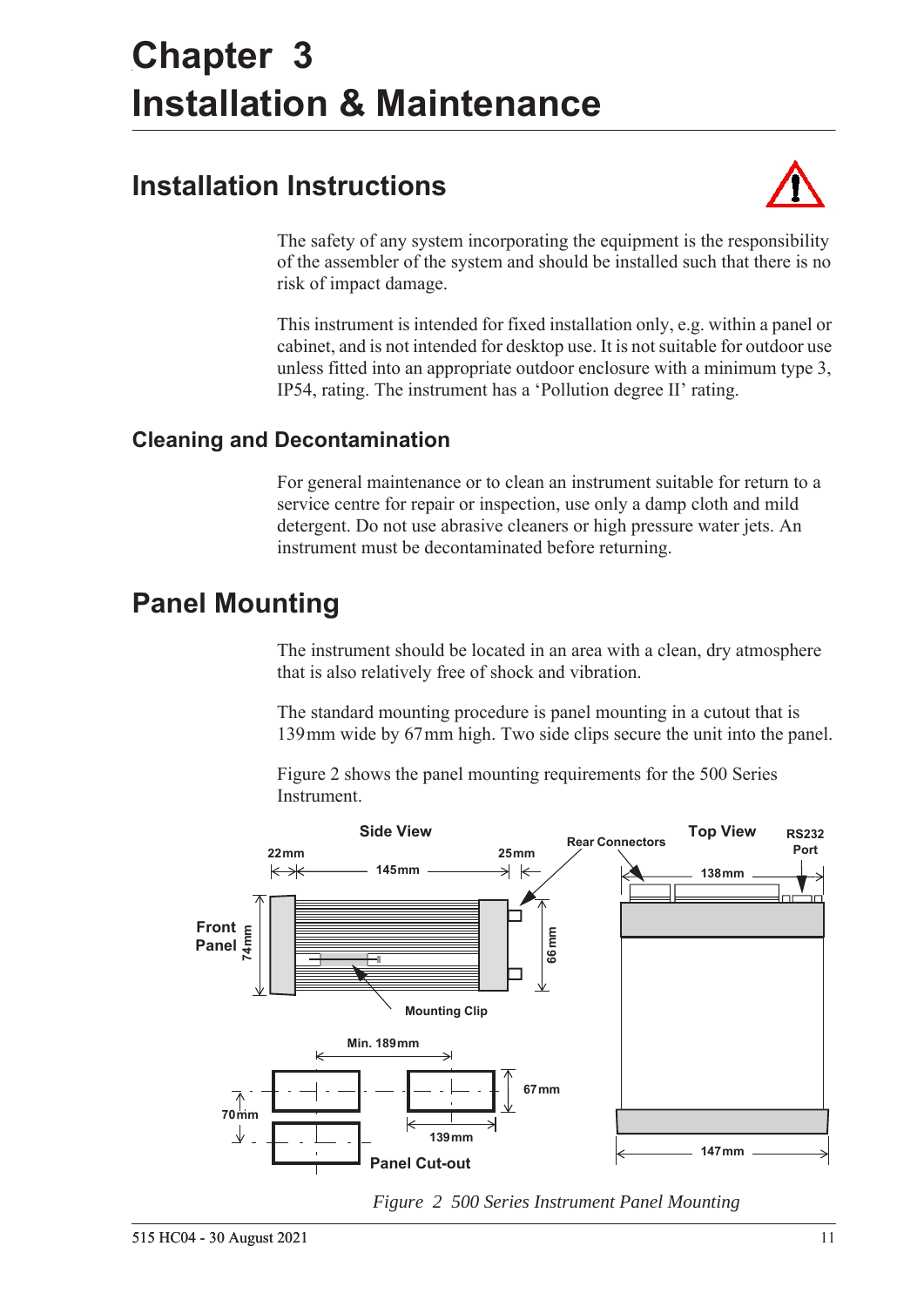# <span id="page-21-0"></span>**Electrical Connection**

# <span id="page-21-1"></span>**Rear Panel Connections**

N.B. Depending on the specification and age of the instrument, there are different versions of the upper output card. Ensure the instrument is wired as per the correct terminal designation printed on the rear of the instrument bezel and below.

[Figure 3](#page-21-2) shows the connections on the rear panel of the instrument where relays 1 to 4 (terminals 32-35) share a single Relay Common (terminal 31).



N.B. The 5 way relay terminal block is GREEN.

*Figure 3 Rear Panel Connections - Original*

<span id="page-21-2"></span>[Figure 4](#page-21-3) shows the connections on the rear panel of the instrument where relays 1 and 2 (terminals 32-33) share Relay Common 1-2 (terminal 31) and relays 3 and 4 (terminals 34-35) share Relay Common 3-4 (terminal 36.

N.B. The 6 way relay terminal block is ORANGE.



<span id="page-21-3"></span>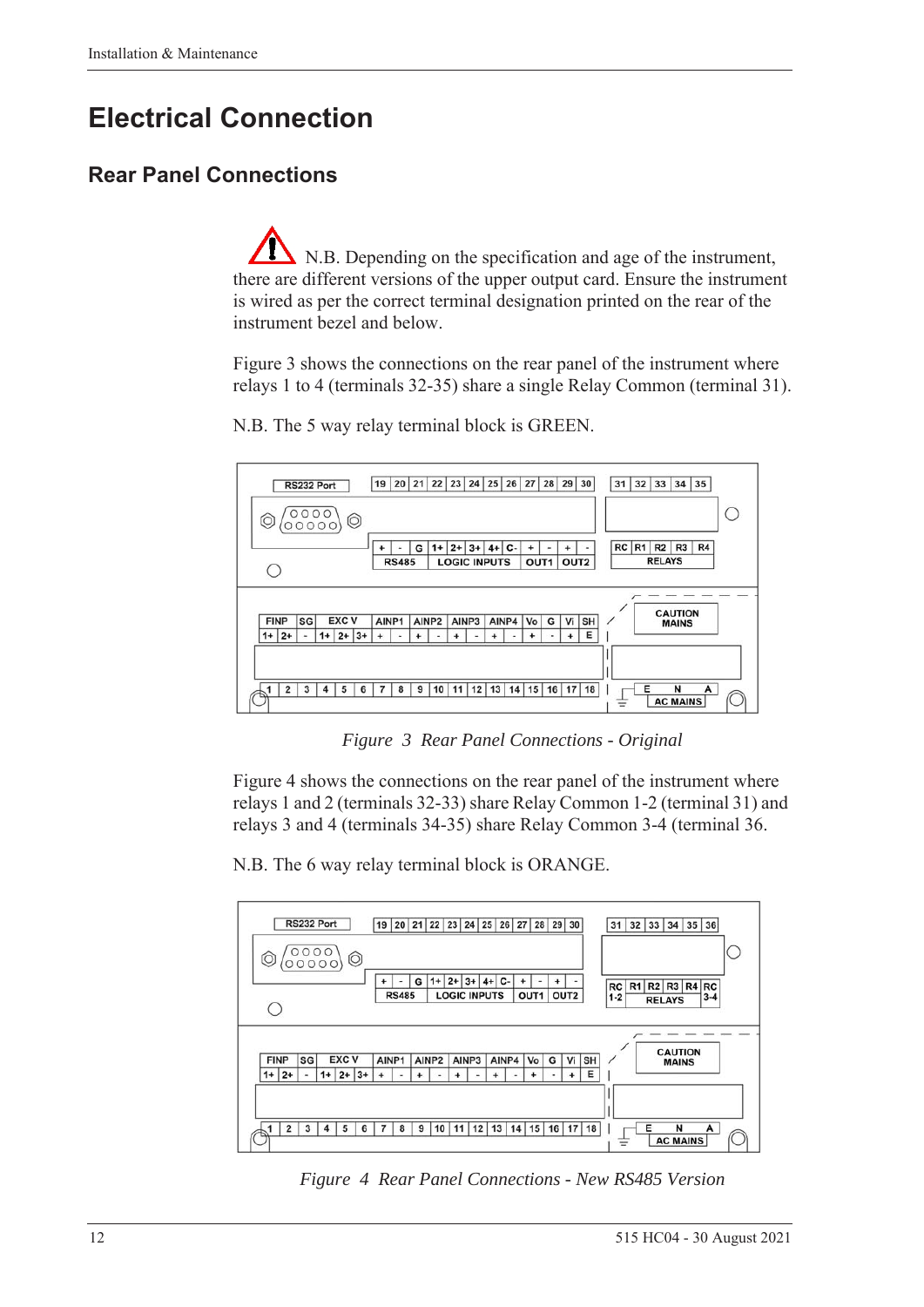[Figure 5](#page-22-1) shows the new option card with the optional Ethernet port in place of RS-485 port (terminals 19-21).



<span id="page-22-1"></span>*Figure 5 Rear Panel Connections - New Ethernet Version*

# <span id="page-22-0"></span>**Terminal Designations**

| <b>Terminal Label</b> |                    |                          | <b>Designation</b>        | <b>Comment</b>                    | <b>Terminal Label</b> |                  |                | <b>Designation</b>                 | <b>Comment</b>                                |
|-----------------------|--------------------|--------------------------|---------------------------|-----------------------------------|-----------------------|------------------|----------------|------------------------------------|-----------------------------------------------|
|                       | <b>FINP</b>        | $1+$                     | Frequency Input 1+        | Not used                          | 19                    | <b>RS485</b>     | $+$            | RS485 (+)                          | Optional RS485 port may                       |
| 2                     | <b>FINP</b>        | $2+$                     | Frequency Input 2+        | Not used                          | 20                    | COM-2            |                | RS485 (-)                          | be replaced by Ethernet                       |
| 3                     | SG                 | $\blacksquare$           | Signal ground             |                                   | 21                    | port             | G              | RS485 ground                       | port.                                         |
| 4                     | EXC V              | $1+$                     | Excitation Term 1+        | Not used                          | 22                    |                  | $1+$           | Switch 1                           |                                               |
| 5                     | EXC V              | $2+$                     | <b>Excitation Term 2+</b> | For AINP1 RTD Input               | 23                    |                  | $2+$           | Switch 2                           |                                               |
| 6                     | EXC V              | $3+$                     | Excitation Term 3+        | For AINP2 RTD Input               | 24                    | <b>LOGIC</b>     | $3+$           | Switch 3                           | <b>Remote Reset</b>                           |
| 7                     | AINP1              | $\ddot{}$                | Analog Input ch $1 (+)$   | 25<br>Feed Temperature Input      |                       | <b>INPUTS</b>    | $4+$           | Switch 4                           | CAL Switch - In field                         |
| 8                     |                    |                          | Analog Input ch 1 (-)     |                                   |                       |                  |                |                                    | access protection                             |
| 9                     | AINP <sub>2</sub>  | $\ddot{}$                | Analog Input ch $2 (+)$   | <b>Return Temperature</b>         | 26                    |                  | $C-$           | Signal ground                      |                                               |
| 10                    |                    |                          | Analog Input ch 2 (-)     | Input                             | 27                    | OUT <sub>1</sub> | $\ddot{}$      | Output ch $1 (+)$                  |                                               |
| 11                    |                    | $\ddot{}$                | Analog Input ch $3 (+)$   |                                   | 28                    |                  |                | Output ch 1 (-)                    |                                               |
| 12                    | AINP3              | $\overline{\phantom{a}}$ | Analog Input ch 3 (-)     | Main or Low Flow Input            | $\overline{29}$<br>30 | OUT <sub>2</sub> | $\ddot{}$      | Output ch $2 (+)$                  |                                               |
| 13                    |                    | $\ddot{}$                | Analog Input ch $4 (+)$   |                                   |                       |                  |                | Output $ch 2$ (-)                  |                                               |
| 14                    | AINP4              |                          | Analog Input ch 4 (-)     | <b>High Flow Stacked Input</b>    | 31                    |                  | <b>RC</b>      | Relay Common 1-2                   | Term 31 - Common 1-4<br>on legacy option card |
| 15                    | Vo                 | $\ddot{}$                | 8-24 volts DC output      | Overload protected                | 32                    |                  | R1             | Relay 1                            |                                               |
| 16                    | G                  | $\overline{\phantom{a}}$ | DC Ground                 |                                   | 33                    |                  | R <sub>2</sub> | Relay 2                            |                                               |
| 17                    | Vi                 | $\ddot{}$                | DC power input            | DC power in 12-28V                | $\overline{34}$       | <b>RELAYS</b>    | R3             | Relay 3                            |                                               |
| 18                    | <b>SH</b>          | Ε                        | Shield terminal           |                                   | 35                    |                  | R <sub>4</sub> | Relay 4                            |                                               |
| Ε                     |                    | E                        | Mains ground              |                                   |                       |                  |                |                                    | Term 36 only available on                     |
| N                     | AC<br><b>MAINS</b> | Ν                        | Mains neutral             | AC power in 100-<br><b>240VAC</b> | 36                    |                  | RC             | Relay common 3-4                   | new style option card                         |
| A                     |                    | Α                        | Mains active              |                                   |                       |                  |                | RS232 COM-1 port 9-pin serial port |                                               |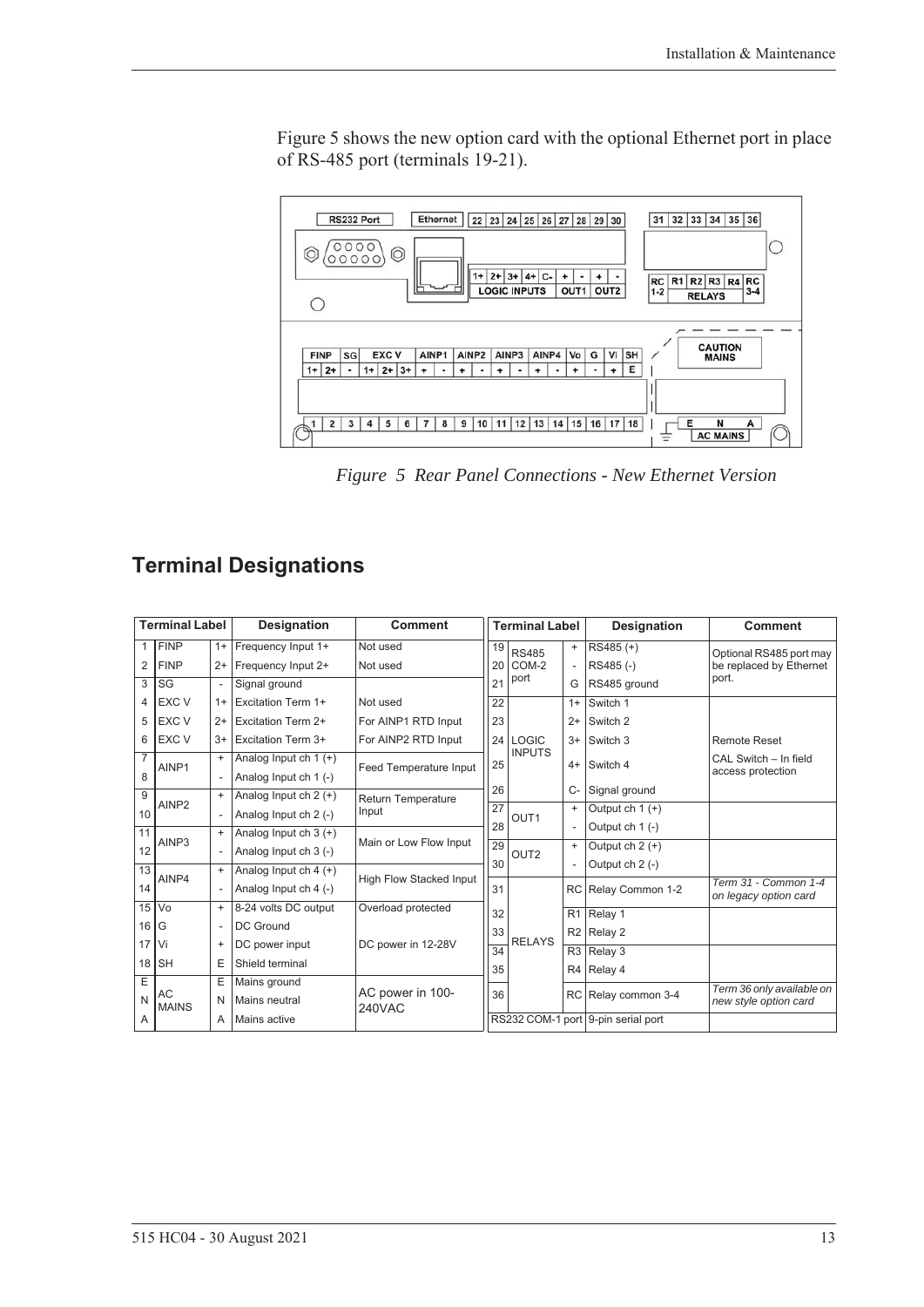# <span id="page-23-0"></span>**Terminal Wiring Insulation**

Terminals 1-30 are all rated at <35Vdc and wiring with basic insulation is adequate.

Use copper conductors only.

# <span id="page-23-1"></span>**Relay Wiring**

Relay terminals are 31-35 or 31-36 depending on the version of option card fitted. When controlling circuits operate at mains voltages, or voltages >35Vdc, it is necessary to use UL/CSA approved cabling with supplementary insulation and a current capacity suitable for the connected circuit. Use copper conductors only. The maximum current must be <5A as stated in sec 2.

Where circuits >35Vdc are connected UL/CSA approved cabling with supplementary insulation. 0.75mm<sup>2</sup>, 6A current capacity is sufficient.

## <span id="page-23-2"></span>**Mains Power Wiring**

Only use UL/CSA approved cabling with supplementary insulation and copper conductors. A minimum cable cross section area of 0.75mm² (18 AWG) is required. However, this must be selected with respect to the installed over-current protection device and in accordance with the local relevant Electrical Code of Practice as dictated by the Authority Having Jurisdiction (AHJ).

The terminal designations (L/N/E) are clearly indicated just above the mains input connector on the rear panel of the instrument.





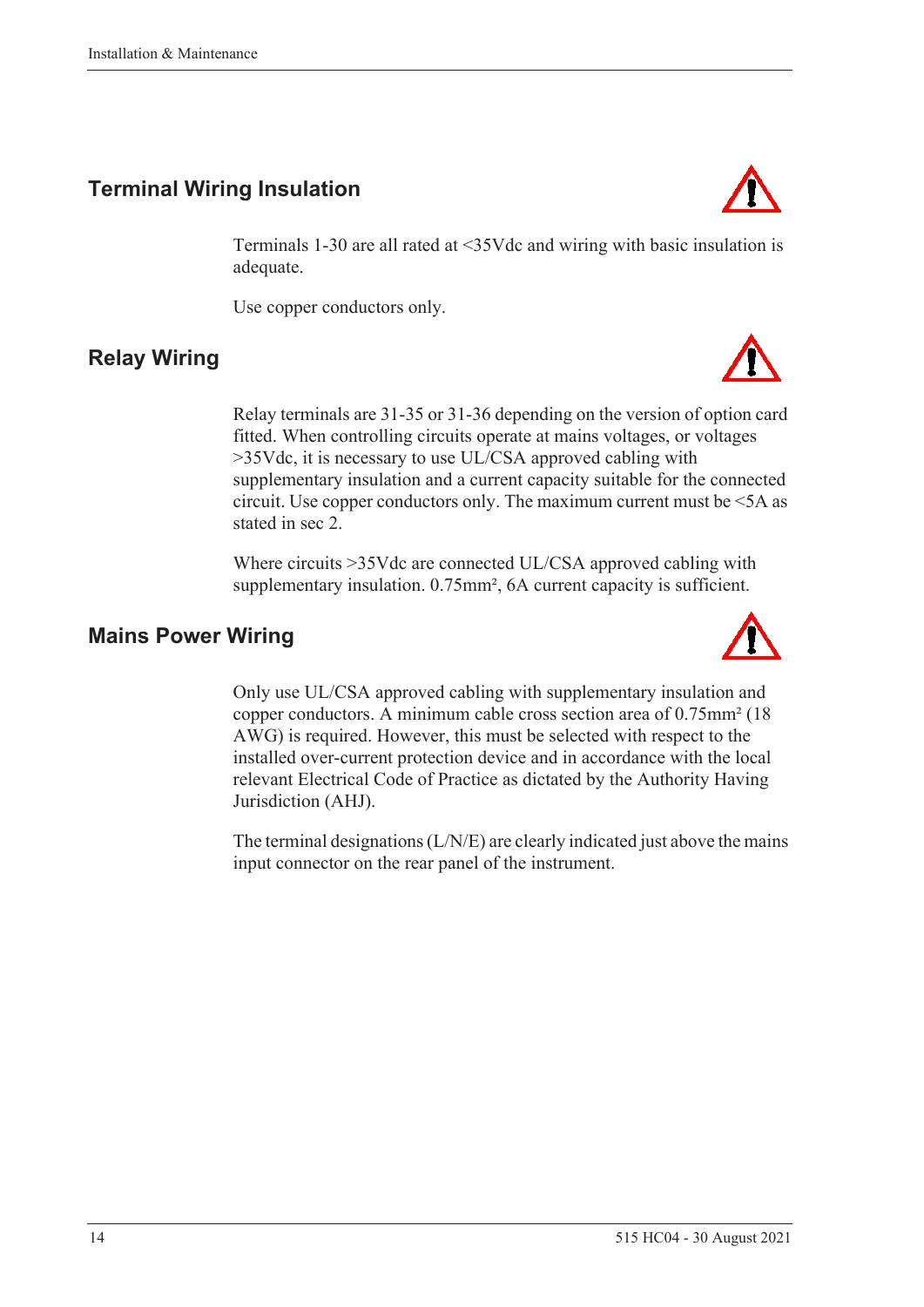# <span id="page-24-0"></span>**Inputs**

# <span id="page-24-1"></span>**Analog Input Connections**

All analog inputs can accept DC signals ranging from 0-5V, 1-5V and current signals from 4 to 20 mA.

Analog Inputs 1 and 2 (AINP1 / AINP2) can also accept an RTD input (PT100 or PT500) as well as the standard  $0-5V$ ,  $1-5V$  and 4 to  $20mA$  input.

#### **CAUTION**

Applying levels of input current above the absolute maximum rating (100mA or 30mA for 4-20mA inputs) may cause permanent damage to the input circuitry.

### **0-5 and 1-5 Volt Inputs**

For externally powered voltage transmitters, connect each transmitter to a pair of input terminals as shown in [Figure 6.](#page-24-2) Refer to **[Terminal](#page-22-0)  [Designations](#page-22-0)** on page 13 for specific terminal numbers for this application.



*Figure 6 Externally Powered Voltage Transmitter*

<span id="page-24-2"></span>Connect internally powered voltage transmitters as shown in [Figure 7.](#page-24-3)



<span id="page-24-3"></span>*Figure 7 Internally Powered Voltage Transmitter*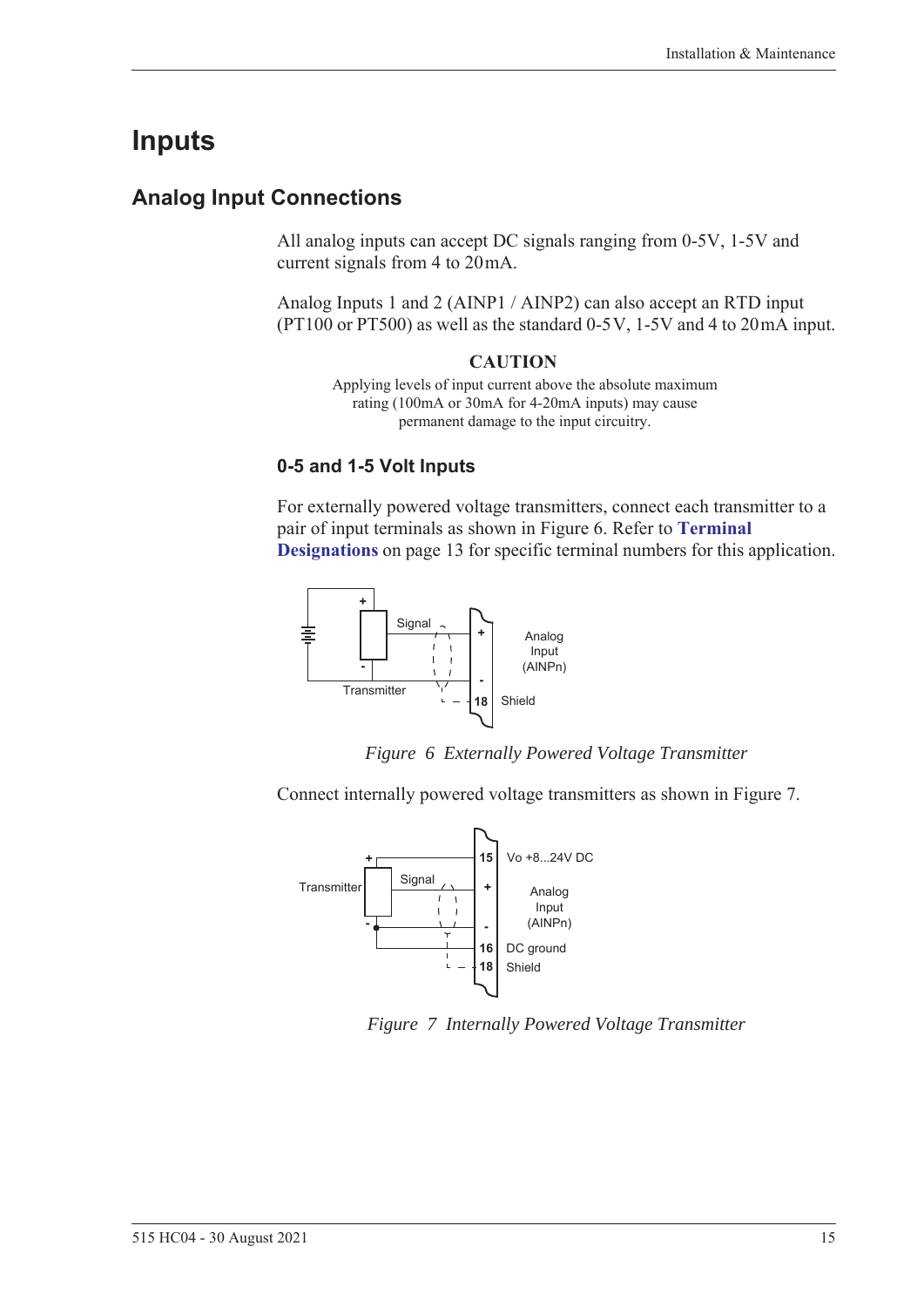### **4-20 mA Inputs**

For an externally powered current loop, connect the transmitter to the input terminals as shown in [Figure 8](#page-25-0). Refer to **[Terminal Designations](#page-22-0)** on page 13 for specific terminal numbers for this application.



*Figure 8 Externally Powered Current Loop*

<span id="page-25-0"></span>The internal overload-protected power supply has sufficient power for three current loops at 24 V DC (more current loops can be supplied by using a reduced voltage setting). Connect internally powered current loops as shown in [Figure 9](#page-25-1).



<span id="page-25-1"></span>

### **RTD Input**

The instrument uses 4-wire RTDs to provide optimum accuracy and stability. It is not necessary to have equal cable lengths for the 4-wire RTDs, but they should be no longer than 50 metres. It is also recommended to use shielded twisted pairs.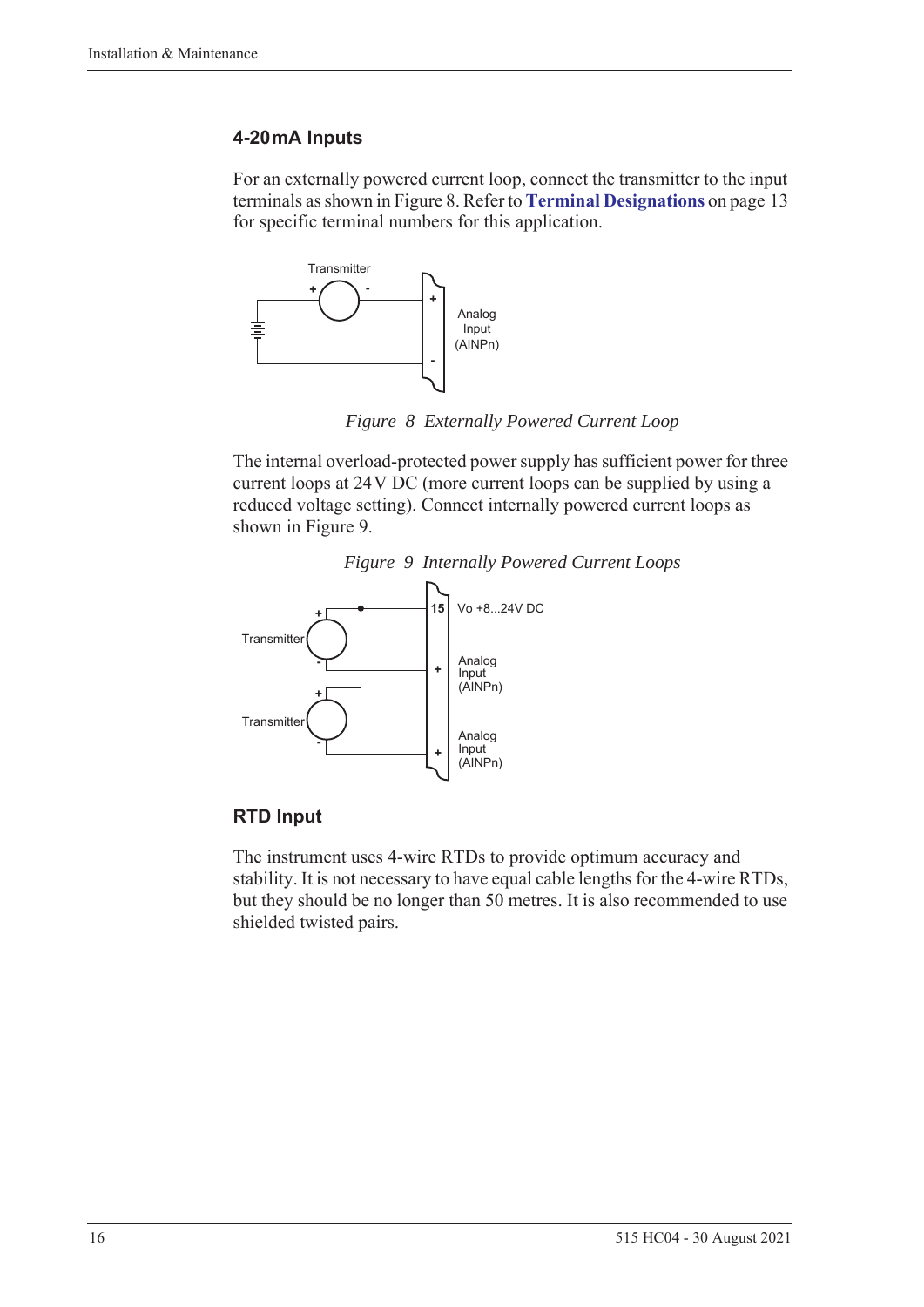

Connect RTD inputs as shown in [Figure 10.](#page-26-1)

*Figure 10 RTD Connection*

<span id="page-26-1"></span>Analog Inputs 1 and 2 (AINP1 / AINP2) are available for RTD connection.

Excitation terminal 2 (pin 5) must be used in conjunction with AINP1. Excitation terminal 3 (pin 6) must be used in conjunction with AINP2.

It is possible to use two-wire or three-wire RTDs. However, four wires must be taken to the RTD, with the signal and current wires joined as close to the RTD as possible.

**Note:** The RTD has no polarity and can be connected in either direction. However, the excitation and the positive analog input must be connected to one side of the RTD. Similarly, the Signal Ground and the negative analog input must be connected to the other side of the RTD.

## <span id="page-26-0"></span>**Logic Input Connection**

These input(s) are designed to be connected to CMOS, TTL, open collector signals or a voltage free contact switch. A minimum activation time of 300ms is required to guarantee reading of an input.

It is possible to read the status of all the logic inputs via a Modbus register even if they are not used for a control purpose in the application.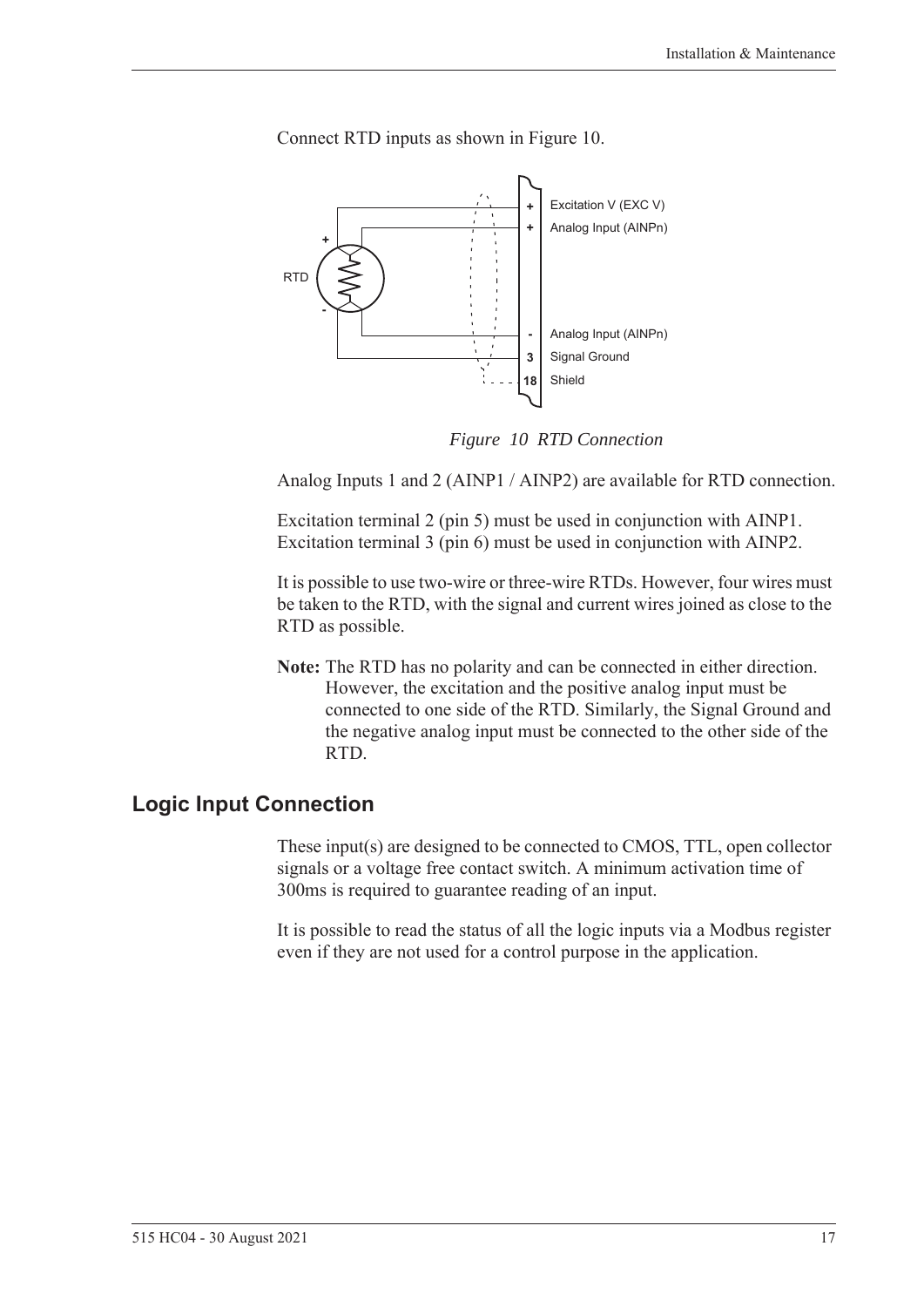A remote push-button key can be connected to the Logic Inputs as shown below in [Figure 11](#page-27-2).



<span id="page-27-2"></span>*Figure 11 Logic Inputs Connection Diagram*

# <span id="page-27-0"></span>**Outputs**

The advanced option for the instrument provides two opto-isolated output ports. Either or both can be used for 4-20 mA or pulse outputs.

### **CAUTION**

Due to the dual-purpose nature of the outputs, take care not to set the output as an open collector pulse type signal when connected to a 4-20 mA loop circuit.

# <span id="page-27-1"></span>**4-20 mA Output Connection**

[Figure 12](#page-28-1) shows the connections for a 4-20 mA output. Output channel 1 uses terminals  $27$  (+) and  $28$  (-), output channel 2 uses terminals  $29$  (+) and 30 (-).

Maximum Load Resistance =  $(Supply-9) / 0.02$  ohms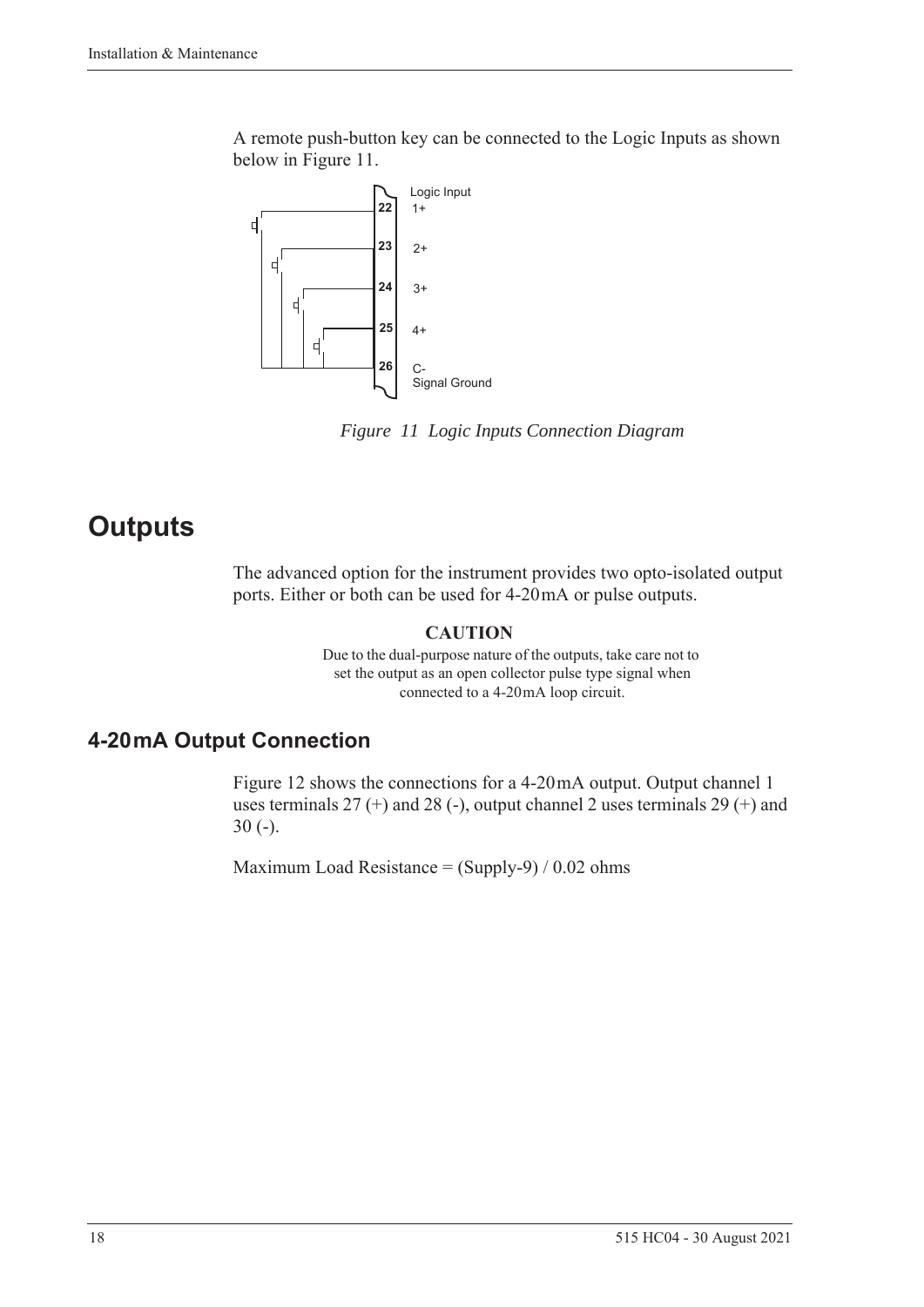

*Figure 12 Output 4-20 mA Connection Diagram*

# <span id="page-28-0"></span>**Pulse Output Connection**

<span id="page-28-1"></span>[Figure 13](#page-28-2) shows a connection example for a pulse output. Output channel 1 uses terminals 27 (+) and 28 (-). Output channel 2 uses terminals 29 (+) and 30 (-).



<span id="page-28-2"></span>*Figure 13 Output Pulse Connection Diagram*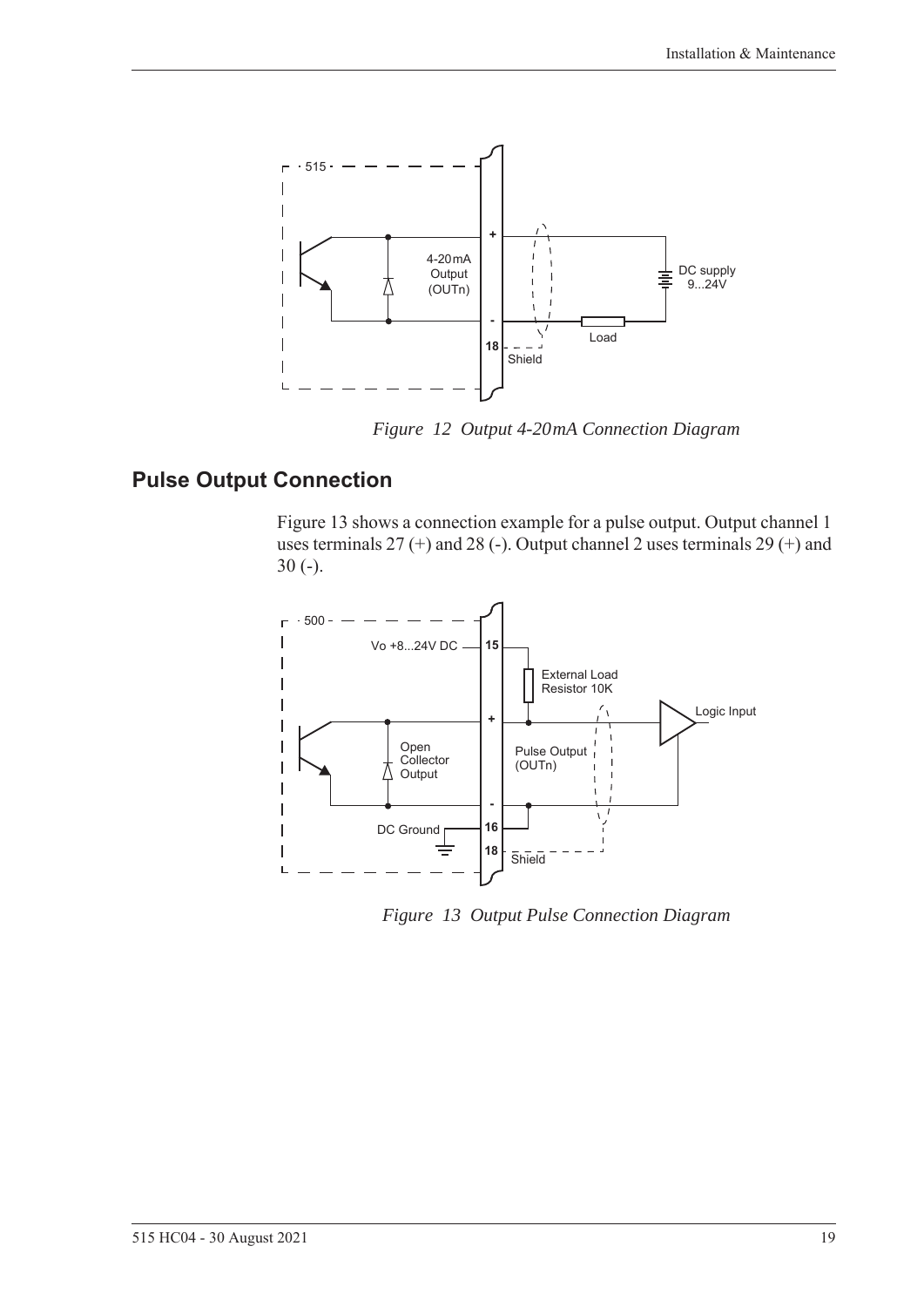# <span id="page-29-0"></span>**Control Relays (Alarms)**

The standard instrument has two alarm relays, which can be used to drive external devices such as external relays, LEDs, and audible alarms. The advanced option has four alarm relays.

The operation of each alarm relay can be set to various modes as described in **Alarms** [on page 47](#page-56-1). On the newer option card the separate common terminal for relays 1 and 2 and another common terminal for relays 3 and 4 allow for different signal or supply types to be connected to the control or alarm devices, as shown in [Figure 14.](#page-29-1)

There is also an equipment failure alarm option. This alarm can have normally closed (open) contacts which open (close) when the instrument displays any error message as listed in **[Error Messages](#page-66-2)** on page 57, or if there is a loss of power to the instrument.

The output characteristics of the relays are:

| Maximum Voltage | 30 volts DC or 250 volts AC |
|-----------------|-----------------------------|
| Maximum Current | 3A for EMR, 1.5A for SSR    |

**Note:** Solid state relays (SSR) use AC voltage only.



<span id="page-29-1"></span>*Figure 14 Relay Connection Diagram*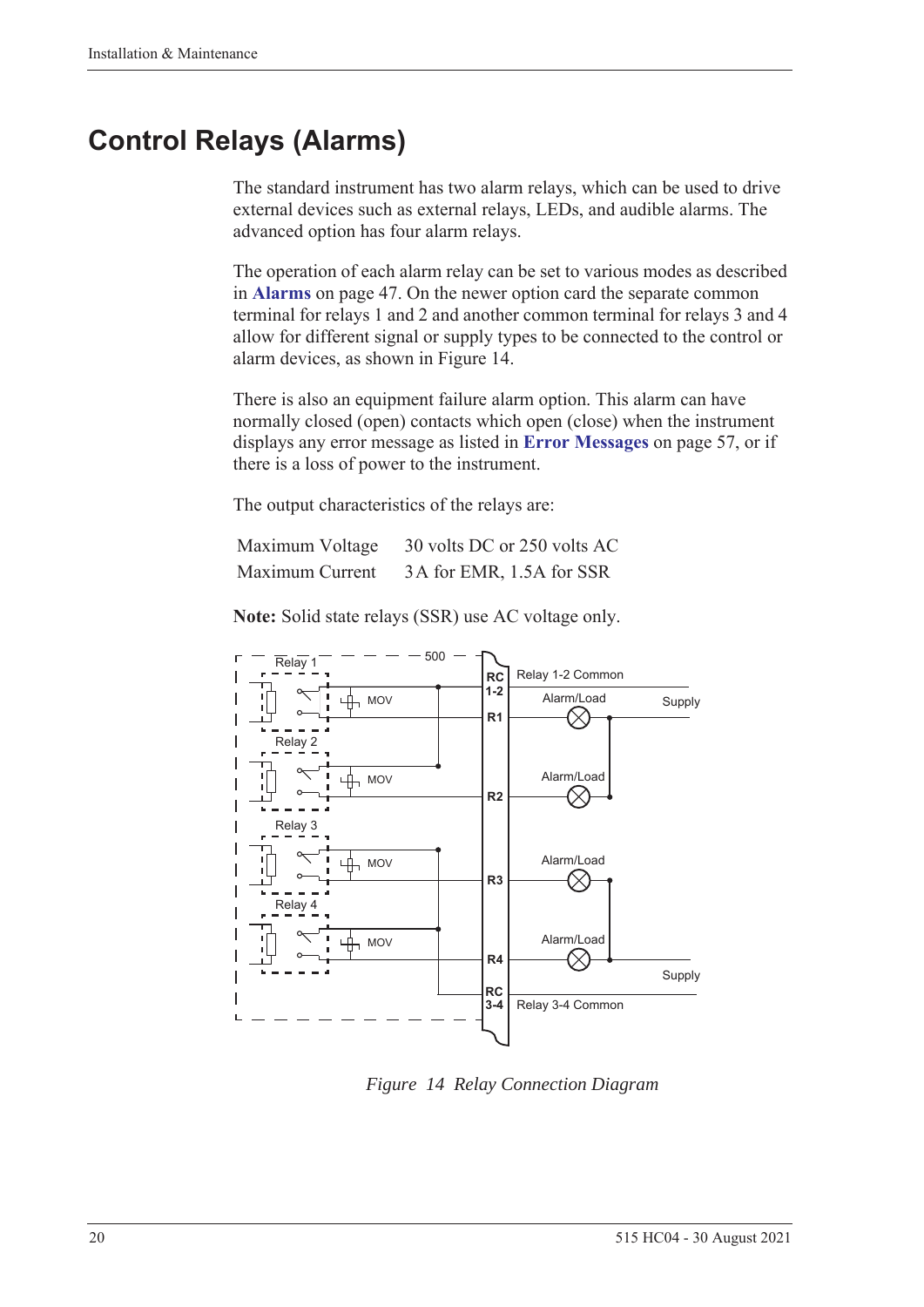## <span id="page-30-0"></span>**RC Network for Interference Suppression**

When driving inductive loads with the relay outputs, it is recommended to use RC suppression networks (often called "Snubbers"), fitted at the load end, for the following reasons:

- **•** To limit the amount of electrical noise caused by arcing across the contacts, which may, in extreme cases, cause the microprocessor to act erratically or cause other unwanted interference with connected signals.
- **•** To protect the relay contacts against premature wear through pitting or SSR (where specified) against premature failure.

RC suppression networks consist of a capacitor and series resistor and are commonly available in the electrical industry. The values of R and C are dependent entirely on the load. However, if the user is unsure of the type of snubber to use, values of  $0.25 \mu$ F and  $100 \Omega$  will usually suffice. Note that only UL and mains approved RC suppression networks should be used.

The basic principle of the operation is that the capacitor prevents a series of sparks arcing across the contact as the contact breaks. The series resistor limits the current through the contact when the contact first makes.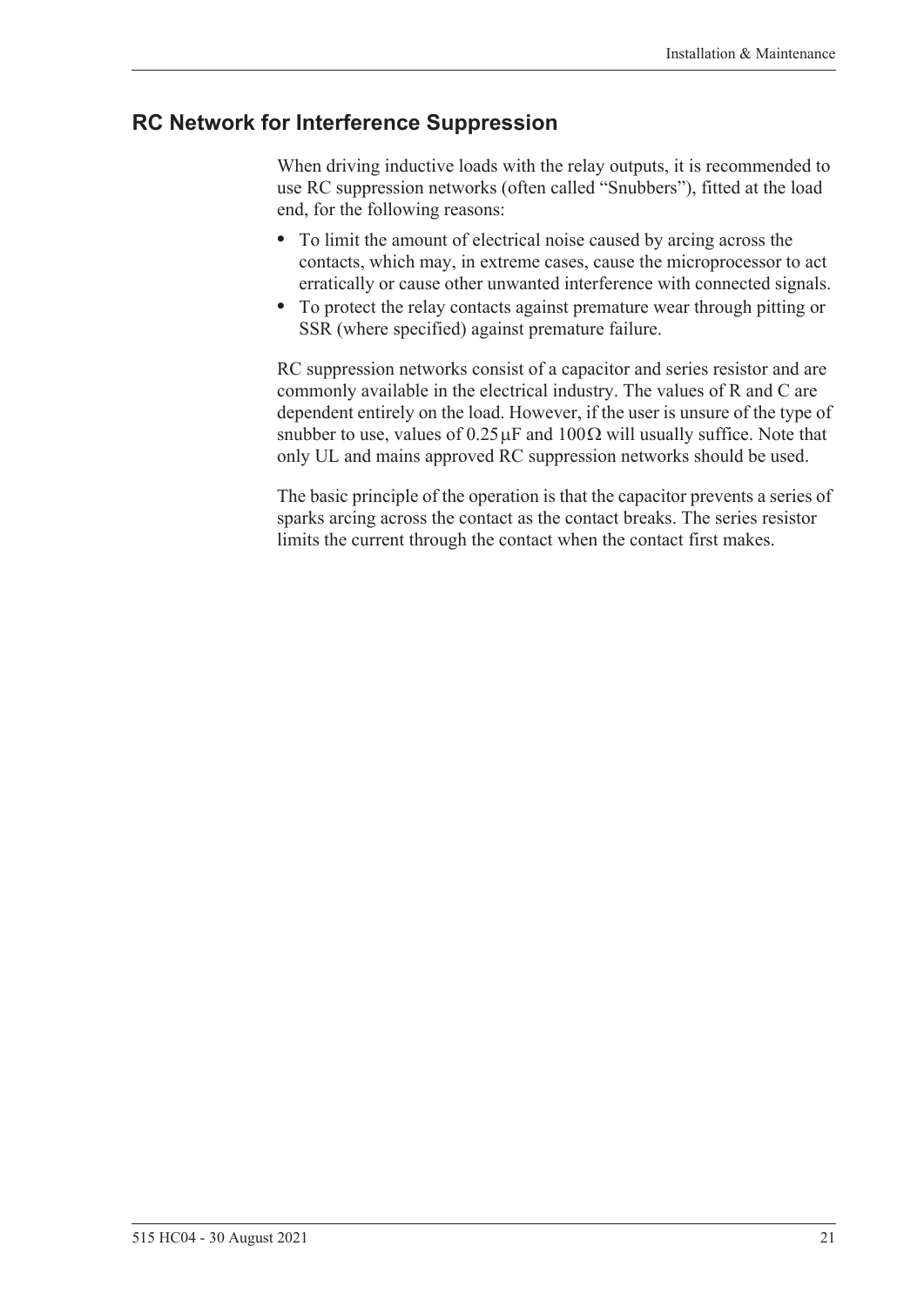# <span id="page-31-0"></span>**Communications**

The communication protocols are described in **Protocols** [on page 63.](#page-72-3)

## <span id="page-31-1"></span>**COM-1 RS-232 Port**

The COM-1 RS-232 port has a 9-pin DB female connector and has the following pinout:



**Note:** The instrument does not require a null-modem cable for connection to a personal computer. Refer to **[Hardware Interconnection](#page-70-4)** on [page 61](#page-70-4) for cable termination requirements.

# <span id="page-31-2"></span>**COM-2 RS-485 Port Option**

Up to 32 units can be connected to a common RS-485 bus. Each unit has a unique address that the host computer uses to identify each instrument. [Figure 15](#page-31-3) shows the connection of several instruments to a computer using the RS-485 port.



<span id="page-31-3"></span>*Figure 15 RS-485 Interface Connections*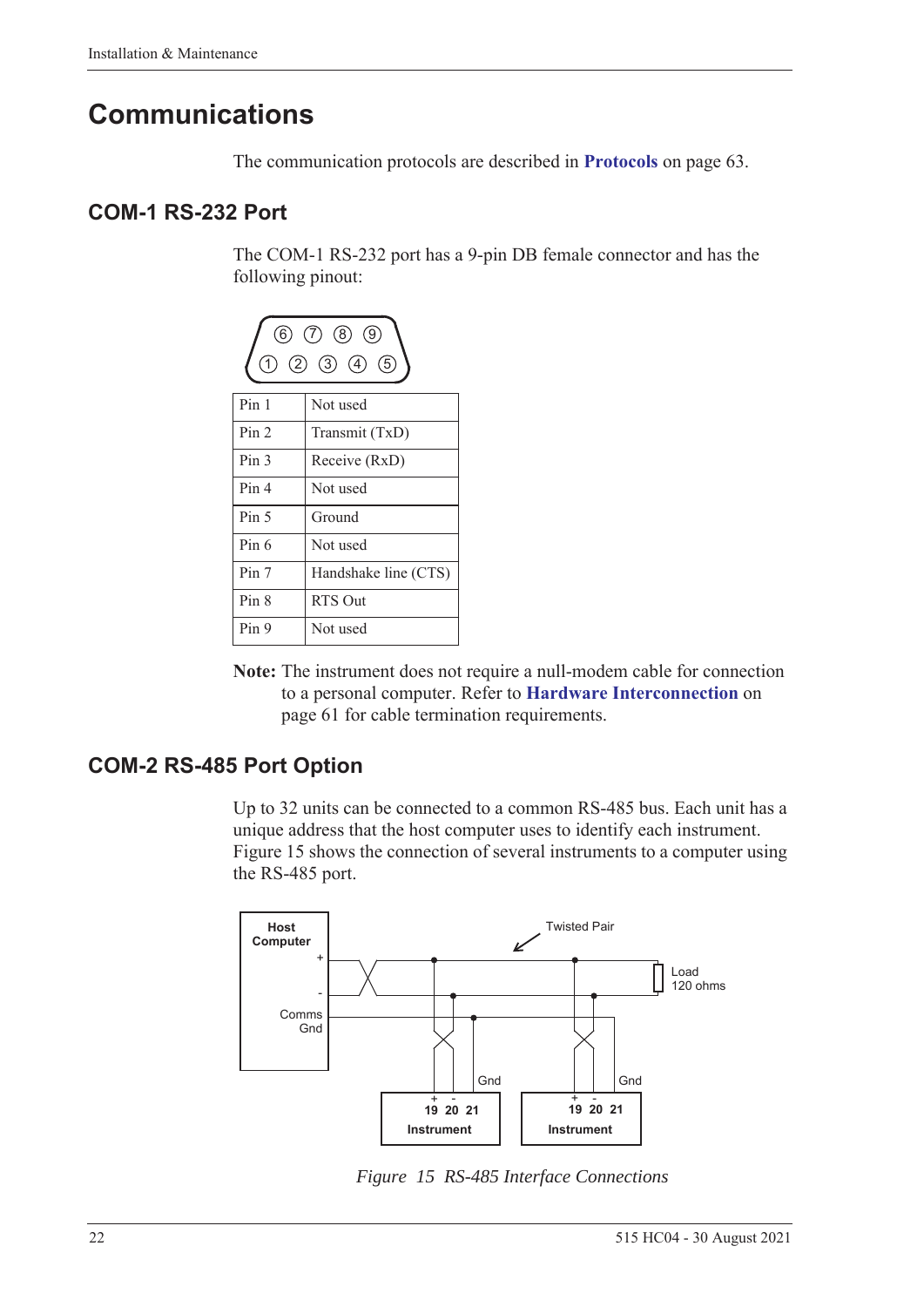## <span id="page-32-0"></span>**COM-2 Ethernet Port Option**

An Ethernet module is an available option, in place of the RS-485 port, if Modbus TCP/IP connection is required. In the programming communication settings, COM-2 should be set to RTU (Modbus), 19200 Baud rate, even parity and 1 stop bit.

# <span id="page-32-1"></span>**Mains Connection**

## <span id="page-32-2"></span>**Earthing and Shielding**

A case earthing point is provided via the mains inlet. Note that this earthing point is for the case only and there is electrical isolation between this point and all electronic circuits. For EMC purposes, or when the instrument is connected to mains, this point must be connected to a good earth.

It is a good practice to use shielded cable for all signal connections to the instrument. Care must be taken to separate signal cables from power cables to minimize interference.

Overall earth should be connected at the instrument end only. This connection should be as short as possible and connected to the earthing point on the rear terminal at pin 18.

## <span id="page-32-3"></span>**Disconnection Device**

When powered from a mains supply this unit requires the provision of a suitable mains isolation device, capable of interrupting both poles of the supply and meeting your local wiring regulations, to be suitably located and easily accessible near to the installed instrument. It must be marked as the disconnecting device for the equipment. It must be suitably rated with respect to the cross sectional area of the supply conductors.

# <span id="page-32-4"></span>**Maintenance Instructions**

Occasionally it may be necessary to open the unit in order to change the Real Time Clock battery. No other service operations are permitted. In order to perform these operations and maintain safety it is essential to follow the instructions below. If mounted in an ExD enclosure, before proceeding, refer to the ExD manual for further information. This work may need to be scheduled and carried out in accordance with the local electrical Code of Practice.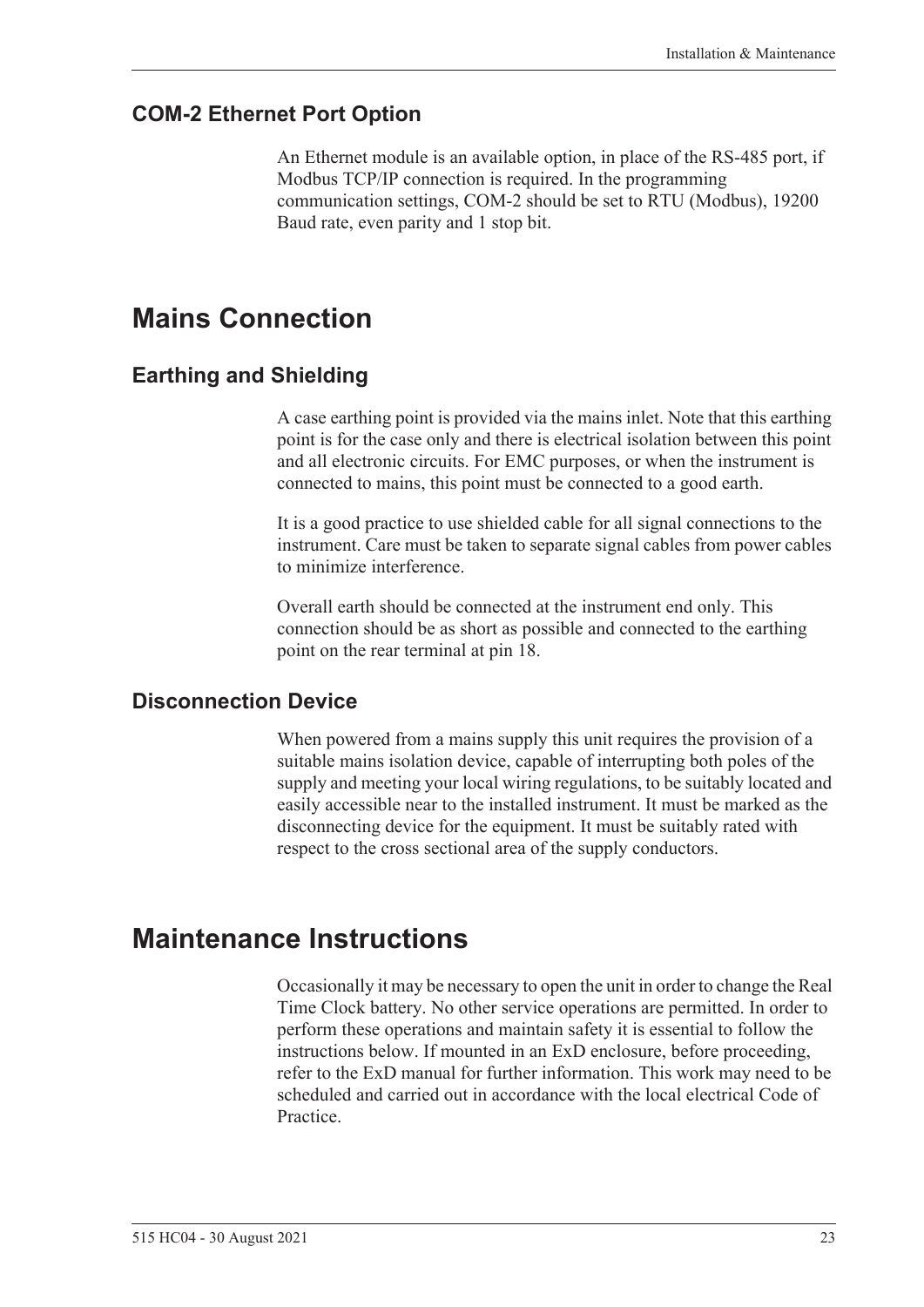# <span id="page-33-0"></span>**Battery Replacement**

### **INSTRUMENT MUST BE POWERED DOWN**



1. Remove the top row of terminal blocks (19-36) Ethernet and RS232 cables if applicable.

2. Remove the two pan head machine screws on each side of the rear panel.

3. Withdraw the option card from the instrument.

4. Firmly press the battery holder tab to release the coin cell battery.

5. Identify the part number of the coin cell which is clearly marked on one side of the cell.

6. Firmly press the replacement coin cell into the holder

7. Reverse steps 1-3 for re assembly.

# <span id="page-33-1"></span>**Battery Type**

### **Only the battery type and manufacturer stated below should be used.**



1. Instruments manufactured with issue 7 option card – CR2450N, Manufacturer RENATA ONLY\*

2. Conformal coated "C" version - Type BR2032, manufacturer Panasonic ONLY.

3. Non Conformally coated versions :- BR2032, CR2032, Sony or Panasonic ONLY.

\*Issue 7 option card can be identified with 6 way (31-36) ORANGE relay connector.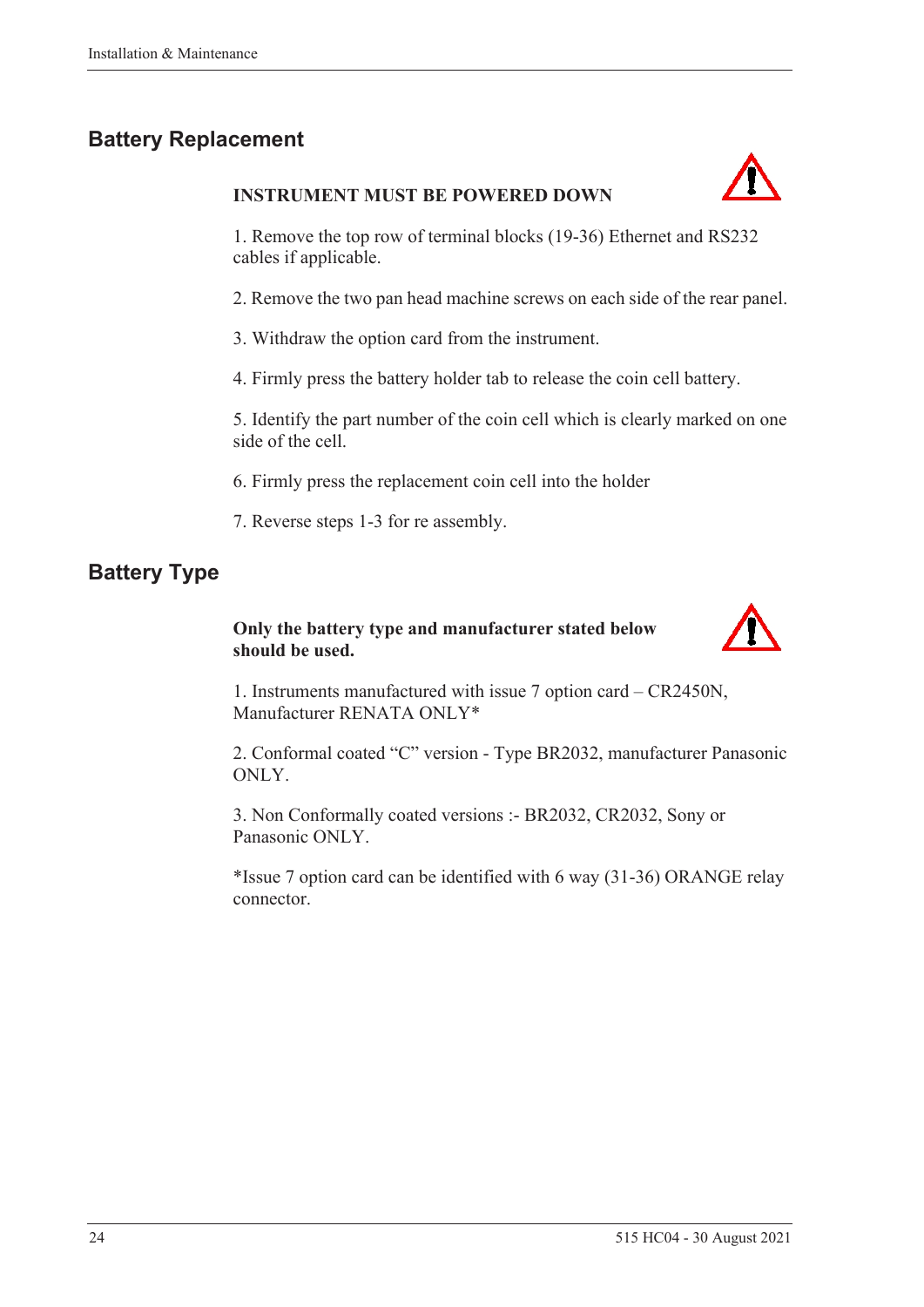# <span id="page-34-0"></span>**Chapter 4 Operation**

# <span id="page-34-1"></span>**Normal Operation**

In normal operation mode, you press the buttons on the front panel to display the values recorded and calculated by the instrument. There are four categories of information that the instrument can display:

- **•** Totals
- **•** Rates
- **•** Process variables
- **•** Instrument settings

For each total, there is an associated rate as follows:

| <b>Total</b> | Rate                   |
|--------------|------------------------|
| Energy       | Power                  |
| Volume       | <b>Volume Flowrate</b> |
| Mass         | Mass Flowrate          |

## <span id="page-34-2"></span>**Default Total**

In some applications, one set of variables is of more interest than others, and for this reason a default total and its associated rate can be assigned during instrument calibration. This default total can be used in two ways:

- **•** The default variables come first in the sequence of totals and rates that are displayed with the front panel keys.
- **•** If the display timeout option is enabled and no buttons are pressed for the selected period (usually 30 seconds) the display returns to the default total.

### <span id="page-34-3"></span>**Status LEDs**

The status LEDs illuminate to show the following conditions:

| Run   |
|-------|
| Set   |
| Alarm |
| :al   |

- **Run** The host computer is downloading the application software.
- **Set** The instrument is in Calibrate Set mode.
- **Alarm** The instrument has an error, as indicated on the display panel.
- **Cal** The instrument is in Calibrate View mode.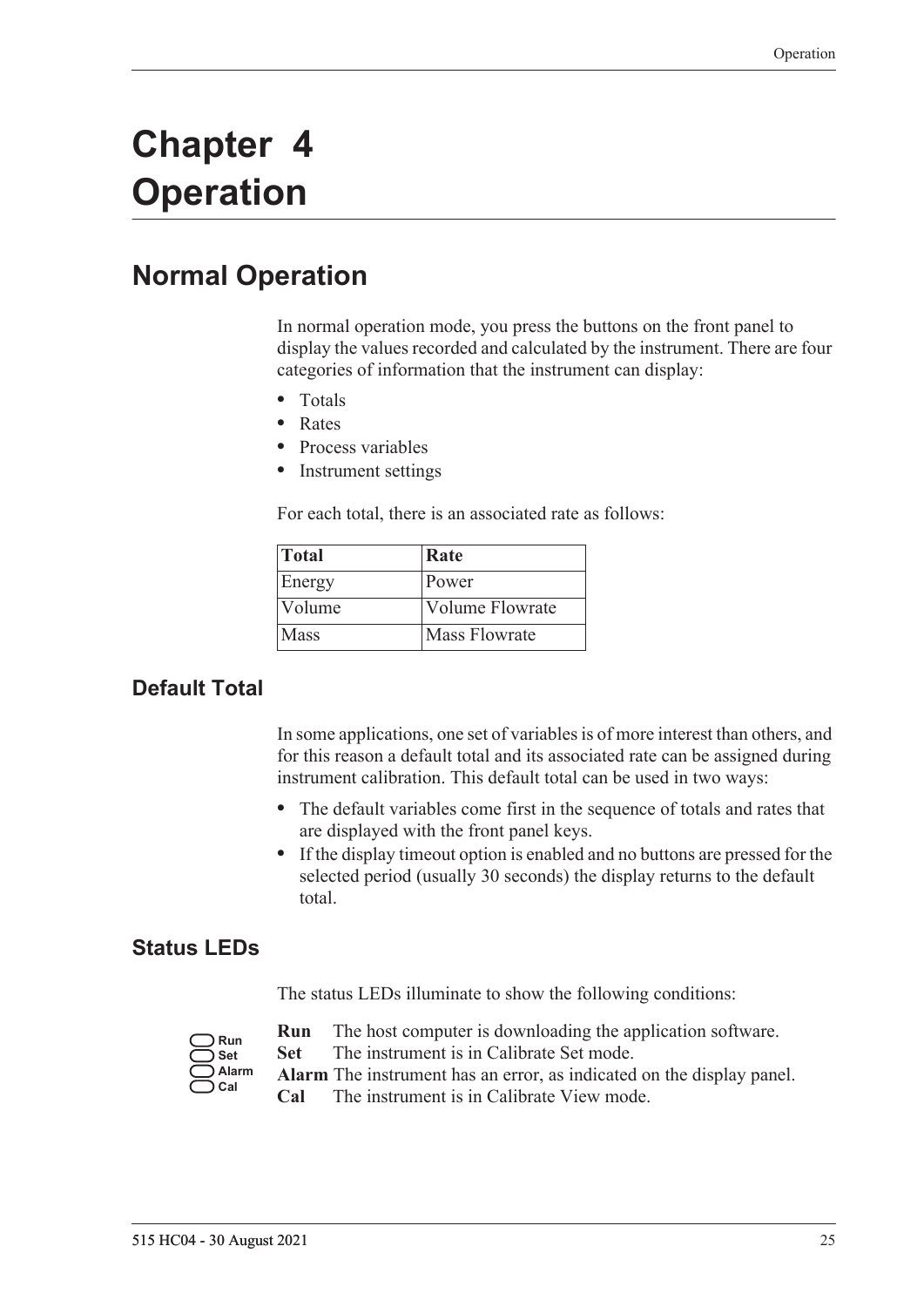## <span id="page-35-0"></span>**Front Panel Keys**

For most actions with the front panel keys, you can hold a key to scroll through the values or options, instead of repeatedly pressing the key.

**RATE** Press the **RATE** key to display the rate that is associated with the currently displayed total. If an item other than a rate or total is displayed, press the RATE key to display the "default rate". When a rate is displayed, press or hold the **RATE** key to display the other rate variables in turn.

**TOTAL** Press the TOTAL key to display the total that is associated with the currently displayed rate. If an item other than a rate or total is displayed, press the **TOTAL** key to display the "default total". When a total is displayed, press or hold the **TOTAL** key to display the other total variables in turn.

**RESET** Use the **RESET** key to clear all resettable totals or to initiate a printout if the printer option has been selected. The printout is activated with a single press while the Total Reset function has different operation modes that are selectable during instrument calibration as follows:

- NONE The user cannot reset the non-accumulated totals.
- INSTANT When the user presses the **RESET** key, the instrument resets all non-accumulated totals.
- DELAYED When the user holds the **RESET** key for two seconds, the instrument resets all non-accumulated totals.

The instrument makes three beeps when it resets the totals and two beeps when a printout is started.

**DISPLAY** Press the **DISPLAY** key to step or scroll through the main menu items.

**ACCUM** Hold the **ACCUM** key to display the accumulated value for the currently displayed total or to display the peak value for the currently displayed flowrate. See below for further details of peak flowrates.

## <span id="page-35-1"></span>**Remote Reset**

The Remote Reset on logic input 3 (LINP3) has the same function as the front **RESET** key, as described above.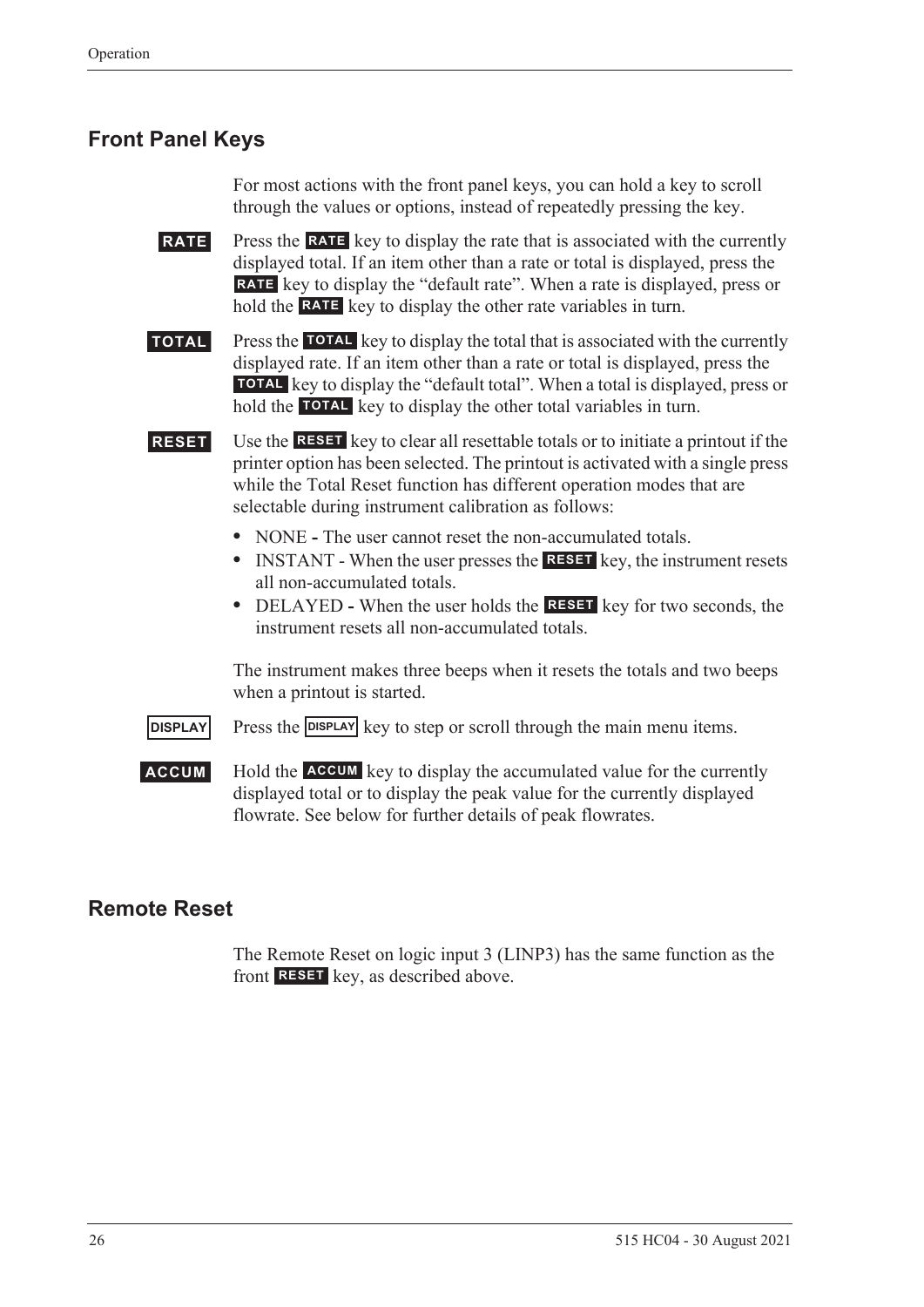### **Main Menu Items**

| The main menu in this instrument consists of the following items. The |
|-----------------------------------------------------------------------|
| DISPLAY key is used to step or scroll through the list.               |

| <b>DISPLAY</b>        | <b>Description</b>                                                     | <b>Options</b>                                                                                               |
|-----------------------|------------------------------------------------------------------------|--------------------------------------------------------------------------------------------------------------|
| ENERGY                | Energy content                                                         | Hold the ACCUM key to display accumulated total                                                              |
| POWER                 | Power (energy flowrate)                                                | Hold the ACCUM key to display peak value                                                                     |
| VOLUME                | Volume                                                                 | Hold the ACCUM key to display accumulated total                                                              |
| $V - FLIM$            | Volume flowrate                                                        | Hold the <b>ACCUM</b> key to display peak value                                                              |
| <b>MR55</b>           | Mass                                                                   | Hold the ACCUM key to display accumulated total                                                              |
| $M-FLUM$              | Mass flowrate                                                          | Hold the <b>ACCUM</b> key to display peak value                                                              |
| TEMP-F                | Feed Temperature                                                       |                                                                                                              |
| TEMP-R                | <b>Return Temperature</b>                                              |                                                                                                              |
| TEMP-D                | Differential temperature                                               |                                                                                                              |
| <b>JIF-PR</b>         | Differential pressure                                                  |                                                                                                              |
| Re-NUM                | Reynolds number                                                        |                                                                                                              |
| REPORT PRINT          | Only shown in Detail<br>Menu if a printer<br>protocol is used          | Hold the SET) key to print log report as defined in<br>the TM/LOG section of calibration.                    |
| LOGGED<br><b>IRTR</b> | Only shown in Detail<br>Menu if real-time clock<br>option is installed | Hold the $\overline{\text{SET}}$ key to display data logs as<br>described in Data Logs on page 28.           |
| MODEL INFO            | Only shown in Detail<br>Menu                                           | Hold the <b>SET</b> key to display the Model<br>information as described in Model Information<br>on page 30. |
| <b>CAL MENU</b>       | Only shown in Detail<br>Menu                                           | Hold the SET) key to enter Calibration View<br>mode as described in Calibration View Mode on<br>page 32.     |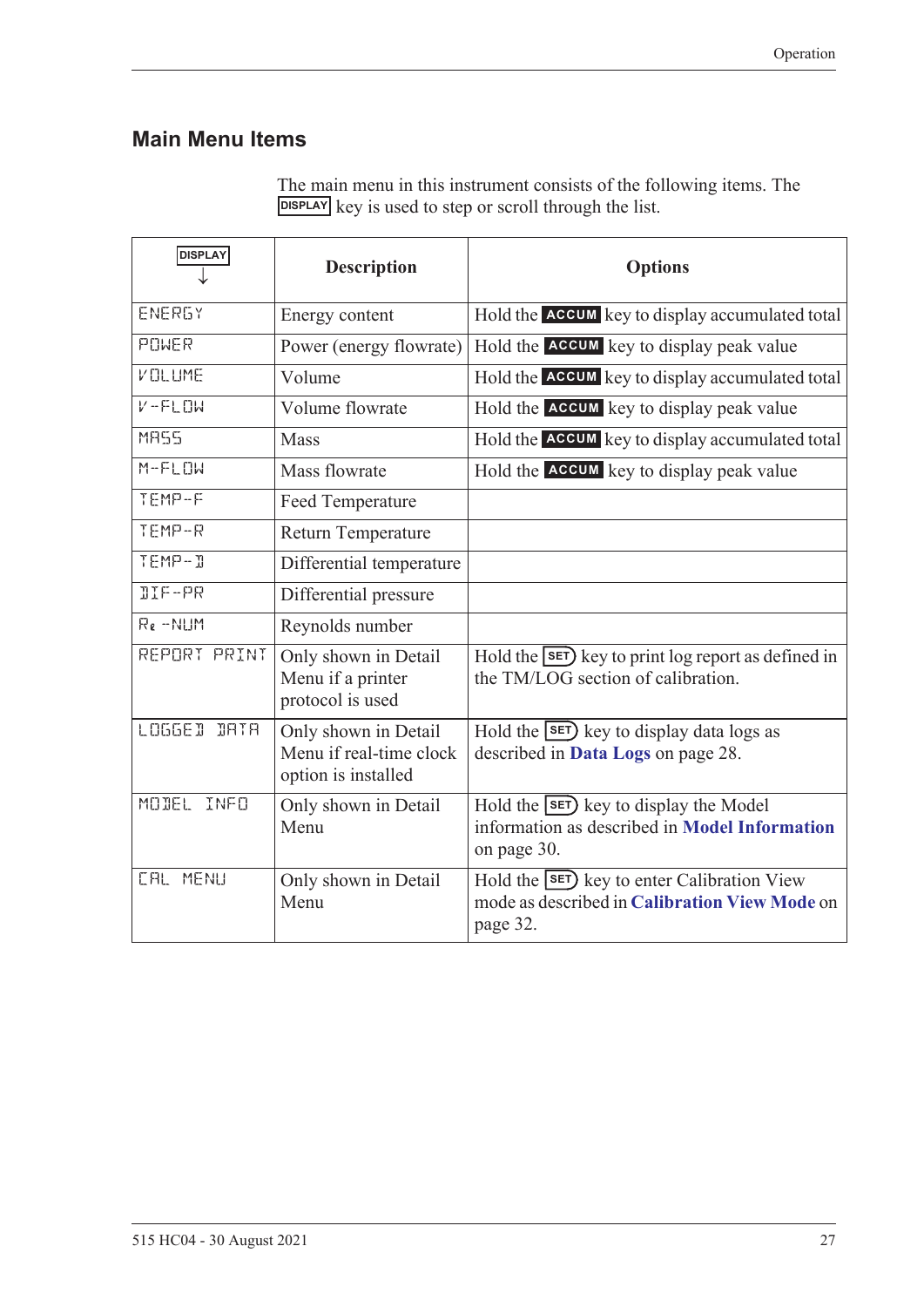#### **Detail and Basic Menu**

The 515 instrument has the option to switch the main menu from the full Detail menu to a Basic menu. The Detail menu includes all of the main menu variables and the HOLD SET sub menu items as listed above. In the Basic menu only the application or operator essential main menu variables are shown. The main menu variables to be shown in the basic menu need to be selected in the 500 Series Program Manager (500-PM Software) prior to the application software being downloaded to the instrument. The 500-PM Software is Windows based configuration and resource tool for the 500 Series and is freely available from the www.contrec.co.uk website.

To switch between the Detail and Basic menu, while in the main menu, press and hold the **DISPLAY** and **SET**) keys together for 5 seconds. When switching to the Detail menu the display will briefly show: d 15 PL A Y DETAIL MENU. When switching to the Basic menu the display will briefly show: d 15PLAY BASIC MENU.

When the application software is first installed, the default is the Detail menu. From that point, the menu type is saved and restored on power cycle. The menu type will need to be Detail to access the CAL MENU

#### **Peak Flowrates**

The peak value for the currently displayed flowrate can be viewed by holding the **ACCUM** key. The peak value is the average over a 15 minute period since the last reset of totals or powering on of the instrument. Dashes are shown for this value after a reset or power on until the first averaging period has passed.

#### <span id="page-37-0"></span>**Data Logs**

The instrument will log the main-menu variables if real-time clock option is installed. The logs are at fixed intervals of hours, days, weeks, months and years. The instrument can store a total of more than 1000 log entries.

If the number of log entries exceeds the programmed number for a particular time interval, the oldest log entry is overwritten by the newest one for that time interval.

Also note that the totals are saved as accumulated totals.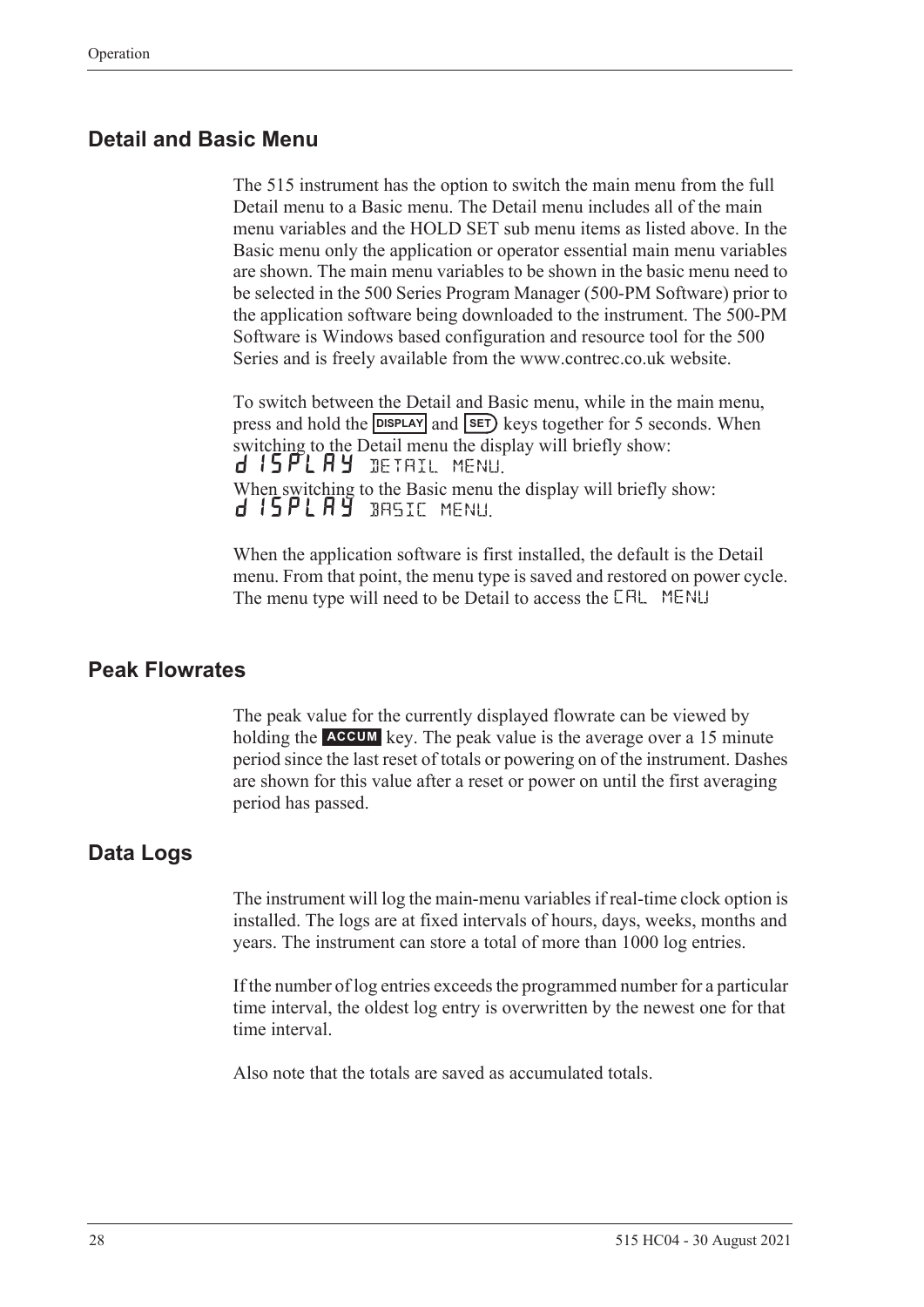The log entries are recorded at the following times:

| HOUR | 00 minutes each hour                                        |
|------|-------------------------------------------------------------|
| DAY  | 00 hours and 00 minutes each day                            |
| WEEK | 00 hours and 00 minutes each Monday                         |
|      | MONTH 00 hours and 00 minutes on the first day of the month |
| YEAR | 00 hours and 00 minutes on the first day of the year.       |

#### **View Data Logs**

Use the following procedure to view the data that has been logged by the instrument:

- 1. Press the **DISPLAY** key to scroll through the menu to the LOGGE I IHTH prompt.
- **2.** Hold the  $\overline{\text{SET}}$  key.

The system displays the hourly log. The timebase and number of the log are shown, for example LH-001.

**3.** While holding the **DISPLAY** key use the **RESET** key to print the data for the displayed log if the printer option has been selected.

The following example shows the hourly log number 006 at 15:00 (3:00 pm) on 16 January 2019. The day and month alternate with the year in the bottom right hand corner.

$$
\begin{array}{|c|c|c|c|}\n\hline\n\text{LH-B06} & \text{15-00} \\
\hline\n\text{LH-B06} & \text{16/01} \\
\hline\n\end{array}\n\quad\n\begin{array}{|c|c|c|}\n\hline\n\text{LH-B06} & \text{15-00} \\
\hline\n\text{LH-B06} & \text{2019}\n\end{array}
$$

[Figure 16](#page-38-0) shows how to display the logged data.



<span id="page-38-0"></span>*Figure 16 Logged Data Display Methods*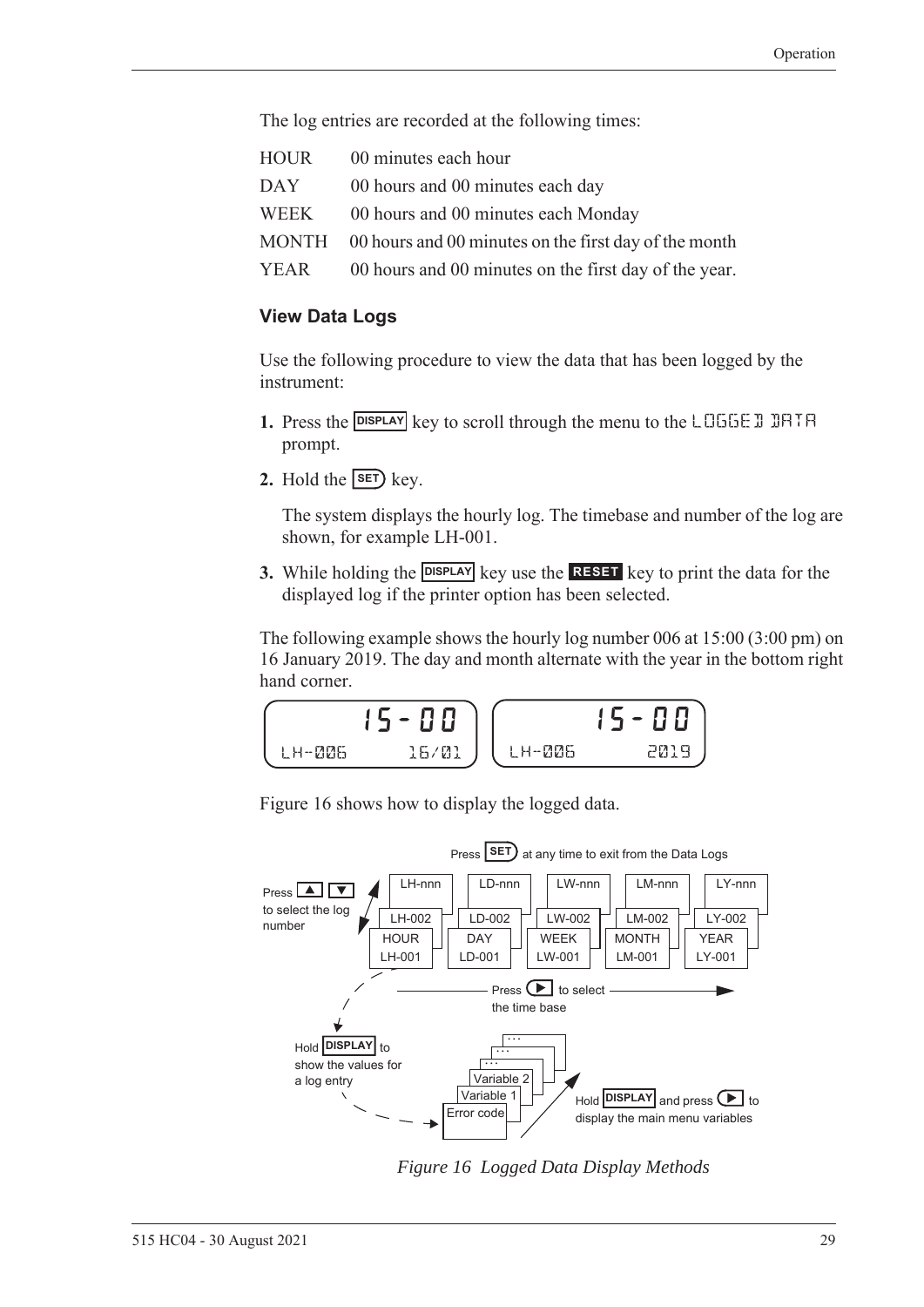### <span id="page-39-1"></span><span id="page-39-0"></span>**Model Information**

The model information items display the hardware, software and application versions of the instrument. This information is mainly for service personnel.

| <b>DISPLAY</b>                       | <b>Description</b>                                                                                                                                                                                                                                                                                                      |
|--------------------------------------|-------------------------------------------------------------------------------------------------------------------------------------------------------------------------------------------------------------------------------------------------------------------------------------------------------------------------|
| $2 - 1 - 5 -$<br>515 MODEL           | The hardware model code. Refer to Product Codes on<br>page 83 for more information.                                                                                                                                                                                                                                     |
| -- E E L H<br>HE04 INPUT             | The Application number and the assignment of the inputs.<br>Refer to Application Information Code on page 84 for<br>more information.                                                                                                                                                                                   |
| 3.0.000<br>SØØ-PM VERS               | The version of 500-Series Program Manager from which<br>the application software was compiled.                                                                                                                                                                                                                          |
| 026357<br>CUSTOM VERS                | The Customer version code for this installation. Refer to<br>Custom Version Codes on page 84 for more information.                                                                                                                                                                                                      |
| 123456<br>RBE123 5/N                 | The instrument serial number and unit tag. The serial<br>number is on the top line and unit tag is on the bottom left.<br>Both items are entered when the instrument application<br>software is initially loaded. If the unit tag is not used the<br>default tag, UNIT, will be used.                                   |
| $15 - 15$<br>EDITED 27/08<br>2019    | The time and date when the calibration of the instrument<br>was last edited. The format of the time and date is the same<br>as for the data logs. This example shows $16:15(4:15pm)$<br>on the 27th August 2019. This function is available only if<br>the instrument has the real time clock option.                   |
| <b>[LASS-3</b><br>FLASH<br>$V - 219$ | The instrument Class and Flash (bootloader) version.                                                                                                                                                                                                                                                                    |
| 5<br><b>CYCLE</b><br>POWER           | The number of power cycles that have occurred since the<br>application software was installed.                                                                                                                                                                                                                          |
| WIT<br>RESET                         | The number of 'watchdog timer' (WDT) resets that have<br>occurred since the application software was installed. The<br>WDT Reset count is only shown if a WDT Reset has<br>occurred.                                                                                                                                    |
| HOLd.PSE<br><b>CONFIG</b><br>PRINT   | If the printer protocol is assigned to one of the<br>communication ports, the prompt to print the full program<br>configuration report will be shown. Hold Reset to start the<br>printing of the configuration report. The report will be in<br>a similar format to the report generated by the 500<br>Program Manager. |

Press **SET**) at any time to exit from the Model information.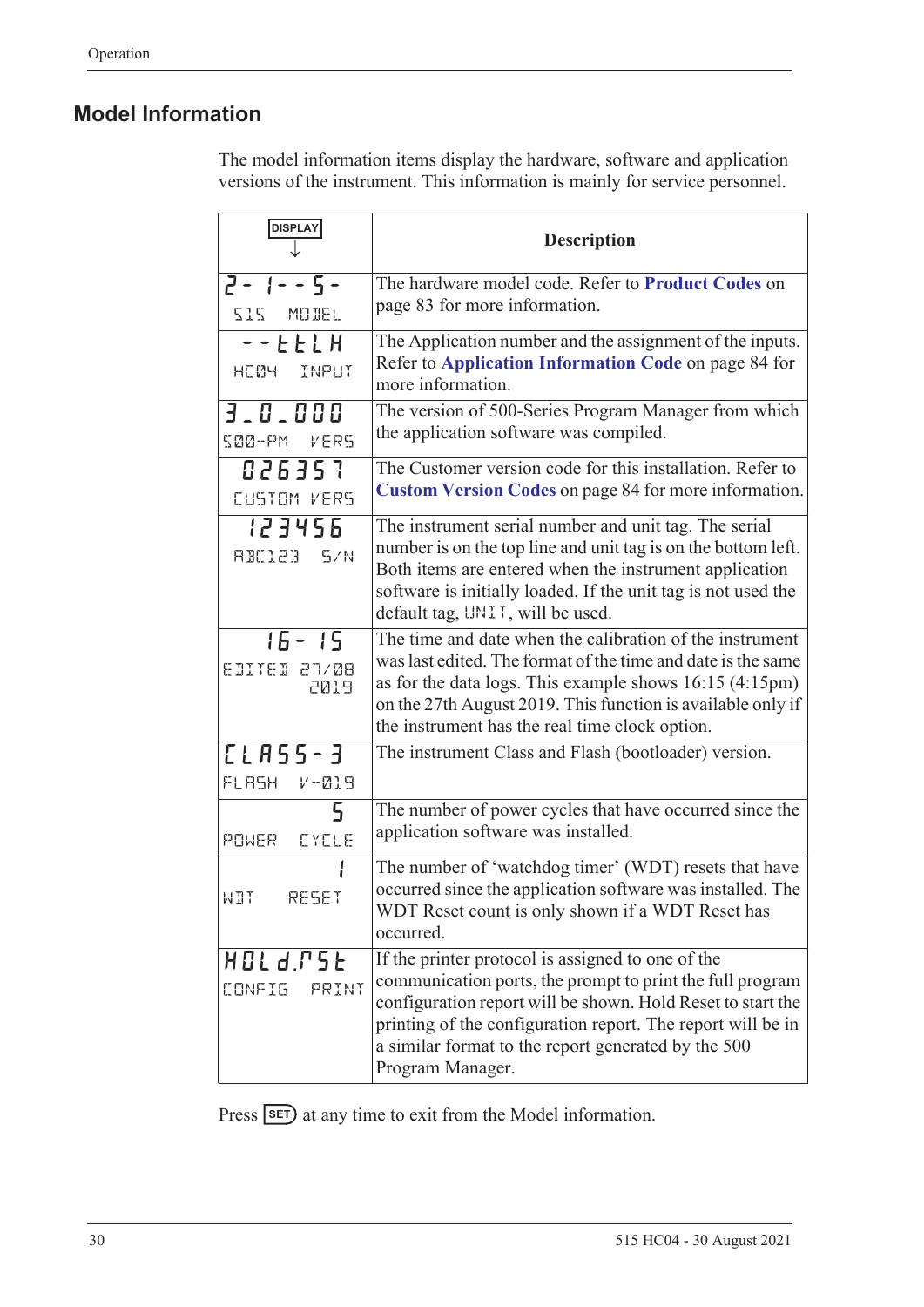# **Chapter 5 Instrument Calibration**

## **Introduction**

The 500 Series instrument calibration settings can be programmed via the front panel, according to program access levels explained below, or via the 500 Series Program Manager - a freely available Windows based configuration and resource tool.

After an instrument has been configured by either means to suit the application requirements, the settings can be recorded or application software backups or instrument clones created as explained further in **[Program Backup & Reports](#page-44-0)** on page 35.

You can view or change the settings of the instrument according to the access level for each parameter, as set by the 500 Series Program Manager. There are five levels of access to the parameters as follows:

- **• Not visible** you cannot display or edit the parameter.
- **• Display only** you can display the parameter, but you cannot change the setting.
- **• Programmable** you can change the setting of the parameter in Calibration Set mode.
- **• Password protected** you can change the setting of the parameter in Calibration Set mode only if you enter the correct password.
- **• CAL switch protected**  you can change the setting of the parameter in Calibration Set mode only if you enter by using the CAL switch on Logic Input 4 to accept the password.
- **Note:** When you enter Calibration Set mode, the instrument prompts to enter a password. Any value will allow to change the settings of the "programmable" parameters, but the correct password must be entered to change the password-protected parameters. Likewise, the CAL switch (Logic Input 4) must be used to accept the password to change the CAL switch protected parameters.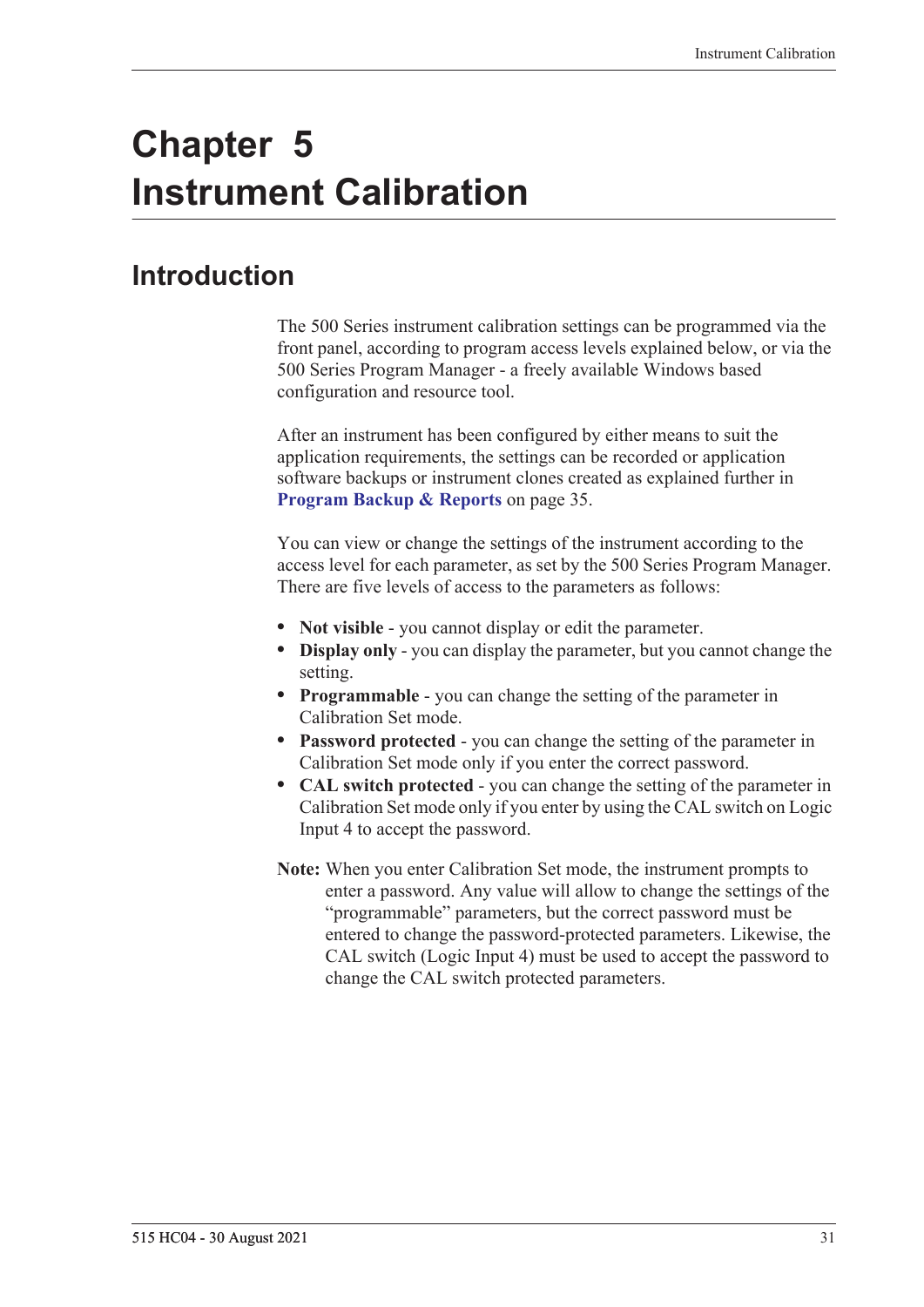## <span id="page-41-0"></span>**Calibration View Mode**

Use the following procedure to view the calibration settings of the instrument:

- 1. Press **DISPLAY** to scroll to the **CAL** MENLI prompt.
- **2.** Hold the  $\overline{\text{SET}}$  key.

| Run   |
|-------|
| Set   |
| Alarm |
| Cal   |

The instrument beeps once, illuminates the **Cal** indicator and shows CAL on the display panel.

- Press  $\left( \blacktriangleright \right)$  to scroll through the flashing menu headings.
- Press **SET** to scroll through submenu items.
- Hold **DISPLAY** to return to the main calibration menu.
- **3.** To exit from the Calibration View mode, press  $\Box$  to scroll to the END option and press **SET**).

The instrument returns to Normal Operation mode.

## **Calibration Set Mode**

In Calibration Set mode, you can change the settings of the "programmable" parameters. You must enter the system password to change the setting of the "password-protected" parameters and you must use the CAL switch on Logic Input 4 to access the "Cal switch protected" parameters.

Use the following procedure to enter Calibration Set mode:

- **1.** Press **DISPLAY** to scroll to the **CAL** MENLI prompt.
- **2.** Hold the  $\overline{\text{SET}}$  key.



The instrument beeps once, illuminates the **Cal** indicator and shows CAL on the display panel.

- **3.** Press  $\left( \blacktriangleright \right)$  to select any flashing menu heading except END.
- **4.** Hold the **SET** key for two seconds, or if "Cal switch protected" items exist the CAL switch can be closed for two seconds.

The instrument prompts for a password to be entered if the password is non-zero, otherwise the password prompt is skipped.

- **5.** If the password prompt is shown, press  $\boxed{\blacktriangle}$  or  $\boxed{\blacktriangledown}$  to change the value of the current digit. To select the next digit, press  $\left( \blacktriangleright \right)$ .
- **6.** Press **SET** or use the CAL switch on Logic Input 4 (if "Cal switch protected" items exist) to accept the password and proceed.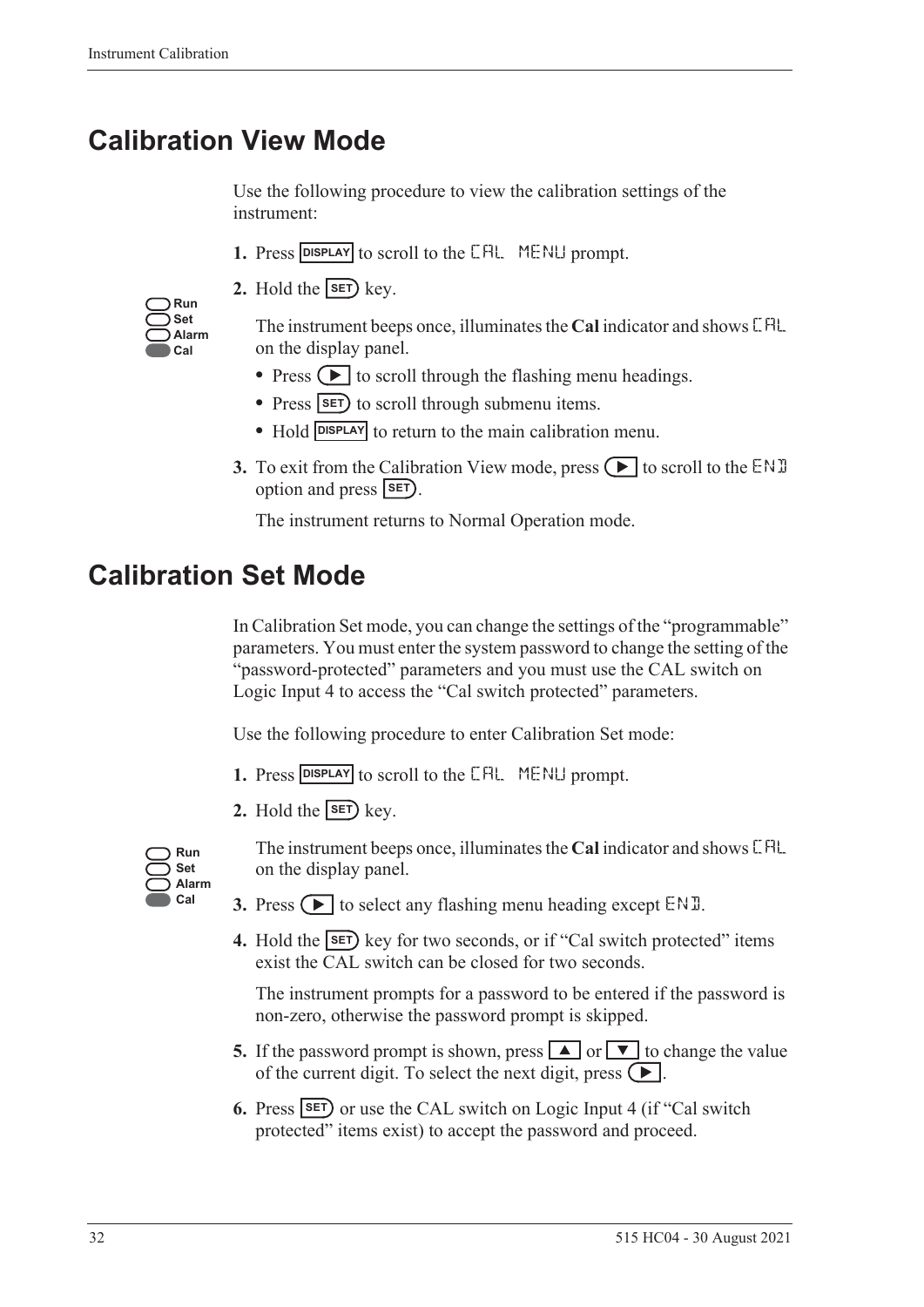- **7.** Proceed and observe the access confirmations.
	- **•** If the CAL switch is used and the password is correct, the instrument makes two beeps and displays message: - Ed IL - CS\_PW MODE

and enables you to change "programmable", "password protected" and "CAL switch protected" parameters.

**•** If the CAL switch is used but the password has been skipped or is incorrect, the instrument makes one beep and displays message: -EDIT- CAL\_SW MODE

and enables you to change "programmable" and "CAL switch protected" parameters.

• If the **SET**) key is pressed and the password is correct the instrument makes two beeps and displays the message:

 $-$  **E**  $d$   $l$  **L**  $-$  PASSW MODE

and enables you to change the "programmable" and "passwordprotected" parameters.

• If the **SET**) key is pressed but the password has been skipped or is incorrect, the instrument makes one beep and displays the message: -EDIT- PROG MODE

and enables you to change only the "programmable" parameters.



The instrument illuminates both the **Cal** and **Set** indicators.

- **8.** Edit the instrument parameters as required. The programmable values are indicated by the flashing display.
	- To change a numerical value, press **A** to increase a value, or press  $\blacktriangledown$  to decrease a value. Press a key momentarily to change the value one number at a time. Hold a key to scroll through the numbers. To proceed to next digit, press  $( \blacktriangleright ).$
	- To change an option setting, press **A** or  $\bullet$  to scroll through the options.
- **9.** Press **SET** to accept the currently displayed value and proceed to the next parameter. You can press **DISPLAY** to briefly view the current edit mode:  $-Ed$   $E - \frac{2}{x}$  XXXXXX MODE, as described in step 6 above. Continue to hold the **DISPLAY** key to return to the main calibration menu.
- **10.**To exit from Calibrate Set mode, press  $\left( \blacktriangleright \right)$  to scroll through the main calibration menu to  $ENI$ , then press  $SET$ . Otherwise, to quick exit from any menu, you can press and hold **SET** for two seconds or, if "Cal switch protected" items exist, the CAL switch can be closed for two seconds.

**Run Set Alarm Cal**

The instrument makes two beeps and cancels the **Cal** and **Set** indicators.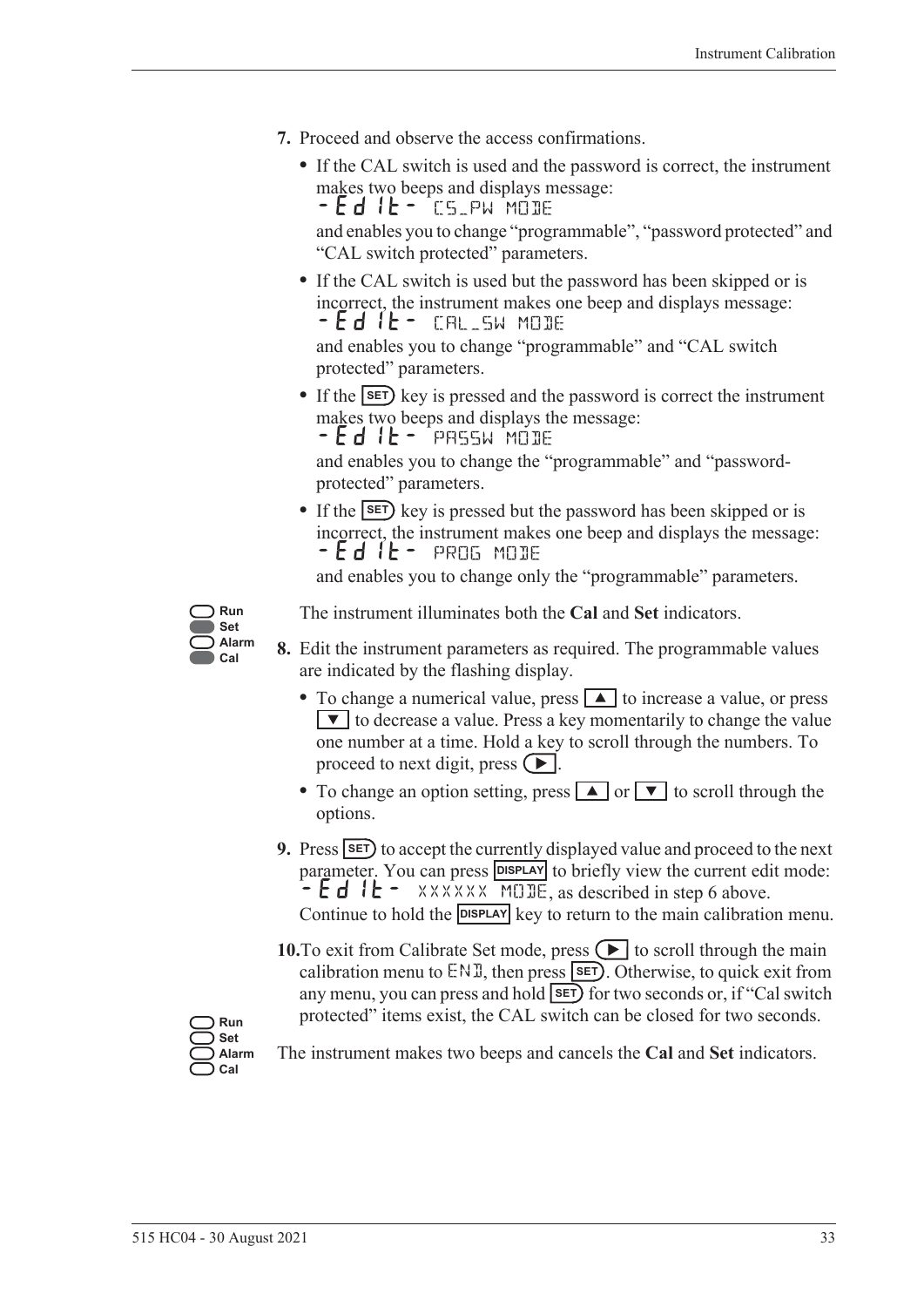### **Changing the Instrument Settings**

In Calibration Set mode, the display flashes the item that can be changed. For option settings, the display flashes the complete option. For a numeric parameter, the display flashes one digit at a time, you can change the value of the flashing digit as required, then move the flashing cursor to change another digit.

**Note:** When you change the setting of a parameter, the instrument records the result as soon as you move to another parameter, or exit from the Calibration Set mode.

#### **Changing Option Settings**

When you display an option that can be changed, the entire option flashes on the display, such as the choices of ODD, EVEN or NONE for the communications parity bit checking. Press  $\boxed{\blacktriangle}$  or  $\boxed{\blacktriangledown}$  to change the option. You can "scroll" through the options in either direction to make a selection as shown below.



#### **Changing Numeric Settings**

The display flashes the digit that can be changed.

第第89.123

Press  $\left( \blacktriangleright \right)$  to select the digit that you wish to change.

Press  $\boxed{\blacktriangle}$  or  $\boxed{\blacktriangledown}$  to increase or decrease the value of the selected digit.

#### **Changing the Decimal Point**

To change the position of the decimal point, press  $\Box$  to move the flashing selection until the decimal point flashes. Press  $\boxed{\blacktriangle}$  or  $\boxed{\blacktriangledown}$  to move the decimal point to the right or left as required.

#### **Units of Measurement**

The calibration of some parameters is based on the units that are defined for the relevant variables. These units of measurement can been viewed in the UNITS menu in the Instrument Settings section below.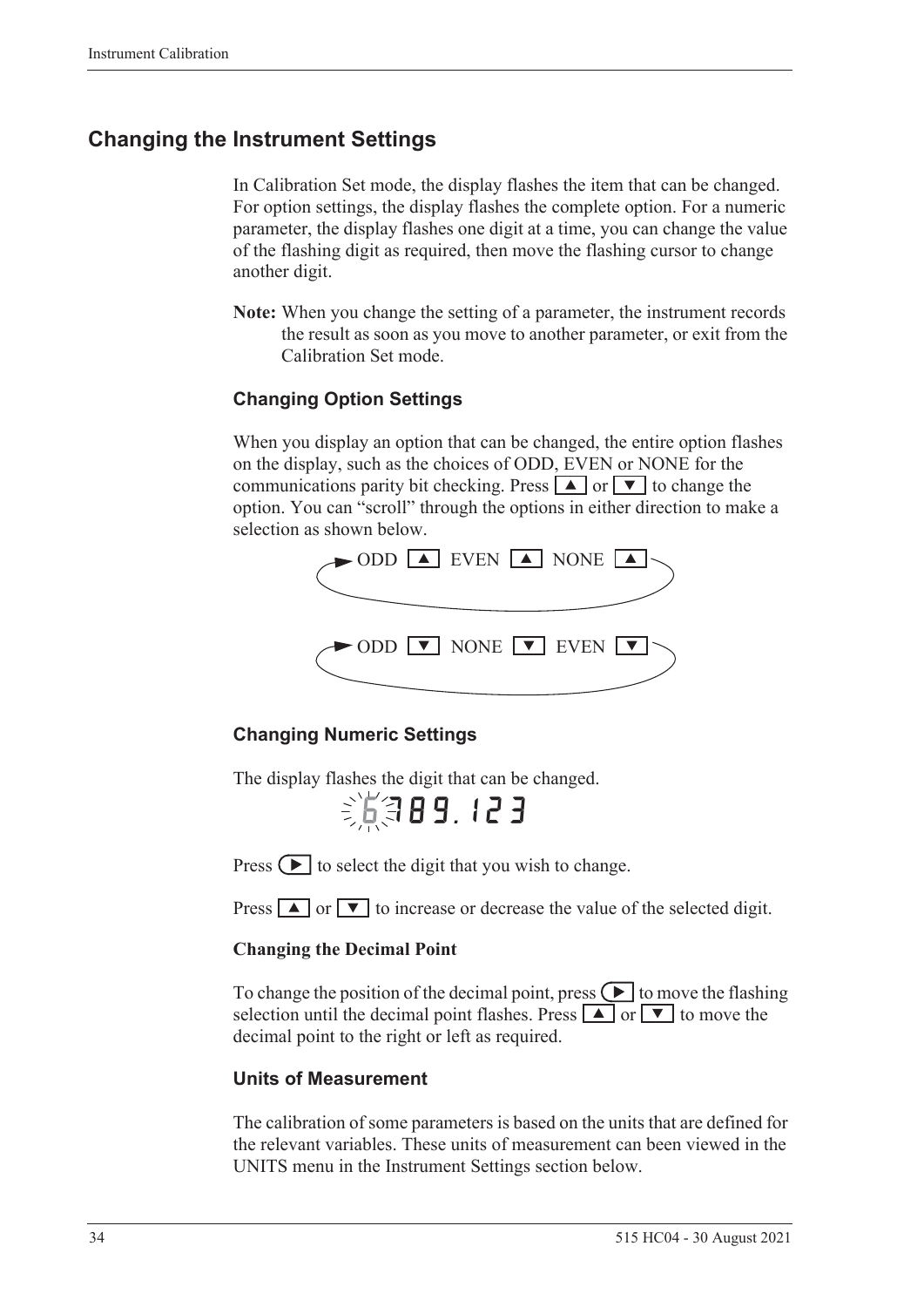## <span id="page-44-0"></span>**Program Backup & Reports**

### **Backup via 500 Series Program Manager**

As well as programming the 500 Series instruments via the front panel (according to program access levels), the 500 Series Program Manager (500- PM) can be used to create a custom version of the application software and program parameters preset prior to downloading the application software. Backups of customised applications can be saved as download-able APX or APL files and the full configuration reports printed or saved as PDF. The 500- PM is a Windows based programming tool and resource centre and is freely available from the Contrec www.contrec.co.uk website.

Instruments are often supplied from the factory with the default application software, but it is by using 500-PM software that program access levels are set, USER text and messages customised and print headers and footers entered.

### **Printing Configuration Report**

To assist in keeping an audit trail of the program settings and changes made via the front panel, the 515 instrument provides the ability to print the configuration to a local printer if one has been connected and assigned to one of the 515 communication ports.

The prompt to hold the Reset key to print the configuration report HOLd:P5E config print is found at the end of the Model Info menu, described in **[Model Information](#page-39-1)** [on page 30](#page-39-1). The report can be lengthy and adequate printer paper must be available (Note: This feature is available starting from version 3.0.377).

### **Upload and Clone of Application Software**

To assist in maintaining a backup for important applications and installations, the 500-Series Program Utility software (500-LT, version 3.0.377 or higher) can be used to upload the instruments application software with all of the current program settings.

The 500-LT (PM Lite) program is a Windows based computer program which can be downloaded for free from the Contrec www.contrec.co.uk website and is part of the package when the Contrec 500 Series Program Manager is installed. The 500-LT provides the option to 'Upload Application' or 'Upload Report Only'. To use either upload functionality, the 515 port being used must have printer (PRN) protocol assigned to it.

Once uploaded to the 500-LT, the report can be viewed or printed. The Upload Application is automatically saved as an APL file. The file can be used then or reopened later to download to another 515 instrument (of the same or higher class) to create a clone of the original instrument.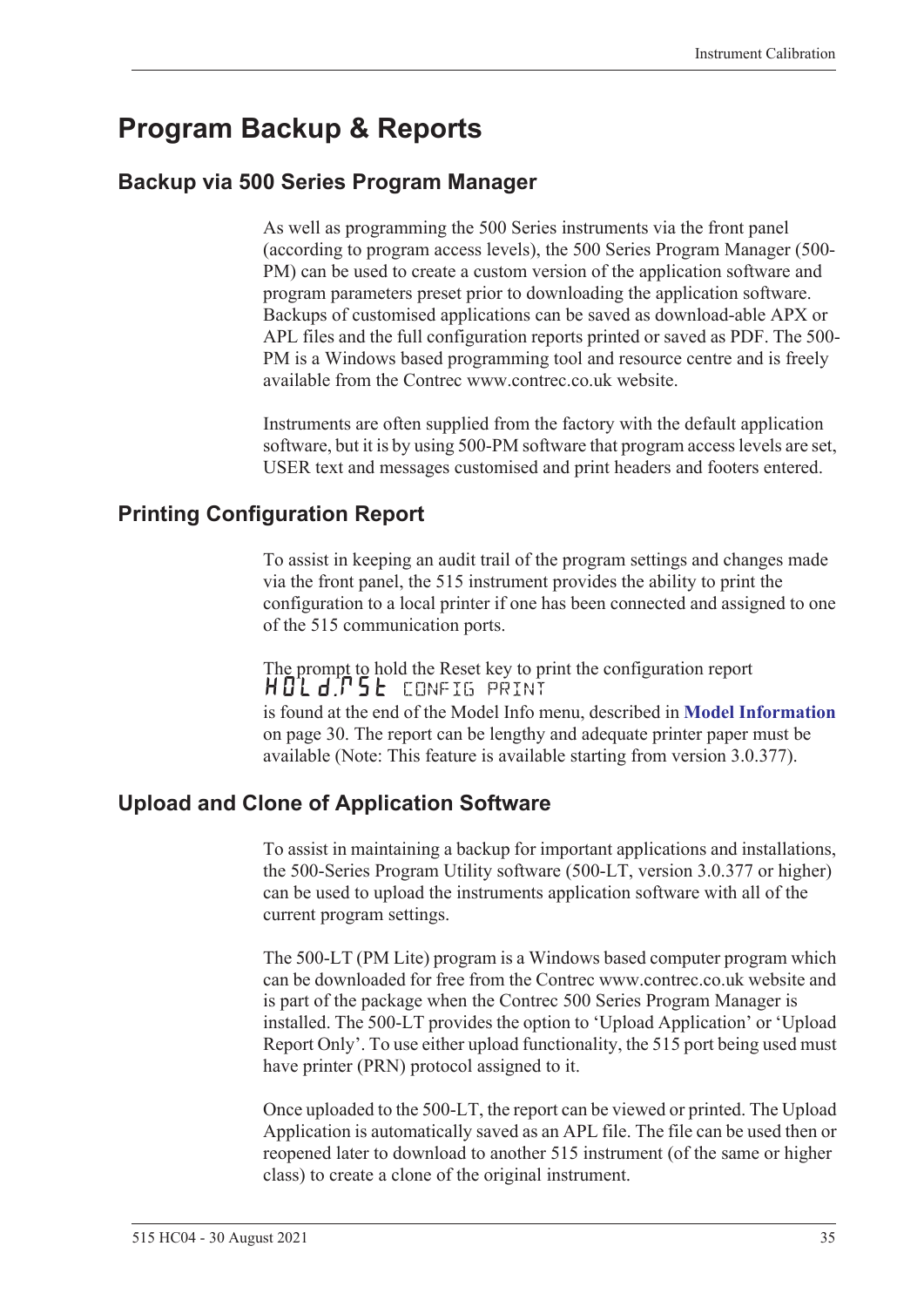## **Calibration Menu Tree**

[Figure 17](#page-45-0) and [Figure 18](#page-46-0) show the keys for moving around the calibration menu tree in Calibration View or Set mode.



<span id="page-45-0"></span>*Figure 17 Calibration Menu Tree Sheet 1*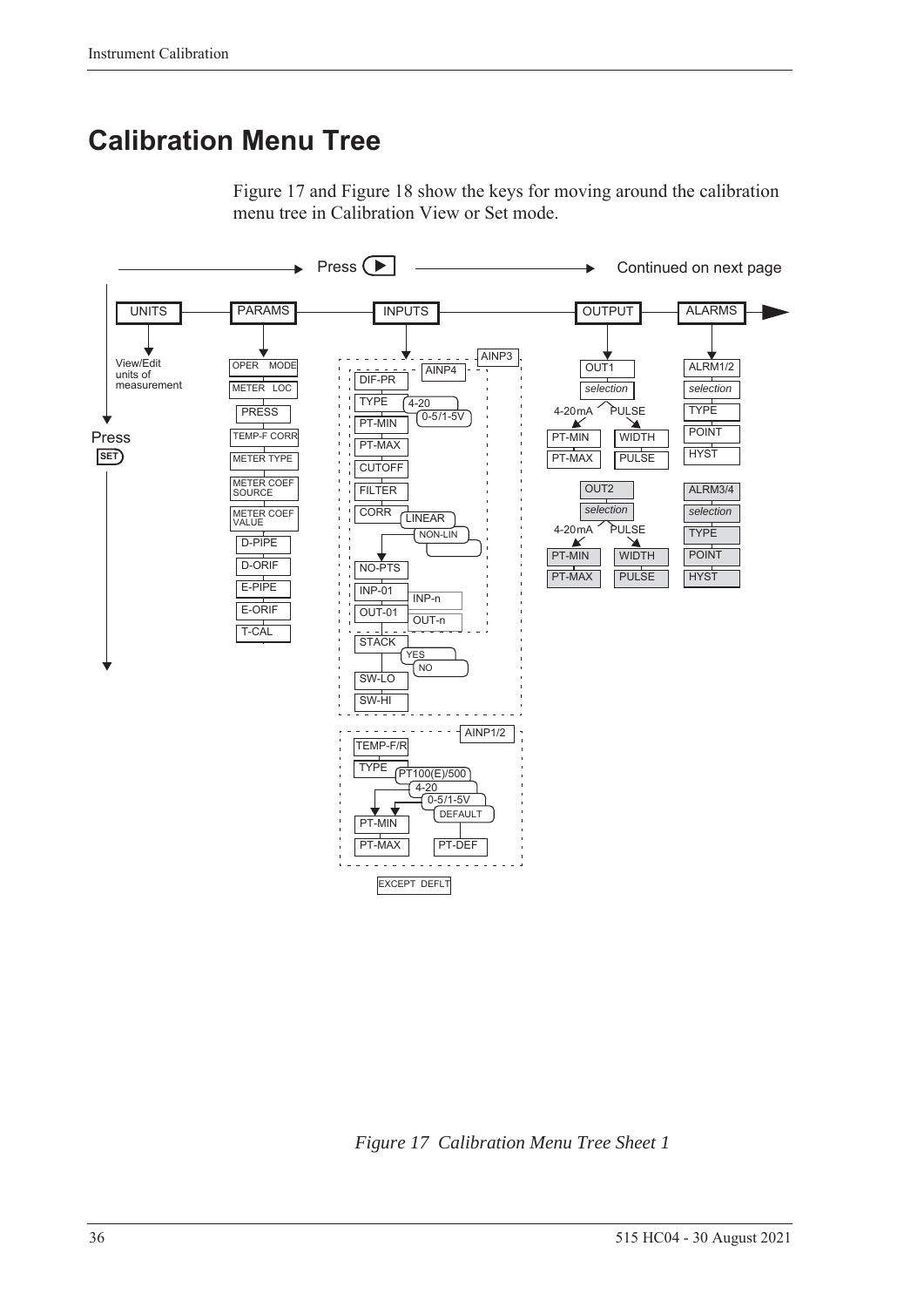

The shaded boxes indicate hardware options

Hold **DISPLAY** at any point to return to the main calibration menu.

Press  $\Box$  at any I/O assignment position to move to the next I/O assignment in the submenu (eg pressing  $\left( \blacktriangleright \right)$  on ALRM1 will move you to ALRM2 if it exists)

<span id="page-46-0"></span>*Figure 18 Calibration Menu Tree Sheet 2*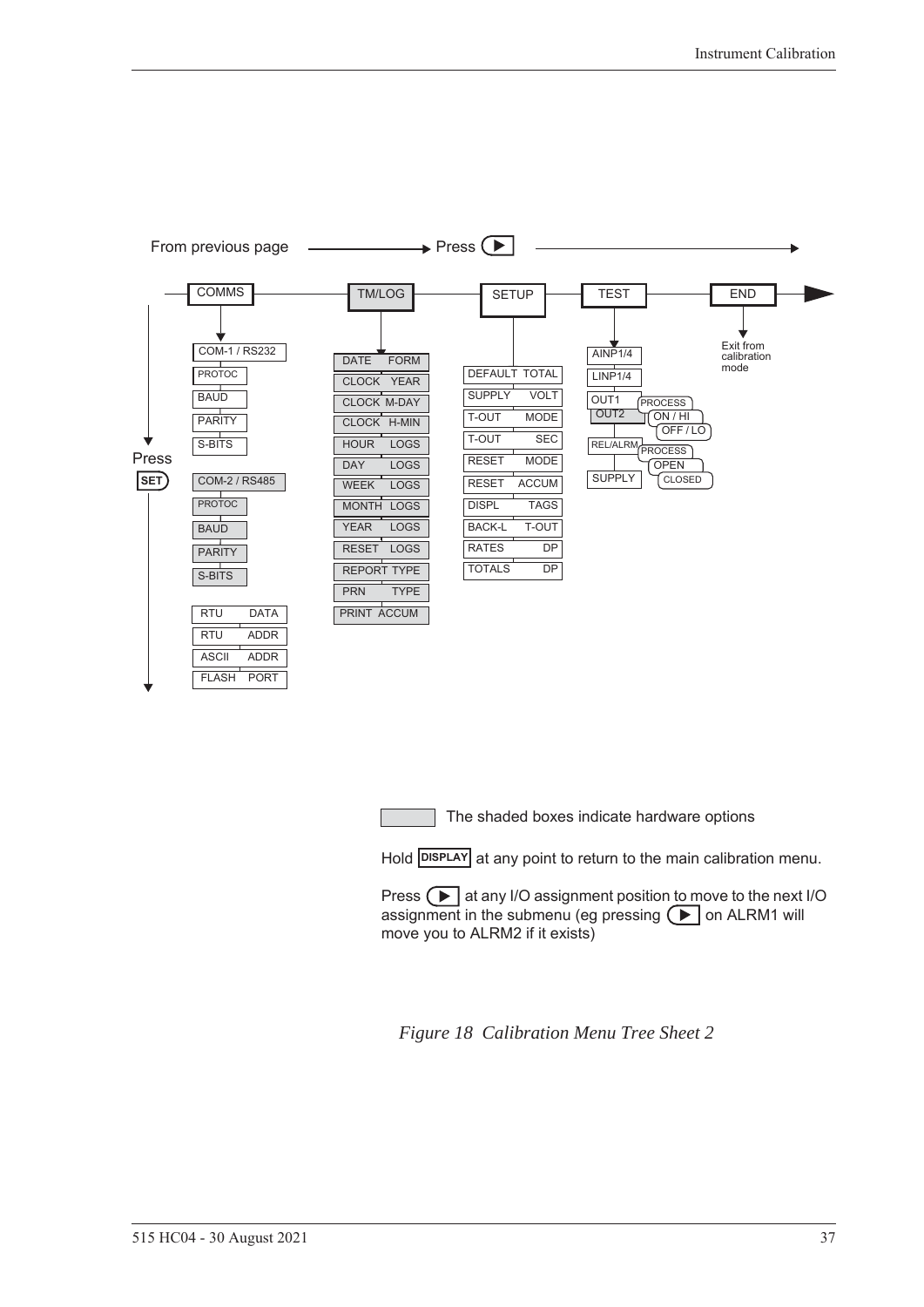## **Instrument Settings**

### **Units of Measurement**

The Units menu allows the units to be viewed and edited, if accessibility has previously been selected/enabled, without the reloading of new application software. Any change in units will result in a full reset to initially downloaded settings. Therefore, any required changes to units of measurement should be made before changing any other settings.

| <b>SET</b>              | $\blacktriangleright$ $\rightarrow$ UNITS params inputs outputs alarms comms tm/log setup test end                                                                                                                                                                              |
|-------------------------|---------------------------------------------------------------------------------------------------------------------------------------------------------------------------------------------------------------------------------------------------------------------------------|
| ITEMn<br>unit           | The units for main menu or calibration items can be viewed by pressing<br>the $s$ $F$ $k$ ey.                                                                                                                                                                                   |
|                         | The units of measurement are password protected or will be protected by<br>the CAL switch if any instrument setting has an access level of 'CAL<br>Switch Protected'. To edit the units the correct password must be entered<br>or CAL switch used on entry to EDIT mode.       |
|                         | Press $\boxed{\blacktriangle}$ or $\boxed{\blacktriangledown}$ to select the required units.                                                                                                                                                                                    |
| <b>ACCEPT</b><br>LINIT5 | The Accept Units prompt will only appear if one or more of the units<br>have been changed.                                                                                                                                                                                      |
|                         | <b>IMPORTANT:</b> Accepting the change of units will initiate a master<br>reset. All calibration parameters will revert to their default value (i.e.<br>those values included in the downloaded instrument software). All totals<br>and any logged information will be cleared. |
|                         | Press $\Box$ or $\nabla$ to select YES, then press the <b>SET</b> ) key. The instrument<br>makes three beeps to confirm the reset command.                                                                                                                                      |
|                         | The message -RESET- PLEASE WAIT will be displayed as the<br>instrument exits calibration mode and completes a full re-boot sequence.                                                                                                                                            |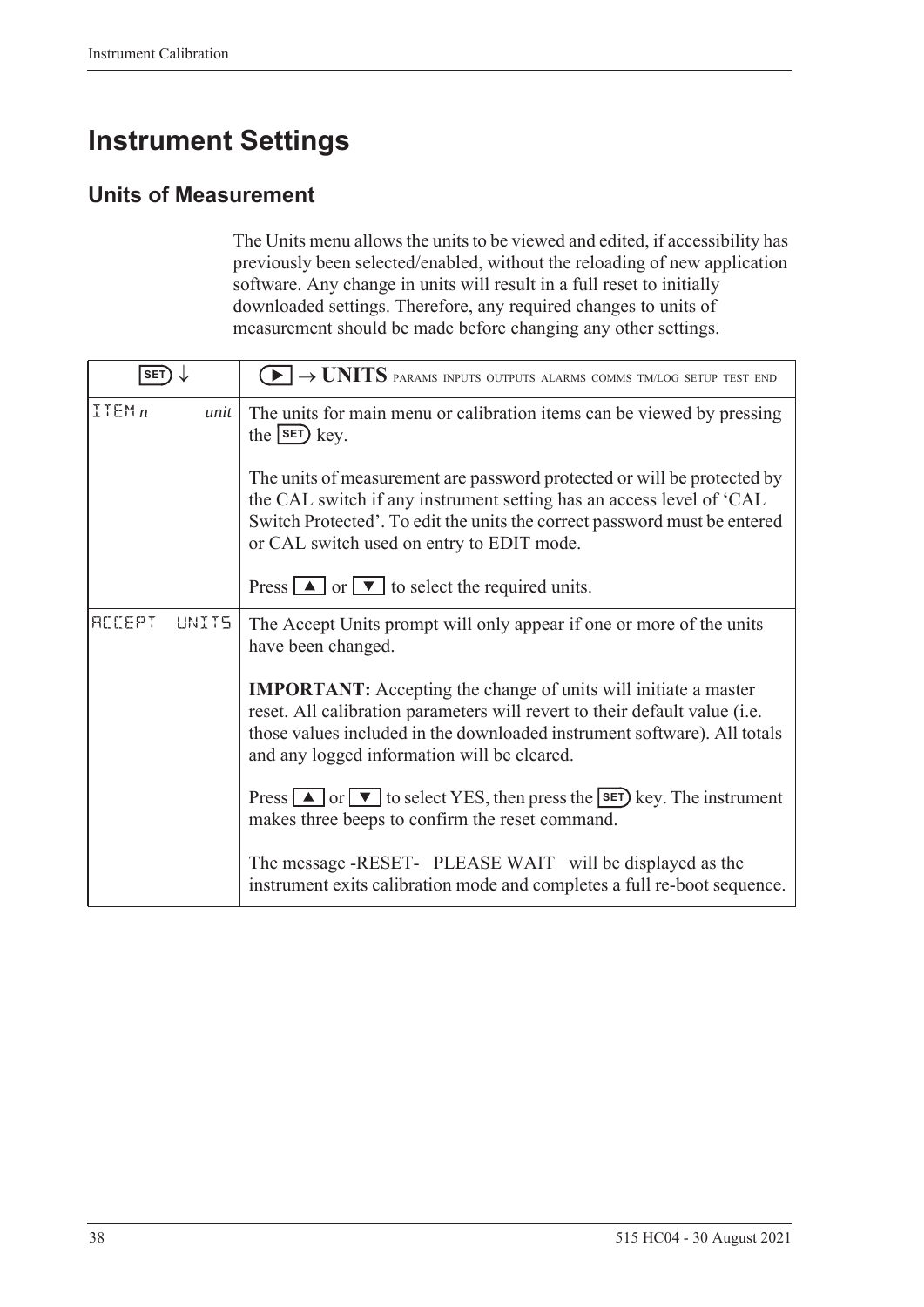### **Parameters**

| SET)   |             | $\rightarrow$ units PARAMS inputs outputs alarms comms tm/log setup test end                                                                                                                                                                                                                                                                                                                          |  |
|--------|-------------|-------------------------------------------------------------------------------------------------------------------------------------------------------------------------------------------------------------------------------------------------------------------------------------------------------------------------------------------------------------------------------------------------------|--|
| OPER   | MODE        | The operation mode allows an instrument to be configured for heating<br>and/or cooling applications.                                                                                                                                                                                                                                                                                                  |  |
|        |             | <b>HEAT</b><br>- Heating mode only calculates energy while feed<br>temperature is higher than return temperature.                                                                                                                                                                                                                                                                                     |  |
|        |             | <b>COOL</b><br>- Cooling mode only calculates energy while feed<br>temperature is lower than return temperature.                                                                                                                                                                                                                                                                                      |  |
|        |             | - Continues to calculate energy regardless of whether the<br><b>BOTH</b><br>differential temperature is positive or negative.                                                                                                                                                                                                                                                                         |  |
|        |             | Select the operation mode as required.                                                                                                                                                                                                                                                                                                                                                                |  |
|        |             | Press $\boxed{\blacktriangle}$ or $\boxed{\blacktriangledown}$ to select one of the options.                                                                                                                                                                                                                                                                                                          |  |
| METER  | LOC         | Enter the flowmeter location as being in either the feed or return line.                                                                                                                                                                                                                                                                                                                              |  |
|        |             | Press $\Box$ or $\Box$ to select FEED or RETURN.                                                                                                                                                                                                                                                                                                                                                      |  |
| PRESS  | unit        | This parameter is available for viewing and editing only when the fluid<br>type is set to DEFAULT (water).                                                                                                                                                                                                                                                                                            |  |
|        |             | Enter the system absolute pressure used to provide greater accuracy of<br>calculations for high pressure applications.                                                                                                                                                                                                                                                                                |  |
| TEMP-F | <b>CORR</b> | The feed temperature correction can be used for fine-tuning of<br>measurement. This parameter is added to the feed temperature and is<br>mainly used in cooling systems with RTD temperature sensors.                                                                                                                                                                                                 |  |
| METER  | <b>TYPE</b> | Enter the type of differential pressure flowmeter from the available list,<br>including those in accordance with ISO 5167.                                                                                                                                                                                                                                                                            |  |
|        |             | Press $\Box$ or $\Box$ to select the type of meter as follows:                                                                                                                                                                                                                                                                                                                                        |  |
|        |             | ISO-01 Orifice plate with corner tapping<br>Venturi tube 'machined'<br>$ISO-07$<br>ISO-02 Orifice plate with D-D2 tapping<br>Venturi tube 'welded'<br>$ISO-08$<br>ISO-03 Orifice plate with flange tapping<br>$ISO-09$<br>Venturi nozzle<br>ISO-04 Nozzle to ISA 1932<br>CONE-01 McCrometer: V-Cone<br>ISO-05 Nozzle 'long radius'<br>CONE-02 McCrometer: Wafer-Cone<br>ISO-06 Venturi tube 'as cast' |  |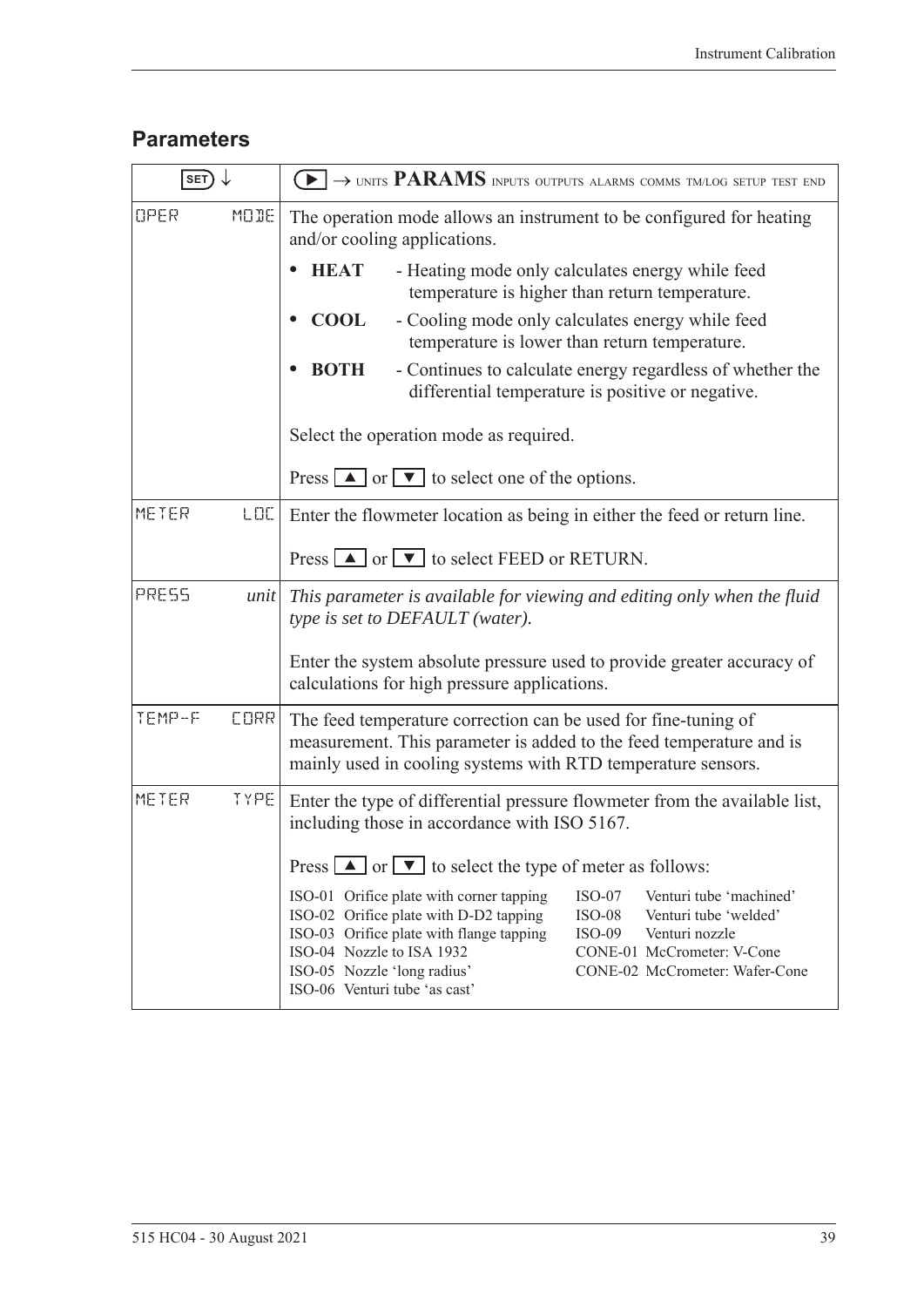| SET)          |                       | $\blacktriangleright$ $\rightarrow$ units PARAMS inputs outputs alarms comms tm/log setup test end                                                                                                                                                                                                                                                                                                         |  |
|---------------|-----------------------|------------------------------------------------------------------------------------------------------------------------------------------------------------------------------------------------------------------------------------------------------------------------------------------------------------------------------------------------------------------------------------------------------------|--|
| METER         | <b>COEF</b><br>source | This parameter is available for viewing and editing only when the meter<br>type is set to one of the "ISO" flowmeters.<br>Select the DP Meter Coefficient Source. The differential pressure<br>flowmeter discharge coefficient can be calculated in accordance with the<br>ISO standard or manually entered as a constant by the user.                                                                     |  |
|               |                       | Press $\boxed{\blacktriangle}$ or $\boxed{\blacktriangledown}$ to select ISO-STD or USER.                                                                                                                                                                                                                                                                                                                  |  |
| METER         | <b>COEF</b><br>value  | This parameter is only available and used as the constant for the<br>flowmeter discharge coefficient for cone type meters or when a "USER"<br>value is preferred to the ISO standard calculations.                                                                                                                                                                                                         |  |
|               |                       | Enter the differential pressure flowmeter coefficient (0.000 to 1.999).                                                                                                                                                                                                                                                                                                                                    |  |
| <b>N-PIPE</b> | unit                  | Enter the internal diameter of the pipe at the calibration temperature.                                                                                                                                                                                                                                                                                                                                    |  |
| $I - ORIF$    | unit                  | Enter the diameter of the orifice at the calibration temperature. If the<br>meter is of a "cone" type, enter the cone diameter.<br>If the <i>diameter ratio</i> ( $\beta$ ) is given instead of the <i>orifice</i> ( <i>or cone</i> ) <i>diameter</i><br>$(d)$ , it can be calculated from the pipe diameter $(D)$ as:<br>$d = D \times \beta$<br>or<br>$d = D\sqrt{1-\beta^2}$<br>(for cone type meters). |  |
| E-PIPE        | unit                  | Enter the thermal expansion coefficient of the pipe material. If correction<br>for thermal expansion is not required, set the coefficient to 0.0. Some<br>sample values are shown in Properties of Commonly Used Materials<br>on page 88.                                                                                                                                                                  |  |
| $E$ -ORIF     | unit                  | Enter the thermal expansion coefficient of the orifice device material. If<br>correction for thermal expansion is not required, set the coefficient to 0.0.<br>Some sample values are shown in Properties of Commonly Used<br><b>Materials</b> on page 88.                                                                                                                                                 |  |
| $T - LHL$     | unit                  | Enter the calibration temperature at which the pipe and orifice diameters<br>have been determined. If thermal expansion correction is not required,<br>such as when E-PIPE and E-ORIF are set to zero, the system ignores this<br>setting.                                                                                                                                                                 |  |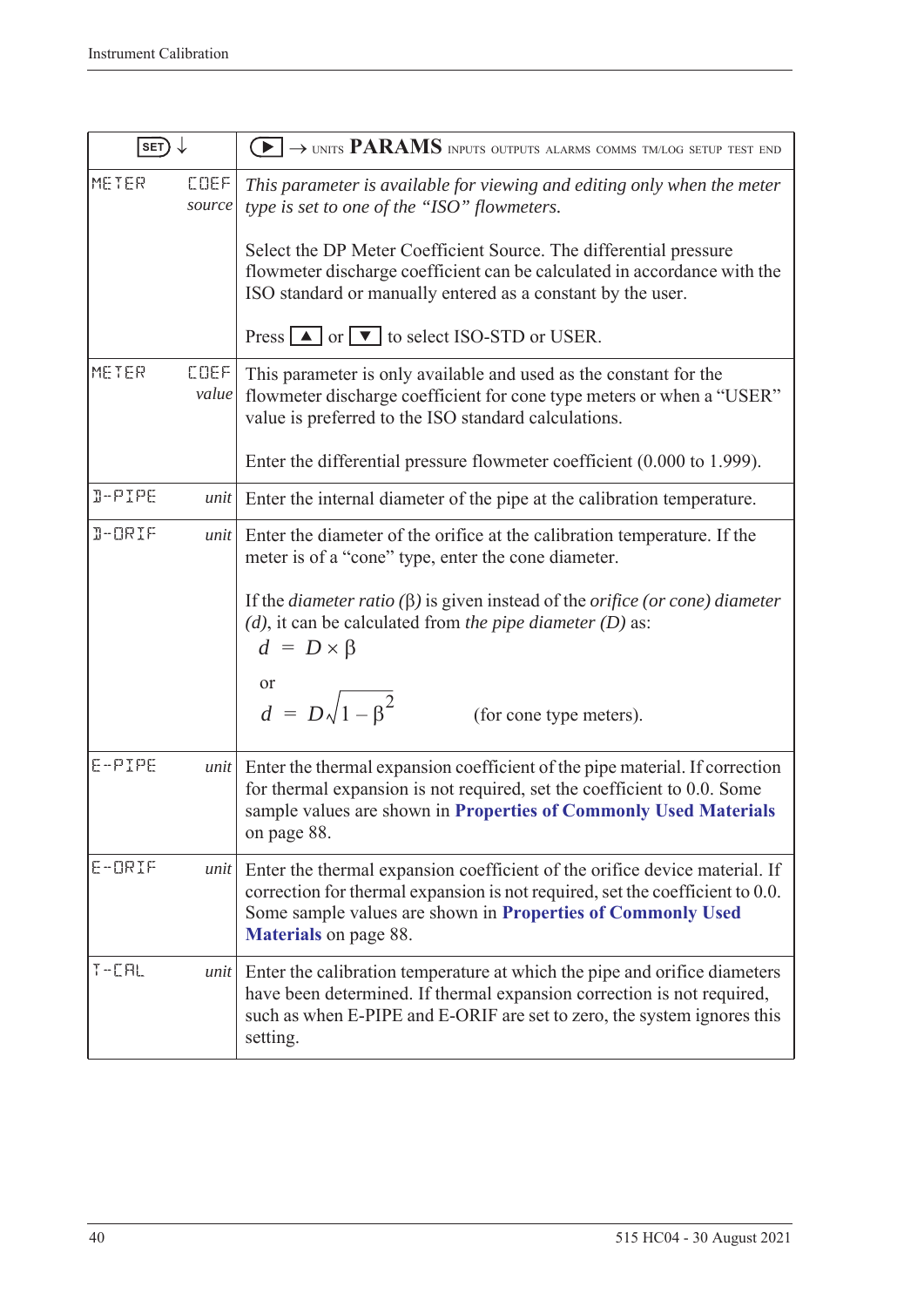## **Inputs**

| SET)                                                                                |                              | $\blacktriangleright$ $\rightarrow$ units params INPUTS outputs alarms comms tm/log setup test end                                                                                                                                         |  |  |
|-------------------------------------------------------------------------------------|------------------------------|--------------------------------------------------------------------------------------------------------------------------------------------------------------------------------------------------------------------------------------------|--|--|
| Analog Input 3 and optional Analog Input 4 for stacked differential pressure meters |                              |                                                                                                                                                                                                                                            |  |  |
| INPUE<br>DIF-PR                                                                     | <b>AINP3</b><br><b>AINP4</b> | For this application, Analog Input 3 is assigned to differential pressure<br>main input (if not stacked) or low range input if stacked with Analog<br>Input 4.                                                                             |  |  |
| TYPE                                                                                | <b>AINP3</b><br><b>AINP4</b> | Select the type of analog input source.                                                                                                                                                                                                    |  |  |
|                                                                                     |                              | Press $\Box$ or $\nabla$ to select 0-5V, 1-5V or 4-20mA.                                                                                                                                                                                   |  |  |
| PT-MIN<br>PT-MRX                                                                    | <b>AINP3</b><br><b>AINP4</b> | Enter the value of the measured parameter (in the assigned engineering<br>units) that corresponds to the minimum input signal level. The minimum<br>point is commonly set at a base flowrate of 0.0.                                       |  |  |
|                                                                                     |                              | Enter the value of the measured parameter (in the assigned engineering<br>units) that corresponds to the maximum input signal level. The maximum<br>point is the same as the base value (set at the minimum point) plus the<br>span value. |  |  |
|                                                                                     |                              | For example, if the source signal is 4mA at a minimum differential<br>pressure of 0kPa, enter 0 as the minimum point. If the source signal is<br>20mA at a maximum differential pressure of 200kPa, enter 200 as the<br>maximum point.     |  |  |
| CUTOFF                                                                              | <b>AINP3</b><br><b>AINP4</b> | The Cut-off is the lowest value that the instrument reads from the input<br>sensor. The cut-off setting is the percentage of the span of the input<br>values.                                                                              |  |  |
|                                                                                     |                              | All inputs at or below the cut-off value are considered negligible to the<br>instrument and are ignored. In this case, the instrument uses the minimum<br>value (set at PT-MIN).                                                           |  |  |
| FILTER                                                                              | <b>AINP3</b><br><b>AINP4</b> | Input fluctuations caused by pulsating flow tend to create distortion in the<br>input readings of the rate. The instrument has a digital filter that averages<br>out these fluctuations.                                                   |  |  |
|                                                                                     |                              | As a guide to the degree of filtering to use, the following table shows the<br>response time (in seconds) to reach 90% and 99% of a step change in<br>input.                                                                               |  |  |
|                                                                                     |                              | The value A is the filter constant that the user can set.                                                                                                                                                                                  |  |  |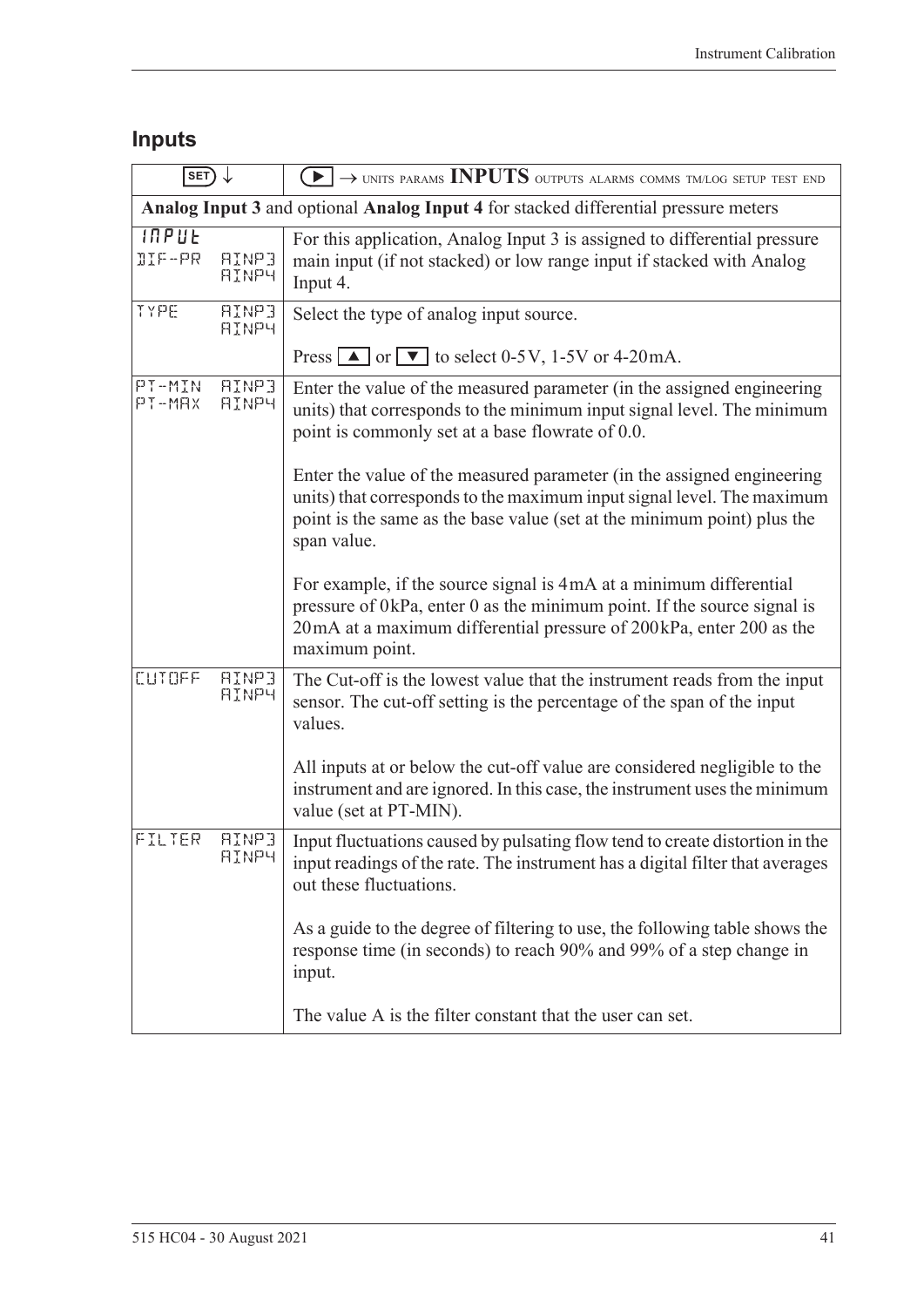| SET)                                        |                                                                                                            | $\left\lceil\blacktriangleright\right\rceil\to$ units params INPUTS outputs alarms comms tmlog setup test end |                                       |
|---------------------------------------------|------------------------------------------------------------------------------------------------------------|---------------------------------------------------------------------------------------------------------------|---------------------------------------|
|                                             | <b>Filter setting A</b>                                                                                    | Seconds to reach 90%<br>of full swing                                                                         | Seconds to reach 99%<br>of full swing |
|                                             | $\overline{0}$                                                                                             | $\overline{0}$                                                                                                | $\overline{0}$                        |
|                                             | $\overline{2}$                                                                                             | $\overline{2}$                                                                                                | $\overline{4}$                        |
|                                             | 4                                                                                                          | $\overline{4}$                                                                                                | 8                                     |
|                                             | 6                                                                                                          | 5                                                                                                             | 10                                    |
|                                             | 10                                                                                                         | 8                                                                                                             | 15                                    |
|                                             | 15                                                                                                         | 12                                                                                                            | 23                                    |
|                                             | 20                                                                                                         | 14                                                                                                            | 27                                    |
|                                             | 25                                                                                                         | 18                                                                                                            | 34                                    |
|                                             | 35                                                                                                         | 25                                                                                                            | 48                                    |
|                                             | 45                                                                                                         | 32                                                                                                            | 62                                    |
|                                             | 60                                                                                                         | 42                                                                                                            | 82                                    |
|                                             | 75                                                                                                         | 52                                                                                                            | 102                                   |
|                                             | 90                                                                                                         | 62                                                                                                            | 122                                   |
|                                             | 99                                                                                                         | 68                                                                                                            | 134                                   |
|                                             | there is no filtering.                                                                                     | The input filter range is from 0 to 99. A setting of $0$ (zero) means that                                    |                                       |
| <b>CORR</b><br><b>AINP3</b><br><b>AINP4</b> |                                                                                                            | Analog input non-linearity can be corrected as follows:                                                       |                                       |
|                                             | <b>LINEAR</b><br>NON-LINEAR to use the following linearity correction parameters                           |                                                                                                               |                                       |
|                                             |                                                                                                            | Use $\Box$ or $\nabla$ to select LINEAR or NON-LINEAR.                                                        |                                       |
| NO-PIS<br><b>AINP3</b><br><b>AINP4</b>      | This parameter is available for viewing and editing only when the<br>correction type is set to Non-linear. |                                                                                                               |                                       |
|                                             | Enter the number of non-linearity correction points.                                                       |                                                                                                               |                                       |
|                                             | of correction points.                                                                                      | Press $\Box$ or $\nabla$ to select a number between 1 and 20 for the number                                   |                                       |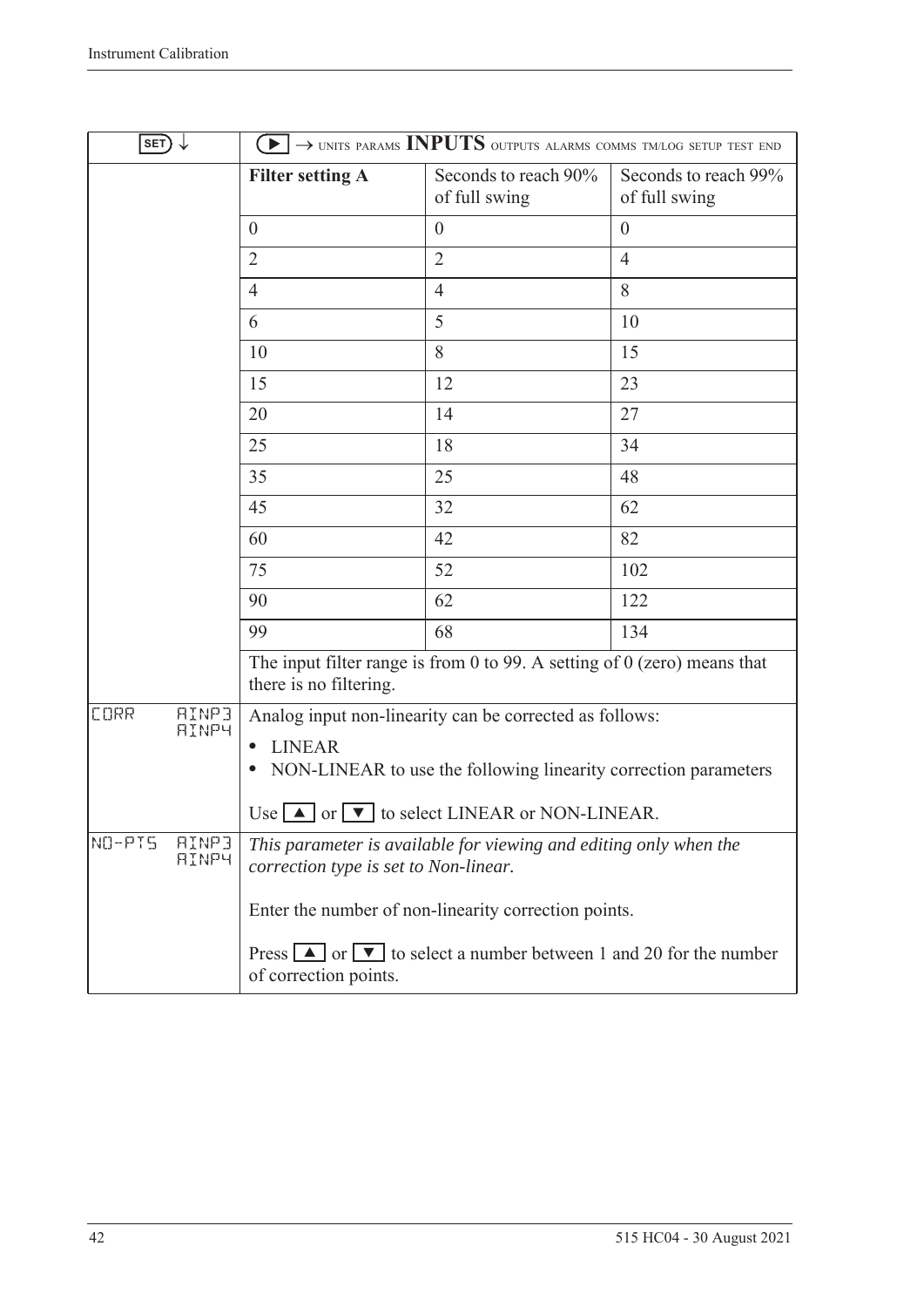| $ $ SET $)$                                                           | $\rightarrow$ UNITS PARAMS INPUTS OUTPUTS ALARMS COMMS TM/LOG SETUP TEST END                                                                                                                                                                                                                                                                             |  |  |
|-----------------------------------------------------------------------|----------------------------------------------------------------------------------------------------------------------------------------------------------------------------------------------------------------------------------------------------------------------------------------------------------------------------------------------------------|--|--|
| $INP - Q1$<br><b>AINP3</b><br><b>AINP4</b><br>to<br>$INP - n$         | This parameter is available for viewing and editing only when the<br>correction type is set to Non-linear.                                                                                                                                                                                                                                               |  |  |
|                                                                       | Enter the normalised input value for the correction point.                                                                                                                                                                                                                                                                                               |  |  |
|                                                                       | The instrument uses linear interpolation between the correction points.<br>An input and an output value are entered for each correction point. The<br>values are normalised between the minimum point $(0.0)$ and the<br>maximum point $(1.0)$ . Only the points between 0 and 1 are required to be<br>entered and should be entered in ascending order. |  |  |
|                                                                       | The following diagram shows a 5 point linearised representation of the<br>input for a hypothetical flowmeter. The heavy black line represents the<br>actual input from the flowmeter. The light black line is the approximation<br>that the instrument uses.                                                                                             |  |  |
|                                                                       | <b>Normalised</b><br>Output<br>1.0<br>Value                                                                                                                                                                                                                                                                                                              |  |  |
|                                                                       | <b>OUT-05</b><br><b>OUT-04</b><br><b>OUT-03</b><br><b>OUT-02</b>                                                                                                                                                                                                                                                                                         |  |  |
|                                                                       | <b>OUT-01</b>                                                                                                                                                                                                                                                                                                                                            |  |  |
|                                                                       | Normalised<br>Input<br><b>INP-01</b><br>0.0<br><b>INP-05</b><br><b>INP-02</b><br><b>INP-03</b><br><b>INP-04</b><br>1.0<br>Value                                                                                                                                                                                                                          |  |  |
|                                                                       | You can hold the <b>DISPLAY</b> key to skip the non-linear points and go to the<br>next item.                                                                                                                                                                                                                                                            |  |  |
| $OUT-21$<br><b>AINP3</b><br><b>AINP4</b><br>to<br>$[[] \cup ] \neg n$ | This parameter is available for viewing and editing only when the<br>correction type is set to Non-linear.                                                                                                                                                                                                                                               |  |  |
|                                                                       | Enter the normalised output value for the correction point.                                                                                                                                                                                                                                                                                              |  |  |
| <b>STACK</b><br><b>AINP3</b>                                          | Select YES to stack AINP3 as the low range input with AINP4 as the high<br>range input.                                                                                                                                                                                                                                                                  |  |  |
|                                                                       | Select NO to use AINP3 as the only flow input.                                                                                                                                                                                                                                                                                                           |  |  |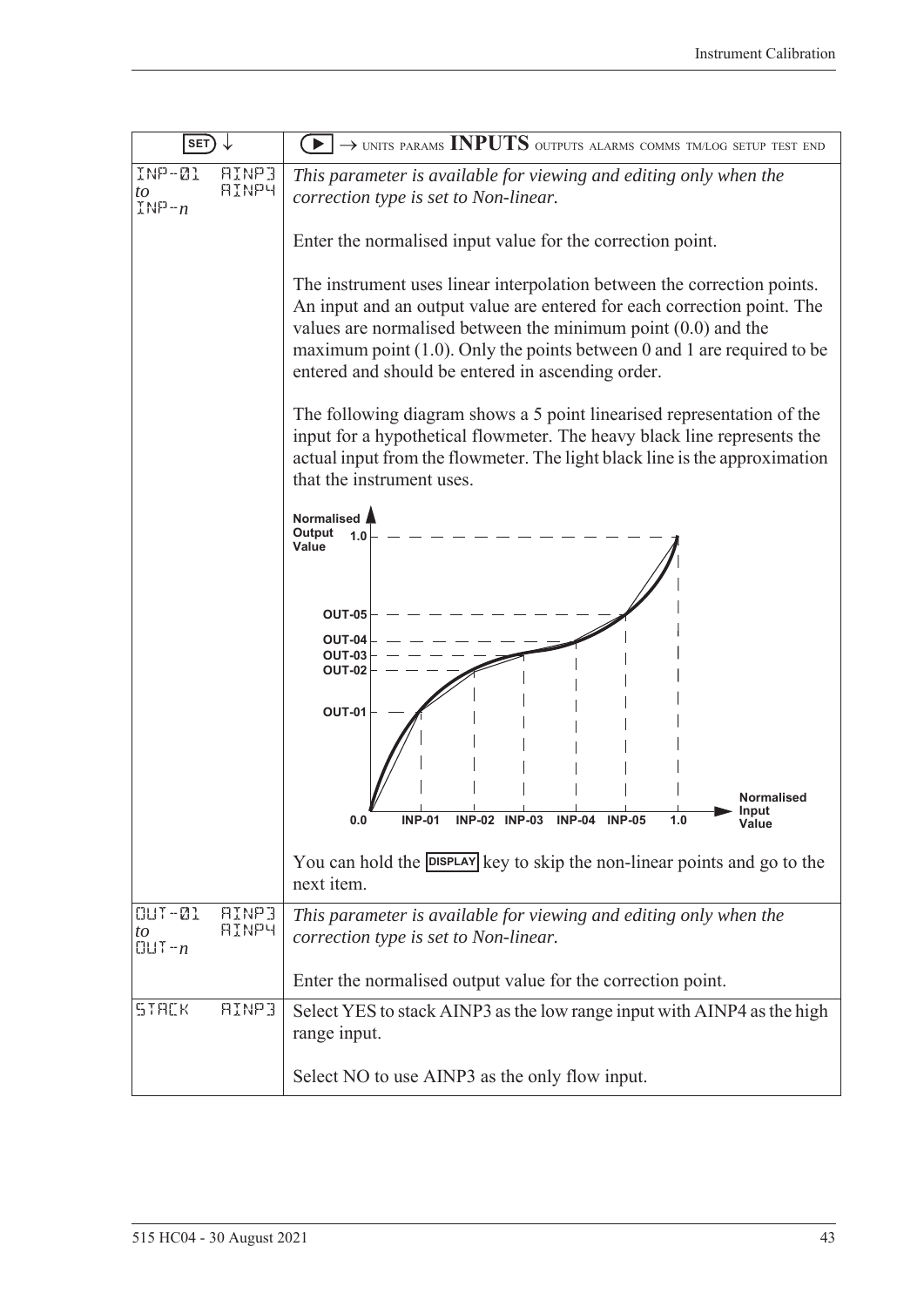| SET)                      |                              | $\blacktriangleright$ $\rightarrow$ units params INPUTS outputs alarms comms tm/log setup test end                                                                                                                                                                                   |
|---------------------------|------------------------------|--------------------------------------------------------------------------------------------------------------------------------------------------------------------------------------------------------------------------------------------------------------------------------------|
| $5W-LD$<br>5W-HI          | RINP3                        | These parameters are available for viewing and editing only when the<br>Stack option is set to Yes.                                                                                                                                                                                  |
|                           |                              | Stacked DP switching is based on the low-range input (AINP3). When<br>the input is less than the SW-LO value, the instrument switches to the<br>low-range input (AINP3). When the input is greater than the SW-HI<br>value, the instrument switches to the high-range input (AINP4). |
|                           |                              | The switch settings are percentages of the span of the unadjusted input to<br>AINP3. For example, with a 4-20mA input, a setting of 90% is 18.4mA<br>and 95% is 19.2 mA.                                                                                                             |
|                           |                              | $\frac{(20-4)\times 90}{100} + 4 = 18.4$ $\frac{(20-4)\times 95}{100} + 4 = 19.2$                                                                                                                                                                                                    |
|                           |                              | Enter SW-LO and SW-HI values as 0 to 99%. SW-HI should be set<br>sufficiently higher than SW-LO to avoid rapid toggling between the two<br>inputs.                                                                                                                                   |
| <b>Analog Input 1/2</b>   |                              |                                                                                                                                                                                                                                                                                      |
| INPUE<br>TEMP-F<br>TEMP-R | <b>AINP1</b><br><b>AINP2</b> | For this application, Analog Input Channels 1 and 2 are assigned to<br>Temperature. Channel 1 is for measuring the feed-line temperature and<br>channel 2 is for the return-line temperature.                                                                                        |
| TYPE                      | <b>AINP1</b><br><b>AINP2</b> | Select the type of analog input source.                                                                                                                                                                                                                                              |
|                           |                              | Press $\Box$ or $\nabla$ to select 0-5V, 1-5V, 4-20mA, PT100, PT100-E,<br>PT500 or DEFAULT.                                                                                                                                                                                          |
|                           |                              | Note: PT100-E allows for extended temperature range (-200 to 800°C).                                                                                                                                                                                                                 |
| PT-DEF                    | <b>AINP1</b><br><b>AINP2</b> | The Default Point is a fixed value that the instrument uses when the Input<br>Type is set to DEFAULT or Default Value On Exception has been<br>chosen. You can use the Default value instead of a sensor signal for<br>testing purposes, or if the sensor is faulty.                 |
|                           |                              | You can set the Default value during instrument commissioning so that it<br>is available immediately if you select the Default input type at a later<br>date.                                                                                                                        |
|                           |                              | Enter the value in the engineering units of assigned variable.                                                                                                                                                                                                                       |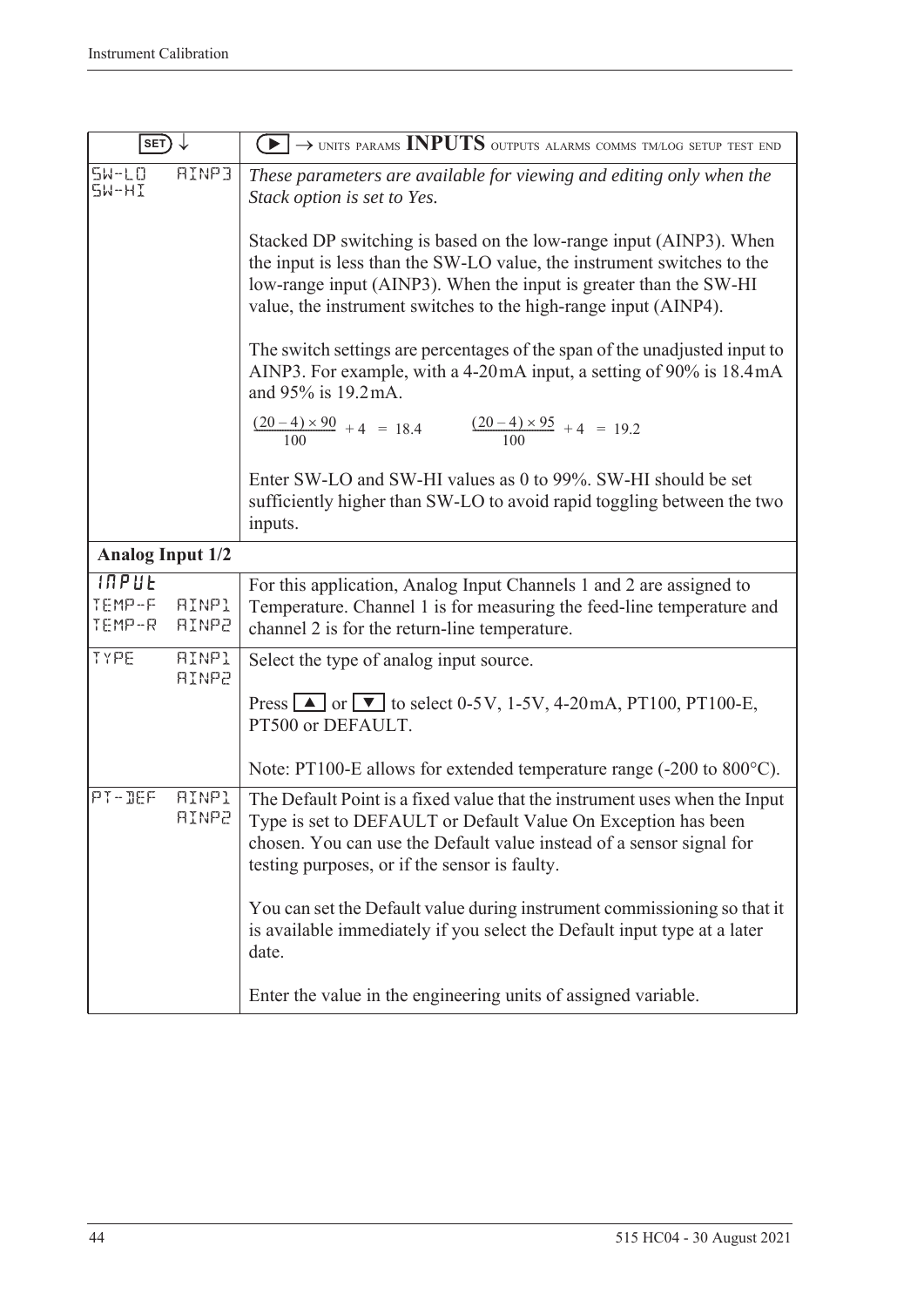| <b>SET</b>         |              | $\rightarrow$ UNITS PARAMS INPUTS OUTPUTS ALARMS COMMS TM/LOG SETUP TEST END                                                                                                                                                                                                                                                                    |
|--------------------|--------------|-------------------------------------------------------------------------------------------------------------------------------------------------------------------------------------------------------------------------------------------------------------------------------------------------------------------------------------------------|
| PT-MIN<br>$PT-MAX$ | AINP1        | The Minimum Point and Maximum Point parameters are only for 0-5V,<br>$1-5V$ and 4-20mA inputs.                                                                                                                                                                                                                                                  |
| PT-MIN<br>$PT-MAX$ | <b>AINP2</b> | Enter the value of the measured parameter that corresponds to the<br>minimum input signal level. The minimum point is commonly referred to<br>as the base value.                                                                                                                                                                                |
|                    |              | Enter the value of the measured parameter that corresponds to the<br>maximum input signal level. The maximum point is the same as the base<br>value (set at the minimum point) plus the span value.                                                                                                                                             |
|                    |              | For example, if the source signal is $4mA$ for a temperature of $10^{\circ}$ C, enter<br>10 for the minimum point. If the source signal is 20 mA for a temperature<br>of $2000^{\circ}$ C, enter 2000 as the maximum point.                                                                                                                     |
| EXCEPT             | <b>JEFLT</b> | If Default Value On Exception is enabled, the instrument will use the<br>default value for the analog input that raised the exception. This will<br>allow calculations to continue, however the exception message will<br>continue to be displayed until the error is rectified or the input type is set<br>to DEFAULT in calibration set mode. |
|                    |              | Press $\Box$ or $\nabla$ to select ENABLE or DISABLE.                                                                                                                                                                                                                                                                                           |

## **Outputs**

| <b>SET</b>            |      | $\rightarrow$ UNITS PARAMS INPUTS OUTPUTS ALARMS COMMS TM/LOG SETUP TEST END                                                                                                                               |
|-----------------------|------|------------------------------------------------------------------------------------------------------------------------------------------------------------------------------------------------------------|
| PULSE<br> or<br> 닉-근Q | [[]] | You can assign any of the "main menu" variables to an output. The nature<br>of the output depends on the assigned variable. Totals are output as pulses<br>and rates are output as 4-20mA passive signals. |
|                       |      | Press $\Box$ or $\nabla$ to select the variable that is required as an output. The<br>top of the display shows the type of output signal that is assigned to the<br>variable.                              |
|                       |      | <b>CAUTION</b><br>Due to the dual-purpose nature of the outputs, take care not to<br>set the output as an open collector pulse type signal when<br>connected to a 4-20mA loop circuit.                     |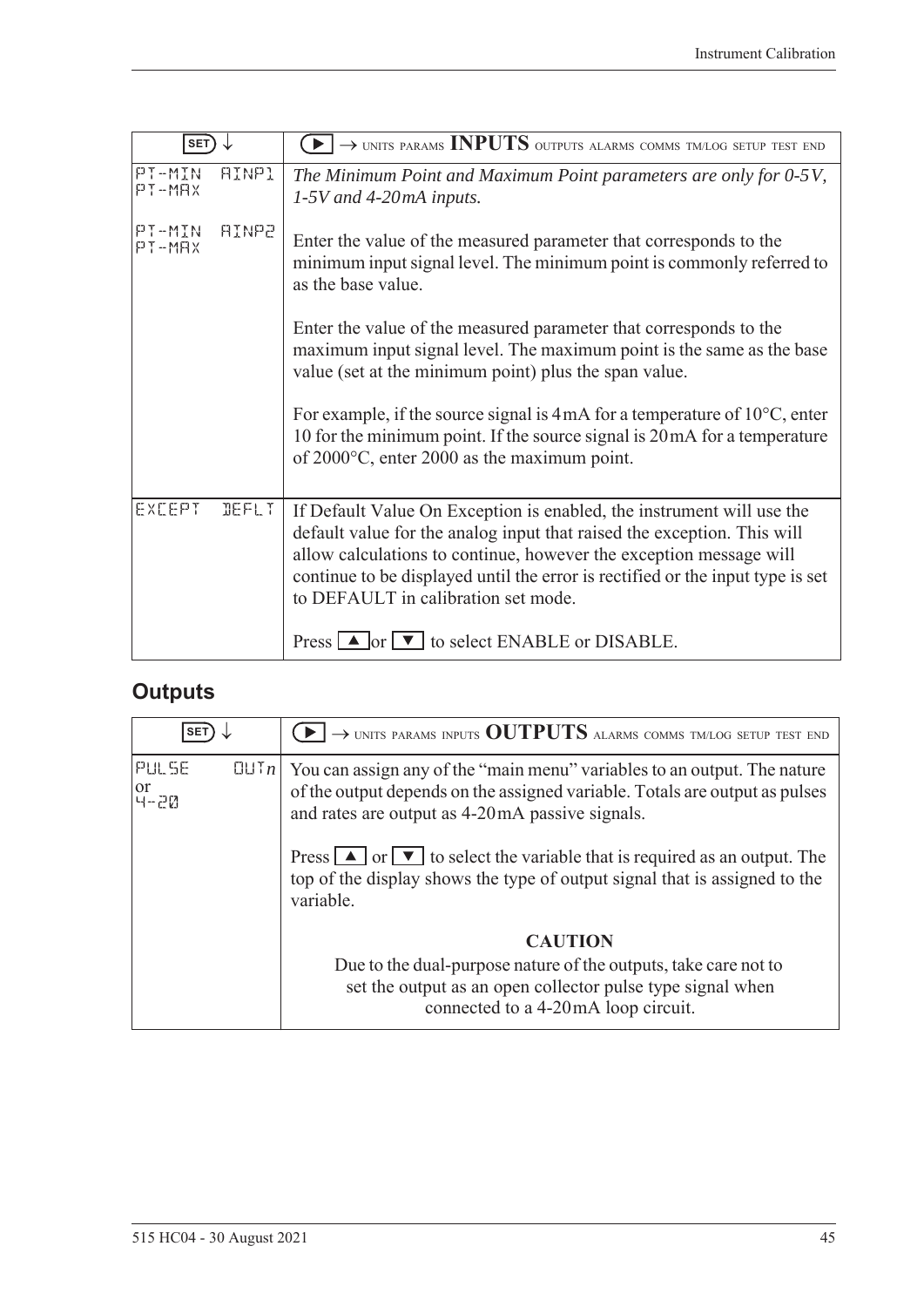| SET)                                                          | $\rightarrow$ units params inputs OUTPUTS alarms comms tm/log setup test end<br>$\blacktriangleright$ 1                                                                                                                                                                                                                                                                                         |
|---------------------------------------------------------------|-------------------------------------------------------------------------------------------------------------------------------------------------------------------------------------------------------------------------------------------------------------------------------------------------------------------------------------------------------------------------------------------------|
| WIJTH<br>QUTn                                                 | The Output Pulse Width is available for viewing and editing only when<br>the assigned variable is a total (pulse output) type.                                                                                                                                                                                                                                                                  |
|                                                               | Pulse output is usually used to drive remote counters. Set the pulse width<br>(in milliseconds) as required by the remote counter.                                                                                                                                                                                                                                                              |
|                                                               | Press $\triangle$ or $\triangledown$ to set to: 10, 20, 50, 100, 200 or 500 ms.                                                                                                                                                                                                                                                                                                                 |
| PULSE<br>QUTn                                                 | The Output Pulse Factor is available for viewing and editing only when<br>the assigned variable is a total (pulse output) type.                                                                                                                                                                                                                                                                 |
|                                                               | The Output Pulse Factor is the scaling factor for the retransmission of the<br>measured total quantity.                                                                                                                                                                                                                                                                                         |
|                                                               | For example, if "volume" is chosen as an output variable and engineering<br>unit is cubic metres, then a pulse factor of 1.000 generates one pulse for<br>$1 \text{ m}^3$ . Similarly, a pulse factor of 3.000 generates one pulse for $3 \text{ m}^3$ .                                                                                                                                        |
|                                                               | For more information, see Output Pulse Factor on page 47.                                                                                                                                                                                                                                                                                                                                       |
|                                                               | The output pulse factor cannot be $0$ (zero).                                                                                                                                                                                                                                                                                                                                                   |
| PT-MIN<br>$\Box$ l $Tn$<br>PT-MRX<br>$\Box$ $\Box$ $\Box$ $n$ | The Output Minimum Point and Maximum Point are available for<br>viewing and editing only when the assigned variable is a rate (4-20mA<br>output) type.                                                                                                                                                                                                                                          |
|                                                               | The output minimum value corresponds to the 4mA point and the output<br>maximum value corresponds to the 20mA point.                                                                                                                                                                                                                                                                            |
|                                                               | Setting the output range differently from the input range enables the<br>instrument to amplify the input signal. You can drive a chart recorder that<br>"zooms in" on a specified range of values instead of displaying the full<br>operating range of the transducer.                                                                                                                          |
|                                                               | For example, if "volume flow" is chosen as an output variable and<br>engineering unit is cubic metres per minute, then setting the minimum<br>point to 30 and the maximum point to 100 would reflect the volumetric<br>flow rate range of 30 to $100 \text{m}^3/\text{min}$ . At rates above the maximum and<br>below the minimum points, the output remains at 20 mA and 4 mA<br>respectively. |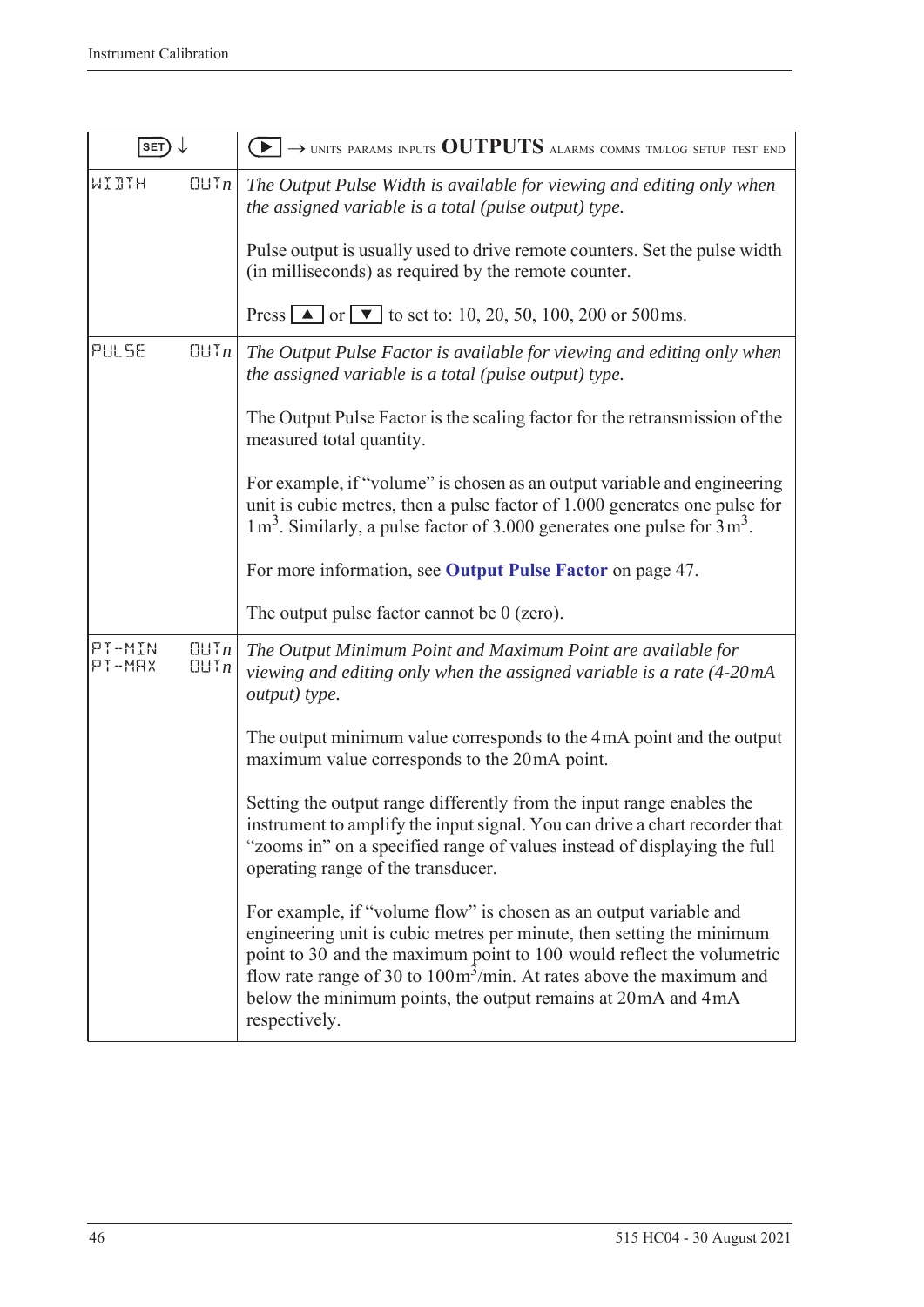#### <span id="page-56-0"></span>**Output Pulse Factor**

Increasing the output pulse width reduces the maximum frequency at which a total variable can be retransmitted. Pulses will be missed if the output cannot "keep up" with the rate of total counts. You can use the output pulse factor to ensure that this maximum is not reached.

The maximum pulse output frequency is determined by:

 $\frac{1000}{(2 \times \text{pulse width in ms)}}$ Hz

The minimum pulse factor required is determined by:

max rate of total max pulse output frequency ------------------------------------------------------------------

For example: To calculate the required pulse factor to avoid losing counts in retransmission if a total counts at a maximum rate of 75 units/sec (Hz) and the required pulse width of a remote counter is at least 50 ms:

The maximum pulse output frequency is:  $\frac{1000}{2 \times 50}$  = 10Hz The minimum pulse factor for that frequency is:  $\frac{75}{10}$  $\frac{73}{10}$  = 7.5

#### **Alarms**

The alarm relay(s) can be assigned to rate variables such as flowrate, or set as an equipment failure alarm.

The alarm switches "on" whenever an alarm condition exists. The alarm switches "off" when the alarm condition no longer exists. However, you may need to configure external alarm devices that require acknowledgement for cancelling an alarm.

#### **Equipment Failure Alarm**

Any alarm relay can be assigned as an equipment failure alarm. This alarm setting can have normally closed (open) contacts that open (close) when the instrument displays any error message as listed in **[Error Messages](#page-66-0)** on page [57.](#page-66-0)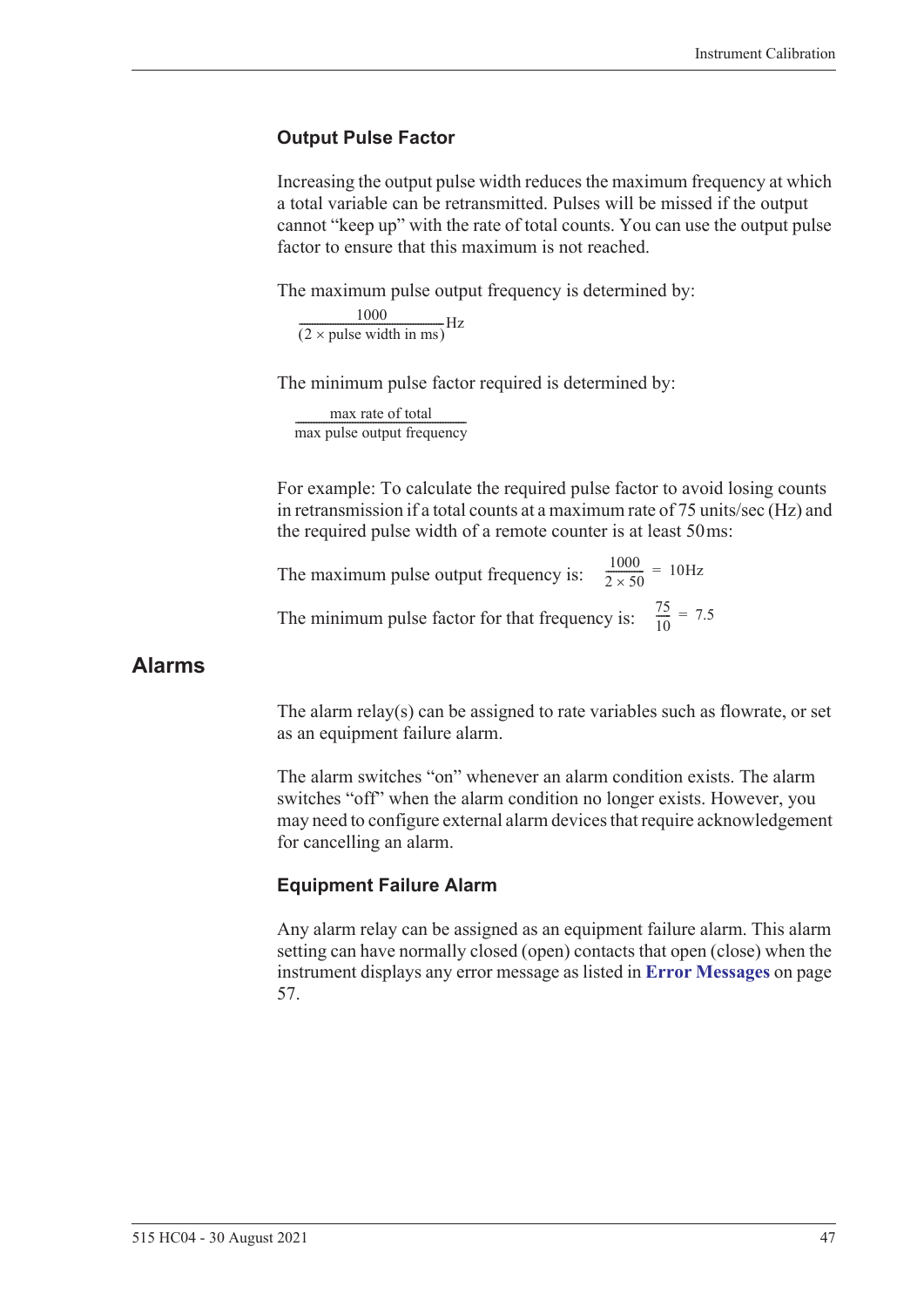| SET)  |       | $\rightarrow$ units params inputs outputs $\rm ALARMS$ comms tm/log setup test end                                                                                                                                                                                                                                                                                                                                                                                                                                                                                                                  |
|-------|-------|-----------------------------------------------------------------------------------------------------------------------------------------------------------------------------------------------------------------------------------------------------------------------------------------------------------------------------------------------------------------------------------------------------------------------------------------------------------------------------------------------------------------------------------------------------------------------------------------------------|
| RELAY | HLRMn | Select a rate variable to assign to the alarm relay.<br><b>Note:</b> If the alarm type is set to "equipment alarm", this relay assignment<br>setting is ignored.<br>Press $\boxed{\blacktriangle}$ or $\boxed{\blacktriangledown}$ to select the variable that is required as an alarm.                                                                                                                                                                                                                                                                                                             |
| TYPE  | HLRMn | The options available for alarm types are as follows:<br>HI-NO — High Alarm, Normally Open contacts<br>HI-NC — High Alarm, Normally Closed contacts<br>$\bullet$<br>LO-NO — Low Alarm, Normally Open contacts<br>$\bullet$<br>LO-NC — Low Alarm, Normally Closed contacts<br>BD-NO — Band Alarm, Normally Open contacts<br>$\bullet$<br>BD-NC — Band Alarm, Normally Closed contacts<br>$\bullet$<br>AL-NO — Equipment Alarm, Normally Open contacts<br>$\bullet$<br>AL-NC — Equipment Alarm, Normally Closed contacts<br>$\bullet$<br>Press $\Box$ or $\Box$ to select the type of alarm required. |
| POINT | HLRMn | The Alarm Setpoint is available for viewing and editing for any alarm<br>type except 'equipment alarms'.<br>The Alarm Setpoint is the value (in engineering units of assigned<br>variable) at which the alarm condition occurs and therefore the alarm is<br>on.<br>Each alarm is completely independent, e.g. a High alarm does NOT need<br>to have a higher setpoint than the a Low alarm.                                                                                                                                                                                                        |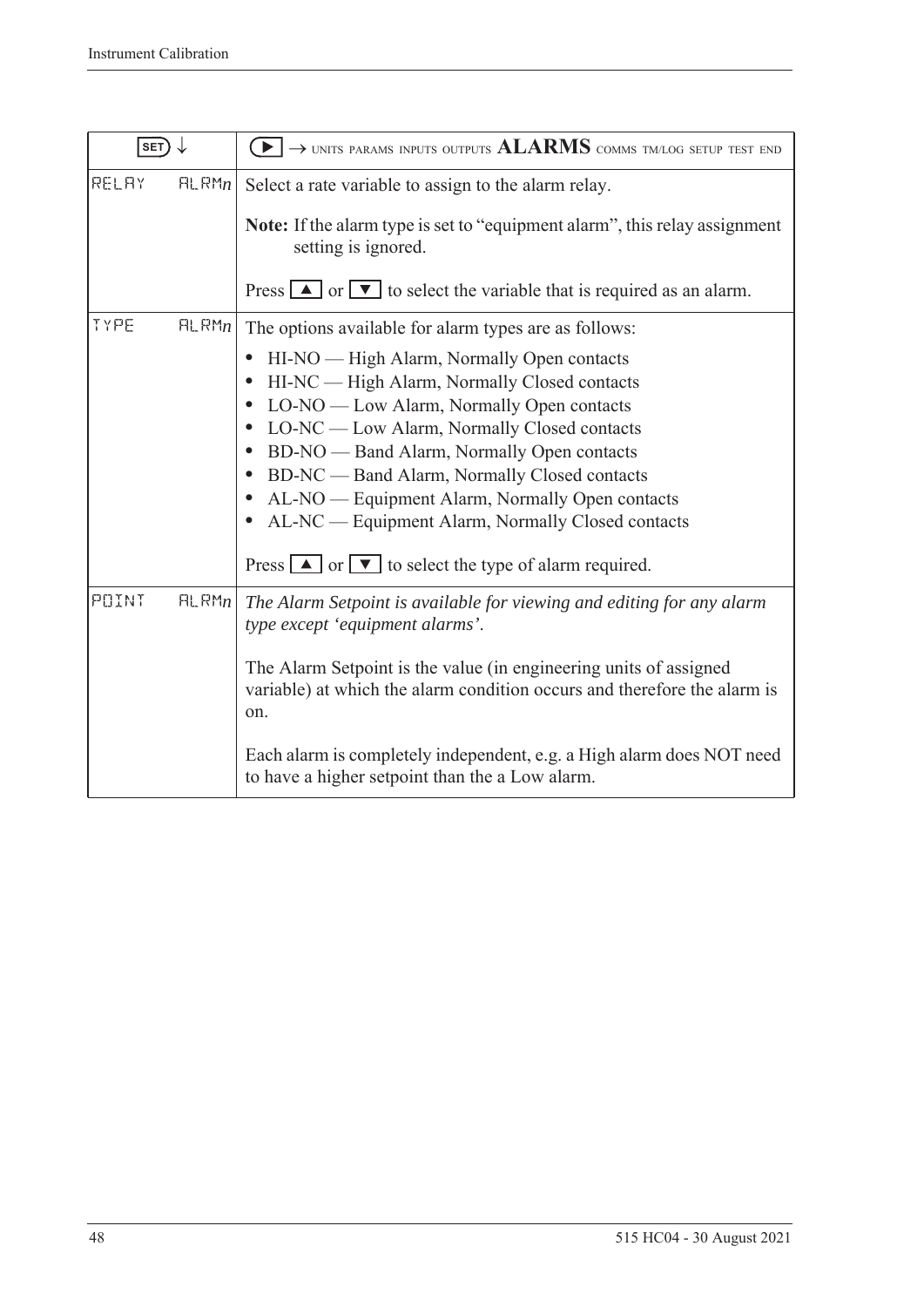| <b>SET</b>           | $\blacktriangleright$ $\rightarrow$ units params inputs outputs $ALARMS$ comms tm/log setup test end                                                                                                                                                                                                                                                                                     |
|----------------------|------------------------------------------------------------------------------------------------------------------------------------------------------------------------------------------------------------------------------------------------------------------------------------------------------------------------------------------------------------------------------------------|
| <b>HY5T</b><br>FLRMn | The Alarm Hysteresis is available for viewing and editing for any alarm<br>type except 'equipment alarms'.                                                                                                                                                                                                                                                                               |
|                      | Alarm hysteresis loops occur when the alarm toggles continuously on and<br>off when the process variable is close to the setpoint.                                                                                                                                                                                                                                                       |
|                      | For a high alarm, the alarm activates when the value of the variable rises<br>above the alarm setpoint and deactivates when the value falls below the<br>alarm setpoint minus the amount of the hysteresis setting (if any).                                                                                                                                                             |
|                      | For a low alarm, the alarm activates when the value of the variable falls<br>below the alarm setpoint and deactivates when the value rises above the<br>alarm setpoint plus the amount of the hysteresis setting (if any).                                                                                                                                                               |
|                      | For a band alarm, the alarm activates whenever the value of the variable<br>is outside the setpoint plus or minus the amount of the hysteresis.                                                                                                                                                                                                                                          |
|                      | For example, with a high alarm setpoint of 200, and a hysteresis setting<br>of zero, a value oscillating between 197 and 202 will cause the alarm to<br>toggle on at 200 and toggle off below 200. However, if the hysteresis is<br>set to 5, the value of the variable must fall below 195 to cancel the alarm.<br>The alarm will reactivate only when the value again rises above 200. |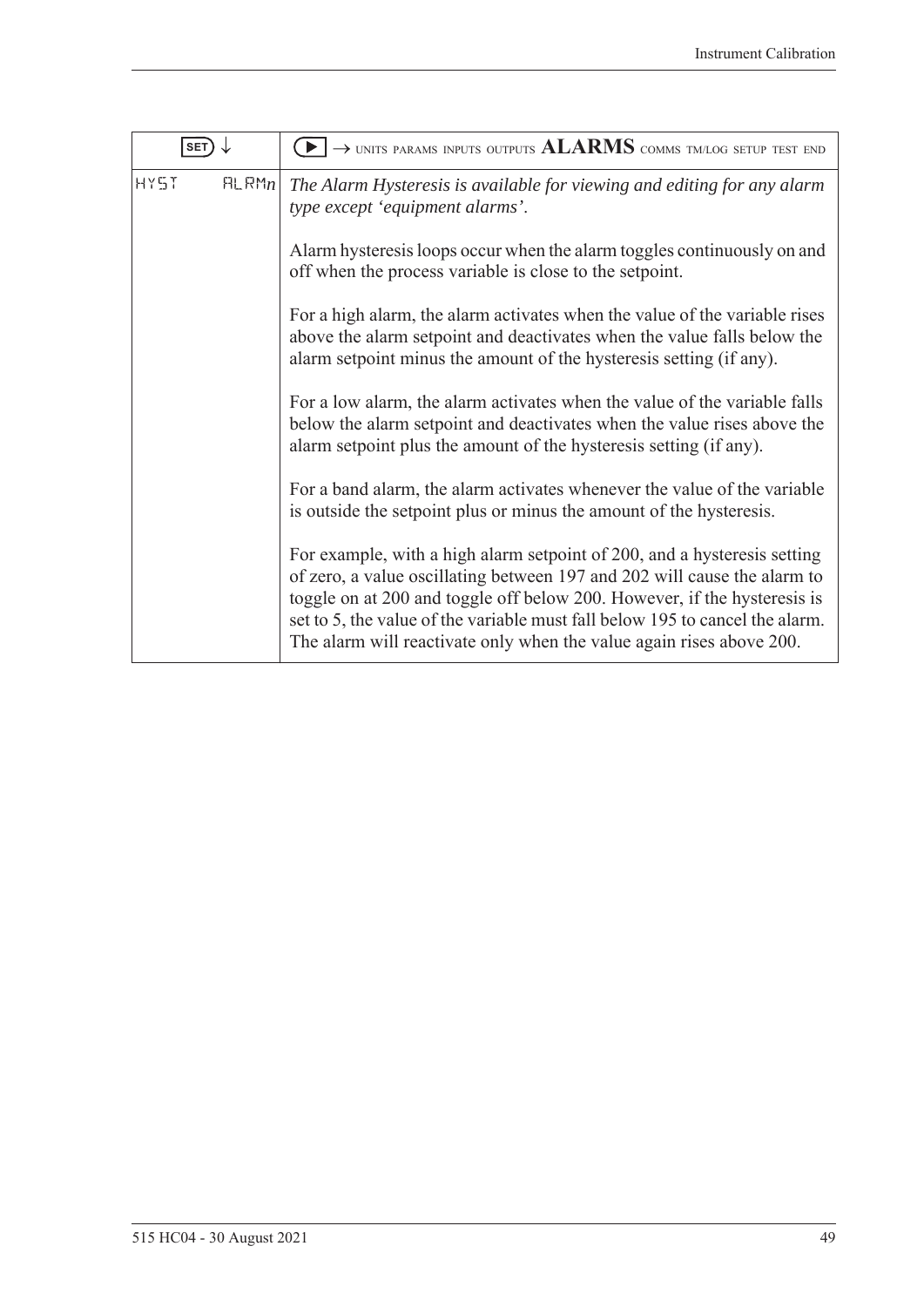### **Communications**

The instrument has the following communication ports:

- **• COM-1 RS-232 Port** A 9-pin female connector on the rear panel of the instrument.
- **• COM-2 RS-485 or Ethernet Port** (optional) Terminals or socket on the rear panel. Ethernet connection requires COM-2 setting to be: RTU (Modbus), 19200 Baud rate, even parity and 1 stop bit.
- **• COM-3 Port** A special communications port that is only applicable to some applications.

| SET)                     | $\left\{ \bullet\right\} \rightarrow$ units params inputs outputs alarms $\text{COMMS}$ tm/log setup test end                                                                                                                                     |
|--------------------------|---------------------------------------------------------------------------------------------------------------------------------------------------------------------------------------------------------------------------------------------------|
| PROTOC<br>$CDM - n$      | The Communications Protocols can be assigned to the communication<br>ports as follows (a protocol cannot be assigned to more than one port at<br>a time):                                                                                         |
|                          | <b>ASCII</b><br>- Simple ASCII<br>- Modbus RTU<br><b>RTU</b><br>- Printer Protocol<br><b>PRN</b><br><b>NONE</b><br>- If a port is not being used, set the protocol to NONE.                                                                       |
|                          | Printer Protocol (PRN) is only available if the option with Real Time<br>Clock is installed.                                                                                                                                                      |
|                          | For the selected port, press $\Box$ or $\Box$ to select the desired protocol.                                                                                                                                                                     |
| <b>BRUD</b><br>$CDM - n$ | The Baud setting is the speed of the communication port in data bits per<br>second.                                                                                                                                                               |
|                          | The baud rate of the instrument must match the baud rate of the<br>communication device that the instrument is connected to.                                                                                                                      |
|                          | Use $\blacksquare$ or $\blacksquare$ to select 2400, 4800, 9600 or 19200 baud.                                                                                                                                                                    |
| PARITY<br>$CDM - n$      | The Parity bit helps to detect data corruption that might occur during<br>transmission.                                                                                                                                                           |
|                          | The parity bit setting of the instrument must match the parity bit setting<br>of the communication device that the instrument is connected to.                                                                                                    |
|                          | Press $\Box$ or $\nabla$ to select EVEN, ODD, or NONE.                                                                                                                                                                                            |
| $5 - B175$<br>$CDM - n$  | The Stop bit indicates the end of a transmission. Stop bits can be 1 or 2<br>bit periods in length. The stop bit setting of the instrument must match<br>the stop bit setting of the communication device that the instrument is<br>connected to. |
|                          | Press $\boxed{\blacktriangle}$ or $\boxed{\blacktriangledown}$ to select 1 or 2 stop bits.                                                                                                                                                        |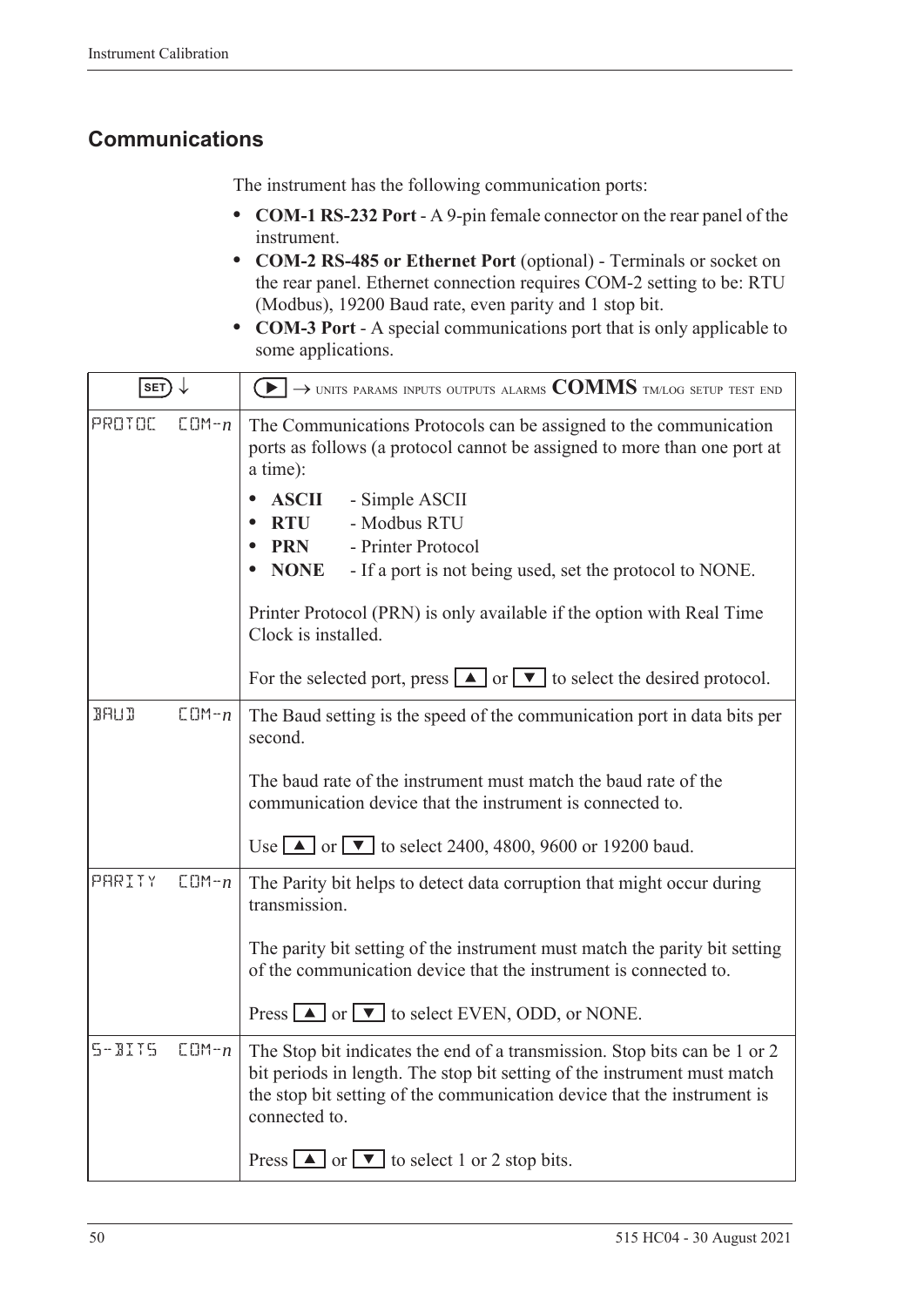| <b>SET</b>   |             | $\rightarrow$ units params inputs outputs alarms $\text{COMMS}$ tm/log setup test end                                                                                                                |
|--------------|-------------|------------------------------------------------------------------------------------------------------------------------------------------------------------------------------------------------------|
| RTU          | <b>JATA</b> | The Modbus RTU data format for the 2-register (4-byte) values can be<br>set as either floating point or long integer values.                                                                         |
|              |             | Use $\Box$ or $\nabla$ to select FLOAT or INTEGER.                                                                                                                                                   |
| RTU          | <b>ALLR</b> | The Modbus RTU protocol address must be in the range of 1 to 247.<br>When multiple instruments (slaves) are connected to one communication<br>device (master), each assigned address must be unique. |
|              |             | <b>Note:</b> The master device uses the RTU address 0 (zero) for broadcasting<br>to all connected slave units.                                                                                       |
| <b>ASCII</b> | AIIR        | The ASCII protocol address identifies each communicating device.                                                                                                                                     |
|              |             | The address must be in the range of 1 to 255. When multiple instruments<br>(slaves) are connected to one computer (master), each assigned address<br>must be unique.                                 |
| FLASH        | PORT        | The Flash Driver Port assignment defines the communication port for<br>downloading software into the instrument.                                                                                     |
|              |             | The default setting of this assignment is the RS-232 port. The Ethernet<br>port, if fitted, can not be used as the Flash port.                                                                       |
|              |             | Press $\Box$ or $\nabla$ to select RS-232 (COM-1), RS-485 (COM-2) or<br>NONE.                                                                                                                        |

### **Time Settings and Data Logging**

#### **Instrument Clock**

**Note:** The real-time clock is part of the advanced option package.

The instrument has a real-time clock for recording logged events. The clock displays the time and the date. The date format can be set to European format (day/month/year) or American format (month/day/year). The time clock uses the 24-hour format.

The clock will continue to operate for up to 5 years (typically) on the internal battery if there is no power connected to the instrument. Therefore, after an interruption to the power supply, the instrument recommences normal operation although there will be no data recorded during the period without a power supply.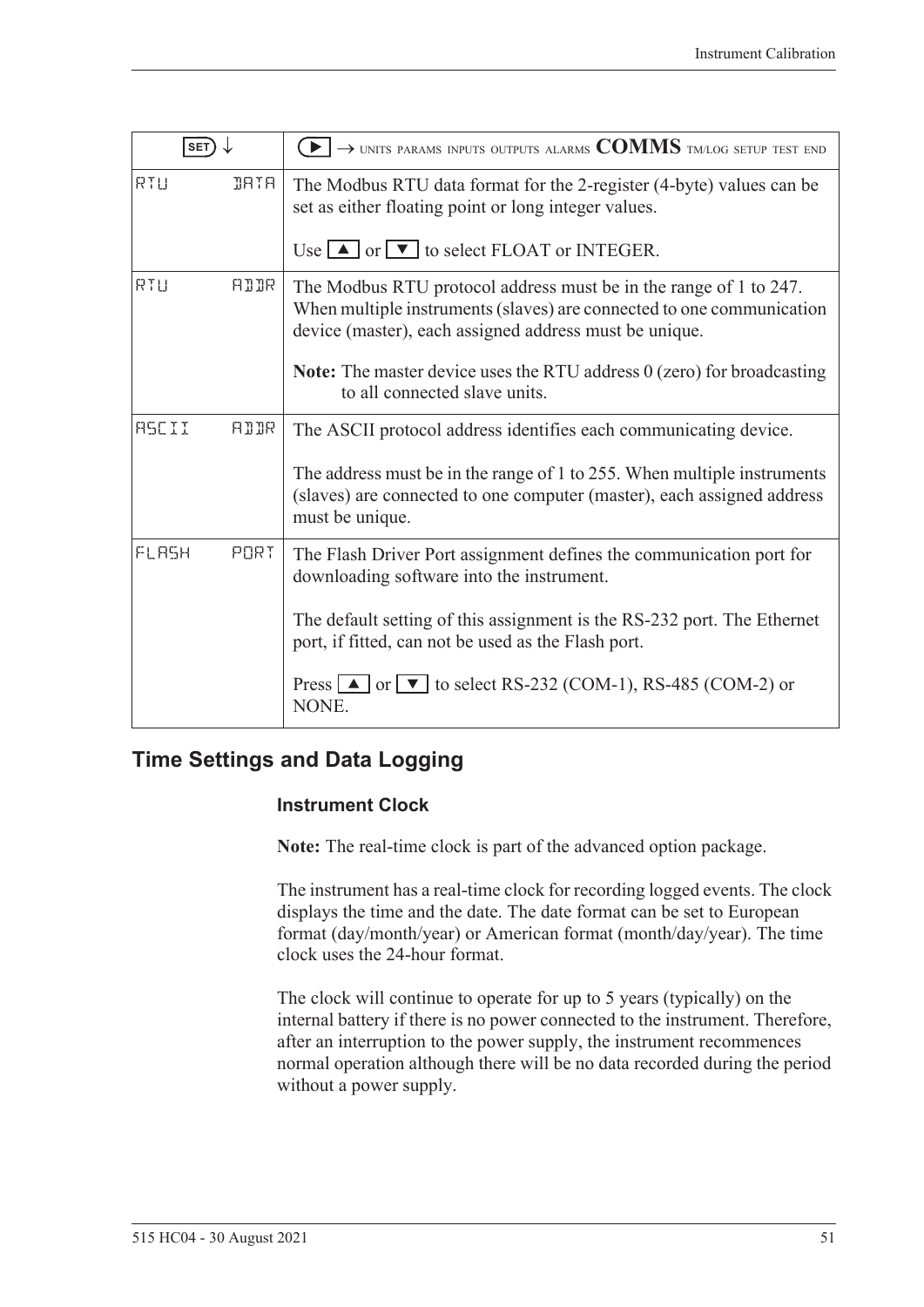**Note:** If there is an interruption to the power supply and the battery has failed, the instrument displays an error message when the power supply is restored. In this case, you should set the current time and date so that the instrument continues to log data at the correct times.

#### **Data Logging**

The instrument will log the main-menu variables if real-time clock option is installed. The logs are at fixed intervals of hours, days, weeks, months and years. The instrument can store a total of 1530 log entries which are distributed over the log intervals as follows:

- 800 hourly logs
- 400 daily logs
- 200 weekly logs
- 100 monthly logs
- 30 yearly logs

If the number of log entries exceeds the programmed number for a particular time interval, the oldest log entry is overwritten by the newest one for that time interval.

Also note that the totals are saved as accumulated totals.

The log parameters (below) also determine the number of records to be included in a report printout if the printing option is used.

| <b>SET</b>   |           | $\rightarrow$ units params inputs outputs alarms comms $TM/LOG$ setup test end                                                                                                          |
|--------------|-----------|-----------------------------------------------------------------------------------------------------------------------------------------------------------------------------------------|
| <b>JATE</b>  | FORM      | <b>Clock Date Format</b>                                                                                                                                                                |
|              |           | The European date format is: dd/mm/yyyy or (Day-Month).                                                                                                                                 |
|              |           | The American date format is: mm/dd/yyyy or (Month-Day).                                                                                                                                 |
|              |           | Press $\Delta$ or $\nabla$ to select DAY-M or M-DAY                                                                                                                                     |
| <b>ELDEK</b> | YEAR      | The Clock Year defines the current year for the real-time clock.                                                                                                                        |
| <b>CLOCK</b> | $M - JHY$ | The Clock M-DAY setting defines the current month and date for the<br>real-time clock. This parameter is programmed in Month-Day format for<br>both European and American date formats. |
| <b>ELDEK</b> | H-MIN     | The Clock H-MIN setting is the current time in hours and minutes for the<br>real-time clock.                                                                                            |
| HOUR         | LOG5      | Set the number of Hourly Logs to appear on the printed log report.                                                                                                                      |
|              |           | The hourly log entry occurs at 00 minutes each hour.                                                                                                                                    |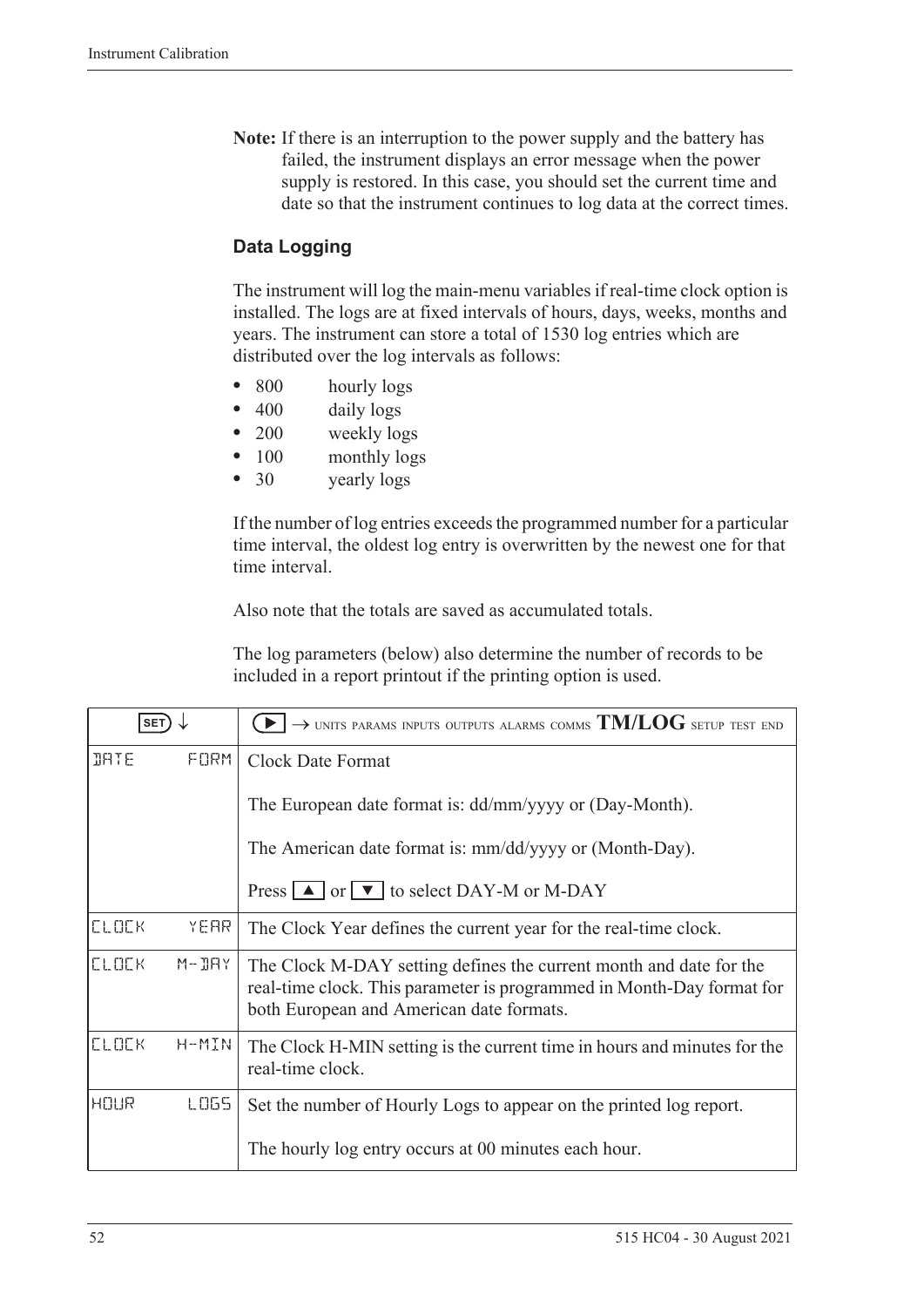| SET)         |             | $\blacktriangleright$ $\rightarrow$ units params inputs outputs alarms comms TM/LOG setup test end                                                                                                                                                                                                                         |
|--------------|-------------|----------------------------------------------------------------------------------------------------------------------------------------------------------------------------------------------------------------------------------------------------------------------------------------------------------------------------|
| IJΑY         | <b>LOGS</b> | Set the number of Daily Logs to appear on the printed log report.                                                                                                                                                                                                                                                          |
|              |             | The daily log entry occurs at 00 hours and 00 minutes each day.                                                                                                                                                                                                                                                            |
| <b>WEEK</b>  | <b>LOGS</b> | Set the number of Weekly Logs to appear on the printed log report.                                                                                                                                                                                                                                                         |
|              |             | The weekly log entry occurs at 00 hours and 00 minutes each Monday.                                                                                                                                                                                                                                                        |
| <b>MONTH</b> | LO65        | Set the number of Monthly Logs to appear on the printed log report.                                                                                                                                                                                                                                                        |
|              |             | The monthly log entry occurs at 00 hours and 00 minutes on the first day<br>of the month.                                                                                                                                                                                                                                  |
| YEAR         | LO65        | Set the number of Yearly Logs to appear on the printed log report.                                                                                                                                                                                                                                                         |
|              |             | The yearly log entry occurs at 00 hours and 00 minutes on the first day of<br>the year.                                                                                                                                                                                                                                    |
| RESET        | LOG5        | Reset the logged data. You may need to reset (clear) the logged data if<br>you change the time/log settings.                                                                                                                                                                                                               |
|              |             | Press $\Box$ or $\nabla$ to select YES, then press the <b>SET</b> ) key. The instrument<br>makes three beeps to confirm the reset command.                                                                                                                                                                                 |
| REPORT       | TYPE        | The Printer Protocol Report Type determines the nature of the printout<br>from the REPORT PRINT - HOLD.SET prompt in the main menu. The<br>following report types available in this instrument are:                                                                                                                        |
|              |             | <b>REP-01</b><br><b>Hourly Logs Report</b><br>$\bullet$<br>Daily Logs Report<br><b>REP-02</b><br><b>Weekly Logs Report</b><br>$REP-03$<br>Monthly Logs Report<br>$REP-04$<br><b>REP-05</b><br><b>Yearly Logs Report</b><br><b>REP-06</b><br>Previous Day's 24 Hour Report (0Hr - 23Hr, minimum<br>48 hourly logs required) |
|              |             | Press $\boxed{\blacktriangle}$ or $\boxed{\blacktriangledown}$ to select Report Type.                                                                                                                                                                                                                                      |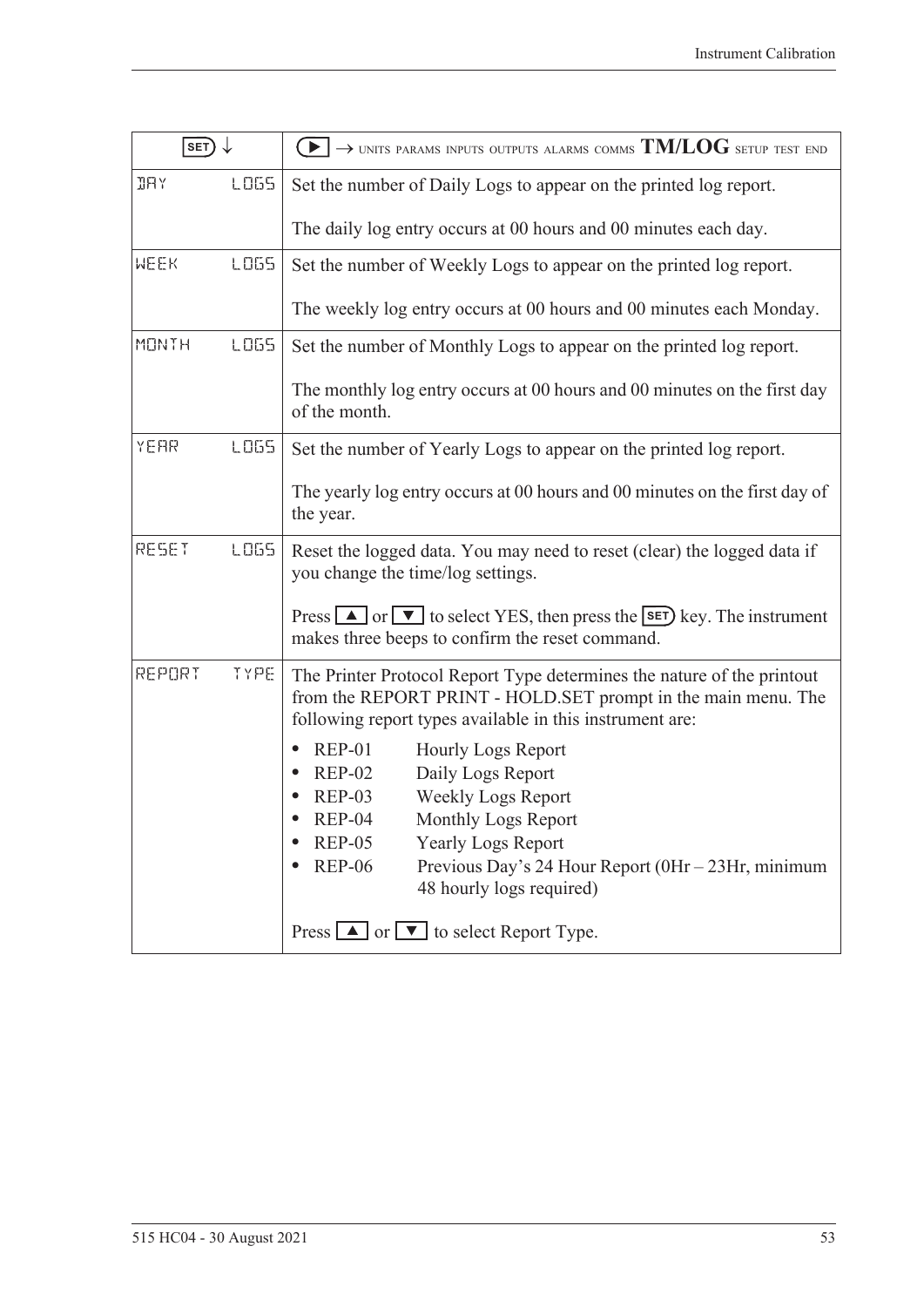| <b>SET</b> |              | $\rightarrow$ units params inputs outputs alarms comms $\mathrm{TM}/\mathrm{LOG}$ setup test end                                                                   |
|------------|--------------|--------------------------------------------------------------------------------------------------------------------------------------------------------------------|
| PRN        | <b>TYPE</b>  | The Printer Protocol Printer Type allows the nature of the printer being<br>used to be specified. The following printer types available in this<br>instrument are: |
|            |              | PRN-01<br>Generic computer printer                                                                                                                                 |
|            |              | <b>PRN-02</b><br>Generic roll printer (prints first line first)<br>$\bullet$                                                                                       |
|            |              | Slip printer TM295<br><b>PRN-03</b><br>٠                                                                                                                           |
|            |              | <b>PRN-04</b><br>Label (roll) printer - Citizen CMP30L<br>$\bullet$                                                                                                |
|            |              | Press $\boxed{\blacktriangle}$ or $\boxed{\blacktriangledown}$ to select Printer Type.                                                                             |
| PRINT      | <b>ACCUM</b> | Select whether the accumulated totals are printed in addition to the non-<br>accumulated totals for printer protocol.                                              |

## <span id="page-63-0"></span>**General Setup Parameters**

| SET)                             | $\rightarrow$ units params inputs outputs alarms comms tm/log $\operatorname{SETUP}$ test end                                                                      |
|----------------------------------|--------------------------------------------------------------------------------------------------------------------------------------------------------------------|
| DEFAULT TOTAL                    | The instrument displays the default Total when the user presses the<br>TOTAL key.                                                                                  |
|                                  | If the display timeout is enabled, the instrument displays the default Total<br>when there is no user action for the period of the display time out period.        |
|                                  | Press $\boxed{\blacktriangle}$ or $\boxed{\blacktriangledown}$ to select the default total display.                                                                |
| <b>SUPPLY</b><br>$V \square L$ T | The instrument provides a power-limited supply for external transducers.                                                                                           |
|                                  | Press $\boxed{\blacktriangle}$ or $\boxed{\blacktriangledown}$ to set the transducer supply voltage between 8 and 24<br>volts DC as required.                      |
| $T - 11T$<br>MODE                | If the Display Timeout mode is enabled, and there is no user activity for<br>the defined timeout period, the display panel returns to the default<br>display.      |
|                                  | This function is useful for the following reasons:                                                                                                                 |
|                                  | to return the display to a preferred variable after the user has finished<br>$\bullet$<br>reading other information,                                               |
|                                  | to cancel the calibration mode and return to the default display if the<br>user does not exit from the calibration mode for any reason.                            |
|                                  | Press $\boxed{\blacktriangle}$ or $\boxed{\blacktriangledown}$ to select the display timeout function as follows:                                                  |
|                                  | <b>DISABLE</b> - Timeout is completely disabled.<br>$\bullet$<br><b>EN DISP</b> - Timeout is enabled during Normal mode and Calibration<br>$\bullet$<br>View mode. |
|                                  | <b>EN EDIT</b> - Timeout is enabled during Calibration Set mode.<br>$\bullet$<br><b>EN ALL</b> - Timeout is enabled for all modes.                                 |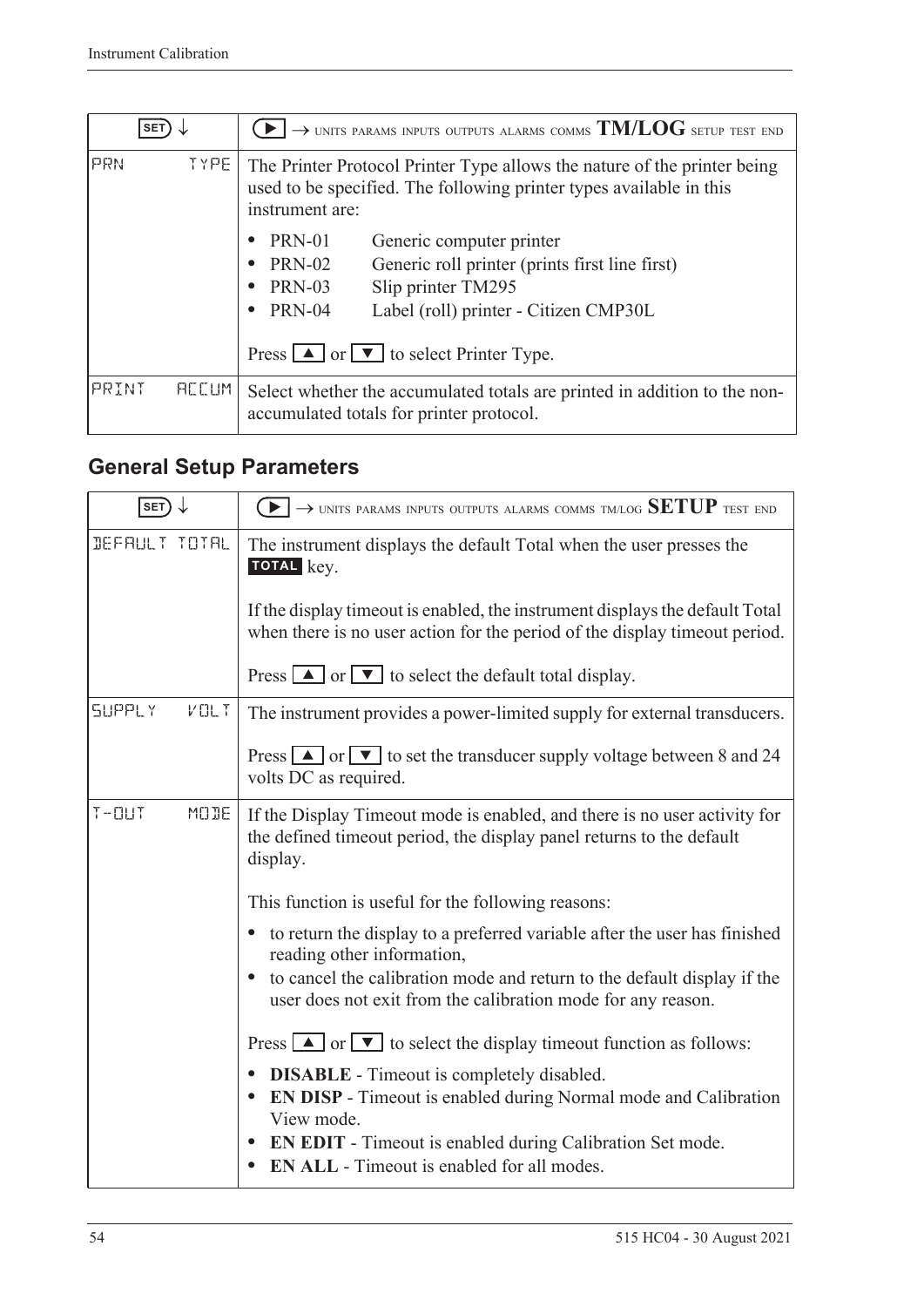| SET)          |              |                                                                                                                                                                                                                                                                                                                                                     |
|---------------|--------------|-----------------------------------------------------------------------------------------------------------------------------------------------------------------------------------------------------------------------------------------------------------------------------------------------------------------------------------------------------|
| $T - 111T$    | <b>SEC</b>   | The Display Timeout period defines the delay for the Display Timeout<br>mode if it is enabled.                                                                                                                                                                                                                                                      |
|               |              | The display timeout period can be from 5 to 99 seconds.                                                                                                                                                                                                                                                                                             |
| RESET         | MODE         | The Totals Reset mode can be configured to reset the non-accumulated<br>totals to zero.                                                                                                                                                                                                                                                             |
|               |              | Press $\boxed{\blacktriangle}$ or $\boxed{\blacktriangledown}$ to select the reset mode as follows:                                                                                                                                                                                                                                                 |
|               |              | <b>NONE</b> - The user cannot reset the non-accumulated totals.<br><b>INSTANT</b> - When the user presses the <b>RESET</b> key, the instrument<br>resets all non-accumulated totals.<br><b>DELAYED</b> - When the user presses the <b>RESET</b> key and holds it for<br>$\bullet$<br>two seconds, the instrument resets all non-accumulated totals. |
| RESET         | <b>REEUM</b> | The Reset Accumulated Totals function clears all of the accumulated<br>totals and the non-accumulated totals.                                                                                                                                                                                                                                       |
|               |              | Press $\Box$ or $\nabla$ to select YES, then press the <b>SET</b> ) key. The instrument<br>makes three beeps to confirm the reset command.                                                                                                                                                                                                          |
| <b>IISPL</b>  | <b>TRGS</b>  | The Display Tags option determines whether the instrument displays the<br>default display tags or the user-defined tags. The display tag setting also<br>defines whether the instrument displays the default error and warning<br>messages, or the user-defined messages.                                                                           |
|               |              | Note: The user-defined tags can be entered into the instrument only by<br>the manufacturer or the distributor.                                                                                                                                                                                                                                      |
|               |              | Press $\Box$ or $\Box$ to select the Display Tags option as follows:                                                                                                                                                                                                                                                                                |
|               |              | <b>DEFAULT</b> - the instrument displays the default (English) tags<br><b>USER</b> - the instrument displays the user-defined tags.                                                                                                                                                                                                                 |
| $B H L K - L$ | $T - 11T$    | If the backlight timeout is enabled, and there is no user activity (any keys<br>pressed) for a period of 10 seconds, the display backlight switches off to<br>save power. The backlight switches on when a key is pressed. Select the<br>backlight timeout mode as required.                                                                        |
|               |              | Press $\Box$ or $\Box$ to select ENABLE or DISABLE.                                                                                                                                                                                                                                                                                                 |
| RATES         | IJΡ          | This parameter sets the maximum number of decimal places for<br>displaying or printing main menu rates.                                                                                                                                                                                                                                             |
| TOTALS        | IJΡ          | This parameter sets the maximum number of decimal places for<br>displaying or printing main menu totals.                                                                                                                                                                                                                                            |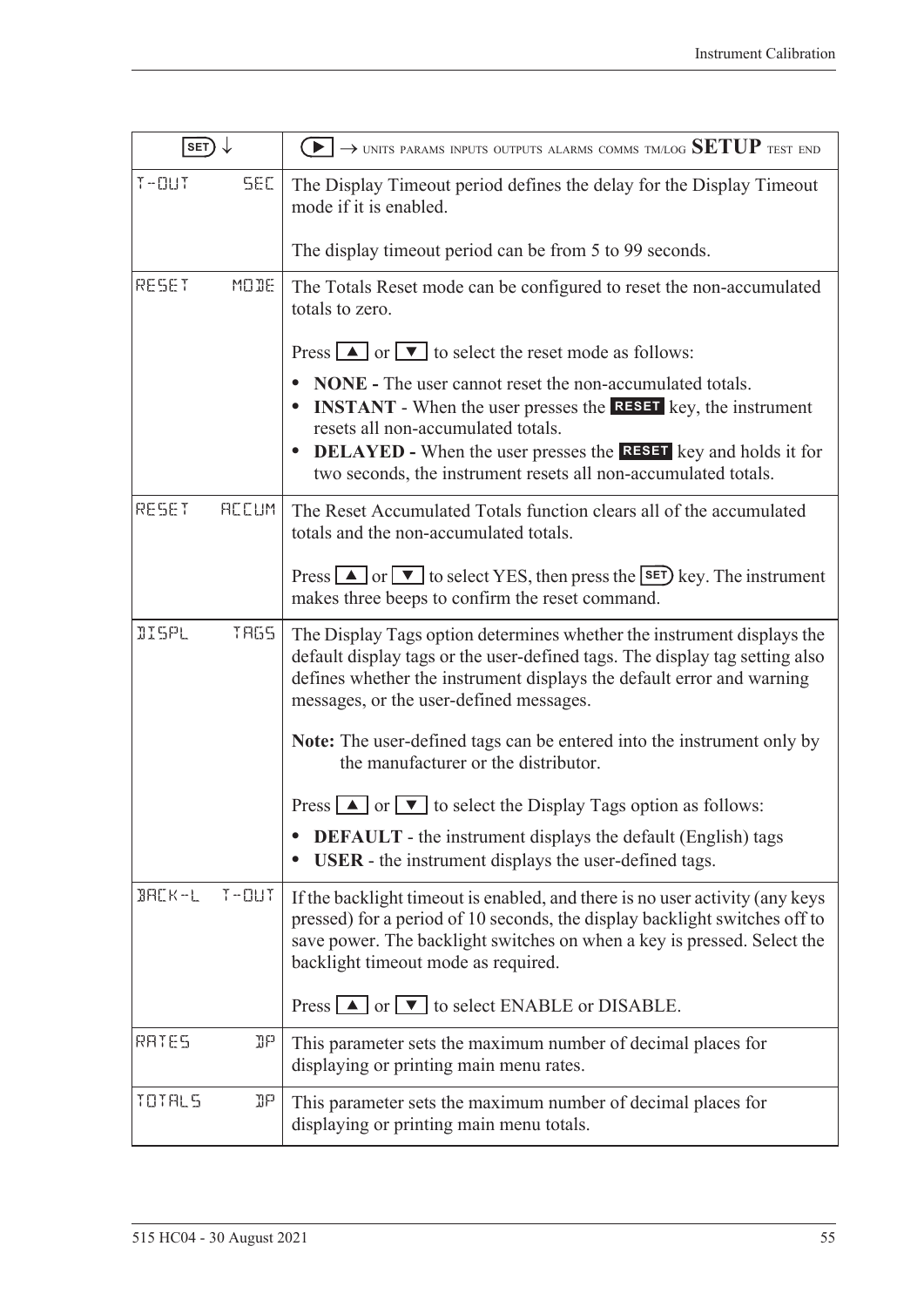### **Test Menu**

The Test menu enables you to view the inputs and outputs to and from the instrument.

In Calibration Set mode, (by entering the system password) you can control the outputs and the alarms as described in the table below.

| $\overline{\text{SET}}$  |              | $\blacktriangleright$ $\blacktriangleright$ UNITS PARAMS INPUTS OUTPUTS ALARMS COMMS TM/LOG SETUP $\text{TEST}$ end                                                                                                                                              |
|--------------------------|--------------|------------------------------------------------------------------------------------------------------------------------------------------------------------------------------------------------------------------------------------------------------------------|
| $\text{HIMP}_n$          | units        | The units are displayed according to the calibration setup for the analog<br>input. If unused or set to Default the input is 4-20mA and displayed in<br>mA.                                                                                                      |
| $L$ INP $n$              | <b>STRTE</b> | You can view the state of the logic inputs. If the input is an open contact<br>or inactive it will display HI. If the input is a closed contact or active it<br>will display LO.                                                                                 |
| UUTn                     | <b>STRTE</b> | You can control the state of the outputs. Press the $\Box$ or $\nabla$ keys to set<br>the output state as follows:                                                                                                                                               |
|                          |              | <b>PROCESS</b> - the output depends on the current values of the inputs<br>and the calculations that the instrument performs.                                                                                                                                    |
|                          |              | For a pulse output, such as a total, the output produces a pulse train as<br>follows:                                                                                                                                                                            |
|                          |              | <b>ON</b> - a pulse train with a pulse width as set in the Outputs menu.<br>OFF - no output.                                                                                                                                                                     |
|                          |              | For a 4-20mA output, such as a rate, the output is as follows:                                                                                                                                                                                                   |
|                          |              | $HI$ - the output is set to $20mA$ .                                                                                                                                                                                                                             |
|                          |              | $LO$ - the output is set to 4mA.                                                                                                                                                                                                                                 |
| HLRMn<br>or<br>$REL - n$ | <b>STRTE</b> | You can control the state of the relays (alarms). Press the $\boxed{\blacktriangle}$ or $\boxed{\blacktriangledown}$<br>keys to set the selected relay as follows:                                                                                               |
|                          |              | <b>PROCESS</b> - the relay operates according to the current values of the<br>inputs and the relay settings as programmed.<br><b>OPEN</b> - the relay output contacts are set to "open".<br>$\bullet$<br>CLOSED - the relay output contacts are set to "closed". |
| <b>SUPPLY</b>            | V            | You can display the actual DC output supply voltage, which may help<br>with troubleshooting.                                                                                                                                                                     |
|                          |              | If the actual supply voltage is lower than the preset value (refer to<br>General Setup Parameters on page 54) it may indicate that the output is<br>overloaded.                                                                                                  |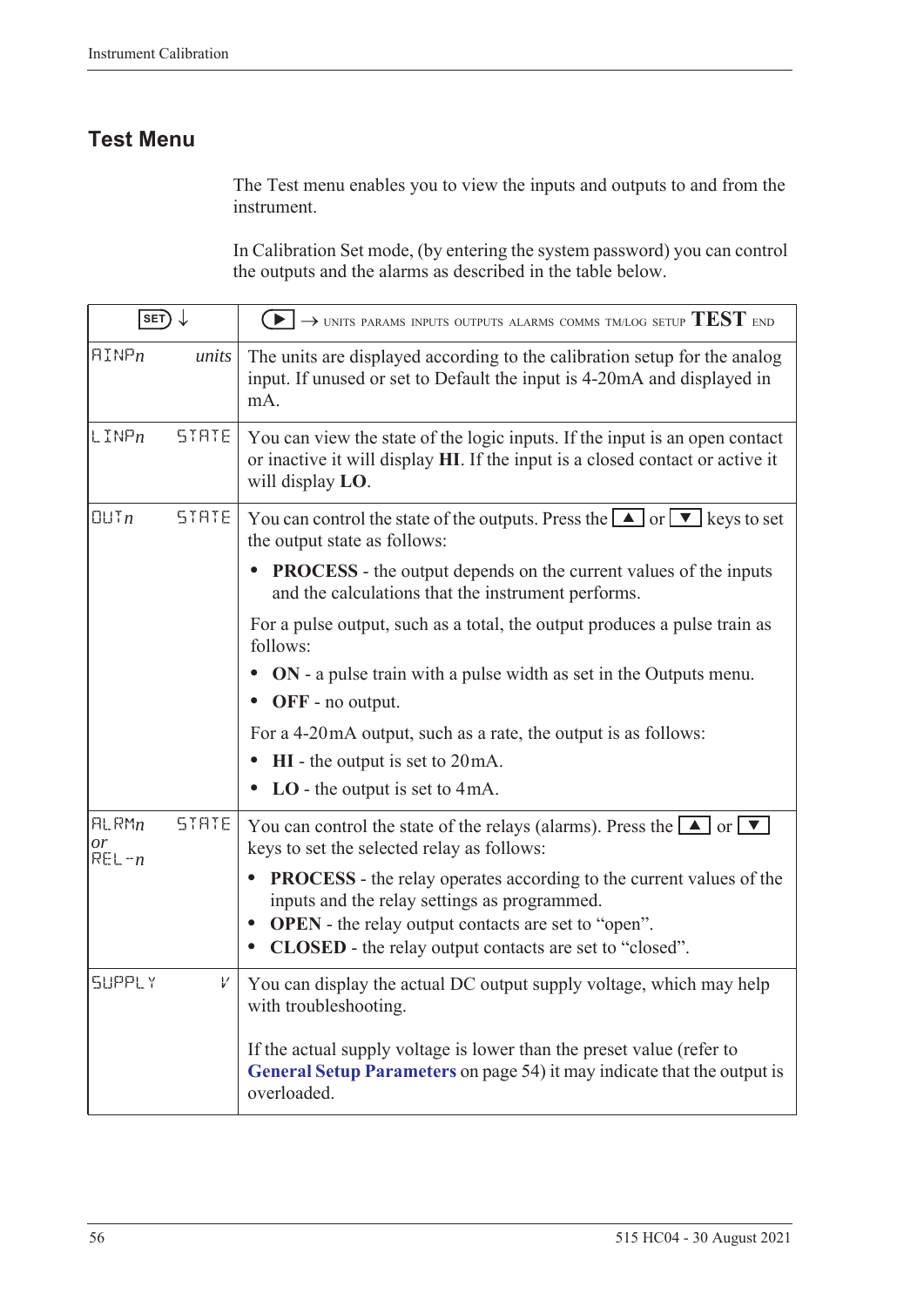## **System Messages**

The instrument displays messages for defined events and fault conditions.

The manufacturer or distributor can enter user-defined text for the messages. This user-defined text is displayed, instead of the default (English) messages, when the Display Tags option in the Setup menu is set to USER.

### <span id="page-66-0"></span>**Error Messages**

#### **Failure of Analog Input Sensor**

If there is a failure of an analog input sensor for a process parameter such as temperature or pressure etc, the instrument sets the value of that parameter to 0 and displays the relevant error message. The input sensor and connections need to be inspected and may require replacement.

The instrument also sets the results of calculations that depend on the failed input(s) to 0. For example, if the temperature sensor fails, the instrument displays a temperature reading of 0 and the calculated energy flow as 0.

#### **Default Value on Exception**

If Default Value On Exception has been enabled in the INPUTS section of calibration, the default value will automatically be used so that all calculations can continue. The error message will still continue to scroll across the display until the fault is corrected at which point the calculations will revert to using the live input.

#### **Override Error Condition**

While a fault is being rectified on an analog input for a process parameter, an operator with calibration access can set the Analog Input Signal Type to DEFAULT and the Analog Input Default Point to a typical process value. If there are no other faults, the instrument continues to operate by using the default value.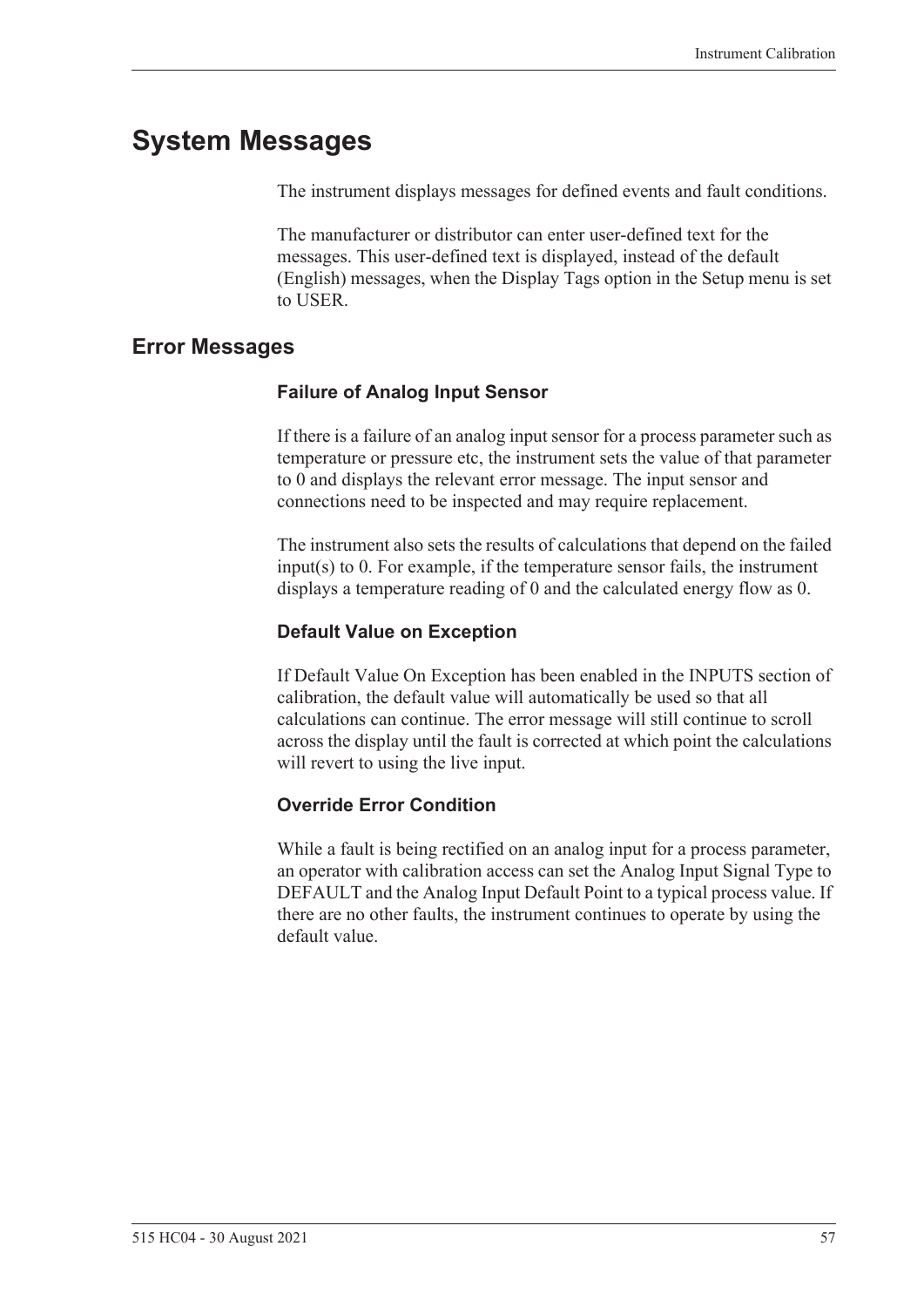| <b>Error</b><br><b>Messages</b>               | <b>Status</b><br>Code | <b>Description</b>                                                                                                                                                                                                                                 |
|-----------------------------------------------|-----------------------|----------------------------------------------------------------------------------------------------------------------------------------------------------------------------------------------------------------------------------------------------|
| <b>CPU</b> Card<br>Failure                    | 20                    | There are failed components on the CPU card and technical support<br>is required.                                                                                                                                                                  |
| Power Supply<br>is Low                        | 21                    | The input and/or output power supply voltage is too low, ensure<br>that:<br>(a) input power supply voltage is within the specified range<br>(b) output power supply is not overloaded.                                                             |
| New/Failed<br>Battery - Set<br>Time           | 22                    | The real-time clock has lost the correct time because the battery has<br>failed, or there is a new battery. Set the current time and date (in the<br>TM/LOG menu) to clear the error message and to continue data<br>logging at the correct times. |
|                                               |                       | Note: The instrument can continue operating with a failed battery,<br>but the correct time will be lost if there are interruptions to<br>the power supply.                                                                                         |
| Temperature<br>Sensor 1<br>Failure            | 01                    | The temperature sensor on analog input 1 has failed. To deactivate<br>the error, the Analog Input Signal Type can be set to DEFAULT to<br>use a programmed default value instead of the sensor signal.                                             |
| Temperature<br>Sensor <sub>2</sub><br>Failure | 02                    | The temperature sensor on analog input 2 has failed. To deactivate<br>the error, the Analog Input Signal Type can be set to DEFAULT to<br>use a programmed default value instead of the sensor signal.                                             |
| Lo Range<br>Flow Input<br>Failure             | 03                    | The low range flow transmitter (analog input 3) has failed.                                                                                                                                                                                        |
| Hi Range Flow<br><b>Input Failure</b>         | 04                    | The high range flow transmitter (analog input 4) has failed.                                                                                                                                                                                       |
| Diameter Ratio<br>is out of Range             | 05                    | The diameter ratio (beta) is out of the allowed range. The pipe<br>and/or orifice diameters (specified in the Parameters menu) should<br>be within the recommended limits of the DP flowmeter being used.                                          |
| Temperature is<br>Out of Range                | 10                    | The feed and/or return temperature inputs are outside of the allowed<br>calculation range.                                                                                                                                                         |

The system displays error messages as described in the following table: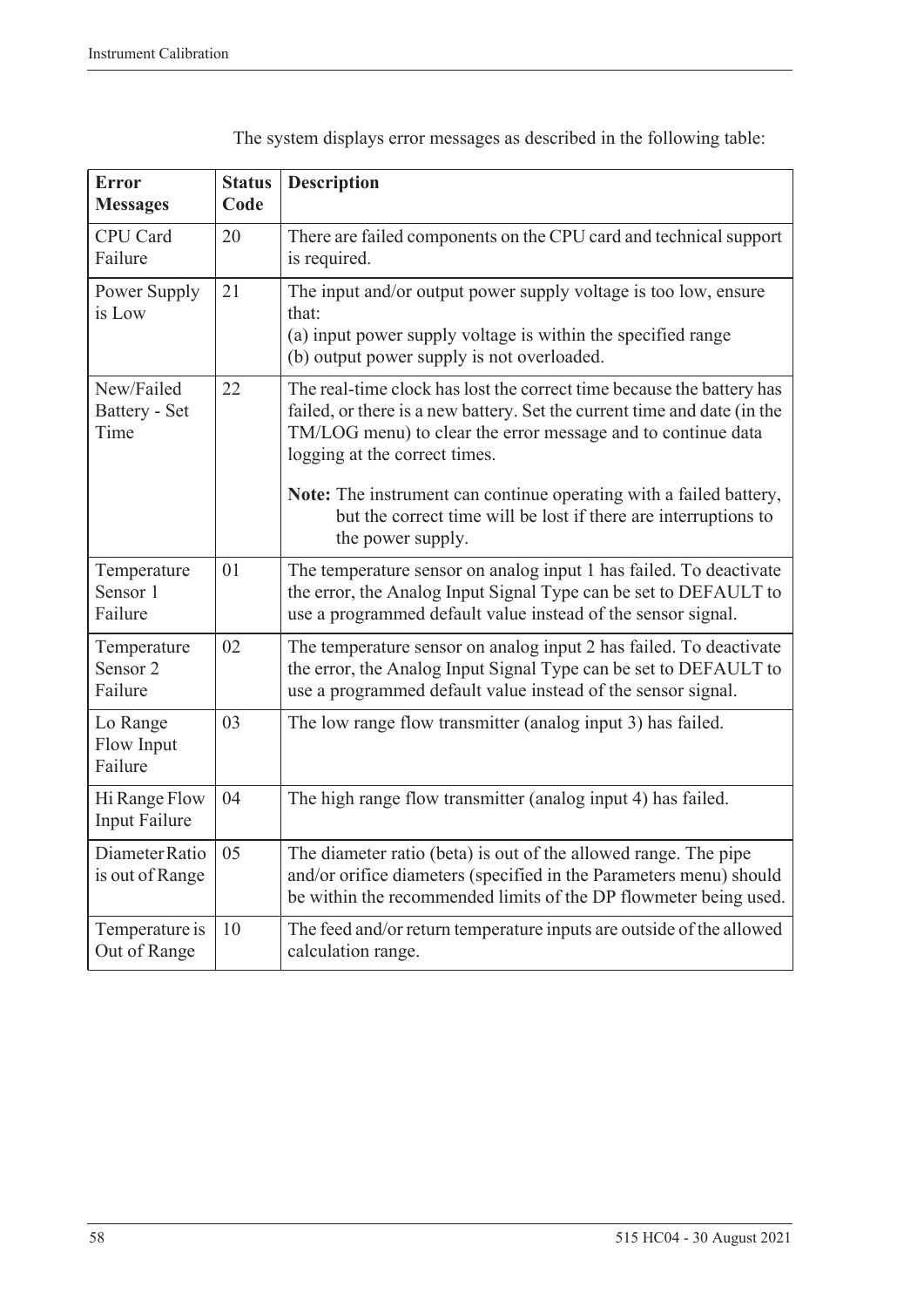## **Warning Messages**

| <b>Warning Messages</b>           | <b>Description</b>                                                                                                                                                         |
|-----------------------------------|----------------------------------------------------------------------------------------------------------------------------------------------------------------------------|
| Value Has Been Set to<br>Default  | You have entered an invalid value for a parameter. Therefore, the<br>instrument has set the default value.                                                                 |
| Over Total Limit -<br>Maximum Set | You have exceeded the maximum number of logging entries for the<br>combined time bases. The instrument has set the current log setting to<br>the remaining maximum number. |
| Already Assigned to<br>Other Port | You have tried to assign a particular protocol type to more than one<br>serial communication port. The instrument has set the protocol to<br>NONE.                         |

The system displays warning messages as described in the following table: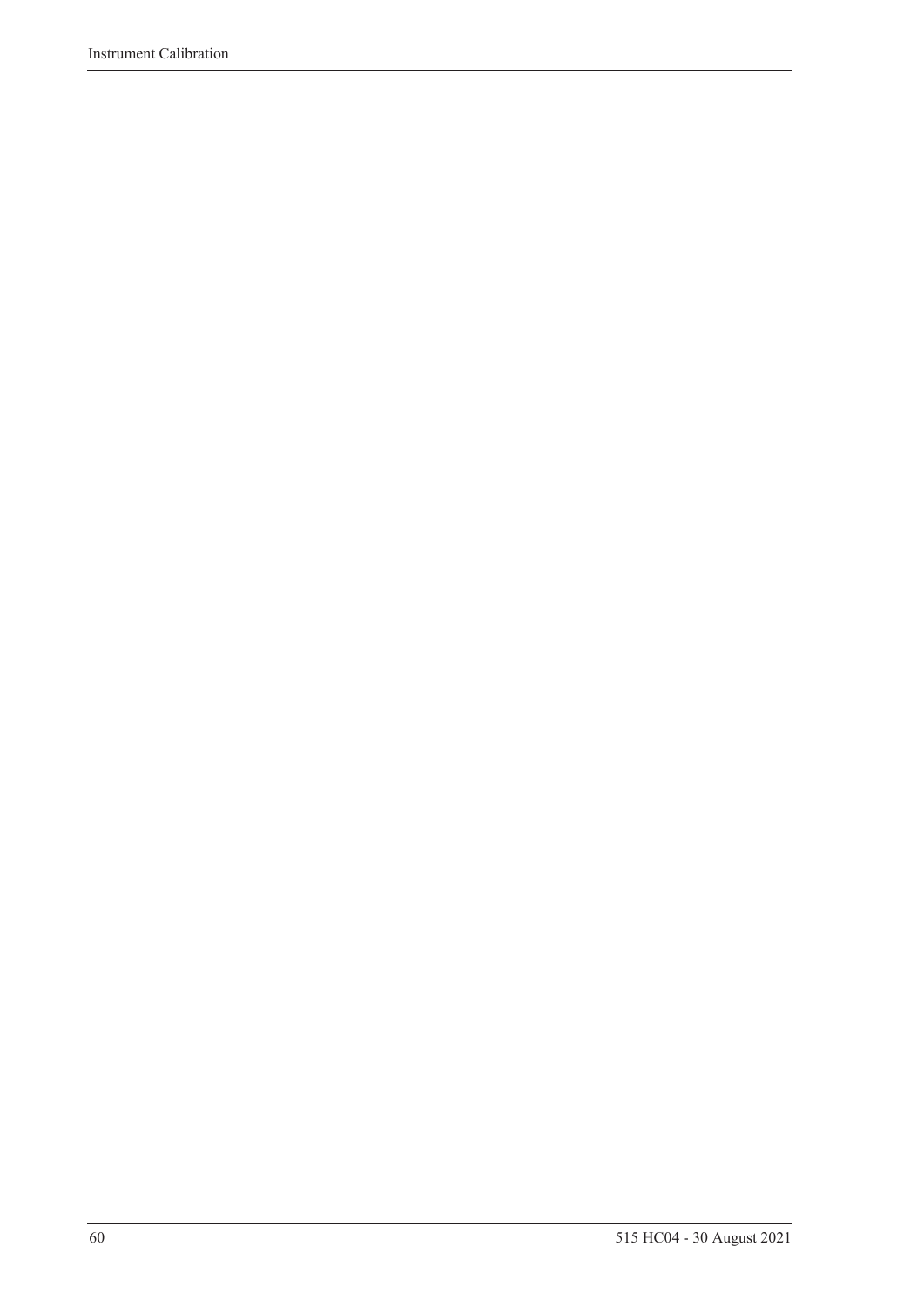# **Chapter 6 Communications**

## **Overview**

This chapter describes the communications between the instrument and another communicating device such as a computer or a printer. You should have relevant information about the devices to which the instrument will be connected. Some connection examples are included in this manual, however, the operation and connection of other devices is outside the scope of this manual.

#### **Hardware Interconnection**

The instrument has two communication ports:

- **•** COM-1 RS-232 port on the rear panel (DB9 female connector)
- **•** COM-2 RS-485 port on the rear panel (optional) or Ethernet (optional)

The appropriate interface and protocols are selected during calibration.

#### **COM-1 RS-232 Port**

The COM-1 RS-232 port provides communication between the instrument and one other device such as a host computer or a printer.

**Note:** A printer must have a serial port to be able to be directly connected to the flow computer. It is not possible to communicate directly with a printer via a parallel port.

Computers use either a DB9 or a DB25 connector, and the connections to each type are shown in [Figure 19.](#page-70-0)



<span id="page-70-0"></span>*Figure 19 RS-232 Cable Connections to a Computer*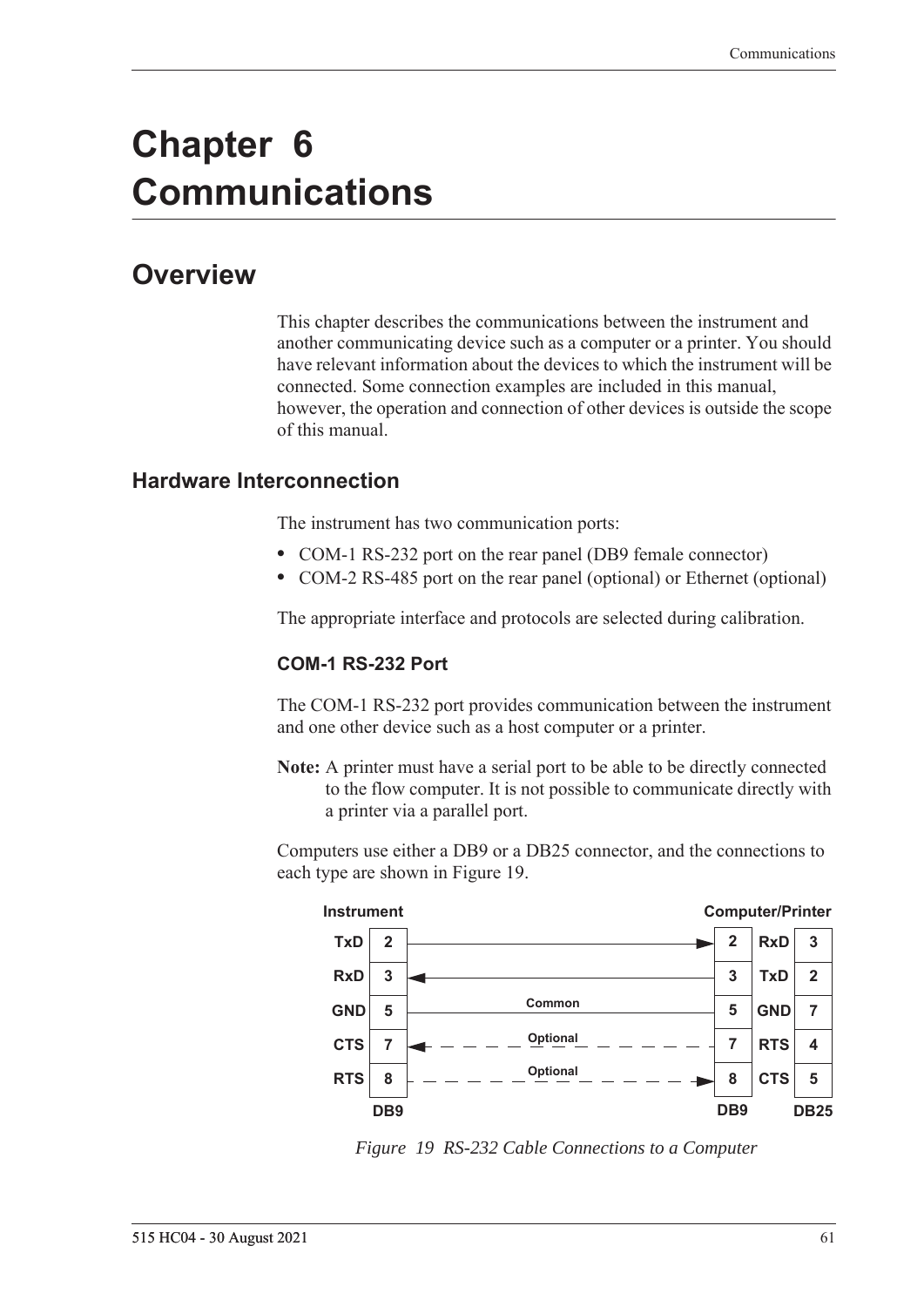**Note:** The instrument requires a cable with straight-through connections. Do not use a null modem cable for RS-232 connection to a computer.

#### **COM-2 RS-485 Port Option**

The COM-2 RS-485 port enables communication with multiple devices. Each device has a unique address so that the "master" device can communicate with specific "slave" devices.

On RS-485 links, an external terminating resistor must be connected at the furthest end of the cable. When multiple instruments are connected, they should be "daisy chained" in a multidrop configuration as shown in Figure [20](#page-71-0). Up to 32 units can be connected to the interface at a maximum distance of 1200 metres.



*Figure 20 RS-485 Connections*

#### <span id="page-71-0"></span>**COM-2 Ethernet Port Option**

An Ethernet module is an available option, in place of the RS-485 port, if Modbus TCP/IP connection is required. In the programming communication settings, COM-2 should be set to RTU (Modbus), 19200 Baud rate, even parity and 1 stop bit.

For further advice and example of Ethernet port usage and setup, refer to **[Ethernet Port & Setup](#page-95-0)** on page 86 in the Appendix.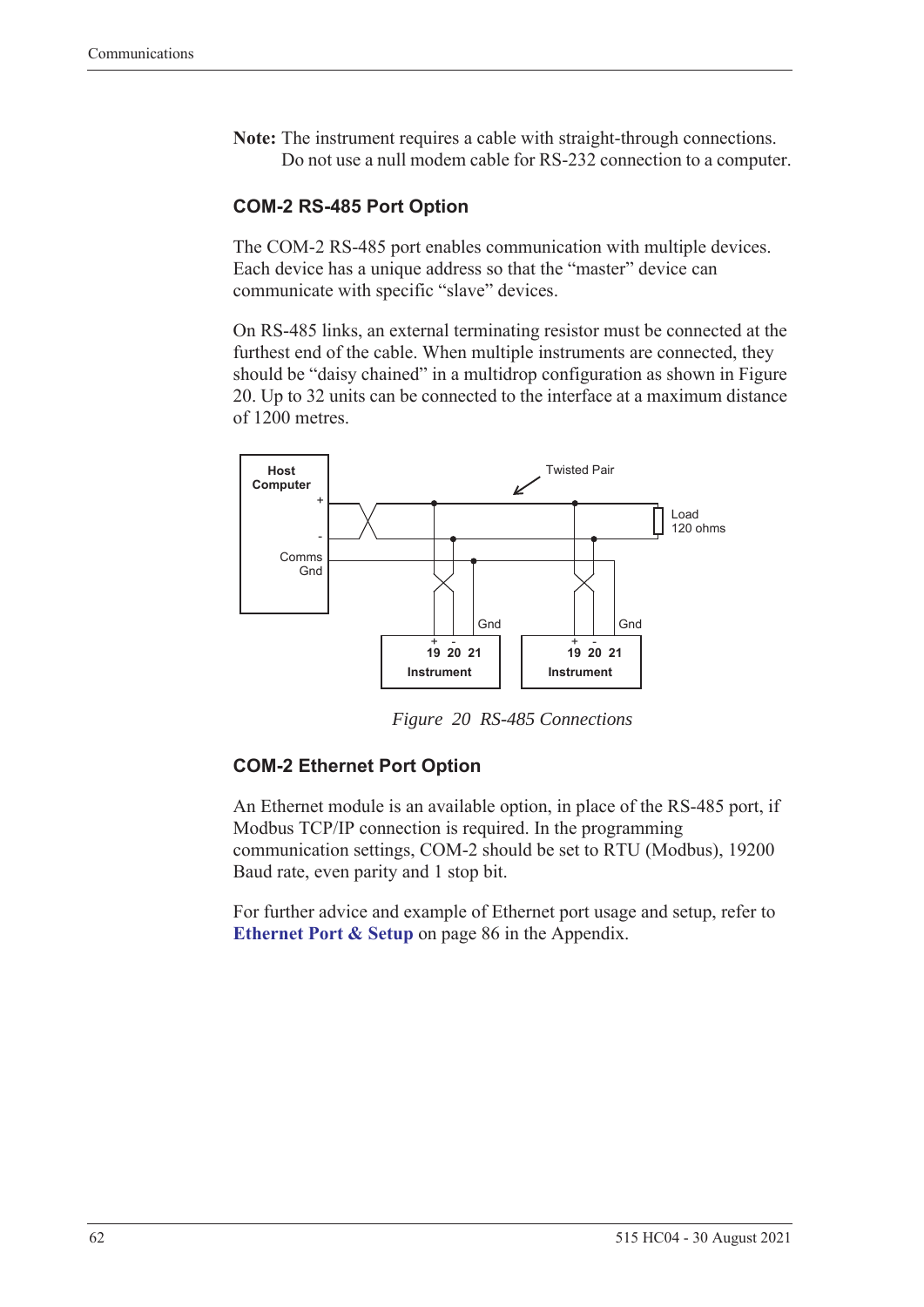# **Protocols**

<span id="page-72-1"></span>The communications protocols can be assigned to the communication ports on the instrument as follows:

- **• ASCII** Simple ASCII
- **• RTU** Modbus RTU
- **• PRN** Printer Protocol
- **• NONE** If a port is not being used, set the protocol to NONE.
- **Note:** The Printer Protocol is only available if the option with Real Time Clock is installed. Also a protocol cannot be assigned to more than one port at a time as described in **[Communications](#page-59-0)** on page 50.
- **• ASCII** In this ASCII protocol each command and response is a string of ASCII characters. This proprietary protocol is developed by Contrec to allow for simple information interchange. The main advantages of this mode are that it allows extended time intervals to occur between characters without causing a timeout error and that messages can be sent and monitored easily with a simple ASCII terminal.
- **• Modbus RTU** Modbus RTU is an industry-standard protocol which allows the instrument to be easily connected to computers running supervisory software systems. The main advantage of this mode is that its greater character density allows better data throughput than ASCII mode, however each message must be transmitted in a continuous stream.
- <span id="page-72-0"></span>**• Printer** - In the Printer protocol there is a selection of printer types. Please refer to the **[Printer Protocol](#page-84-0)** on page 75 for full details.

# **Simple ASCII Protocol**

This simple ASCII protocol requires that all requests are initiated with a colon (:) and terminated with a carriage return  $\binom{C_R}{R}$ . The message termination can include a linefeed before the carriage-return  $(\mathsf{L}_\mathsf{F}^\mathsf{C}_{\mathsf{R}})$ , but it is the carriage-return that acts as the message termination.

<span id="page-72-2"></span>All responses by the instrument are terminated with a linefeed and a carriage-return  $(L_F^C_R)$ .

# **Requests Format**

The format of a request to the instrument is as follows:

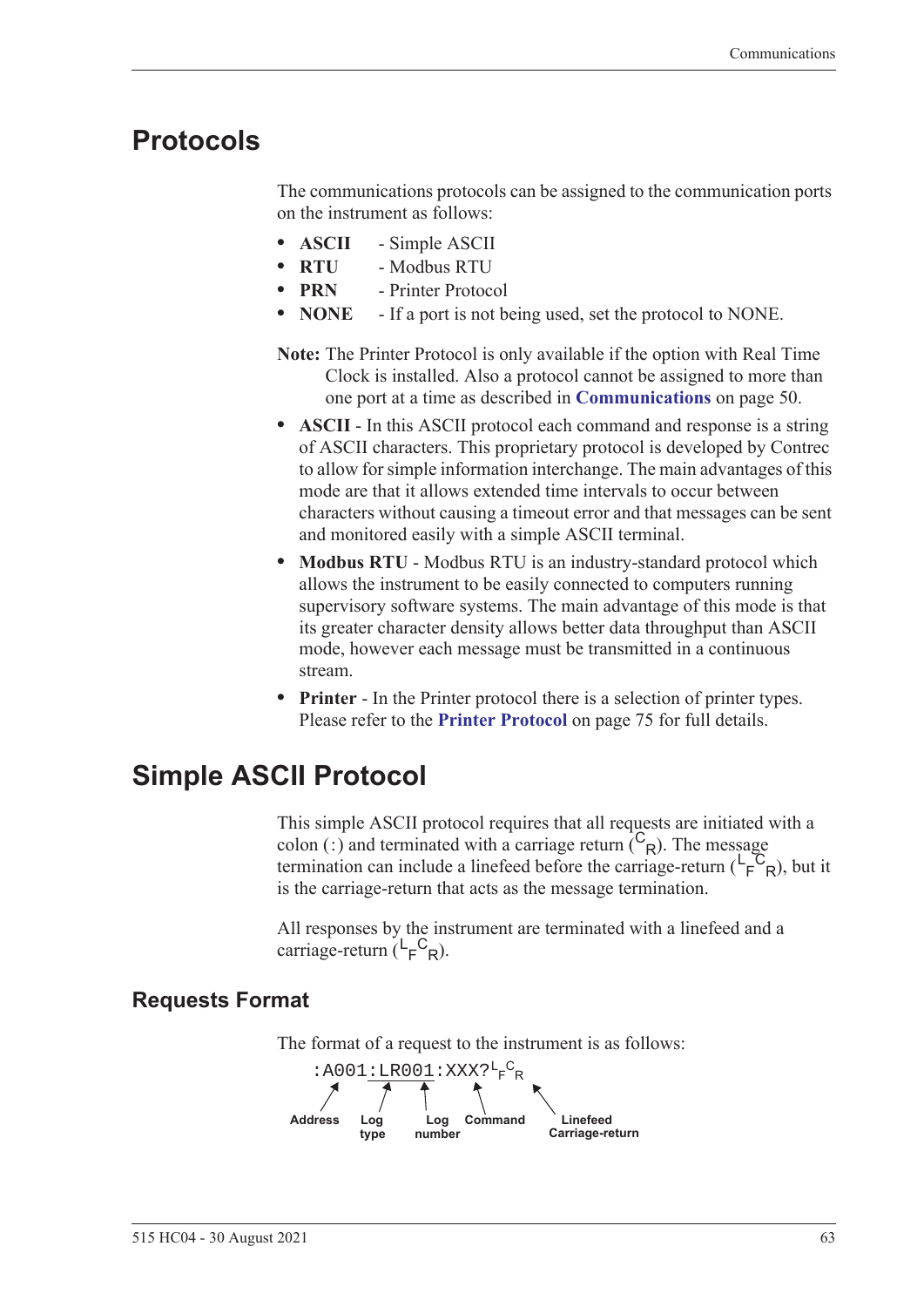Each request must include the address and command portions. The underlined section is an optional part of the request string.

### <span id="page-73-0"></span>**Address**

In multipoint communications, each instrument must have a unique address and it is essential in the request for identifying a particular instrument. However, it may be set to 000, for special broadcast commands.

For single-instrument communications, the address can also be set to 000 in the request.

Refer to **[Communications](#page-59-0)** on page 50 for setting the instrument address.

**Note:** The instrument always responds with its address in the header regardless of the type of request.

### **Log Type and Number**

The log type and number enables a communicating device to retrieve data from the instrument. The data can be from timebased and/or event-based logs. Data can also be from the current process variables with the either accumulated or non-accumulated (resettable) totals.

All logged records of the process variables contain the accumulated totals.

The log request is optional. If the log request is not included, or the log number is set to 000, the instrument returns the current process variables. If the log request is included, the log number defines the specific log entry by counting backwards. The most recent log entry for a timebase is 001.

The "last edit" log records the process variables at the time of the last exit from the calibration edit mode. There is only one "last edit" log, therefore, if a number is included in the request, the instrument ignores the number and returns the data at the time of the last edit. Likewise, there is only one set of current process variables with "non-accumulated totals", therefore it also ignores any log number included in the request.

The types of logs applicable to this instrument are as follows:

| Log Type                                         |
|--------------------------------------------------|
| LH - hourly log                                  |
| LD - daily log                                   |
| LW - weekly log                                  |
| LM - monthly log                                 |
| $LY$ - yearly log                                |
| LE - last edit log                               |
| LN - current totals displayed as Non-accumulated |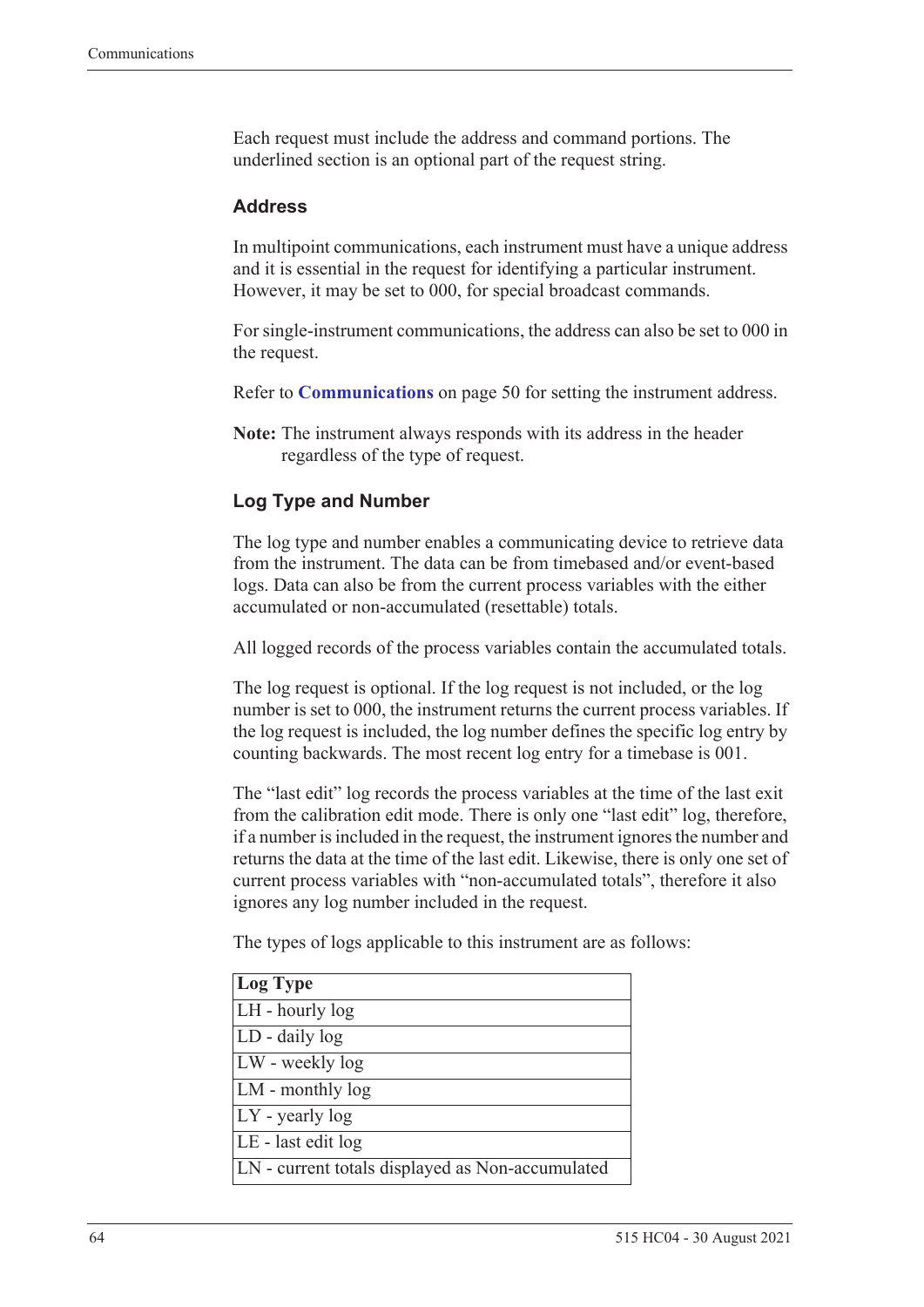The number of the log entry is the same as shown on the front panel of the instrument. For example, a request for LH003 would return the data for the log entry two hours prior to the most recent hourly log entry. If the current time is between 9:00 am and 10:00 am, the most recent hourly log LH001 was recorded at 9:00. Therefore, LH002 is for 8:00 and LH003 is for 7:00. After 10:00 am in this example, LH003 becomes the 8:00 log.

### **Instrument Responses**

<span id="page-74-1"></span>The instrument response time to any enquiry is not more than 300 ms. The responses from the instrument are in the following format:

```
HEADER<sup>L</sup>F<sup>C</sup>R
DATA<sup>L</sup>F<sup>C</sup>R
DATA<sup>L</sup>F<sup>C</sup>R
.
.
.
DATA<sup>L</sup>F<sup>C</sup>R
L_F^C<sub>R</sub>
```
The components of the response message are as follows:

#### **Header**

The format of the response header from the instrument is as follows:



<span id="page-74-0"></span>The instrument **Exception Status** codes that the instrument returns for the ASCII protocol are the same as those described for the Modbus RTU protocol in **[Instrument Exception Status](#page-82-0)** on page 73.

#### **Data**

The format of the data variables from the instrument is as follows:

|                       |  |  |  |  | 89123.456 |  |  |                                                                                                                                                               |  | M W h |  |  |  |  | E N E R G Y |  |  |
|-----------------------|--|--|--|--|-----------|--|--|---------------------------------------------------------------------------------------------------------------------------------------------------------------|--|-------|--|--|--|--|-------------|--|--|
|                       |  |  |  |  |           |  |  |                                                                                                                                                               |  |       |  |  |  |  |             |  |  |
| Value (aligned right) |  |  |  |  |           |  |  | $\begin{bmatrix} \frac{8}{9} \\ \frac{8}{9} \end{bmatrix}$ Unit (aligned left) $\begin{bmatrix} \frac{8}{9} \\ \frac{8}{9} \end{bmatrix}$ Item (aligned left) |  |       |  |  |  |  |             |  |  |

**Note:** The decimal point in the Value is always at character position 8. Therefore whole numbers are aligned right at the decimal point, with trailing zeroes.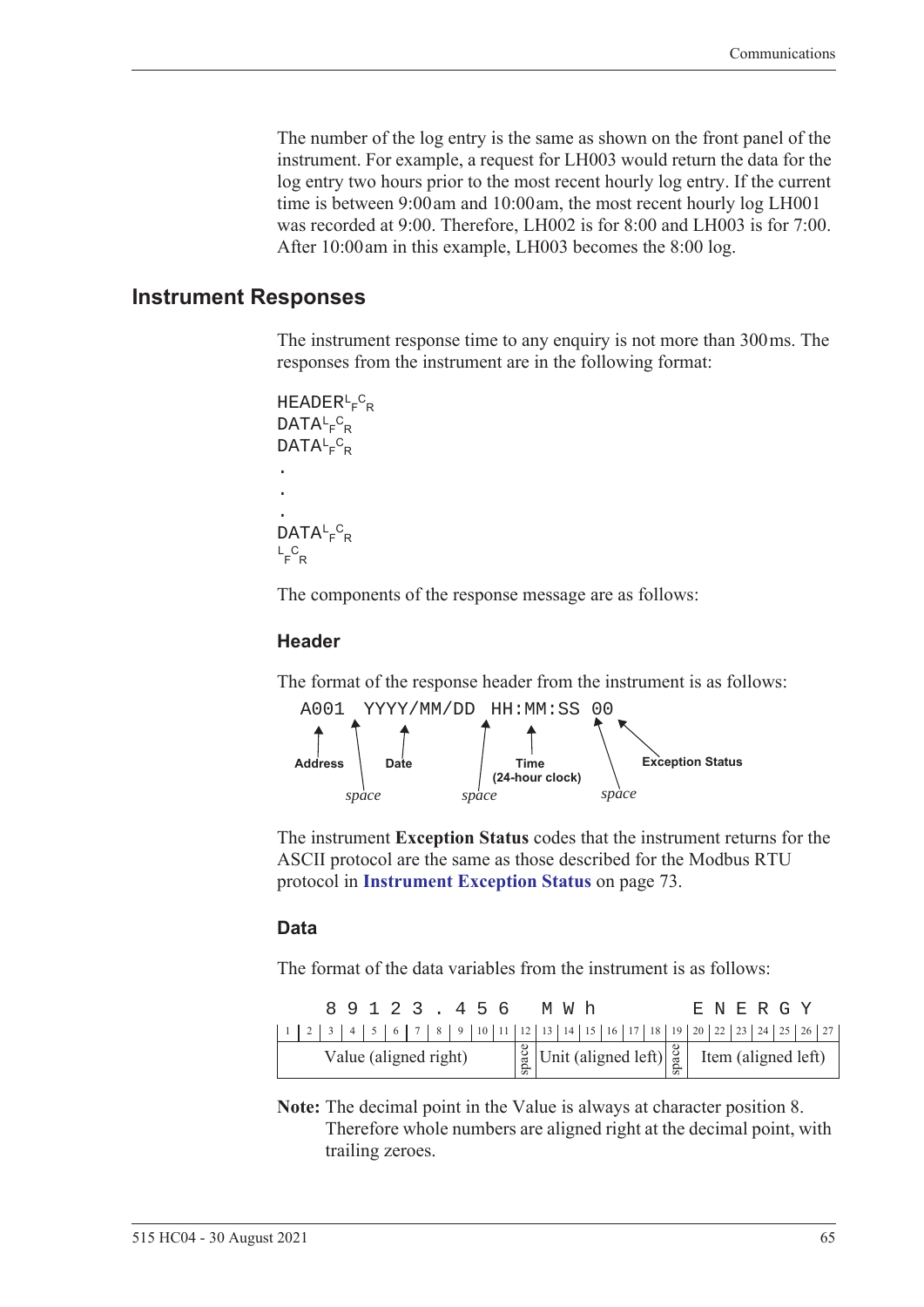### **Variables Request**

The variables request asks the instrument to return the value of one or more requested variables. All totals are transmitted as accumulated totals.

|                  | <b>Command</b> Description                                                                                                                      |
|------------------|-------------------------------------------------------------------------------------------------------------------------------------------------|
| :RVA?            | Return all variables                                                                                                                            |
| :RVD?            | Return the default Total and Rate                                                                                                               |
| $:RV0?$<br>:RV9? | Return the specific variable. The numbers relate to the<br>position in the variables menu. For example, V0 is Energy,<br>V1 is Power and so on. |

### **Variables Request and Response Example**

The following request is for the only instrument that is connected to the communication port to return the values of all main menu variables.

: A 0 0 1 : R V A ?  $L_F$   $C_R$ 

The following is an example of a hypothetical instrument response. Refer to [on page 4](#page-13-0) for the list of variables that would be returned for this application.

|             |  |  |  |  |          |  |                  |  |       | $A\ 0\ 0\ 1\quad 2\ 0\ 0\ 2\ / \ 0\ 3\ / \ 1\ 4\quad 1\ 8:2\ 5:0\ 0\quad 0\ 0\ _{F}\ ^{c}{}_{R}$ |  |      |  |               |                                              |                                   |  |
|-------------|--|--|--|--|----------|--|------------------|--|-------|--------------------------------------------------------------------------------------------------|--|------|--|---------------|----------------------------------------------|-----------------------------------|--|
|             |  |  |  |  |          |  | 6.116 MWh        |  |       |                                                                                                  |  |      |  |               | ENERGY 'F <sup>c</sup> r                     |                                   |  |
|             |  |  |  |  |          |  | 16.573 MW        |  |       |                                                                                                  |  |      |  |               | POWER                                        | $L_{F}$ $C_{R}$                   |  |
|             |  |  |  |  |          |  | 1320.530 m 3     |  |       |                                                                                                  |  |      |  |               | VOLUME <sup>L<sub>E</sub>C<sub>R</sub></sup> |                                   |  |
|             |  |  |  |  |          |  |                  |  |       | 58.300 m 3/M                                                                                     |  |      |  |               | $V - F L O W \leftarrow c_R$                 |                                   |  |
|             |  |  |  |  | 7627.117 |  | КG               |  |       |                                                                                                  |  |      |  | MASS          |                                              | $L_F$ $C_R$                       |  |
|             |  |  |  |  | 344.460  |  |                  |  |       | K G / M                                                                                          |  |      |  |               | M – F L O W                                  | $L$ <sub>F</sub> $C$ <sub>R</sub> |  |
|             |  |  |  |  | 230.000  |  |                  |  | DEG C |                                                                                                  |  | TEMP |  |               |                                              | $L_F$ $C_R$                       |  |
|             |  |  |  |  | 1.260    |  | МРА              |  |       |                                                                                                  |  |      |  | PRESS         |                                              | $L_{F}$ $C_{R}$                   |  |
|             |  |  |  |  |          |  | $0.174$ m $3/KG$ |  |       |                                                                                                  |  |      |  | $S P - V O L$ |                                              | $L_{F}$ $C_{R}$                   |  |
|             |  |  |  |  |          |  |                  |  |       | 2886.760 KJ/KG SP-ENT FR                                                                         |  |      |  |               |                                              |                                   |  |
| $L_F$ $C_R$ |  |  |  |  |          |  |                  |  |       |                                                                                                  |  |      |  |               |                                              |                                   |  |

The following message to an instrument, requests the current values for the default rate and total:

: A 0 0 1 : R V D ?  $L_F$   $C_R$ 

The instrument response would be similar to the following:

A001 2002/03/14 18:25:00  $F$   $\circ$ <sub>R</sub>  $126.455 m3$ <sup>F</sup> <sup>C</sup> R  $20.437$  m  $3/M$  $F$   $\circ$ <sub>R</sub> L <sup>F</sup> <sup>C</sup> R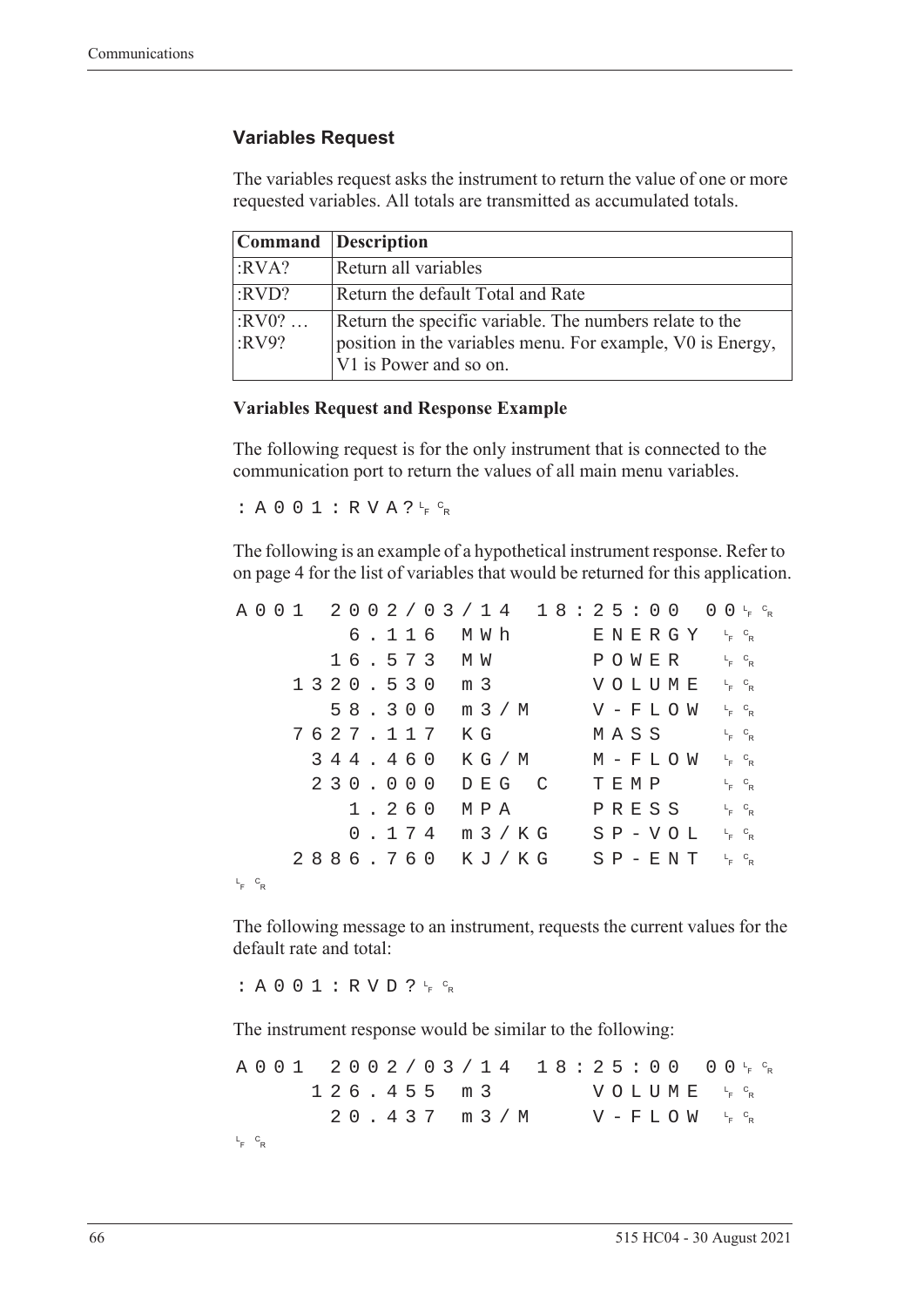### **Log Request**

The log request asks the instrument how many logs it stores in the particular timebase. These are the values described in **[Time Settings and Data](#page-60-0)  Logging** [on page 51](#page-60-0).

|       | Command Description                                      |
|-------|----------------------------------------------------------|
| :RLH? | Return the number of hourly logs                         |
| :RLD? | Return the number of daily logs                          |
| :RLW? | Return the number of weekly logs                         |
| :RLM? | Return the number of monthly logs                        |
| :RLY? | Return the number of yearly logs                         |
| :RLR? | Return the number of log records (non-timebased logging) |

#### **Log Response Example**

The following message asks the instrument with address 001 to return the number of logs that the instrument stores:

 $: A 0 0 1 : R L R ? \nmid R$ 

The instrument response would be similar to the following:

A001 2002/03/14 18:25:00  $F$   $\circ$ R  $24r$ <sub>F</sub>  $c_R$ L <sup>F</sup> <sup>C</sup> R

### **Clear Data Request**

The clear data request asks the instrument to clear the data in the selected registers.

| Command Description |                                                 |
|---------------------|-------------------------------------------------|
| :RCN?               | Clear the non-accumulated (resettable) totals   |
| :RCA?               | Clear the accumulated totals                    |
| :RCL?               | Clear the logs except for the "last edited" log |

### **Clear Data Request Example**

The following message asks the instrument with address 001 to clear the logged data that the instrument stores:

: A 0 0 1 : R C L ?  $L_F$   $c_R$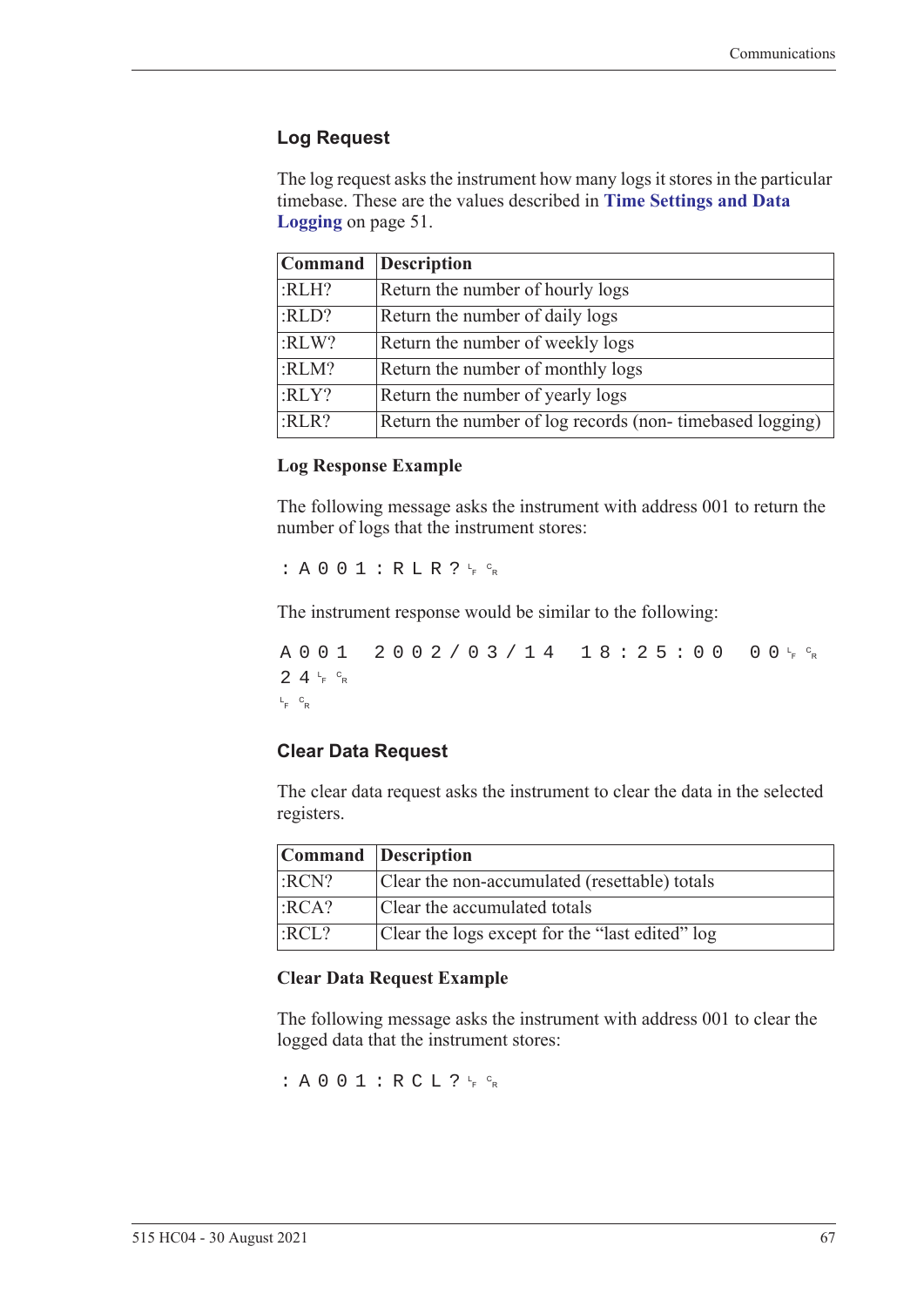The instrument response would be similar to the following:

A001 2002/03/14 18:25:00  $F$   $\circ$ <sub>R</sub> L <sup>F</sup> <sup>C</sup> R

### **Instrument Information Request**

The Instrument Information request asks the instrument to return the general information about the model and version codes. The instrument exception status is returned as a part of the header as it is with the header for all command responses.

|      | Command Description                                                                                                      |
|------|--------------------------------------------------------------------------------------------------------------------------|
| RIG? | Return the general information about the instrument such as                                                              |
|      | Model number, Application number, Version and Serial                                                                     |
|      | numbers etc. These items are returned as a block in the same<br>format as shown on the display in the "Model Info" menu. |

#### **Instrument Information Response Example**

The following message asks the instrument with address 001 to return the general information about the instrument:

: A 0 0 1 : R I G ?  $L_F$   $C_R$ 

The following is an example of a hypothetical instrument response:

A001 2002/03/14 18:25:00 <sup>F</sup> <sup>C</sup> R  $515$   $MODEL$   $-11-F-F_{R}^{c}$  $S$  C O  $1$  I N P U T F - T P - - <sup>L</sup><sub>F</sub> <sup>C</sup>R  $S$  C O  $1$  V E R S O  $1$  O  $1$  J  $1$  , O  $0$   $1$   $1$   $1$   $6$   $8$ CUSTOM VERS 000001<sup>t</sup>F<sup>c</sup>r  $\texttt{UNIT}$  S/N 123456<sup>L</sup>F <sup>C</sup>R L <sup>F</sup> <sup>C</sup> R 1 2 3 4 5 6 7 8 9 10 11 12 13 14 15 16 17 18 19 20 21 22 23 24 25 26 27 28 29

## **Corrupted or Invalid Requests**

If the instrument receives a corrupted or incomplete request, there is no response. The instrument discards any partial request and waits for the next enquiry.

If the instrument receives a request message in the correct format, but for a non-existent option, it returns only the message header. For example, if the instrument received the following request variables message :A001:RVT? it will return only the header because there is no T option for the 'Variables Request' message.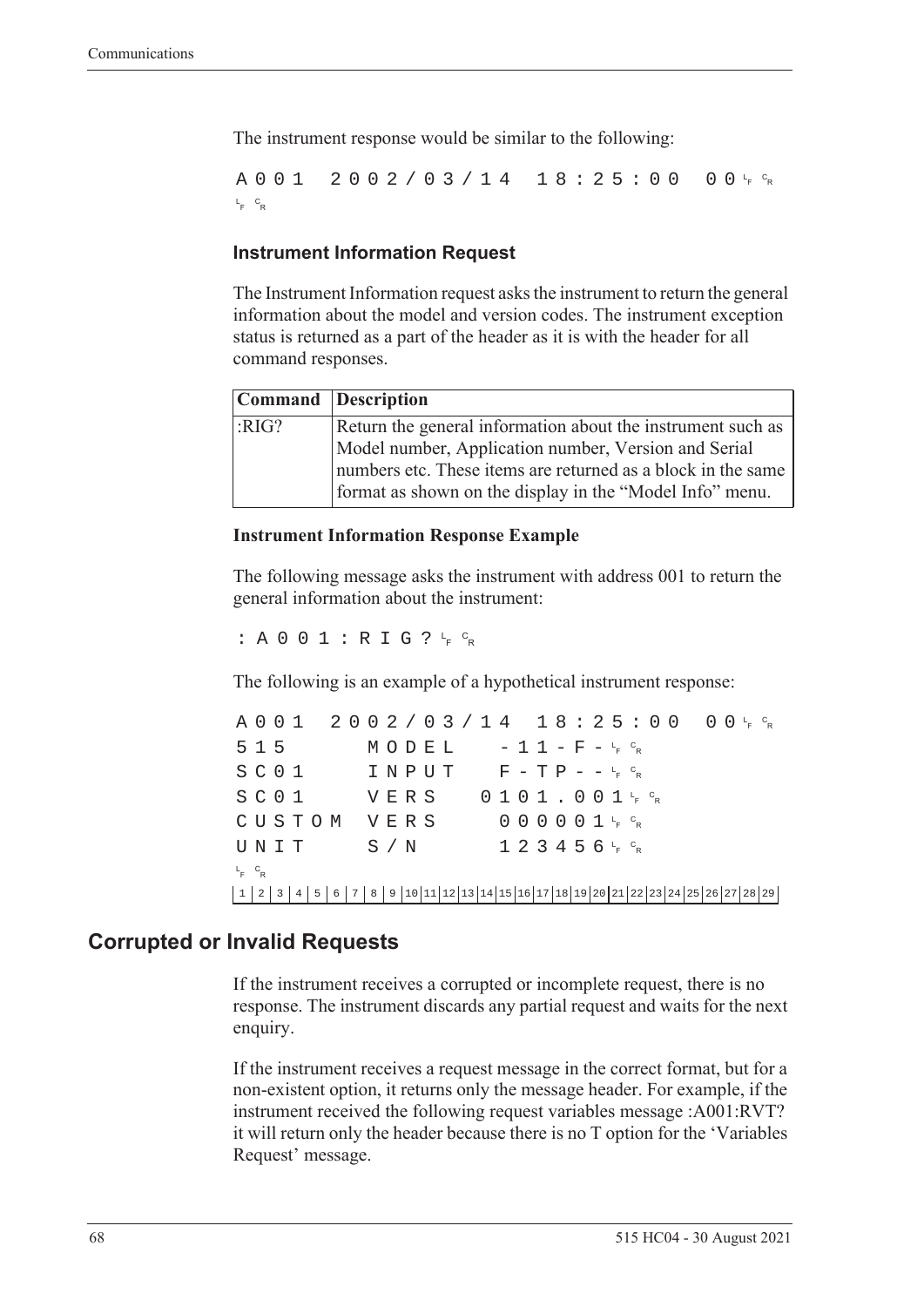# **Modbus RTU Protocol**

<span id="page-78-0"></span>Modbus RTU (remote terminal unit) is an industry standard protocol that allows the instrument to be easily interfaced to other communication devices.

The instrument implements the Modbus protocol as detailed in the *Modicon Modbus Protocol Reference Guide* PI-MBUS-300 Rev J (June 1996).

### **Message Format**

In RTU mode, messages start with a silent interval of at least 3.5 character times. The first field transmitted is the device address. Following the last transmitted character, a similar interval of at least 3.5 character times marks the end of the message. A new message can begin after this interval. The entire message frame must be transmitted as a continuous stream. A typical message frame is shown below:

| <b>Address</b> | <b>Function</b> | Data    | <b>CRC</b> Check |  |  |  |  |
|----------------|-----------------|---------|------------------|--|--|--|--|
| $ 1$ byte      | 1 byte          | n bytes | 2 bytes          |  |  |  |  |

Except for broadcast messages, when a master device sends a query to a slave device, it expects a normal response. One of four possible events can occur from the master's query:

- **•** If the slave device receives the query without a communication error, and can handle the query normally, it returns a normal response.
- **•** If the slave does not receive the query due to a communication error, no response is returned. The master program has to process a timeout condition for the query.
- **•** If the slave receives the query, but detects a communications error (parity or CRC), no response is returned. The master program has to process a timeout condition for the query.
- **•** If the slave receives the query without a communication error, but cannot handle it (for example, if the request is to read a nonexistent register), the slave will return an exception response informing the master of the nature of the error.

## **Instrument Address**

The address of the instrument is programmable in the range from 1 to 247. Some addresses are reserved according to PI-MBUS-300 and have a special meaning:

- 0 = Broadcast, no response required from slave devices
- **•** 248 to 255 Reserved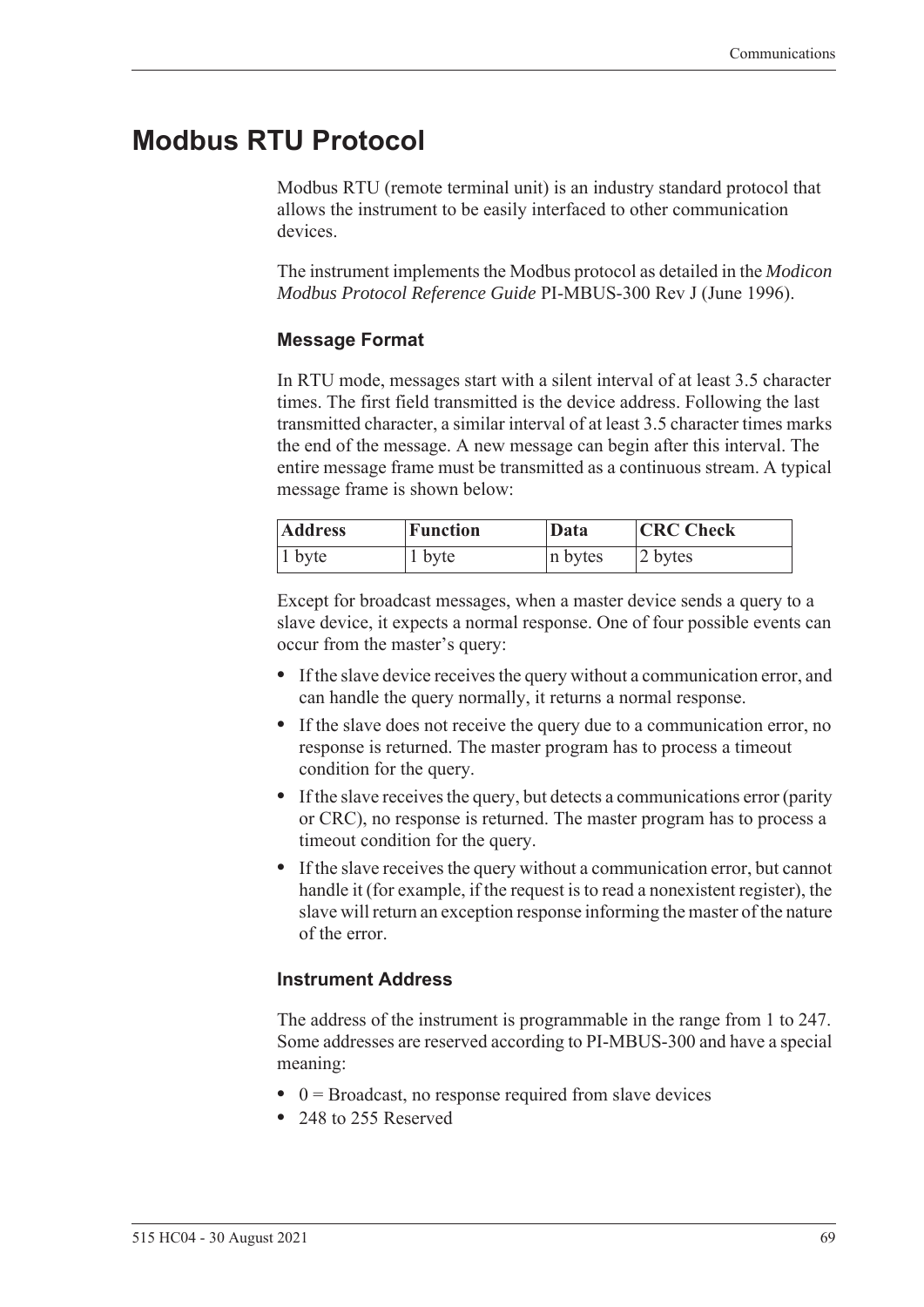## **Function Codes**

| Code            | <b>Name</b>           | <b>Description</b>                                                    |
|-----------------|-----------------------|-----------------------------------------------------------------------|
| 03              | Read data register(s) | Obtain the content of one or more 2-byte<br>data registers.           |
| 06              | Preset data register  | Preset one 2-byte data register.                                      |
| $\overline{07}$ | Read status register  | Obtain the content of 1-byte status register.                         |
| 16              |                       | $ $ Preset data register(s) Preset one or more 2-byte data registers. |

The instrument accepts the following function codes:

### **Exception Response**

The instrument forms an exception response by adding 80H to the function code and using an exception code as the 1-byte data field in the returned frame. Implemented exception codes are as follows:

| Code | <b>Name</b>             | <b>Description</b>                                                                                                                                   |
|------|-------------------------|------------------------------------------------------------------------------------------------------------------------------------------------------|
| 01   | <b>Illegal</b> function | The function code is not a legal action for<br>the slave.                                                                                            |
| 02   | Illegal data address    | The data address is not a legal address for<br>the slave.                                                                                            |
| 03   | Illegal data value      | The data value is not a legal value for the<br>slave.                                                                                                |
| 05   | Acknowledge             | The slave has accepted the request and is<br>processing it, but a long duration of time<br>will be required to do so.                                |
| 06   | Slave device busy       | The slave is engaged in processing a long<br>duration program command. The master<br>should re-transmit the message later when<br>the slave is free. |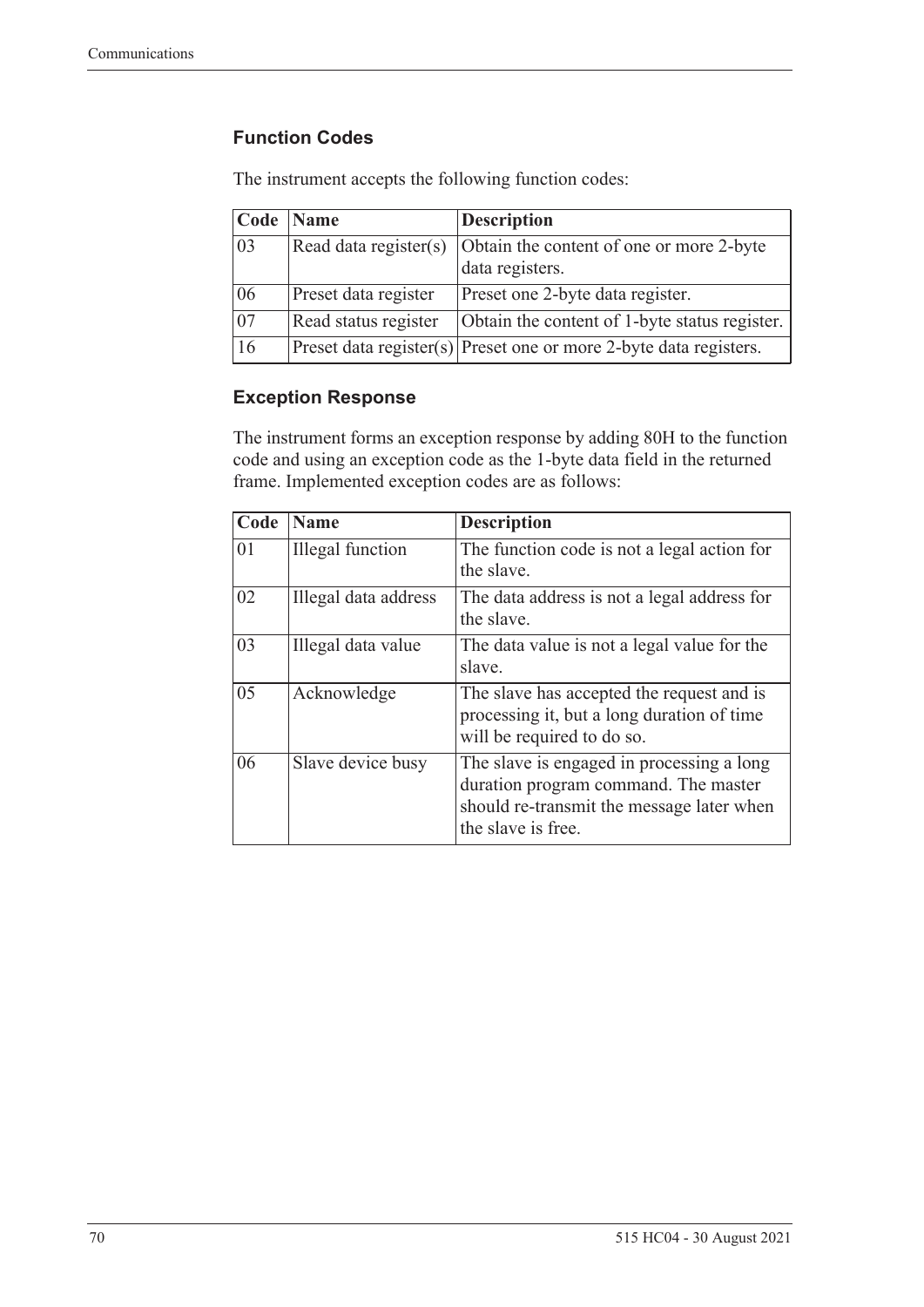# **List of Data Registers**

The following tables describe the addresses and meaning of the data registers in the instrument. The registers are grouped in blocks that relate to a particular function of the instrument. The data values are expressed in the engineering units that were selected for the variables when the instrument settings were configured.

**Note:** Conventional numbering of registers often starts from 1, therefore be aware that "register 1" in this case has "address 0" and so on.

The data registers represent different data types as specified in the tables:

- I Integer, 2 bytes (Holding Register)
- L Long Integer, 4 bytes (2 registers)
- P Programmable Format, 4 bytes (2 registers)

The "Programmable Format" data type for 4-byte (2 registers) data values can be set as either Floating Point or Long Integer via the "Data Type" program item as described in **[Communications](#page-59-0)** on page 50.

The Floating Point variable is represented in IEEE-754 Floating Point 4-byte format and requires two 2-byte data registers:

| <b>IEEE-754</b> | <b>Modicon Registers</b>    |
|-----------------|-----------------------------|
| 1st byte        | low byte (register $X$ )    |
| 2nd byte        | high byte (register X)      |
| 3rd byte        | $ low byte (register X+1) $ |
| 4th byte        | high byte (register $X+1$ ) |

This means that two data registers must be read or written to obtain, or preset, one data value.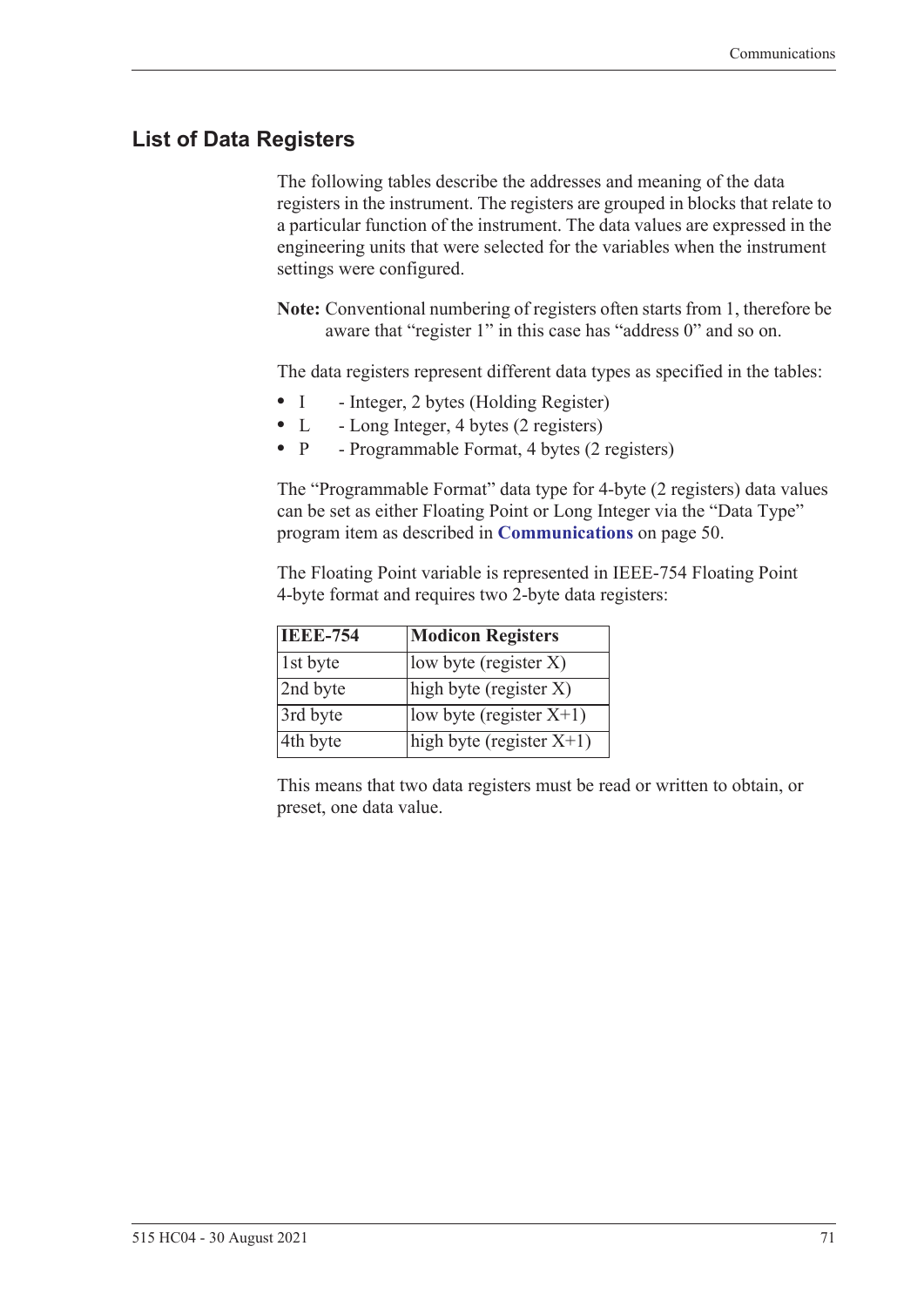## **Current and Logged Process Data**

This block of registers is available for the retrieval of current or logged process data with its matching time and date information.

Use the log type and log number to retrieve the logged information from the appropriate register. If a particular log number does not exist, or the instrument does not have the optional real-time clock, the time and date stamp and associated variables are set to zero.

| <b>Register</b> | <b>Name</b>                     | <b>Comments</b>                                                                                                                                                                                       | <b>Read Only or</b><br><b>Read/Write</b> | <b>Type</b>             |
|-----------------|---------------------------------|-------------------------------------------------------------------------------------------------------------------------------------------------------------------------------------------------------|------------------------------------------|-------------------------|
| $\overline{1}$  | Energy                          |                                                                                                                                                                                                       | R                                        | P                       |
| $\overline{3}$  | Power                           |                                                                                                                                                                                                       | R.                                       | P                       |
| 5               | Volume                          |                                                                                                                                                                                                       | R                                        | $\overline{\mathsf{P}}$ |
| 7               | <b>Volume Flowrate</b>          |                                                                                                                                                                                                       | R.                                       | P                       |
| $\overline{9}$  | Mass                            |                                                                                                                                                                                                       | R                                        | P                       |
| $\overline{11}$ | <b>Mass Flowrate</b>            | <b>Process Variables</b>                                                                                                                                                                              | R                                        | $\overline{\mathsf{P}}$ |
| $\overline{13}$ | <b>Feed Temperature</b>         |                                                                                                                                                                                                       | $\overline{\mathsf{R}}$                  | $\overline{P}$          |
| $\overline{15}$ | Return Temperature              | By default totals are the Accumulated values. If<br>current Non-accumulated (resettable) totals are                                                                                                   | $\overline{\mathsf{R}}$                  | $\overline{P}$          |
| $\overline{17}$ | <b>Differential Temperature</b> | required, set register 37 to 06. All logged totals                                                                                                                                                    | $\overline{\mathsf{R}}$                  | P                       |
| 19              | <b>Differential Pressure</b>    | are the Accumulated values.                                                                                                                                                                           | R.                                       | $\overline{P}$          |
| $\overline{21}$ | <b>Reynolds Number</b>          |                                                                                                                                                                                                       | $\overline{\mathsf{R}}$                  | P                       |
| $\overline{23}$ |                                 |                                                                                                                                                                                                       | R.                                       | P                       |
| $\overline{25}$ |                                 |                                                                                                                                                                                                       | R                                        | P                       |
| 27              |                                 |                                                                                                                                                                                                       | R                                        | P                       |
| 29              |                                 |                                                                                                                                                                                                       | R.                                       | $\overline{P}$          |
| 31              | Year                            |                                                                                                                                                                                                       | R/W                                      | T                       |
| $\overline{32}$ | Month                           | Current Date/Time or                                                                                                                                                                                  | $\overline{R/W}$                         | L                       |
| $\overline{33}$ | Date                            | Logged Date/Time Stamp                                                                                                                                                                                | $\overline{R/W}$                         | T                       |
| $\overline{34}$ | Hour                            | (see register 38 Log Number).                                                                                                                                                                         | $\overline{R/W}$                         | I                       |
| $\overline{35}$ | Minute                          | Only current Date/Time can be edited                                                                                                                                                                  | $\overline{R/W}$                         | $\mathsf{I}$            |
| $\overline{36}$ | Second                          |                                                                                                                                                                                                       | $\overline{\mathsf{R}}$                  | $\mathsf{I}$            |
| $\overline{37}$ | Log Type                        | 00 - hourly or log records<br>01 - daily<br>02 - weekly<br>03 - monthly<br>04 - yearly<br>05 - last edit of calibration<br>06 - current totals are non-accumulated values,<br>register 38 is ignored. | R/W                                      | I                       |
| $\overline{38}$ | Log Number                      | If set to 0, current variables and Date/Time are<br>retrieved                                                                                                                                         | R/W                                      | I                       |
| 39              | <b>Clear Data</b>               | 01 - clear logs<br>02 - clear accumulated totals<br>03 - clear non-accumulated totals                                                                                                                 | $\overline{W}$                           | T                       |
| 40              | Reserved                        |                                                                                                                                                                                                       |                                          |                         |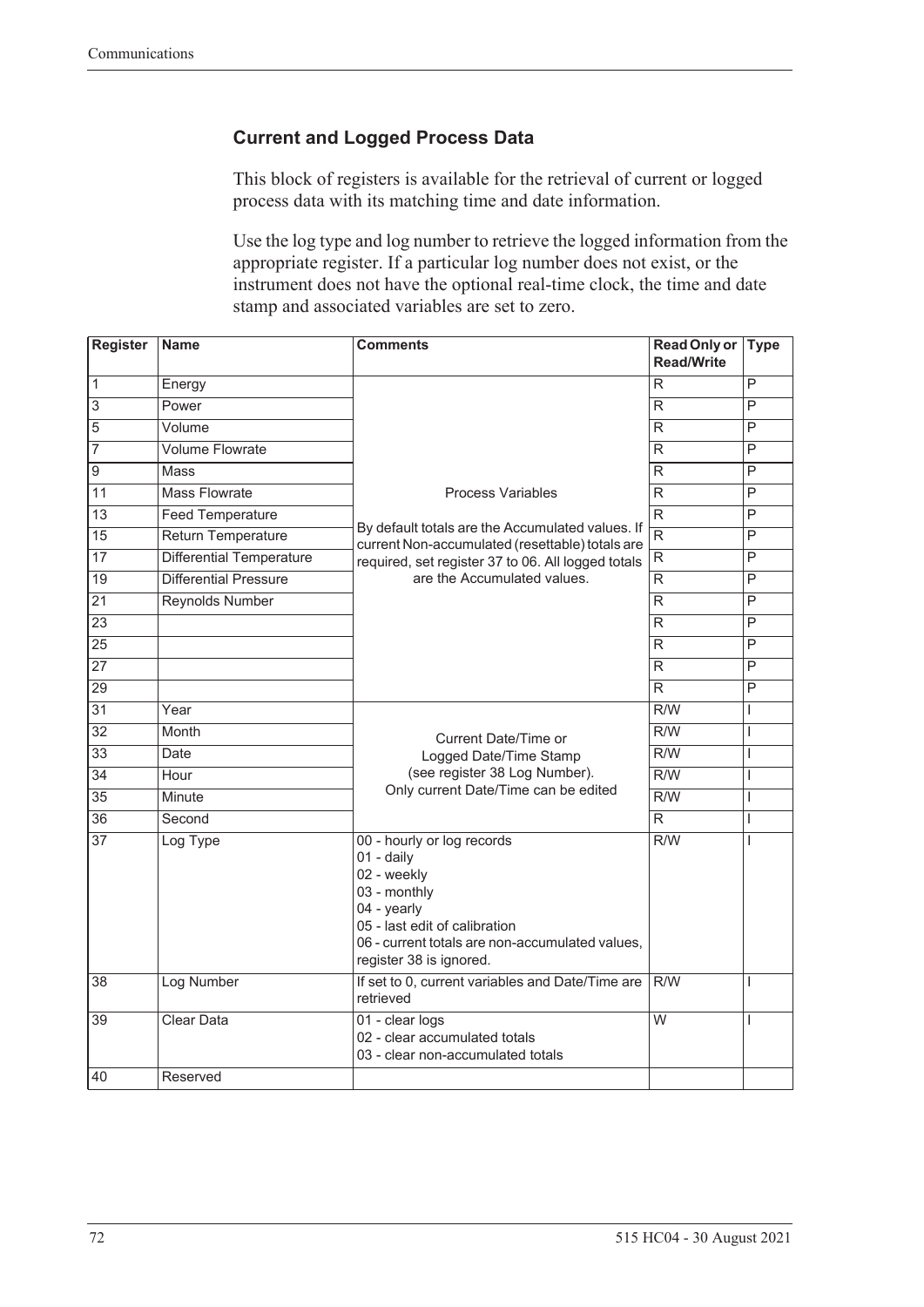## <span id="page-82-1"></span><span id="page-82-0"></span>**Instrument Exception Status**

This register is available to verify the status of the instrument.

| <b>Register</b> | <b>Name</b> | <b>Comments</b>                        | <b>Read Only or</b><br><b>Read/Write</b> | <b>Type</b> |
|-----------------|-------------|----------------------------------------|------------------------------------------|-------------|
| 41              | Exception   | $00 = no error$                        | R                                        |             |
|                 | Status      | $01$ = analog input 1 failure          |                                          |             |
|                 |             | 02 = analog input 2 failure            |                                          |             |
|                 |             | 03 = analog input 3 failure            |                                          |             |
|                 |             | $04$ = analog input 4 failure          |                                          |             |
|                 |             | 05 = invalid calibration parameter     |                                          |             |
|                 |             | 06 = invalid reference parameter       |                                          |             |
|                 |             | $07$ = invalid property                |                                          |             |
|                 |             | 08 to 09 reserved                      |                                          |             |
|                 |             | $10$ = process parameters out of range |                                          |             |
|                 |             | $11 =$ input is over limit             |                                          |             |
|                 |             | $12$ = flow error detected             |                                          |             |
|                 |             | $20 =$ system failure                  |                                          |             |
|                 |             | $21$ = power supply is low             |                                          |             |
|                 |             | $22$ = new or failed clock battery     |                                          |             |
|                 |             | 23 to 29 reserved                      |                                          |             |
|                 |             | $30 =$ alarm 1 active                  |                                          |             |
|                 |             | $31$ = alarm 2 active                  |                                          |             |
|                 |             | $32$ = alarm 3 active                  |                                          |             |
|                 |             | $33$ = alarm 4 active                  |                                          |             |

### **Instrument Control and I/O**

This block of registers is available in some applications to give access to monitor and/or control some of the instrument.

| <b>Register</b> | <b>Name</b>        | <b>Comments</b>                                                                                                 |                                                                                                                                  | <b>Read Only or</b><br><b>Read/Write</b> | <b>Type</b> |
|-----------------|--------------------|-----------------------------------------------------------------------------------------------------------------|----------------------------------------------------------------------------------------------------------------------------------|------------------------------------------|-------------|
| 42              | Reserved           |                                                                                                                 |                                                                                                                                  |                                          |             |
| 43              | Logic Inputs       |                                                                                                                 | 0 to 15 Binary representation of logic inputs                                                                                    | R                                        |             |
|                 |                    | $B0 = 0/1$ (LSB)<br>$B1 = 0/1$<br>$B2 = 0/1$<br>$B3 = 0/1$                                                      | input 1 activated/deactivated<br>input 2 activated/deactivated<br>input 3 activated/deactivated<br>input 4 activated/deactivated |                                          |             |
| 44              |                    | Operation Mode   Representation of operation mode<br>$0 =$ Idle/Local<br>$1 = HEAT$<br>$2 = COOL$<br>$3 =$ BOTH | Idle state<br>Heating only, positive Dt<br>Cooling only, negative Dt<br>Heating and cooling                                      | R                                        |             |
| 45              | <b>Relay State</b> | $0 =$ open; $1 =$ closed.<br>$B0 =$ relay 1 (LSB)<br>$B1 =$ relay 2<br>$B2 =$ relay 3<br>$B3 =$ relay 4         | 0 to 15 Binary representation of relay state.                                                                                    | R                                        |             |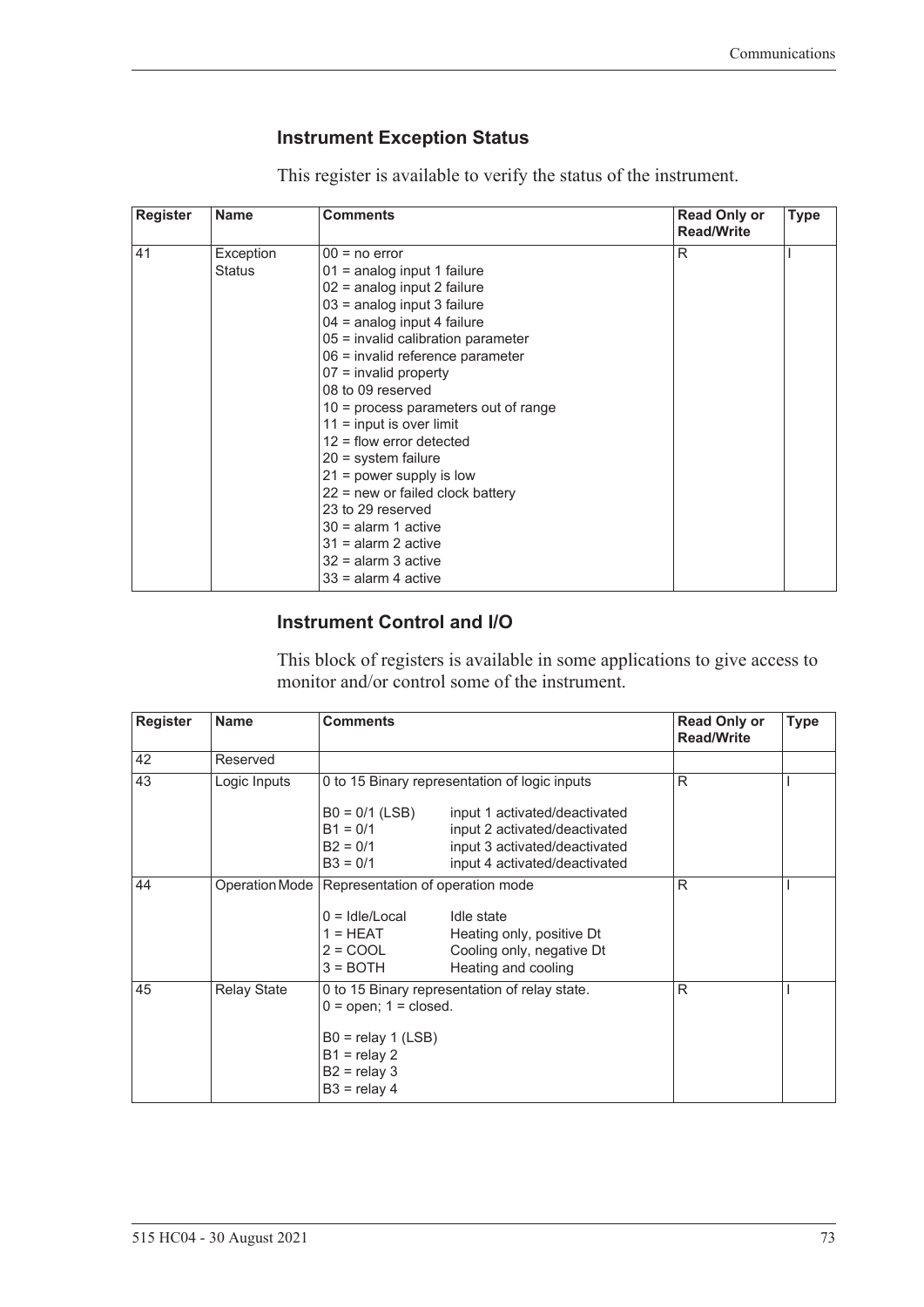| Register | <b>Name</b>                    | <b>Comments</b>                                                                                                                                                                                                                           | <b>Read Only or</b><br><b>Read/Write</b> | <b>Type</b> |
|----------|--------------------------------|-------------------------------------------------------------------------------------------------------------------------------------------------------------------------------------------------------------------------------------------|------------------------------------------|-------------|
| 46       | <b>Relay Control</b>           | 0 to 15 Binary representation of relay control.<br>$0 =$ open; $1 =$ close.<br>$B0 =$ relay 1 (LSB)<br>$B1 =$ relay 2<br>$B2 =$ relay 3<br>$B3 =$ relay 4                                                                                 | R/W                                      |             |
| 47       | <b>Relay Control</b><br>Source | 0 to 15 Binary representation of relay control source.<br>$0 =$ Local (controlled by instrument operation) $1 = RTU$<br>(controlled by Modbus register 46).<br>$B0 =$ relay 1 (LSB)<br>$B1 =$ relay 2<br>$B2 =$ relay 3<br>$B3 =$ relay 4 | R/W                                      |             |
| 48       | Reserved                       |                                                                                                                                                                                                                                           | R                                        | L           |
| 51 to 99 | Reserved                       |                                                                                                                                                                                                                                           | R/W                                      | P           |
| 101      | Analog Inp.1                   | Raw analog input data.                                                                                                                                                                                                                    | $\mathsf{R}$                             | P           |
| 103      | Analog Inp.2                   | 4-20mA inputs are read in Amperes.                                                                                                                                                                                                        | $\mathsf{R}$                             | P           |
| 105      | Analog Inp.3                   | 0-5V or 1-5V inputs are read in Volts<br>RTD inputs are read in degrees Kelvin.                                                                                                                                                           | R                                        | P           |
| 107      | Analog Inp.4                   | Unused inputs are configured as 4-20mA.                                                                                                                                                                                                   | $\mathsf{R}$                             | P           |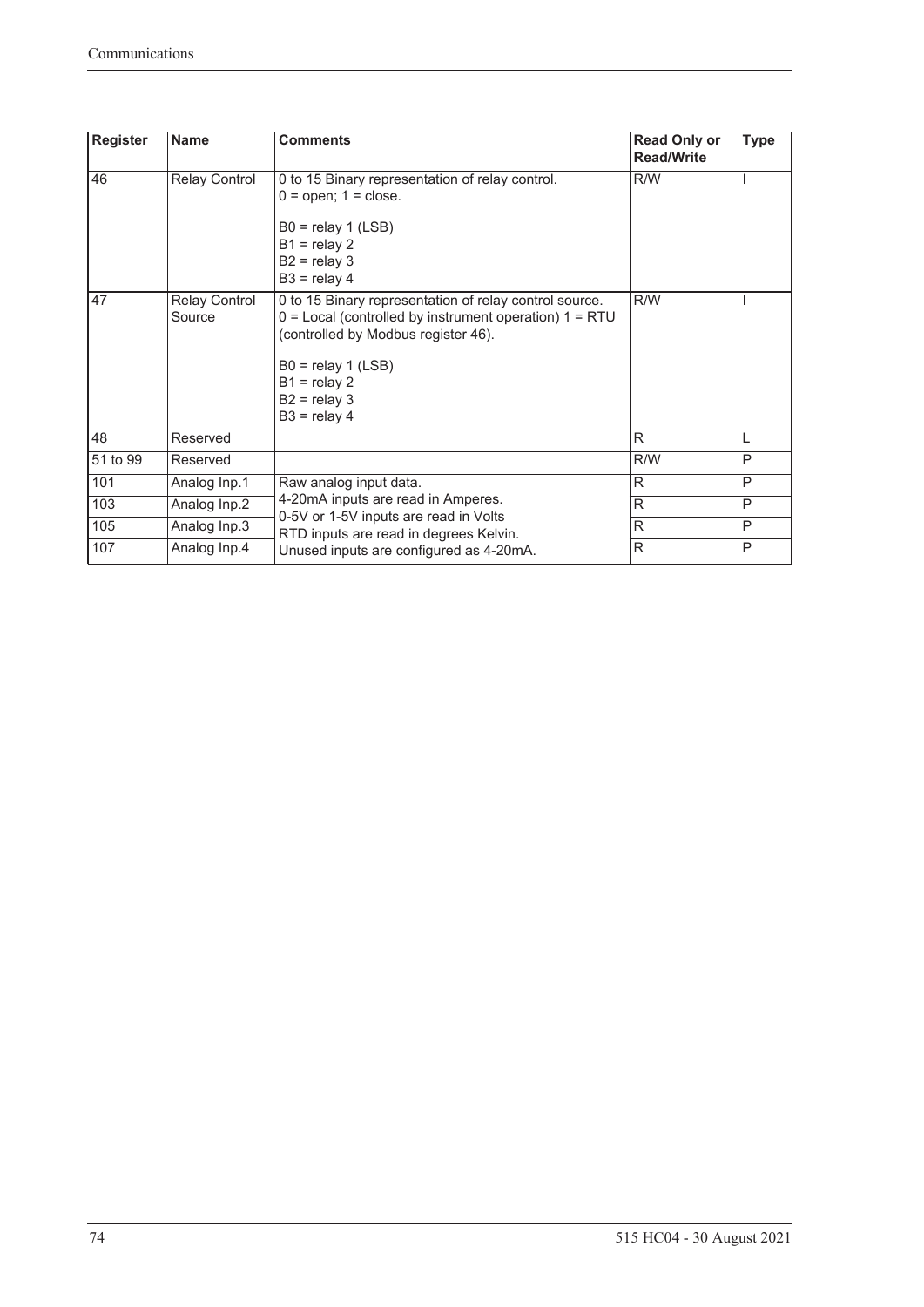# <span id="page-84-0"></span>**Printer Protocol**

<span id="page-84-2"></span>A printer protocol is available in the 500 Series. It provides the ability to print out live data, individual logged data and to do some report-style printing of logged data. The method of printing these and the format of the printouts is described below.

**Note:** Printer output is only available if the Real Time Clock option is fitted.

The selection of Printer Protocol can be made for the Communications Protocol options for the COM-1 RS232 or COM-2 RS485 port. A list of log report types and printer types available at the end of the TM-LOG calibration menu.

## <span id="page-84-3"></span>**Report Types**

The list of report types is as follows:

- REP-01 Hourly Logs Report
- **•** REP-02 Daily Logs Report
- **•** REP-03 Weekly Logs Report
- **•** REP-04 Monthly Logs Report
- **•** REP-05 Yearly Logs Report
- REP-06 Previous Day Hourly Logs (0Hr 23Hr, minimum 48 hourly logs required)

The number of logs printed in each report is determined by the values programmed in the TM-LOG menu.

### <span id="page-84-4"></span>**Printer Types**

The list of available printers is as follows:

- PRN-01 Generic computer printer
- PRN-02 Generic roll printer (printing first line first)
- **•** PRN-03 Slip Printer TM295
- **•** PRN-04 Label (roll) printer Citizen CMP30L

### <span id="page-84-1"></span>**Customizing a Printout**

A customized printout can be provided which can have up to 6 header lines and 6 footer lines. It is also possible to include or exclude each main menu item on the printout. If any customizing of the printout is required discuss this with the distributor.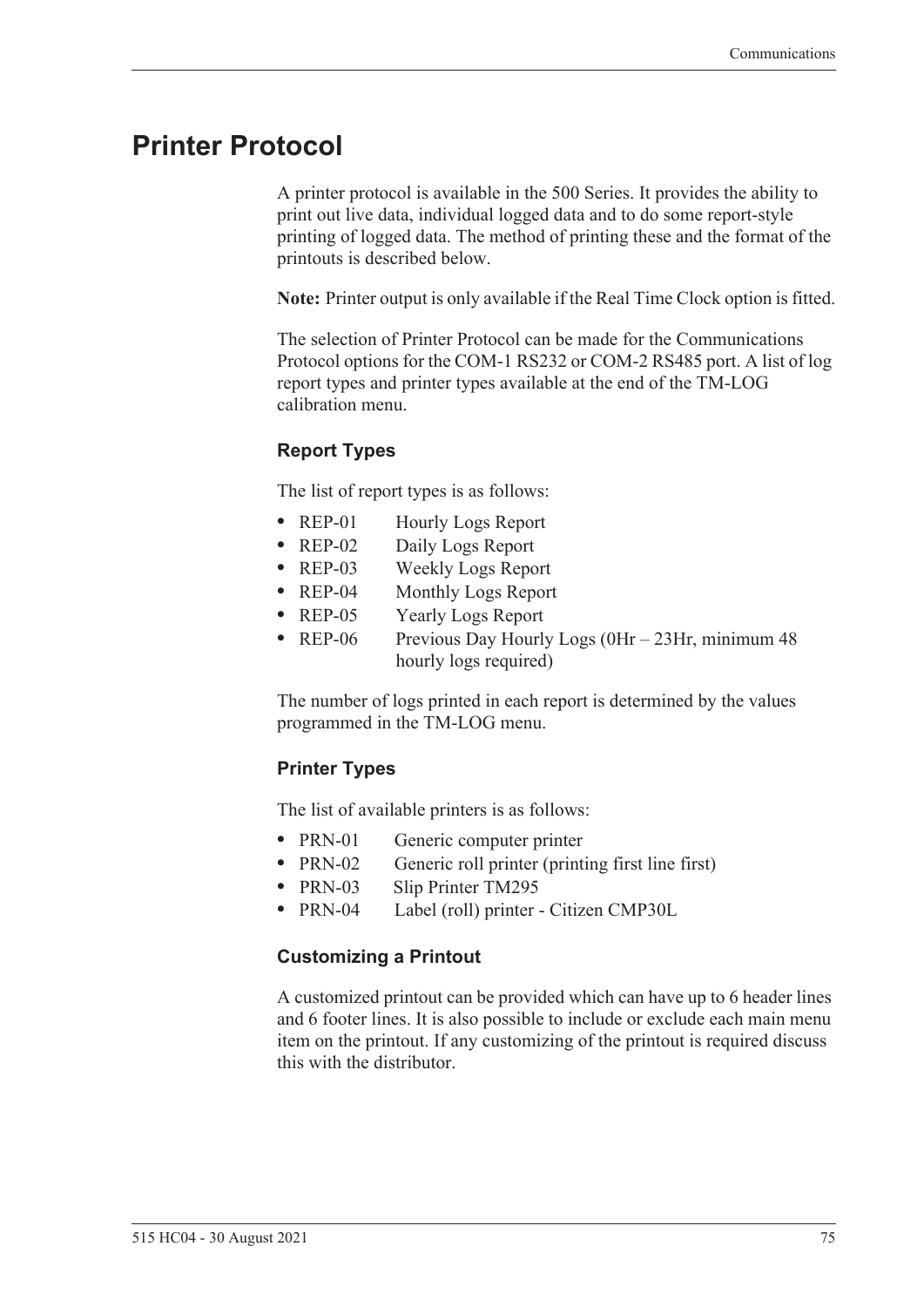# <span id="page-85-1"></span>**Types of Printouts**

### <span id="page-85-0"></span>**Live Data**

The RESET key, when in main menu, is shared as the PRINT key if the printer protocol has been selected. A printout will be initiated whenever this key is pressed. If printing is not required, do not select printer protocol.

The format of this printout will be:

*Custom Header Lines*

*Current Docket No.* 

*Instrument Serial No. & Tag*

| Current Date & Time & Status                 |                      |                               |                                                                                   |
|----------------------------------------------|----------------------|-------------------------------|-----------------------------------------------------------------------------------|
| Total Variable<br>Total Variable<br>Variable | unit<br>unit<br>unit | value<br>value (acc)<br>value | $\langle$ Resettable total first $\rangle$<br>$\leq$ Accumulated total second $>$ |
| Variable<br>etc.                             | unit                 | value                         |                                                                                   |
| <b>Custom Footer Lines</b>                   |                      |                               | $\leq$ separation line $>$                                                        |

(Note that blank header and footer lines are not printed).

### **Docket Number**

The docket number that appears on the live data printout indicates the print number. This number is cleared when the Accumulated totals are reset. If the Reset Mode is set for Delayed, where a print can be generated without resetting the non-accumulated totals, an additional number in brackets will be shown that indicates the number of prints since the last reset. i.e.

*DOCKET No. 000256 (000036)*

### **Instrument Serial Number and Unit Tag**

The instrument serial number and unit tag is the same as the information shown in the Model Info menu. For more details refer to **[Model](#page-39-0)  [Information](#page-39-0)** on page 30.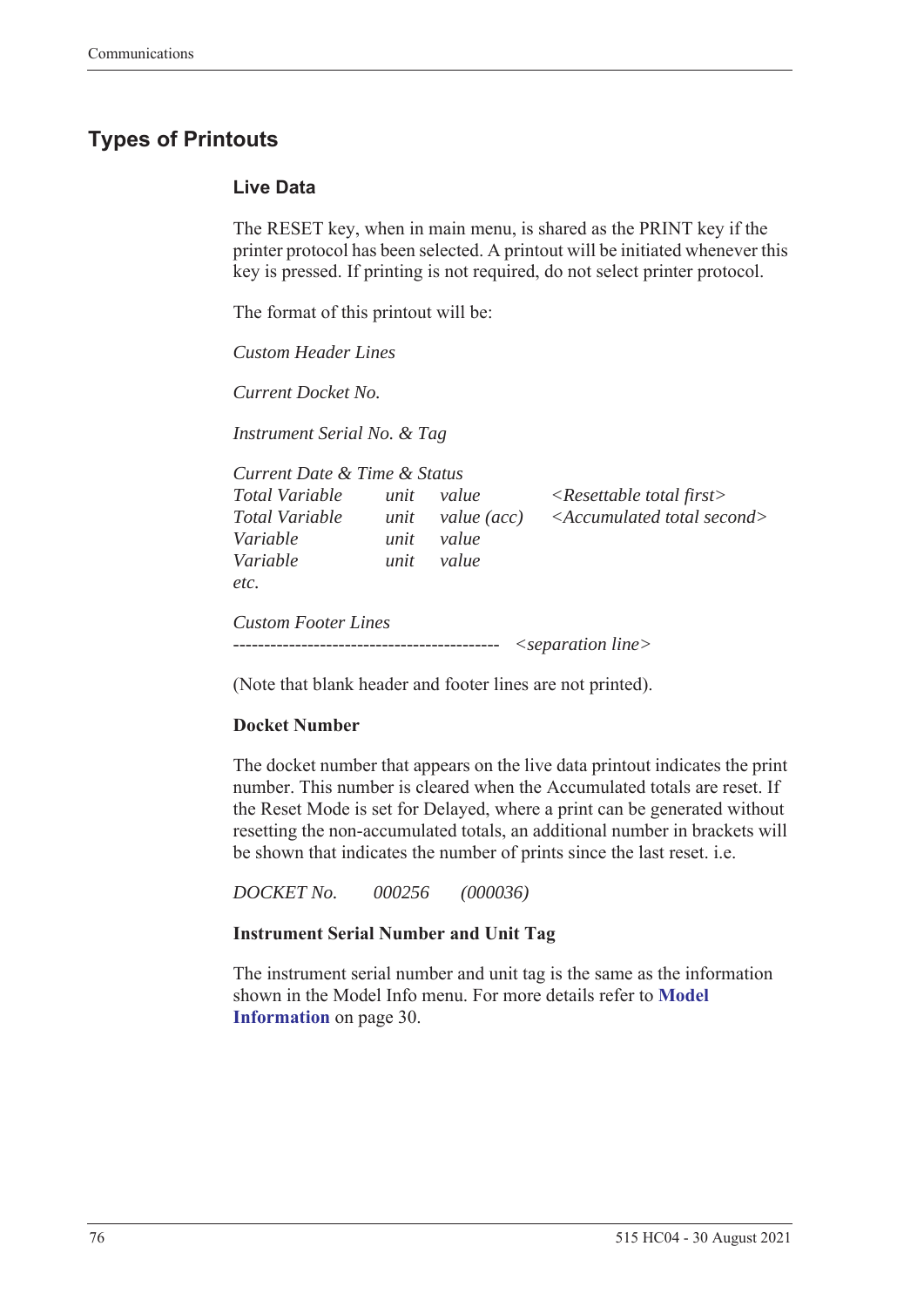### <span id="page-86-0"></span>**Individual Log Data**

When in the Log Menu and while holding the DISPLAY key to view the data of the log of interest the RESET key can be pressed to initiate a printout of that log entry. The printout will have the time and date stamp corresponding to when the log was taken. After the print has been initiated there will be the opportunity to scroll to view another log entry and print again.

Since in each log entry all totals are stored as the Accumulated value, the printout will not have any resettable totals. The format of the printout with this exception is the same as the LIVE DATA printout:

*Custom Header Lines*

*Instrument Serial No. & Tag*

*Log Date & Time & Status Variable unit value <example: total as Accum only> Variable unit value etc.*

*Custom Footer Lines -------------------------------------------- <separation line>*

### <span id="page-86-1"></span>**Log Report Printing**

As there is the likelihood that the reports can be of a considerable length it is strongly recommended that only the 80 Column printer with Z fold (tractor feed) paper be used. This is just as much for the memory storage of printer as it is for the reliable paper supply.

There is a HOLD.SET REPORT PRINT prompt under the main menu with the ability to print the pre-selected type of report. Pressing and holding the SET key for two seconds will initiate the printout. Any of the Log Reports will have the following format:

*Custom Header Lines*

*Title of Report*  $\langle$  *internally set, indicates report type>* 

*Current Date & Time Instrument Serial No. & Tag*

*-------------------------------------------- <separation line>*

*Log No. Date & Time & Status Variable unit value <example: total as Accum only> Variable unit value etc.*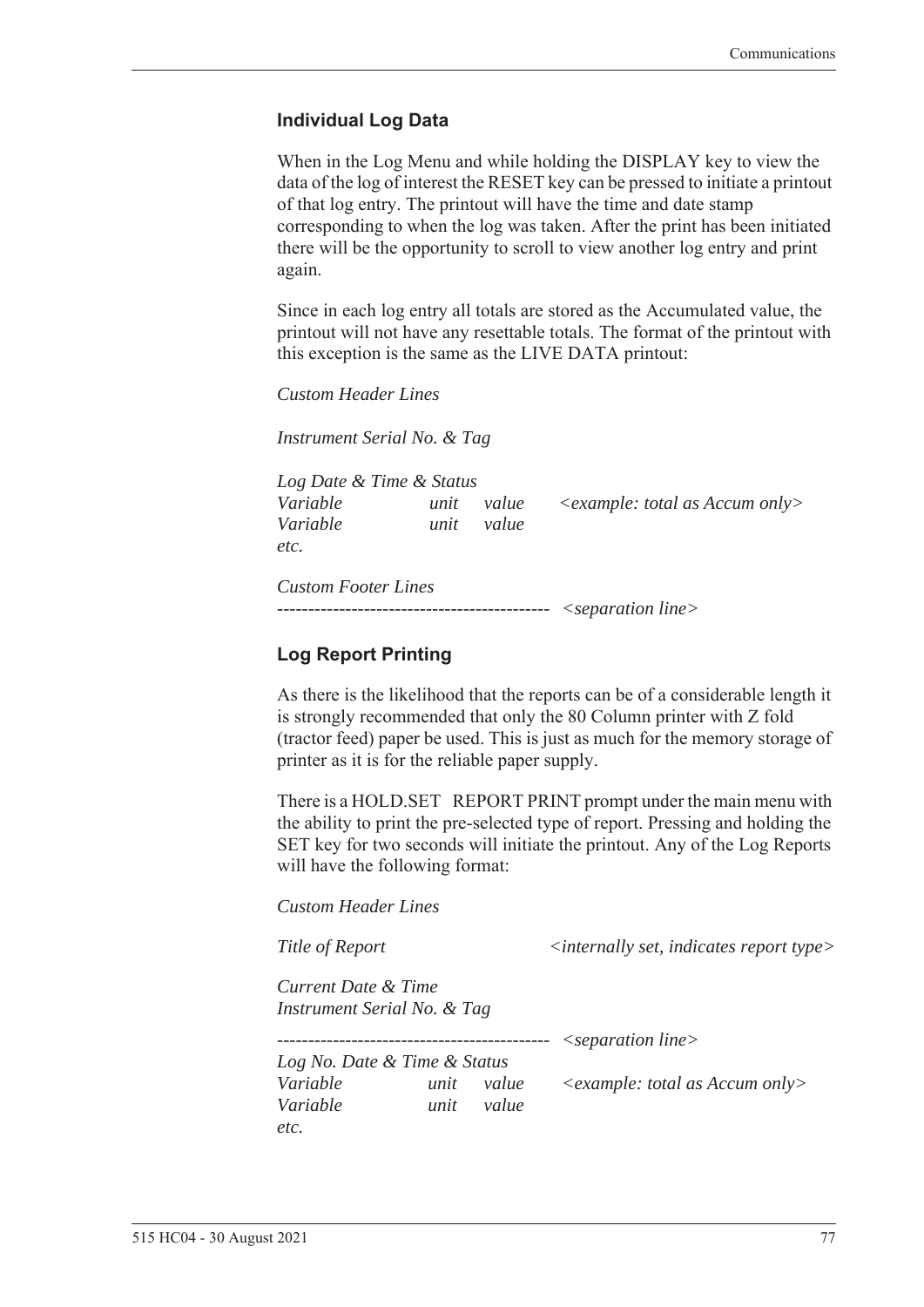|                              |      |           | $\leq$ separation line $>$              |
|------------------------------|------|-----------|-----------------------------------------|
| Log No. Date & Time & Status |      |           |                                         |
| Variable                     | unit | value     | $\leq$ example: total as Accum only $>$ |
| Variable                     | unit | value     |                                         |
| etc.                         |      |           |                                         |
|                              |      | --------- | $\leq$ separation line $>$              |
| Log No. Date & Time & Status |      |           |                                         |
| Variable                     | unit | value     | $\leq$ example: total as Accum only $>$ |
| Variable                     | unit | value     |                                         |
| etc.                         |      |           |                                         |
| <b>Custom Footer Lines</b>   |      |           |                                         |

```
-------------------------------------------- <separation line>
```
Reports will print in the historical order, and for those logs that have no data (e.g. unit was powered off at the time) the print will show "Data not available", i.e.

| Log No. Date & Time & Status |                                      |           |                                      |
|------------------------------|--------------------------------------|-----------|--------------------------------------|
| Variable                     | unit                                 | value     | $\leq$ example: total as Accum only> |
| Variable                     | unit                                 | value     |                                      |
| etc.                         |                                      |           |                                      |
|                              | ------------------------------------ |           | $\leq$ separation line $>$           |
| Log No. Data Not Available   |                                      |           |                                      |
|                              |                                      | --------- | $\leq$ separation line $>$           |
| Log No. Date & Time & Status |                                      |           |                                      |
| Variable                     | unit                                 | value     | $\leq$ example: total as Accum only> |
| Variable                     | unit                                 | value     |                                      |
| etc.                         |                                      |           |                                      |

If the unit is programmed for 0 logs for a particular time base then the report for that time base will only consist of the header and ID information and a "Data Not Available" message. Likewise for the 0Hr to 23Hr report to print the complete report there must be a minimum of 48 hourly logs programmed otherwise "Data Not Available" will be printed for the missing logs.

*Custom Header Lines*

*Title of Report*

*Current Date & Time Instrument Serial No. & Tag*

*Data Not Available*

*Custom Footer Lines* 

*-------------------------------------------- <separation line>*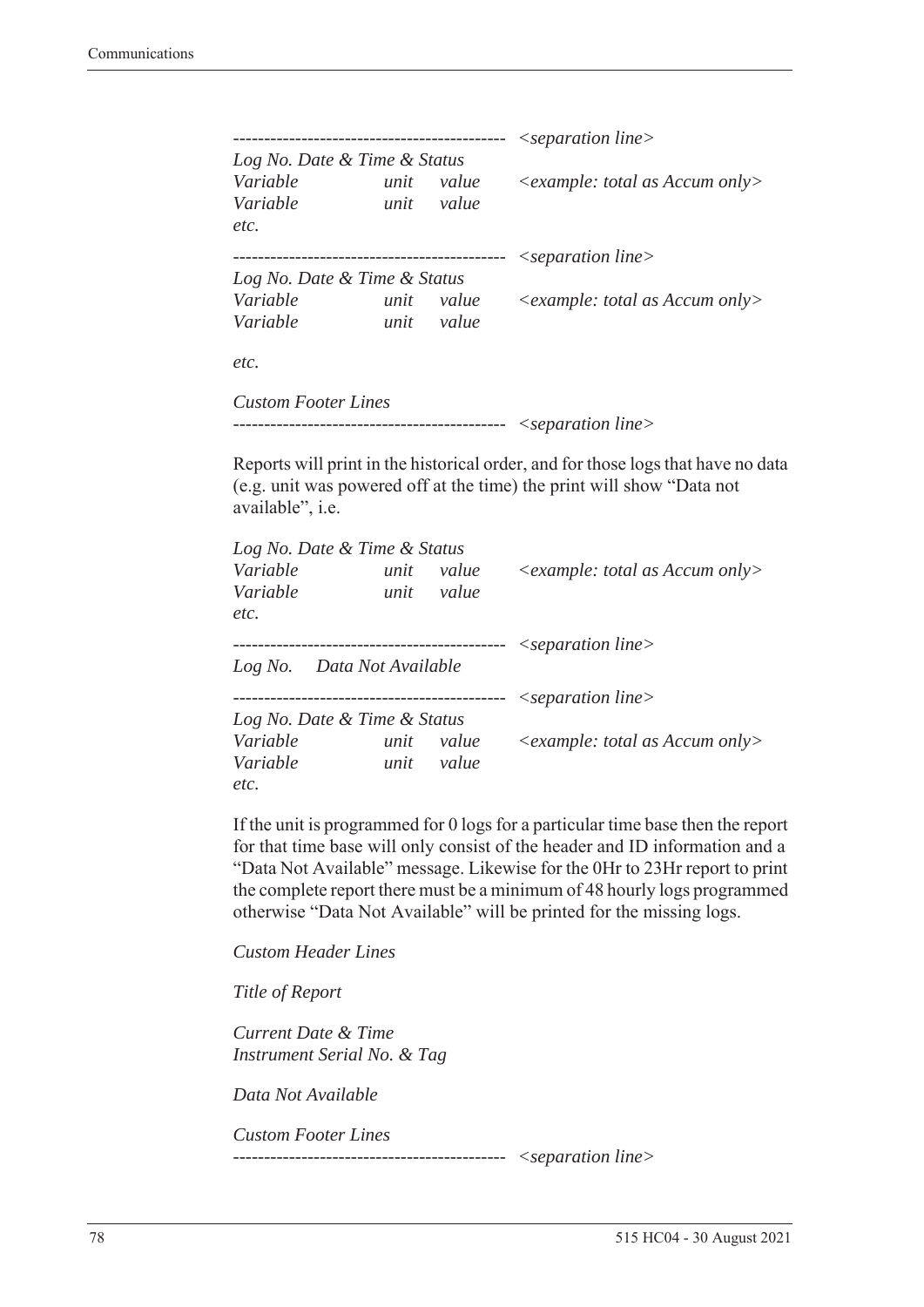## <span id="page-88-0"></span>**Printer Data Control**

Some printers have limited data buffers and are therefore unable to collect all the print data being transmitted. The 500 Series has the capability of software handshaking. The Xon/Xoff characters can be used by any of the printer types to control the flow of data to ensure that data is not lost.

Some printers will also transmit an Xoff character in response to other events such as printer being off-line, print head not engaged or power being removed. The specific behaviour of the printer being used should be noted.

### <span id="page-88-1"></span>**Error Messages**

There are two printer error messages that can be displayed.

### **PAPER OUT**

This message is related to the Printer Type PRN-03 TM295 Slip printer. It is standard procedure with this printer to check for paper status before printing. If a print is attempted but there is no paper the PAPER OUT message will be scrolled. The instrument will continue to poll the printer for paper and if paper is detected before a communications timeout expires the print will commence.

### **COMMS TIMEOUT**

This message is relevant for all printer types and will be activated for the following conditions.

1. If the flow of data is stopped due to software or hardware handshaking and is not allowed to resume before the communications timeout.

2. If Printer Type is PRN-03 Slip printer and a paper status is requested but no response is received within the timeout period.

3. Paper Out has been detected for Printer Type PRN-03 but no paper is inserted within the timeout period.

When a communications timeout error has been activated the message COMMS TIMEOUT will be scrolled once, the request to print will be cleared and the instrument will return to its normal mode.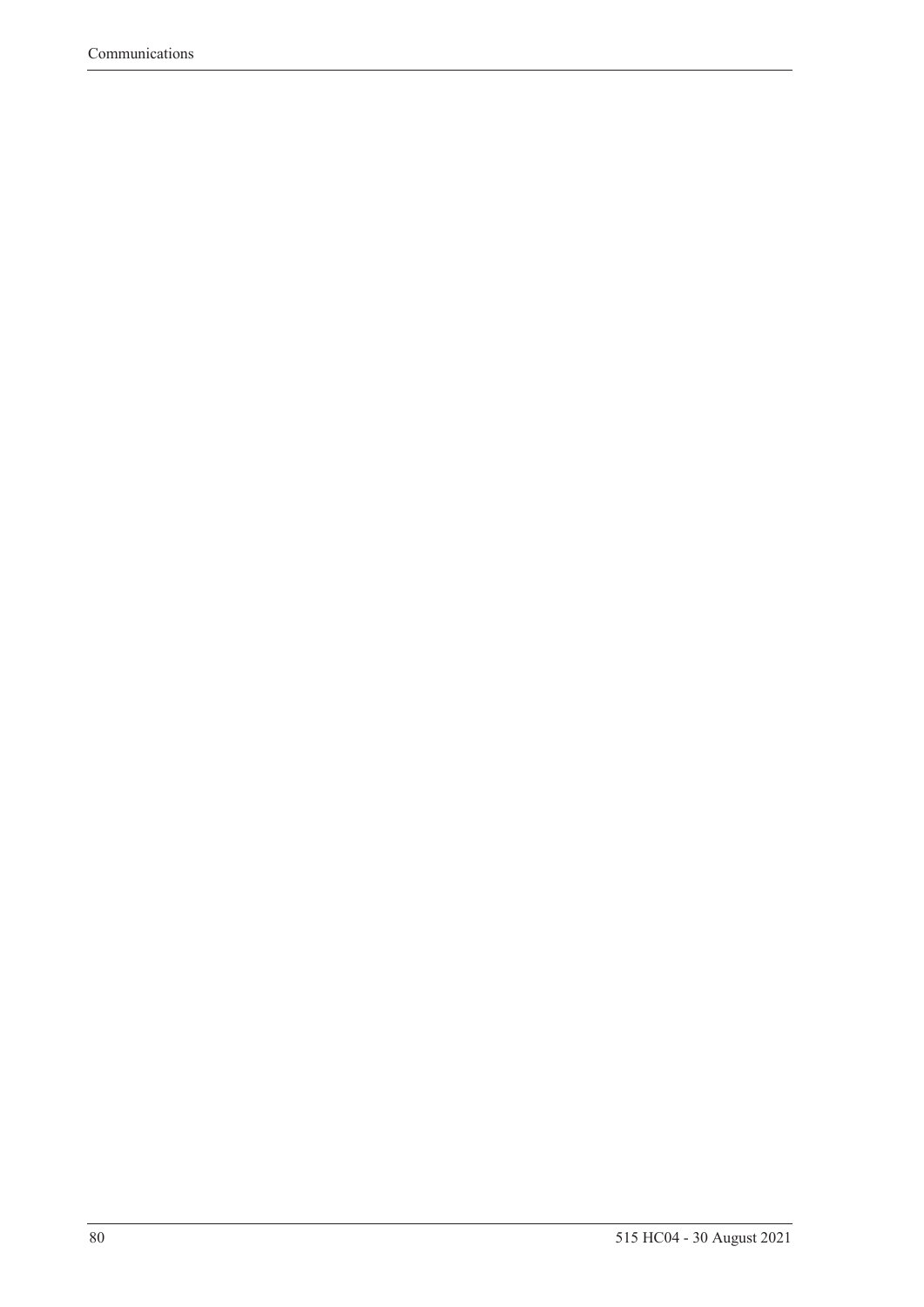# <span id="page-90-1"></span>**Appendix A Glossary**

<span id="page-90-0"></span>

| 500-PM<br><b>Software</b>              | The 500 Series Program Manager (500-PM software) is a Windows based<br>program that is freely available from the download section of the Contrec<br>website. The program is a comprehensive configuration tool and resource<br>centre that can be used to tailor an instrument to suit specific application<br>needs including program settings, units of measurement, custom tags/text,<br>access levels and more. Custom versions can be saved and configuration<br>reports generated as a PDF. |
|----------------------------------------|---------------------------------------------------------------------------------------------------------------------------------------------------------------------------------------------------------------------------------------------------------------------------------------------------------------------------------------------------------------------------------------------------------------------------------------------------------------------------------------------------|
| <b>ASCII</b>                           | American Standard Code for Information Interchange. For the ASCII<br>protocol, the instrument receives and transmits messages in ASCII, with all<br>command strings to the instrument terminated by a carriage return. Replies<br>from the instrument are terminated with a line-feed and a carriage-return.                                                                                                                                                                                      |
| <b>IAPWS</b>                           | International Association for the Properties of Water and Steam                                                                                                                                                                                                                                                                                                                                                                                                                                   |
| <b>IAPWS-IF97</b>                      | IAPWS Industrial Formulation for the Thermodynamic Properties of Water<br>and Steam. IAPWS-IF97 replaces the previous industrial standard IFC-67.                                                                                                                                                                                                                                                                                                                                                 |
| <b>Modbus RTU</b>                      | The Modbus protocol is a message structure for communications between<br>controllers and devices regardless of the type of network. In RTU (remote<br>terminal unit) mode, each 8-bit byte in a message contains two 4-bit<br>hexadecimal characters. This mode has greater character density than<br>ASCII and allows better data throughput than ASCII for the same baud rate.                                                                                                                  |
| <b>Normalised</b><br>Input             | A normalised input ranges from 0 to 1.000. For $4-20$ mA input, the signal is<br>set to 0 at 4mA and the signal is set to 1.000 at 20mA.                                                                                                                                                                                                                                                                                                                                                          |
| <b>Passive Output</b><br><b>Signal</b> | Requires an external power supply.                                                                                                                                                                                                                                                                                                                                                                                                                                                                |
| <b>RTD</b>                             | <b>Resistance Temperature Device</b>                                                                                                                                                                                                                                                                                                                                                                                                                                                              |
| Watchdog<br>Timer (WTD)                | The WDT is used to monitor the activity of the micro processor and will<br>force a reboot if the micro processor stops, while power is applied, due to<br>any internal or external influences.                                                                                                                                                                                                                                                                                                    |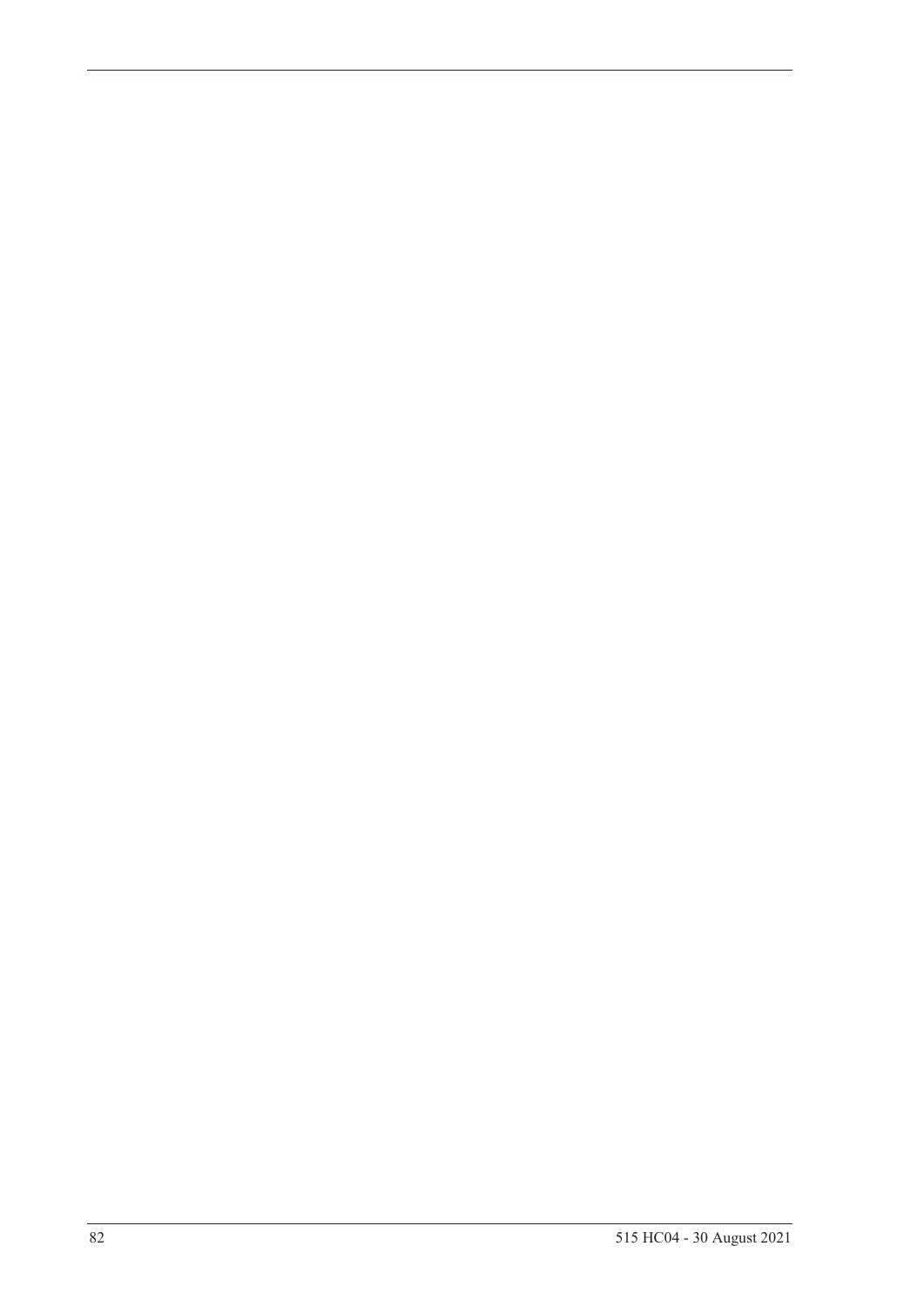# <span id="page-92-1"></span>**Appendix B Model Numbers**

# <span id="page-92-0"></span>**Product Codes**

| <b>Model</b>                                                                                                                                                                          |                |              |                |   |                                                                                                                        |   | <b>Supplementary Code</b> | <b>Description</b>                                                                                                                     |
|---------------------------------------------------------------------------------------------------------------------------------------------------------------------------------------|----------------|--------------|----------------|---|------------------------------------------------------------------------------------------------------------------------|---|---------------------------|----------------------------------------------------------------------------------------------------------------------------------------|
| 515                                                                                                                                                                                   |                |              |                |   |                                                                                                                        |   | $-$ HC04                  |                                                                                                                                        |
|                                                                                                                                                                                       | $\mathbf{1}$   |              |                |   |                                                                                                                        |   |                           | Panel mount enclosure                                                                                                                  |
|                                                                                                                                                                                       | $\overline{2}$ |              |                |   |                                                                                                                        |   |                           | Field mount enclosure (NEMA 4X / IP66)                                                                                                 |
| <b>Enclosure</b>                                                                                                                                                                      | 3/5            |              |                |   |                                                                                                                        |   |                           | Explosion proof Ex d (IECEx/ATEX), metric glands<br>(5 specifies heater)                                                               |
|                                                                                                                                                                                       | 4/6            |              |                |   |                                                                                                                        |   |                           | Explosion proof Ex d (CSA), NPT glands<br>(6 specifies heater)                                                                         |
|                                                                                                                                                                                       |                | 0            |                |   |                                                                                                                        |   |                           | 4 logic inputs, 1 isolated output, 2 relays (only relay type 1 is<br>available), RS232 (DB9) communication port                        |
| <b>Output Options</b>                                                                                                                                                                 |                | $\mathbf{1}$ |                |   |                                                                                                                        |   |                           | 4 logic inputs, 2 isolated outputs, 4 relays, real-time clock data<br>logging, RS232 (DB9) and RS485 communication ports               |
|                                                                                                                                                                                       |                | 2/3          |                |   |                                                                                                                        |   |                           | 4 logic inputs, 2 isolated outputs, 4 relays, real-time clock data<br>logging, RS232 (DB9) and Ethernet communication ports            |
|                                                                                                                                                                                       |                |              | 1              |   |                                                                                                                        |   |                           | Electromechanical relays only                                                                                                          |
| <b>Relay Type</b>                                                                                                                                                                     |                |              | $\overline{2}$ |   |                                                                                                                        |   |                           | 2 electromechanical and 2 solid state relays                                                                                           |
|                                                                                                                                                                                       |                |              | 3              |   |                                                                                                                        |   |                           | Solid state relays only                                                                                                                |
| <b>Power Supply</b>                                                                                                                                                                   |                |              |                | U |                                                                                                                        |   |                           | Inputs for 12-28VDC and 100-240 VAC, 50-60Hz<br>(Previous Models: $A = 110/120$ VAC, $E = 220/240$ VAC)                                |
|                                                                                                                                                                                       |                |              |                | D |                                                                                                                        |   |                           | Input for 12-28VDC power only                                                                                                          |
| <b>Display Panel Options</b>                                                                                                                                                          |                |              |                |   | S                                                                                                                      |   |                           | Standard option (now with backlight & LCD backup)<br>(original Full option: F, with Infra-Red comms, no longer available)              |
| <b>PCB Protection</b>                                                                                                                                                                 |                |              |                |   |                                                                                                                        | C |                           | Conformal coating - required for maximum environmental<br>operating range. Recommended to avoid damage from<br>moisture and corrosion. |
| N                                                                                                                                                                                     |                |              |                |   | None - suitable for IEC standard 654-1 Climatic Conditions up<br>to Class B2 (Heated and/or cooled enclosed locations) |   |                           |                                                                                                                                        |
| <b>HC04</b><br><b>Application Pack Number</b>                                                                                                                                         |                |              |                |   | Defines the application software to be loaded into the<br>instrument                                                   |   |                           |                                                                                                                                        |
| For example: Model No. 515.111USC<br>Displayed on the 500 Series as:<br>Note: The first character represents the CPU installed<br>(factory use only). The remaining 6 characters only |                |              |                |   |                                                                                                                        |   |                           | $2 - 1 - 5 -$<br>SIS MODEL                                                                                                             |
| represent hardware that affects the operation.                                                                                                                                        |                |              |                |   |                                                                                                                        |   |                           |                                                                                                                                        |

**Note:** Example full product part number is 515.111USC-HC04 (This is the number used for placing orders).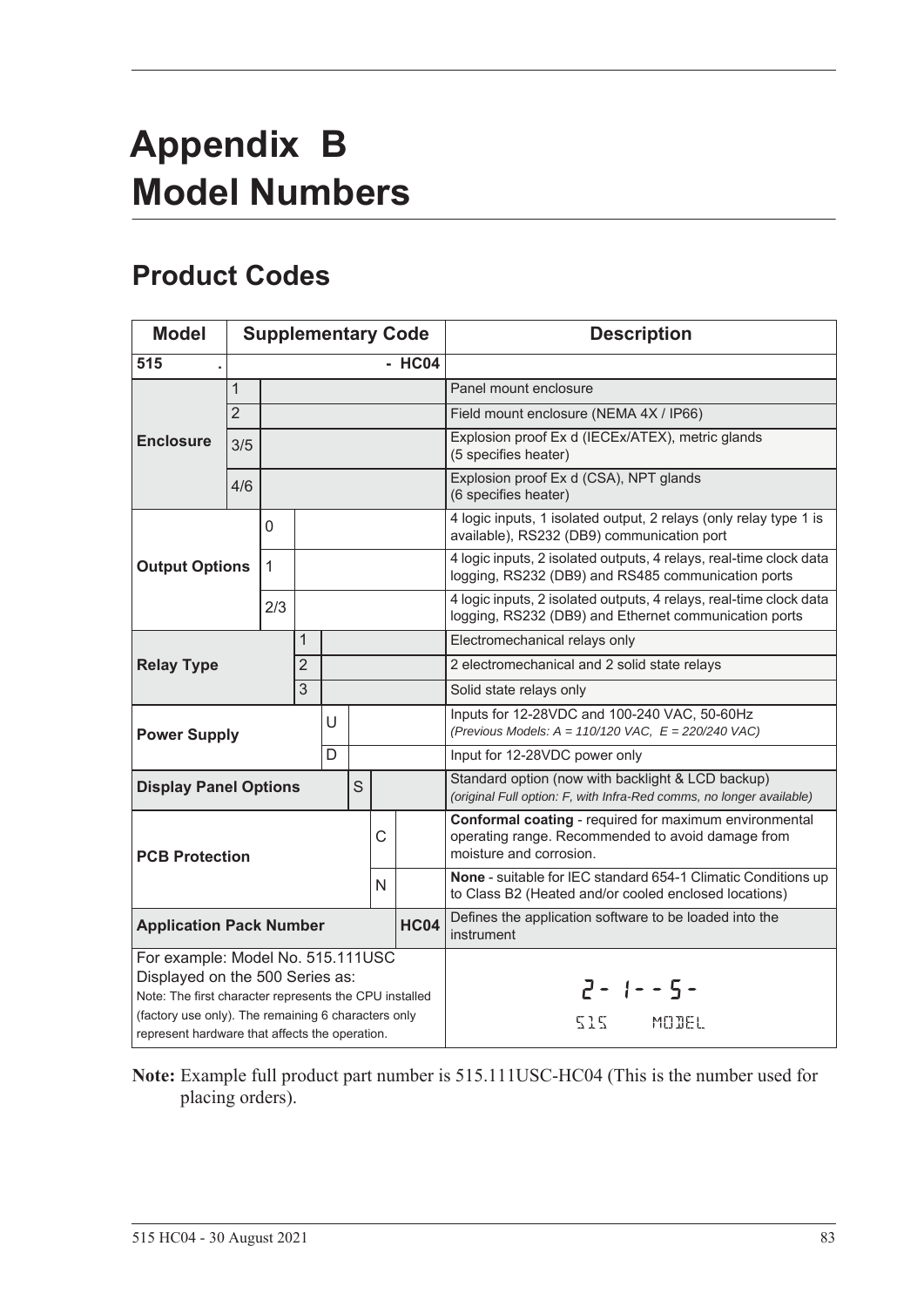# <span id="page-93-1"></span>**Custom Version Codes**

|                                         |      | Code           |          | <b>Description</b>                                            |
|-----------------------------------------|------|----------------|----------|---------------------------------------------------------------|
|                                         | 00   |                |          | <b>Factory Default Application</b>                            |
|                                         | 01   |                |          | Contrec Systems Pty. Ltd. Melbourne Australia                 |
|                                         | 02   |                |          | Contrec Limited. West Yorkshire UK                            |
| <b>Origin Code</b>                      | 03   |                |          |                                                               |
| <b>Identifies</b><br><b>Distributor</b> | 04   |                |          | Contrec - USA, LLC. Pelham AL 35124 USA                       |
|                                         | 05   |                |          | Flowquip Ltd. Halifax UK                                      |
|                                         | 06   |                |          |                                                               |
|                                         | etc. |                |          |                                                               |
|                                         |      | $\Omega$       |          | English (Default)                                             |
|                                         |      | $\mathbf{1}$   |          | German                                                        |
|                                         |      | $\overline{2}$ |          | Dutch                                                         |
| <b>User Language</b>                    |      | 3              |          | French                                                        |
|                                         |      | $\overline{4}$ |          | Spanish                                                       |
|                                         |      | 5              |          |                                                               |
|                                         |      | etc.           |          |                                                               |
|                                         |      |                | 000      | Distributor's own choice. Possibly a code that identifies the |
| <b>Distributor's Code</b>               |      |                | $\cdots$ | customer and the application.                                 |
|                                         | 999  |                |          |                                                               |
| For example: 02 3 157                   |      |                |          | 023157                                                        |
| Displayed on the 500 Series as:         |      |                |          | CUSTOM VERS                                                   |

# **Application Information Code**

The Application Information code is an aid for users and service personnel to determine the type of inputs that are used in a particular application. The Application Information code is displayed on the instrument as shown below.

<span id="page-93-0"></span>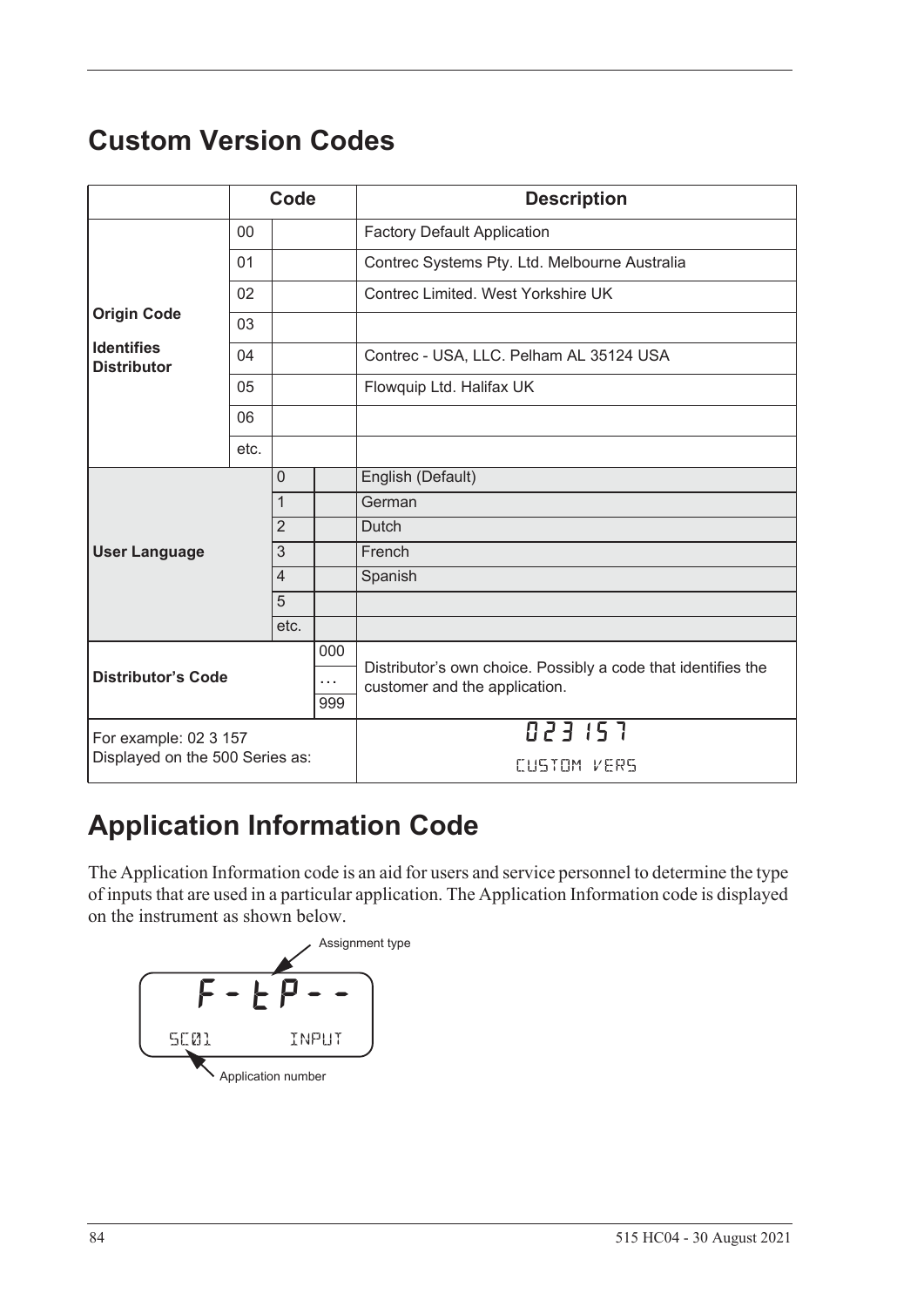The Application number identifies the application as in the following examples:

- **•** SC01 steam flow computer for frequency flow meter
- **•** GN02 natural gas flow computer for analog flow meter

The Input Assignment type indicates the physical input that is assigned to each input on the instrument. The code is made up from six characters as follows:

| FINP1   FINP2   AINP1   AINP2   AINP3   AINP4 |  |  |  |
|-----------------------------------------------|--|--|--|
|                                               |  |  |  |

The codes are as follows:

- - not used in this application
- **A** indicates a generic analog input such as for density or level etc.
- **•** C indicates a user code input
- d indicates a density input
- **•** F indicates a generic flow input such as for volume or mass etc.
- H indicates a high flow input for stacked inputs
- **•** L indicates a low flow input for stacked inputs
- **•** P indicates a pressure input
- **q** indicates a quadrature input
- *k* indicates a temperature input.

For example,  $F - tP - -$  is an instrument with FINP1 (frequency input 1) assigned to a flow input, AINP1 assigned to a temperature input and AINP2 assigned as a pressure input. The other inputs are not used.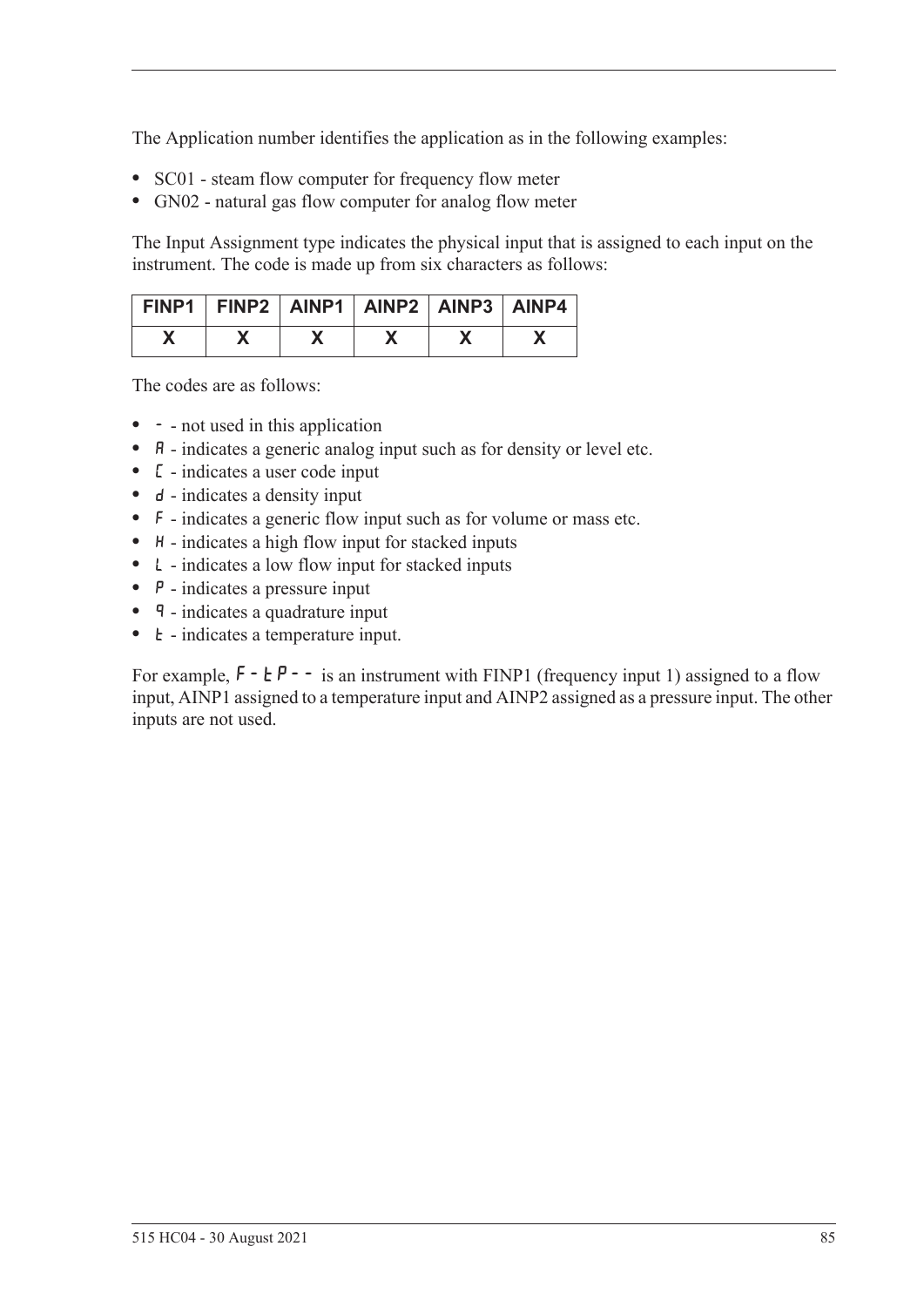# **Appendix C Ethernet Port & Setup**

# **Ethernet Port**

The optional Ethernet port simplifies the communication network and avoids the need for an external 3rd party Serial to Ethernet converter. It allows communications via an existing Ethernet network. In some installations you will need to speak with your network (IT) administrator in order to correctly set up your network. Applications, such as DataMod (available via Contrec), can communicate over the Ethernet network to perform remote monitoring and Data Logging operations.

Within the instrument's calibration menus the Ethernet port uses the settings for the RS-485 port that need to match a supplied Ethernet unit as follows:

- **•** Protocol: RTU
- **•** Baud Rate: 19200
- **•** Data Bits: 8
- **•** Parity: Even
- **•** Stop Bits: 1

Data mapping follows the same convention applied to Modbus registers.

# **Connecting 515 Ethernet to Networks/Routers**

Ethernet 515s are set as default to DHCP (Dynamic Host Configuration Protocol), which should allow your network/router to automatically find and assign an IP address to the instrument (providing there are addresses available). If your network cannot locate the instrument you may need to run the 'Digi Discovery' tool (Contrec guide available on request) or enter the Ethernet module's MAC address within your router settings. If required, the instrument can also be set to a static IP address, however it is strongly advised that only IT competent persons access and edit site network and 515 Ethernet settings. All Ethernet instruments are supplied with the Ethernet module MAC address printed on the outside of the enclosure and also printed directly onto the Ethernet Module itself (the Option card would need to be removed to view the physical Digi Ethernet module).

Contrec Limited will not be held responsible for any changes made to customer router and network settings. Further guides on how to access the module settings and discovering IP address' can be supplied upon request.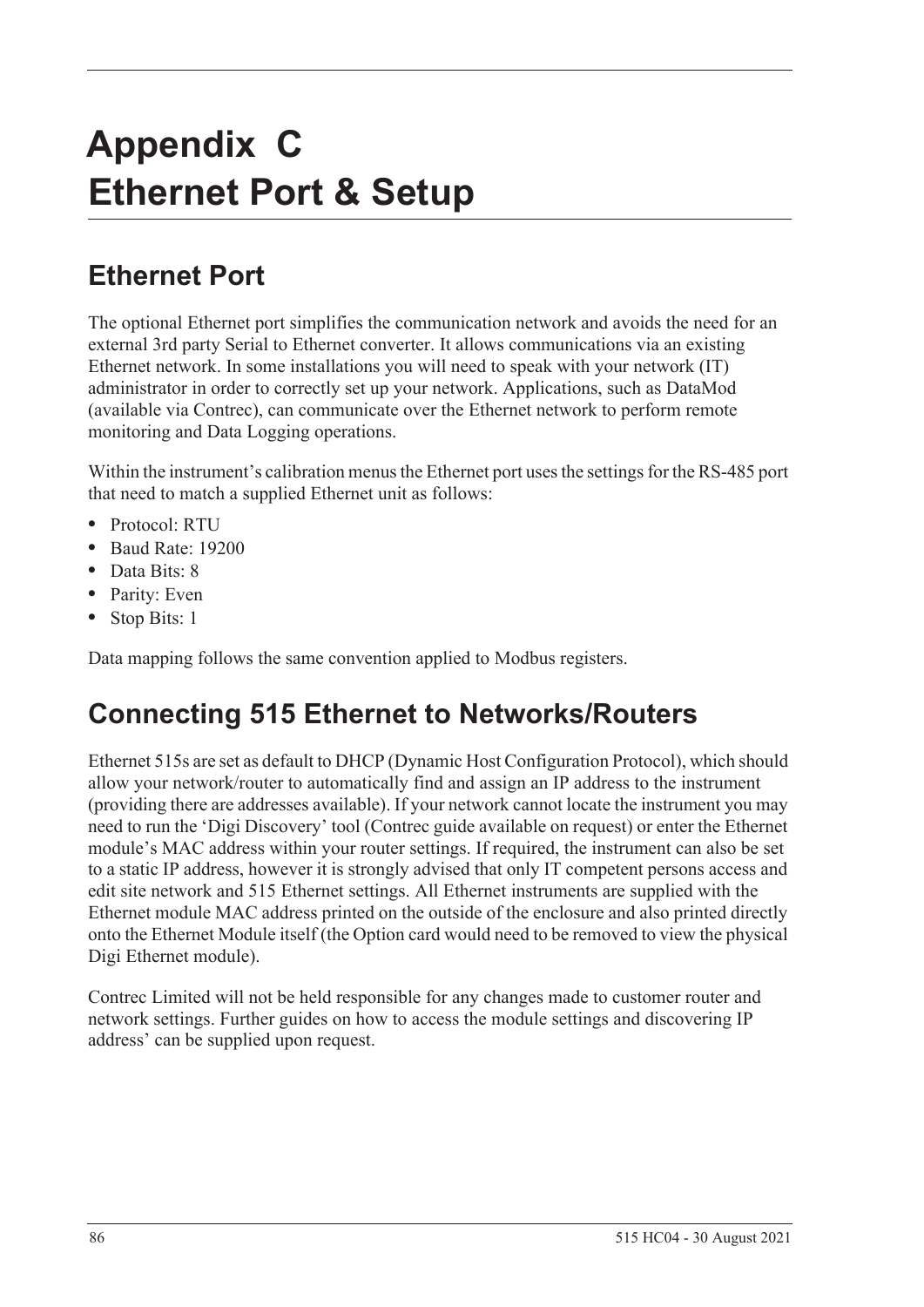# **Connecting DataMod via Ethernet**

Using the IP address that you or the network/router has assigned to the 515 instrument, enter this into the **Host Name / IPv4 Address** tab within DataMod's Modbus Connection Settings as per [Figure 21.](#page-96-0)

Ensure all other settings are correct as per the **Datamod User Guide** and the **515 Ethernet Guide - Establishing a Connection to Datamod**. Both of these documents are available from Contrec on request.

| Transmission Mode-                                   |                 |                           |                      |
|------------------------------------------------------|-----------------|---------------------------|----------------------|
| C RTU Serial                                         | <b>C</b> TCP/IP | C RTU over TCP/IP         |                      |
| -RTU Serial Settings-                                |                 |                           |                      |
| Serial Port:                                         |                 | Baud Rate (bps):          |                      |
| COM1                                                 |                 | 19200                     | $\blacktriangledown$ |
| -Data Bits-                                          |                 | -Parity-                  |                      |
| C 7 bits C 8 bits                                    |                 | C None                    |                      |
|                                                      |                 | $C$ Odd                   |                      |
| -Stop Bits-                                          |                 | $G$ Even                  |                      |
| $C$ 1 bit $C$ 2 bits                                 |                 |                           |                      |
| TCP/IP Settings                                      |                 |                           |                      |
| Host Name / IPv4 Address:                            |                 |                           | Port:                |
| 192.168.0.7                                          |                 |                           | 502                  |
| Receive Timeout (sec): $\vert^2$<br>Maximum Retries: | 2               | 11<br>Slave Unit Address: |                      |
|                                                      |                 | ,                         |                      |

<span id="page-96-0"></span>*Figure 21 DataMod - Modbus Connection Settings*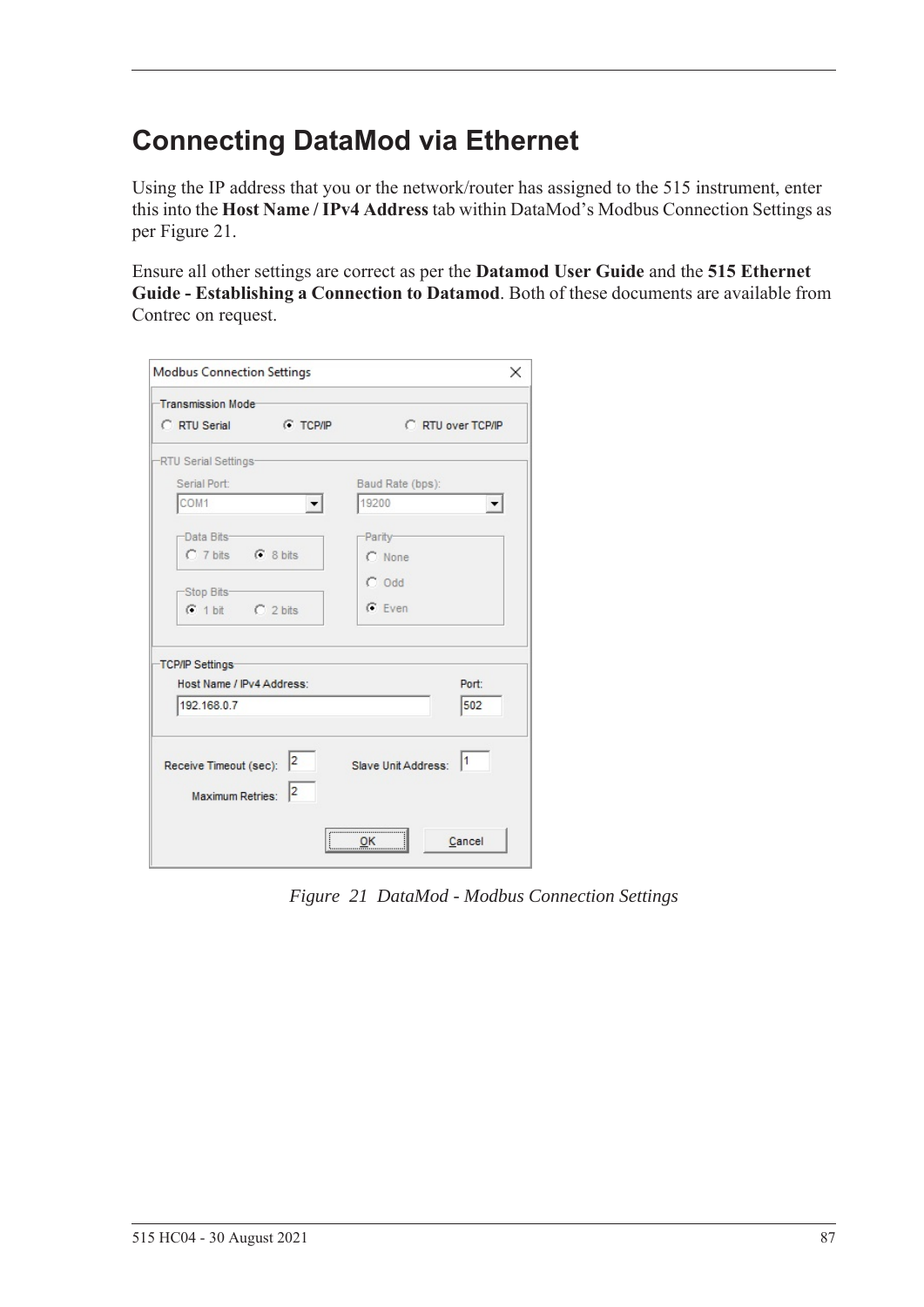# **Appendix D Reference Tables**

# **Properties of Commonly Used Materials**

<span id="page-97-0"></span>

| <b>Material</b>            | <b>Linear Coefficient of Thermal</b><br><b>Expansion in PPM/°C</b> | <b>Linear Coefficient of Thermal</b><br><b>Expansion in PPM/°F</b> |
|----------------------------|--------------------------------------------------------------------|--------------------------------------------------------------------|
| AISI 304 (Stainless Steel) | 17.0                                                               | 30.6                                                               |
| AISI 310 (Stainless Steel) | 14.4                                                               | 25.9                                                               |
| AISI 316 (Stainless Steel) | 16.7                                                               | 30.1                                                               |
| AISI 420 (Stainless Steel) | 10.0                                                               | 18.0                                                               |
| Monel                      | 14.3                                                               | 25.7                                                               |
| Carbon Steel               | 11.2                                                               | 20.2                                                               |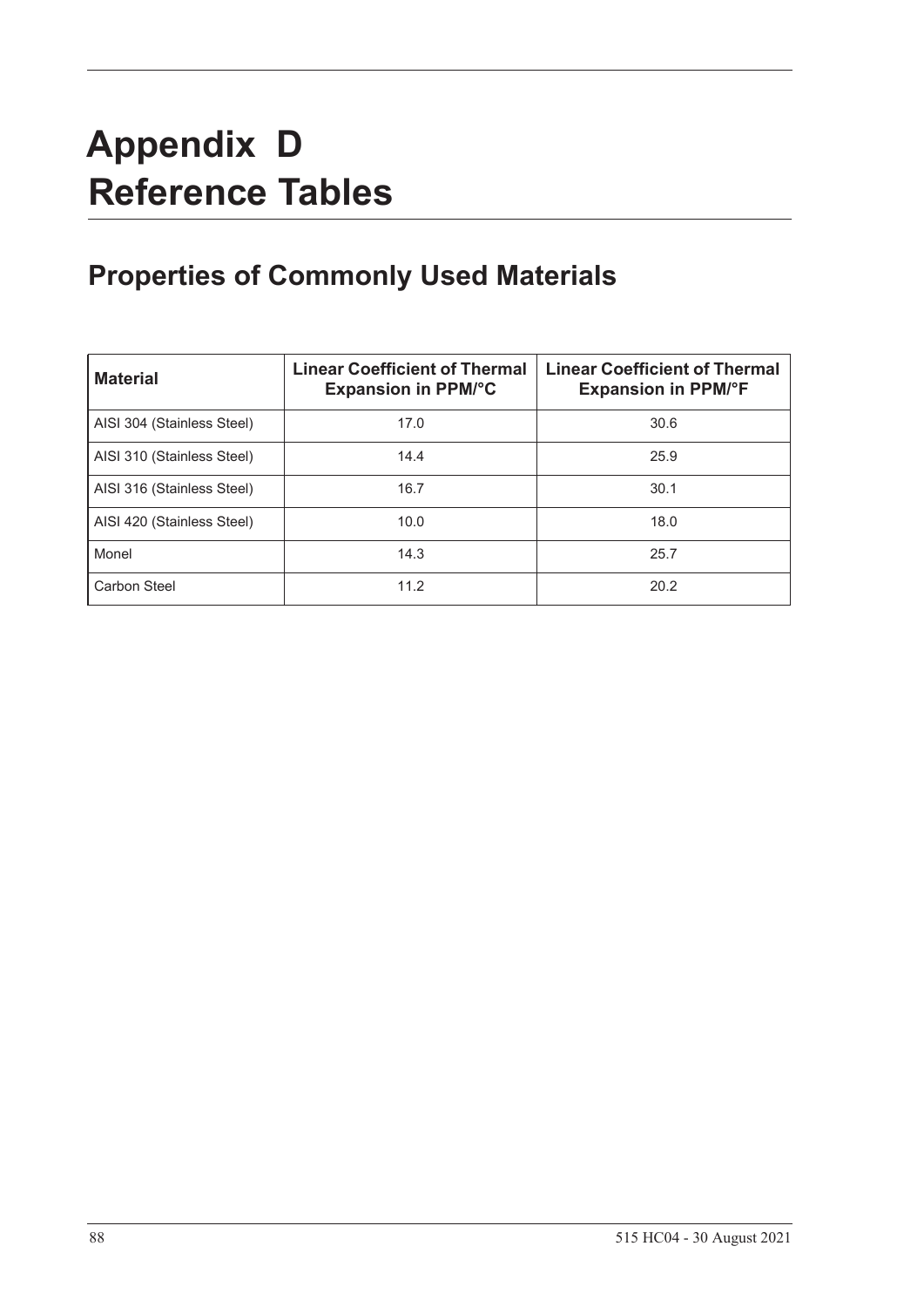# **Index**

### **Numerics** 0-5V inpu[t 15](#page-24-0) 4-20mA input [16](#page-25-0) output [18](#page-27-0) 500 Series Program Manage[r 5](#page-14-0) 500-PM software [5,](#page-14-0) [81](#page-90-0)

## **A**

ACCUM ke[y 26](#page-35-0) address, instrumen[t 64](#page-73-0) alarm connection [20](#page-29-0) equipment failur[e 47](#page-56-0) hysteresi[s 49](#page-58-0) relays [47](#page-56-1) setpoin[t 48](#page-57-0) alarms menu [47](#page-56-2) analog input connection[s 15](#page-24-1) failur[e 57](#page-66-0) scalin[g 3](#page-12-0) application cod[e 84](#page-93-0) approvals [7](#page-16-0) FCC Declaration [8](#page-17-0) ASCII protoco[l 63](#page-72-0)

# **B**

back panel [12](#page-21-0) backup program [35](#page-44-0) Program Manage[r 35](#page-44-1) basic men[u 28](#page-37-0) battery faile[d 58](#page-67-0) lif[e 51](#page-60-1) ne[w 58](#page-67-0) battery replacemen[t 24](#page-33-0) battery typ[e 24](#page-33-1) baud rat[e 50](#page-59-1)

# **C**

CAL switch-protected parameter [31](#page-40-0)

calculation energy [2](#page-11-0) calibration backup, reports [35](#page-44-0) menu [36](#page-45-0) set mode [32](#page-41-0) view mode [32](#page-41-1) cleaning [11](#page-20-0) clock batter[y 51](#page-60-1) date format [52](#page-61-0) real-tim[e 51](#page-60-2) codes application information [84](#page-93-0) customer versio[n 84](#page-93-1) exception [73](#page-82-1) product numbe[r 83](#page-92-0) coefficients, expansion [88](#page-97-0) comm port COM-1 RS-232 [61](#page-70-0) COM-2 RS-485 [62](#page-71-0) communication connection[s 22](#page-31-0) protocols [63](#page-72-1) communication[s 4,](#page-13-1) [61](#page-70-1) menu [50](#page-59-2) connections alar[m 20](#page-29-0) communication [61](#page-70-2) communication[s 22](#page-31-0) electrical [12](#page-21-1) input [15](#page-24-2) mains [23](#page-32-0) output [18](#page-27-1) customer version codes [84](#page-93-1) customizing a printout [75](#page-84-1)

# **D**

daily logging [53](#page-62-0) data log viewing [28,](#page-37-1) [29](#page-38-0)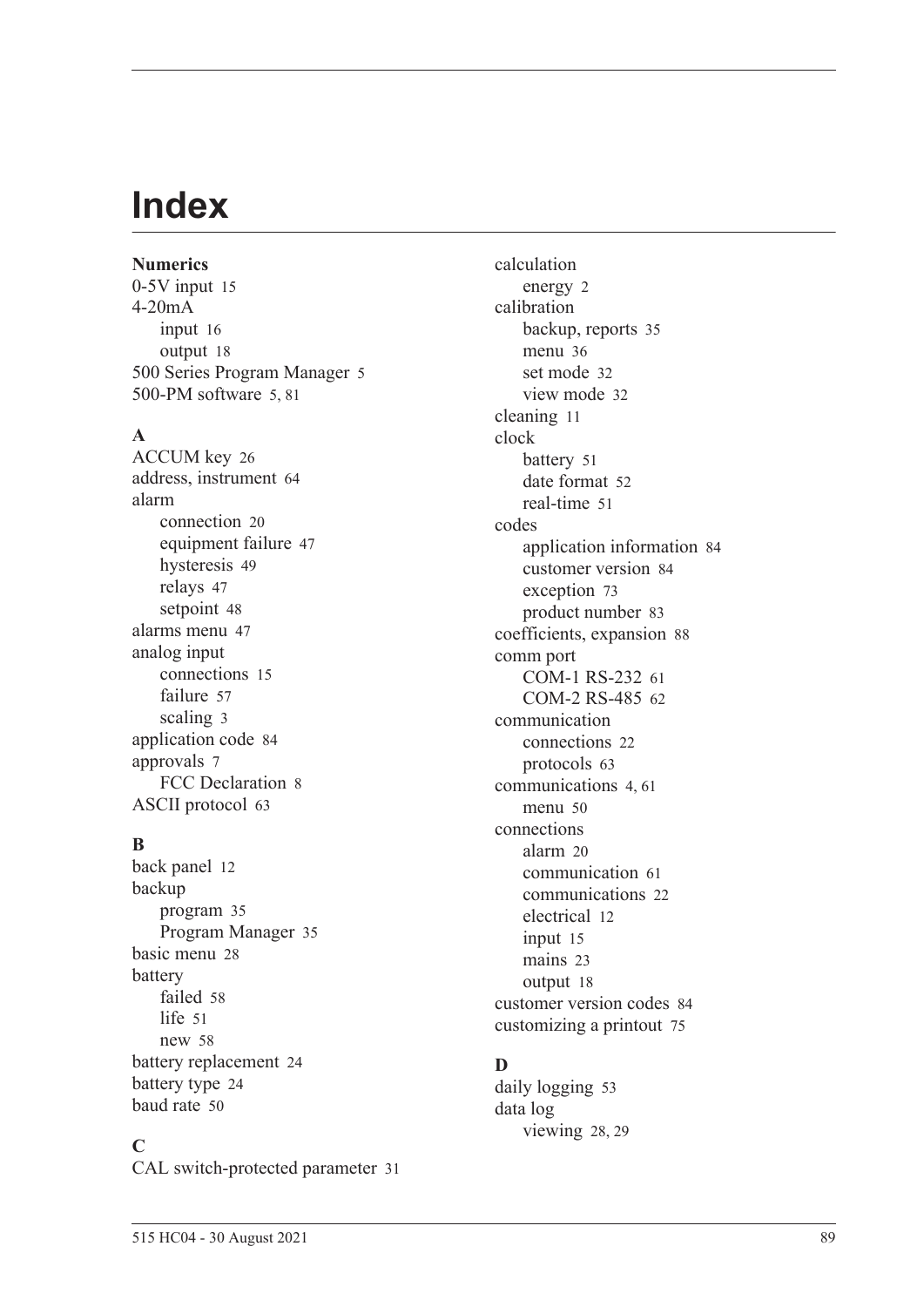data logging daily [53](#page-62-0) hourl[y 52](#page-61-1) monthly [53](#page-62-1) weekl[y 53](#page-62-2) yearly [53](#page-62-3) date format [52](#page-61-0) declaration FCC [8](#page-17-0) decontamination [11](#page-20-0) default on exception [57](#page-66-1) default tota[l 25](#page-34-0) detail men[u 28](#page-37-0) disconnection device [23](#page-32-1) display specifications [9](#page-18-0) timeout mod[e 54](#page-63-0) timeout time [55](#page-64-0) DISPLAY key [26](#page-35-1) display-only parameter [31](#page-40-1)

# **E**

earthin[g 23](#page-32-2) electrical connections [12](#page-21-1) energy calculation [2](#page-11-0) equipment failure alarm [47](#page-56-0) error condition, overrid[e 57](#page-66-2) error message[s 57](#page-66-3) Ethernet COM-2 por[t 23,](#page-32-3) [62](#page-71-1) exception codes [73](#page-82-1) Exception Status [65](#page-74-0) exception, default [57](#page-66-1) expansion coefficient[s 88](#page-97-0)

# **F**

failure of input [57](#page-66-0) features [1](#page-10-0) flash driver port assignmen[t 51](#page-60-3) format, date [52](#page-61-0) front panel keys [26](#page-35-2) LEDs [25](#page-34-1)

## **G**

glossary [81](#page-90-1)

# **H**

hardware connections [61](#page-70-2) hourly logging [52](#page-61-1) hysteresis, alar[m 49](#page-58-0)

## **I**

IAPWS-IF97 [2](#page-11-0) input 0-5[V 15](#page-24-0) 4-20mA [16](#page-25-0) connections [15](#page-24-2) analog [15](#page-24-1) failure [57](#page-66-0) RTD [16](#page-25-1) sensor failure [57](#page-66-0) types [5](#page-14-1) inputs menu [41](#page-50-0) installation [11](#page-20-1) instrument address [64](#page-73-0) request forma[t 63](#page-72-2) response[s 65](#page-74-1) setting[s 38](#page-47-0) interconnections, communication [61](#page-70-2) interference suppression [21](#page-30-0) ISO 5167-1 [1](#page-10-1) isolated output[s 5](#page-14-2)

# **K**

key ACCUM [26](#page-35-0) DISPLA[Y 26](#page-35-1) RATE [26](#page-35-3) RESE[T 26](#page-35-4) TOTAL [26](#page-35-5) keys, front panel [26](#page-35-2)

# **L**

LEDs, status [25](#page-34-1) logged dat[a 28](#page-37-1) viewin[g 29](#page-38-0) logging daily [53](#page-62-0) hourly [52](#page-61-1) monthly [53](#page-62-1) weekl[y 53](#page-62-2) yearly [53](#page-62-3) logic input connection [17](#page-26-0)

# **M**

main menu basic and detailed [28](#page-37-0) main menu item[s 27](#page-36-0) mains connections [23](#page-32-0)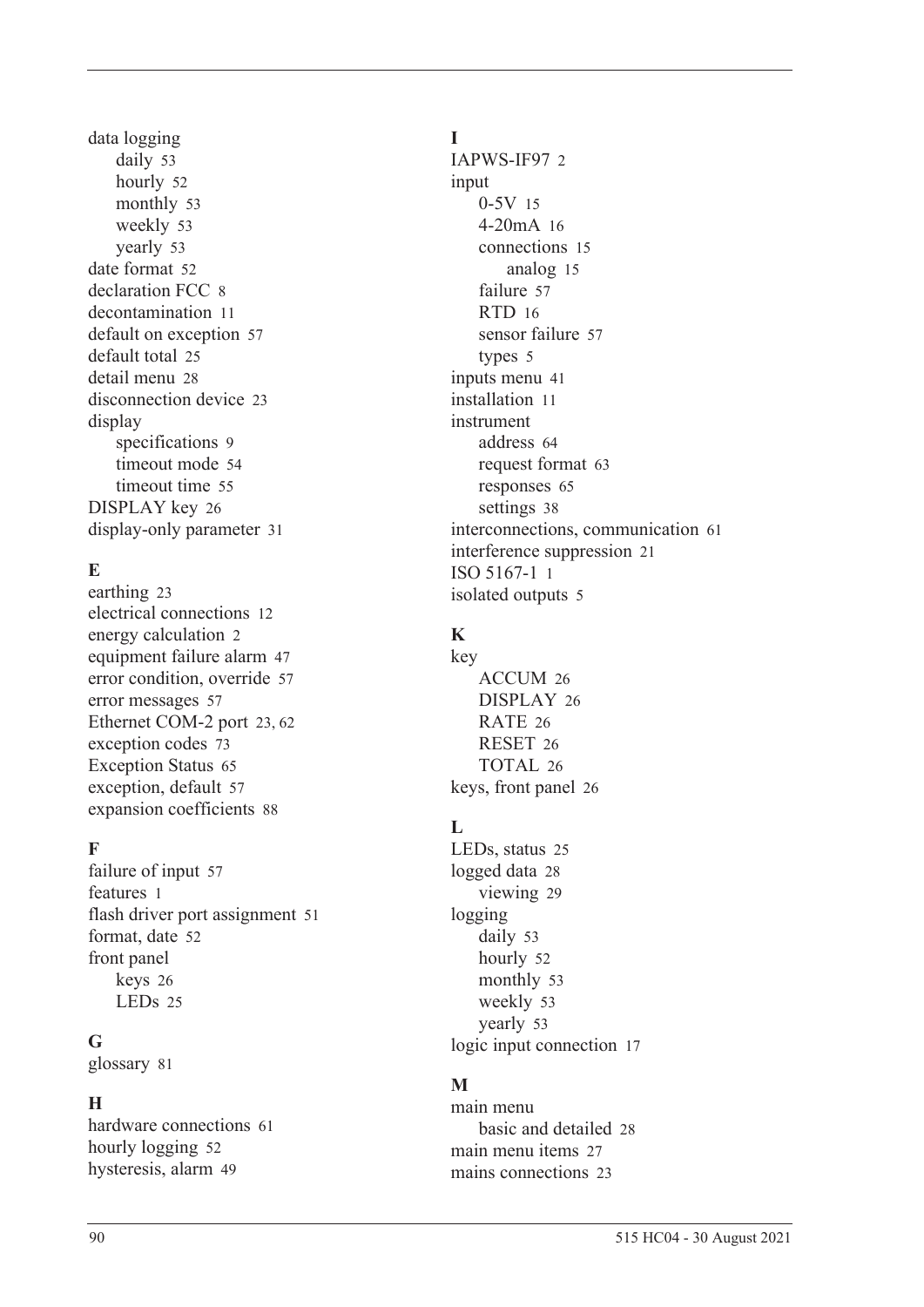maintenance [11,](#page-20-1) [23](#page-32-4) menu alarm[s 47](#page-56-2) calibratio[n 36](#page-45-0) comms [50](#page-59-2) input[s 41](#page-50-0) output[s 45](#page-54-0) params [39](#page-48-0) setu[p 54](#page-63-1) test [56](#page-65-0) tm/lo[g 51](#page-60-4) unit[s 38](#page-47-1) messages erro[r 57](#page-66-3) syste[m 57](#page-66-4) warnin[g 59](#page-68-0) Modbus data forma[t 51](#page-60-5) Modbus RTU protoco[l 69](#page-78-0) mode display timeou[t 54](#page-63-0) normal operatio[n 25](#page-34-2) operatio[n 2](#page-11-1) set calibration [32](#page-41-0) view calibration [32](#page-41-1) model number[s 83](#page-92-1) monthly logging [53](#page-62-1) mountin[g 11](#page-20-2)

## **N**

normal operatio[n 25](#page-34-2) number mode[l 83](#page-92-1) seria[l 30](#page-39-1)

# **O**

operation mod[e 2](#page-11-1) operation, norma[l 25](#page-34-2) output connection[s 18](#page-27-1) 4-20m[A 18](#page-27-0) puls[e 19](#page-28-0) pulse facto[r 47](#page-56-3) outputs men[u 45](#page-54-0) override error condition [57](#page-66-2)

# **P**

panel LEDs [25](#page-34-1) mounting [11](#page-20-2) rear [12](#page-21-0) parameter CAL switch-protected [31](#page-40-0) display-only [31](#page-40-1) not visibl[e 31](#page-40-2) password-protected [31](#page-40-3) programmable [31](#page-40-4) parameters men[u 39](#page-48-0) parity bit [50](#page-59-3) password-protected parameter [31](#page-40-3) peak flowrate[s 28](#page-37-2) port assignment, flash driver [51](#page-60-3) COM-1 RS-232 [22,](#page-31-1) [50](#page-59-4) COM-2 Ethernet [23,](#page-32-3) [62](#page-71-1) COM-2 RS-485 [22,](#page-31-2) [50](#page-59-5) COM-[3 50](#page-59-6) flash driver assignment [51](#page-60-3) power supply interruption [51](#page-60-1) printer data control [79](#page-88-0) error messages [79](#page-88-1) protocol [75](#page-84-2) report types [75](#page-84-3) printer type[s 75](#page-84-4) printout configuration repor[t 35](#page-44-2) printouts individual logs [77](#page-86-0) live data [76](#page-85-0) log report [77](#page-86-1) type[s 76](#page-85-1) product number codes [83](#page-92-0) Program Manager [35](#page-44-1) programmable parameter [31](#page-40-4) protocol ASCI[I 63](#page-72-0) communication [63](#page-72-1) Modbus RT[U 69](#page-78-0) printer [75](#page-84-2) pulse factor, output [47](#page-56-3) pulse output [19](#page-28-0)